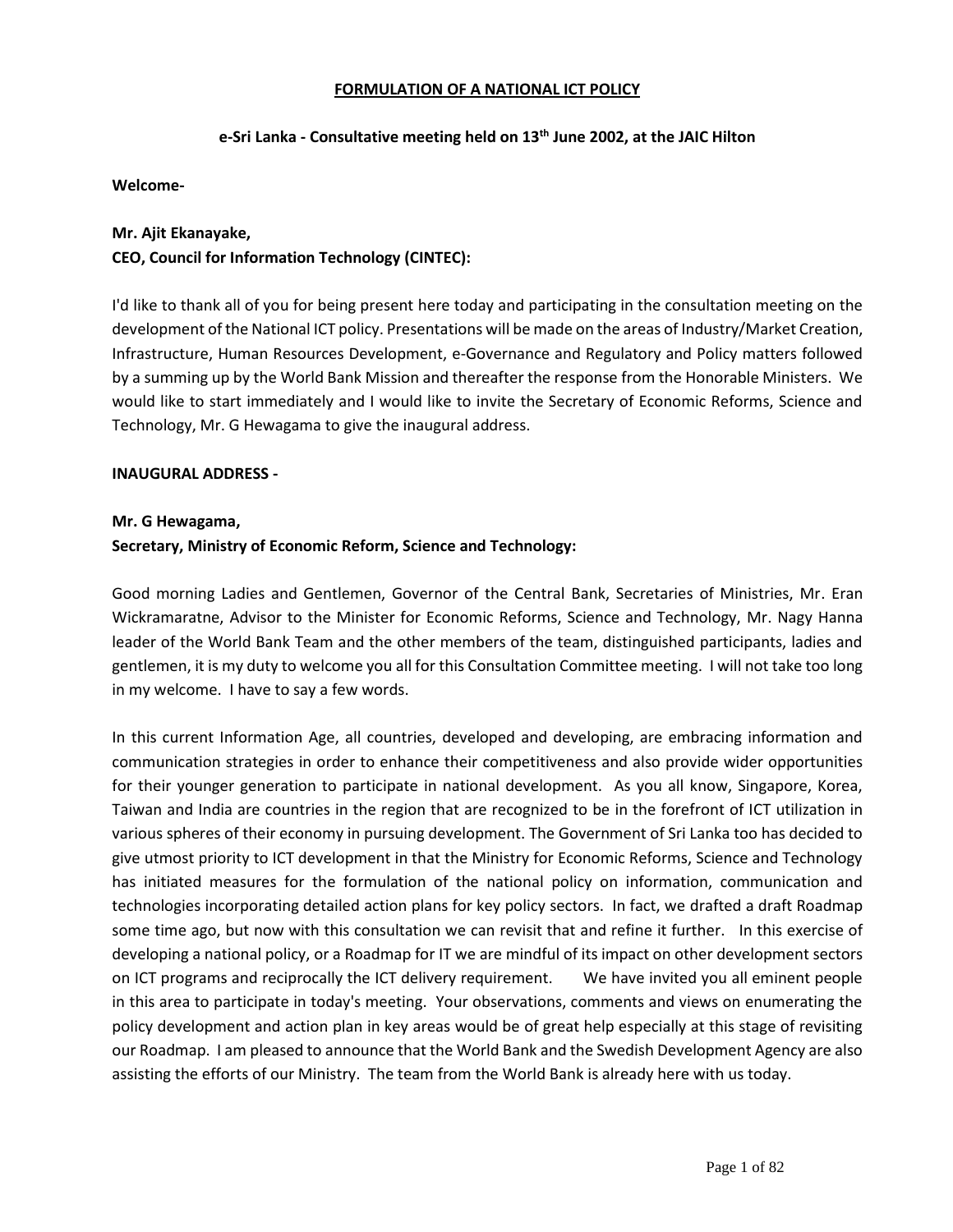On behalf of the Ministry for Economic Reforms, Science and Technology, I seek your cooperation and request you to contribute towards the success of our efforts. With that I wish to conclude my opening remarks and now I would like to invite Mr. Eran Wickramaratne, Advisor on Information Technology to the Hon Minister for Economic Reforms, Science and Technology to provide an overview of the framework for policy development. Thank you, Eran.

### **Overview -**

# **Mr. Eran Wickramaratne IT Advisor, Economic Reform, Science and Technology**

My task is to probably explain to you the process that we are trying to follow, and I will do that very quickly because we want to stick to the timetable very rigidly and use our time profitably. As you know there have been many attempts by CINTEC, by USAID, by the Chambers, by specific industries in trying to arrive at a policy on ICT and our present attempt is not something new, it is part of the ongoing process that we are trying to draw together all these efforts and come up with a national Roadmap. The initial step is to arrive at a Roadmap which is a 33,000 feet macro level policy document.

The Ministry of Economic Reforms, Science and Technology which is also the Ministry of Information Technology is actually going to be playing a coordinating role. It is very clearly understood that ICT is not an area which can be restricted to one particular Ministry because it cuts across all of national life, and therefore the role of this Ministry is going to be in coordinating a national policy.

The role of CINTEC is actually being a coordinating secretariat and also it is an industry sounding board and CINTEC will play that role. The context of the Roadmap is not just in terms of ICT, but the context of it is in terms of the economic and social policy of the country. It is going to be within that framework. In trying to do this, initially we have set up a steering committee which comprises the secretaries of some of the Ministries, for example the External Resources Department played a role in actually initiating this process. The Secretaries from the Ministries of Economic Reforms, Science and Technology, Enterprise Development, Industry Policy, Investment Promotion, Telecoms and Mass Communication and Tertiary Education.

We also had representatives from academia and also from the private sector. We have also started, or got the nucleus for some working groups, and those working groups are in the areas of Industry/Market creation, Infrastructure, Human Resources which encompasses education as well, and Policy Reform - we have divided it for the purpose of this seminar into two, both e-Governance and the Legal and Regulatory framework. Now as a part of that process only we are having this consultation because we want the process to encompass ideas from across the different industries.

We want to have a bankable Roadmap, a vision that is practical, a document which we can proudly take around and try to line up resources with the private sector or using multilateral channels. We recognize that there will have to be organizational restructuring if this national effort is to be taken forward. There has to be a balance between consultation and a balance between actually getting things done. Somebody described it as 'You need to have a bull in a china shop approach to actually get things done'.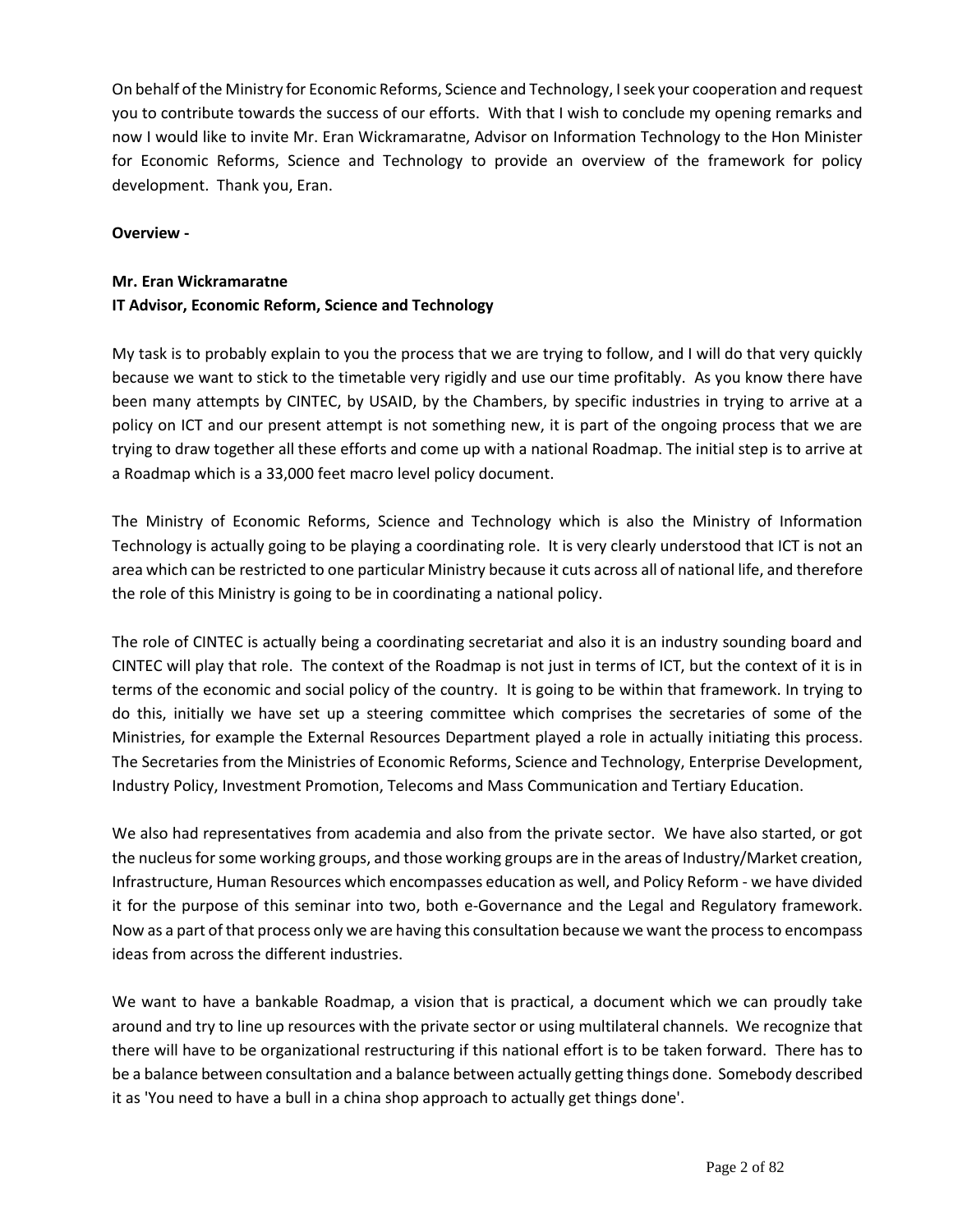So, I would say that we need a balance between consultation and actually pushing things and getting them done. One of the things that we would like to arrive at is what kind of response would be needed by Government whether in terms of fiscal incentives or other initiatives given the overall constraints in the economy. We are looking at basically partnership, public/private partnerships and we are also looking at case studies of other countries to see how actually we could make this work.

We are having various groups collaborating with us, among them is the World Bank and I would take this opportunity to welcome the team leader Mr. Nagy Hanna and the World Bank. We thank them for their support and they're here with us today. However, I would like to make it very clear right at the outset, this Roadmap is our Roadmap, it's not the World Bank's Roadmap, it is our Roadmap and we are thankful for the assistance that we are getting from the different sources in making our Roadmap - a bankable Roadmap. We have the commitment of the President and the Chief Information Officer of the World Bank in this effort. The World Bank will help us develop a program that will go beyond the initial Roadmap and also, we are looking for resources and we will enlist their assistance in obtaining those resources.

The Swedish Mission has already started their work and it is a nine-month mission and they will particularly be looking at specific areas coming out of this discussion and particularly they have identified capacity building as one of the areas. We are looking for bilateral cooperation. USAID has done a lot of work through the cluster initiative over the past two years. We will look forward to working with that initiative. The Minister of Science and Technology has been to Malaysia and we have signed up an MoU and we are getting some assistance in the areas of the Registration of Persons program which Malaysia is doing successfully, on the project management system which the Prime Minister of Sri Lanka is very interested in and also we have looked at the Multimedia University and the possibility of collaboration in those areas. As you have read in the newspapers this week, both the Prime Minister and the relevant Ministers have been in India and we will probably hear more about that when they are here with us later today. There has been some interest in the areas of getting assistance particularly with children's education.

Just to go to today, how we have structured the day is we have one-hour sessions, 15 minutes for presentations, and 45 minutes for discussions. The sessions will be as they are in your program. At the end of that we will have the World Bank sum up, the World Bank's role here today is not to give us answers, but more a role of listening, they are very keen on listening to the views of the industry, and also, we are going to greatly benefit by their experience and comparative country experience. At the end of it the Minister of Economic Reforms will be here. I'm afraid that the Minister of Mass Communication may be too late for our sessions because of a previous engagement. I would request you to please limit the discussion to the topic at hand because there will be a lot of overlap otherwise and to make your verbal presentation brief. We welcome written submissions because that will be useful for our ongoing work. I want to thank Naresh Duraiswamy from the World Bank for his efforts and also, we welcome the Deputy Director, Brad Herbert who is here with us. I would like to invite the team leader Dr. Nagy Hanna maybe just for a one-minute response at this stage before we hand over to Mr. Ranjith Fernando who will be chairing this session. We are glad to have Shirley Tessler and Mr. Barr and Anil Srivasta who has particular experience on working on the Andhra Pradesh Roadmap. So welcome to all of you.! Thank you.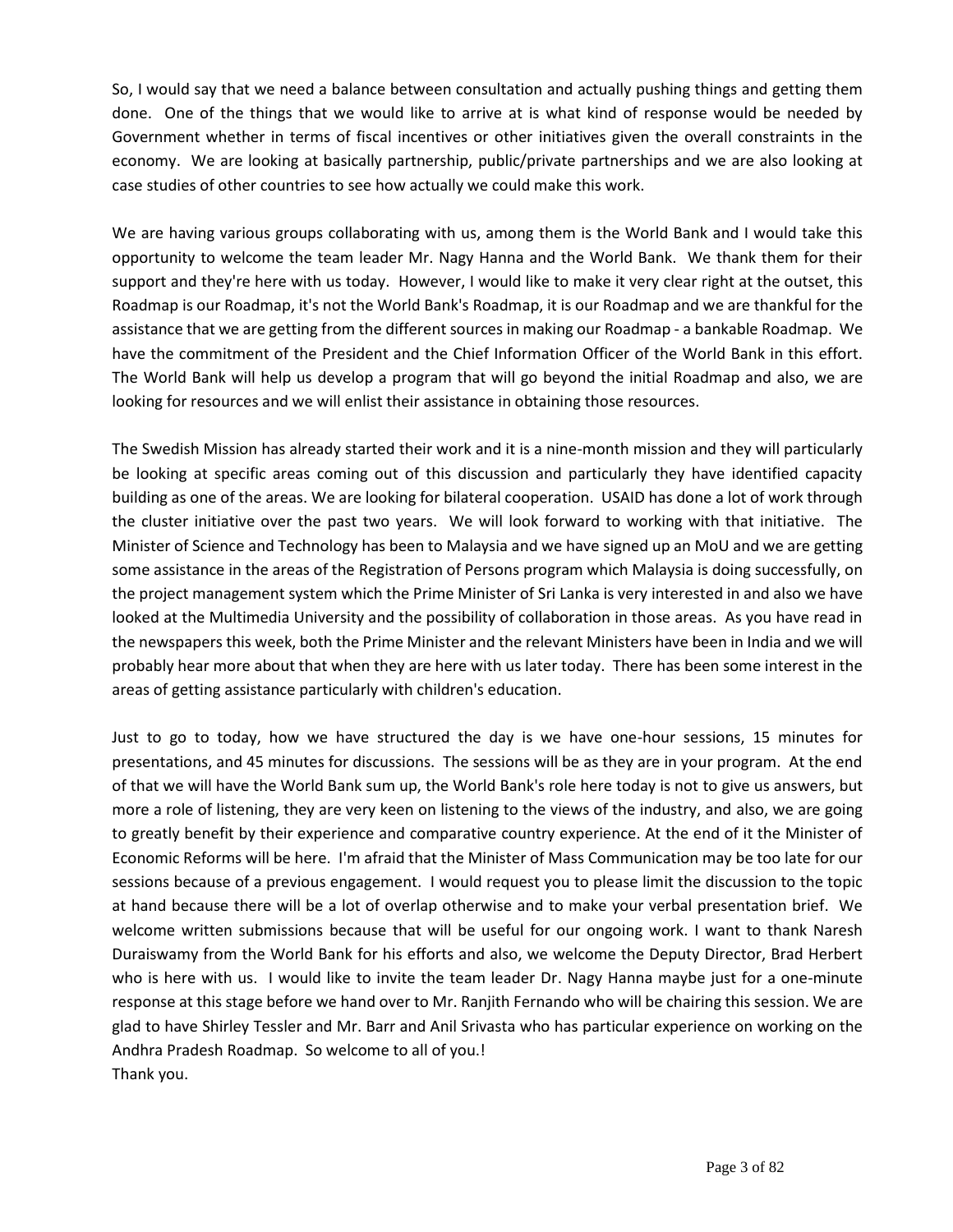# **Dr. Nagy Hanna: World Bank**

I'm glad to be here. We have begun to listen to different points of view since we came but I think this is our greatest opportunity to have varieties of stakeholders in one room. So, the first one to thank is the Government of Sri Lanka and particularly Mr. Eran Wickramaratne for inviting us to be here to have an opportunity to listen and to provide some advice on a very exciting exercise. You are on a very important journey. My impressions from the few meetings we have had so far is that there is a very high level of commitment to this area not only as an industry but also as an enabling tool for development.

Information Communication technology is increasingly being used as a way of modernizing economies, making governments more transparent and responsive, modernizing various sectors of the economy enabling countries to integrate into the world economy and be able to compete in various areas and particularly in services, so I hope we can hear from you your actions to very interesting homework that has already been done and I would like to reinforce the point that Eran just made about the fact that this is really a Roadmap developed by the Sri Lankans and will only be implemented and can only be implemented by the various stakeholders in Sri Lanka. Our role here is to just provide any perspective from outside to relate it to the journey you are about to start on and we are very much encouraged by your enthusiasm, by your Government's commitment and we hope we will be able to contribute to this process. Thank you for inviting us.

## **1. Industry/Market Creation**

### **Mr. Ranjith Fernando -**

Thank you, Dr. Hanna. Good morning Ladies and Gentlemen, Honorable Secretaries, Distinguished members of the audience. May I commence proceedings on the first session? We have one hour's time. We are ten minutes into the time allotted to us. The procedure, as Eran mentioned, is to make a short presentation of ten to fifteen minutes and to leave half an hour for discussion. I think everything starts with the market and it is appropriate that we have the first session devoted to Market Creation and Industry, and to make you that short Presentation we have Mr. Dinesh Rodrigo, very appropriately chosen. Dinesh is the Chief Executive/Managing Director of Interblocs Limited, a software company and you may recall that they were the people who really handled the Internet payment system, payment gateway for Sampath Bank but before that he was one of the founder members of Millennium, the leading company here in software development, he was Director Sales and Marketing, so very appropriately we have Mr. Rodrigo to make the first presentation. May I invite Dinesh.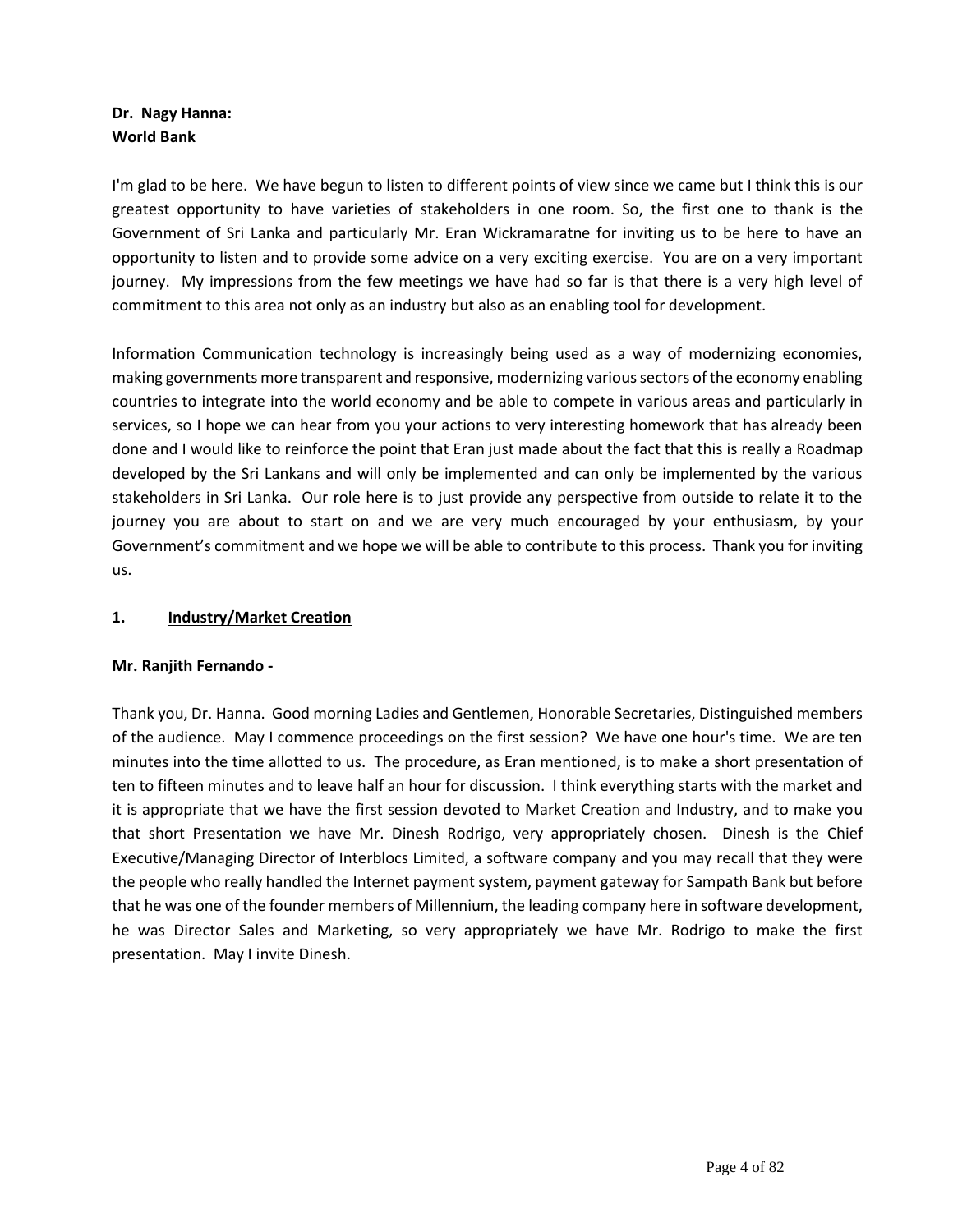### **Mr. Dinesh Rodrigo - Industry/Market Creation**

Thank you, Mr. Fernando, for the introduction. Good morning Ladies and Gentlemen. As you all know, this presentation is just a framework to get the feedback and the input from you all, so we'll be trying to run through the presentation quite fast.

Before we jump into the market creation and the industry and market creation itself, I just want to take you all through the vision that the group has set for Sri Lanka and remind you that all content in this presentation is up for discussion and you all can give your comments after the presentation. And all the content in the presentation has been constructed from the previous reports and working groups in various industry segments.

So the ICT Vision for Sri Lanka is to ensure that Sri Lanka is recognized as the leading ICT enabled business sitting destination in South Asia by the year 2005, through the development of a state of the art and country wide physical and human ICT Infrastructure which would provide affordable access to local and global ICT related services/facilities to all citizens and businesses, thereby harnessing the Positive Dividends of a knowledge based economy towards the achievement of social and economic development.

Just if I am to articulate that Vision in point form, it is basically, establishing the right, the appropriate infrastructure; ICT as a primary industry for Sri Lanka; Sri Lanka to be the preferred business sitting destination in Asia; recognition as a regional leader; ICT facilities in Sri Lanka to be locally affordable and globally competitive; of course, as dividends, a knowledge economy and benefits to the public and private sector. This was already covered in Eran's presentation.

Basically, the Key Drivers for Vision Achievement are these and this is the time we jump into the Industry and Market Creation. We have identified some points here, one being a multimedia agency model; government to support marketing and exports; government initiatives to entrepreneurs; ICT enabled promotions but we'll talk more about government as a consumer, and 'why us?' is basically positioning, why Sri Lanka from the global point of view, why do they have to come to Sri Lanka?

The multimedia agency model is basically an abstract concept which can be implemented in many ways, but this is basically to break the demand supply loop, to say it in a simpler way, to break the chicken and the egg loop. This is in a situation where an agency can come in and set up and which will have promised guaranteed demand. There will be short term funding or subsidies so that they can operate this on a marginal breakeven model, and by having this to attract other investors and customers into the country and as it goes, you kind of get the whole thing rolling then the subsidies and the funding can go out and it can be self-funding. A lot of IT companies here complain of not enough adequate bandwidth for international bandwidth to do IDCs, ASPs, Call Centers etc., so the good way to look at it is somebody comes in and ... that's one side of the problem. But the other side, that's the chicken, but the egg-side is basically nobody wants to set up the infrastructure because there's nobody to actually use it. So how can you break it?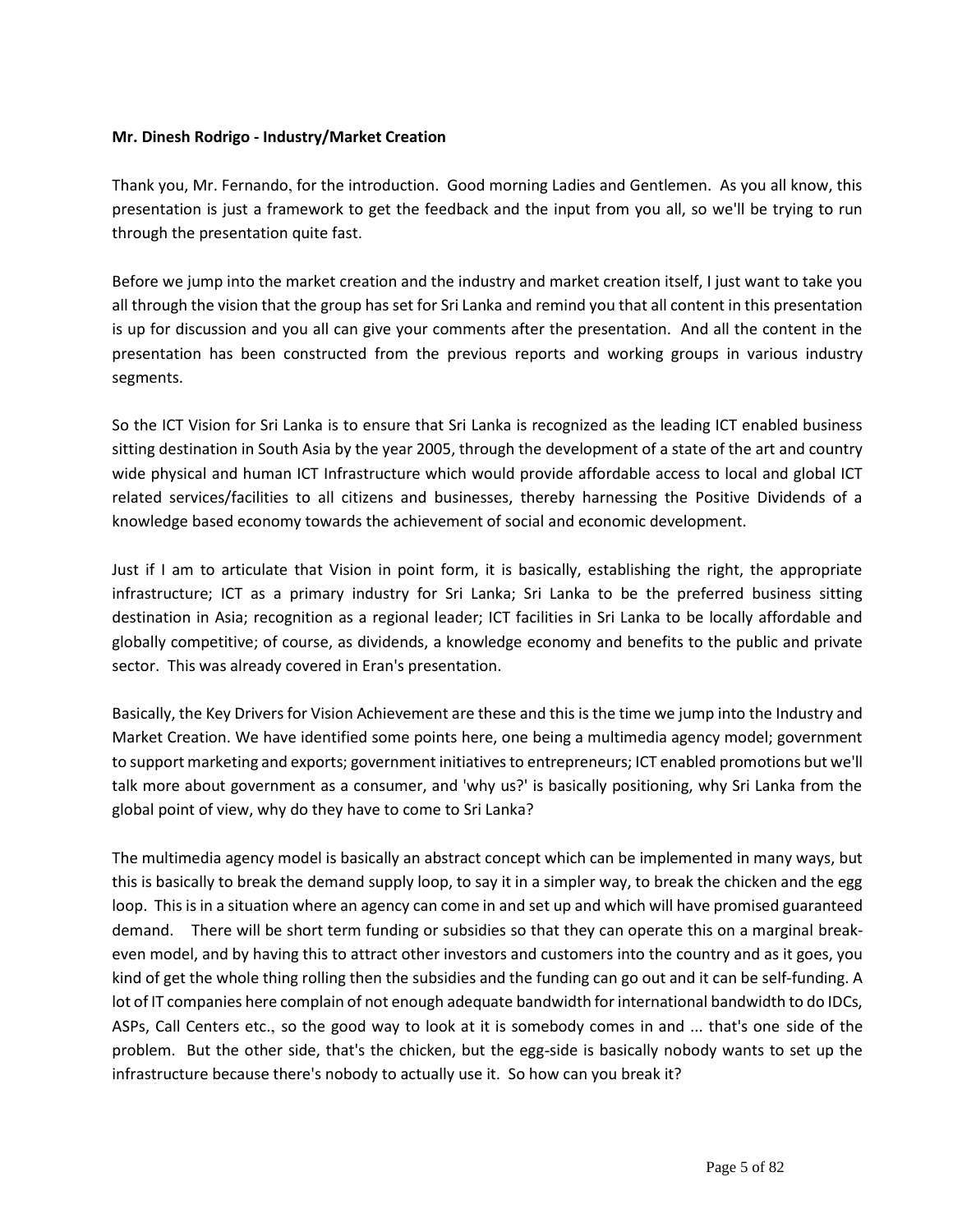The only way is an Agency to create the infrastructure and there are subsidies so that you can run this infrastructure at a marginal cost and thereby giving this Agency the ability to go out to the region, offer bandwidth and all that at competitive rates, get the investors and customers in and get the whole thing rolling. Once it starts rolling the subsidies can go away, government funding can go away and it can be a selfsufficient business. So that's one of the models that we have thought of, a multimedia agency model.

Going on to the second one -the government supporting marketing and exports. There are three things cited here which is international market access to Sri Lankan, actually IT companies in terms of setting up marketing offices or incubators at strategic locations globally to facilitate market entry for local companies. Market exposure for Sri Lankans or their companies in terms of trade show participation, one on one meetings and benchmark visits, some of these already happen, but it needs to continue. Inward missions to Sri Lanka to explore software development and partnership opportunities. Then of course IT enabled services, business process outsourcing, R&D, Enterprise application integration and Internet related services. That's inward missions to promote those. Going on to government incentives to entrepreneurs, joint ventures and partnership development; capital for knowledge-workers because today there are many incentives by the government in terms of tax holidays and so on, but not really anything to promote the knowledge worker, so that's where we're looking at funding of x number or n number of employees in companies where certain technical criteria are met; marketing and management expertise and services and of course project based funding.

ICT enabled services itself to promote the market because this is actually going beyond the traditional lowcost services that is currently a niche market, many countries which are into ICT are also looking at, so we can jump into this straightaway. In doing that we have to exploit Sri Lanka's professional base, look at emerging and of course growing markets which can be exploited for that purpose like legal, health, insurance, card services, call centers and banking services. Of course, ICT enabled services to be combined with software infrastructure to leap-frog into knowledge service provisioning. Probably a good example is that in most of the call centers out there many people tend to do level zero, level one kind of call centers which is just you pick up the calls for somebody and just route it but not really enough value addition, but actually what we should look at is to build up some skills and some infrastructure, so that the people who answer the calls can do level one, level two on the calls so that there is more value addition and that way we can differentiate ourselves in the market and that is the thing that is happening at the moment.

The Government as a consumer; Kavan will be taking the e- Government session separately so I'm going to skip that. The Government of Sri Lanka to lead the way with respect to ICT applications; set standards across the industry using leverage of being the largest consumer; seed the market as a lead consumer delivering benefits to the citizens of Sri Lanka and delivering economies of scale for the industry as a whole. Finally, we come to the positioning. Talk about Sri Lanka Inc as a software products and professional services destination, not really a low-cost software country, but more products and professional services and this is a trend that even countries like India is going into now. They were traditionally low-cost software services but now focusing more on products and wanting to go to the professional services level which is actually a business process outsourcing kind of service. So, the food for thought here is, like Ireland to Europe, Sri Lanka to Asia. That basically concludes this short presentation and it's open to the floor for discussion and comments.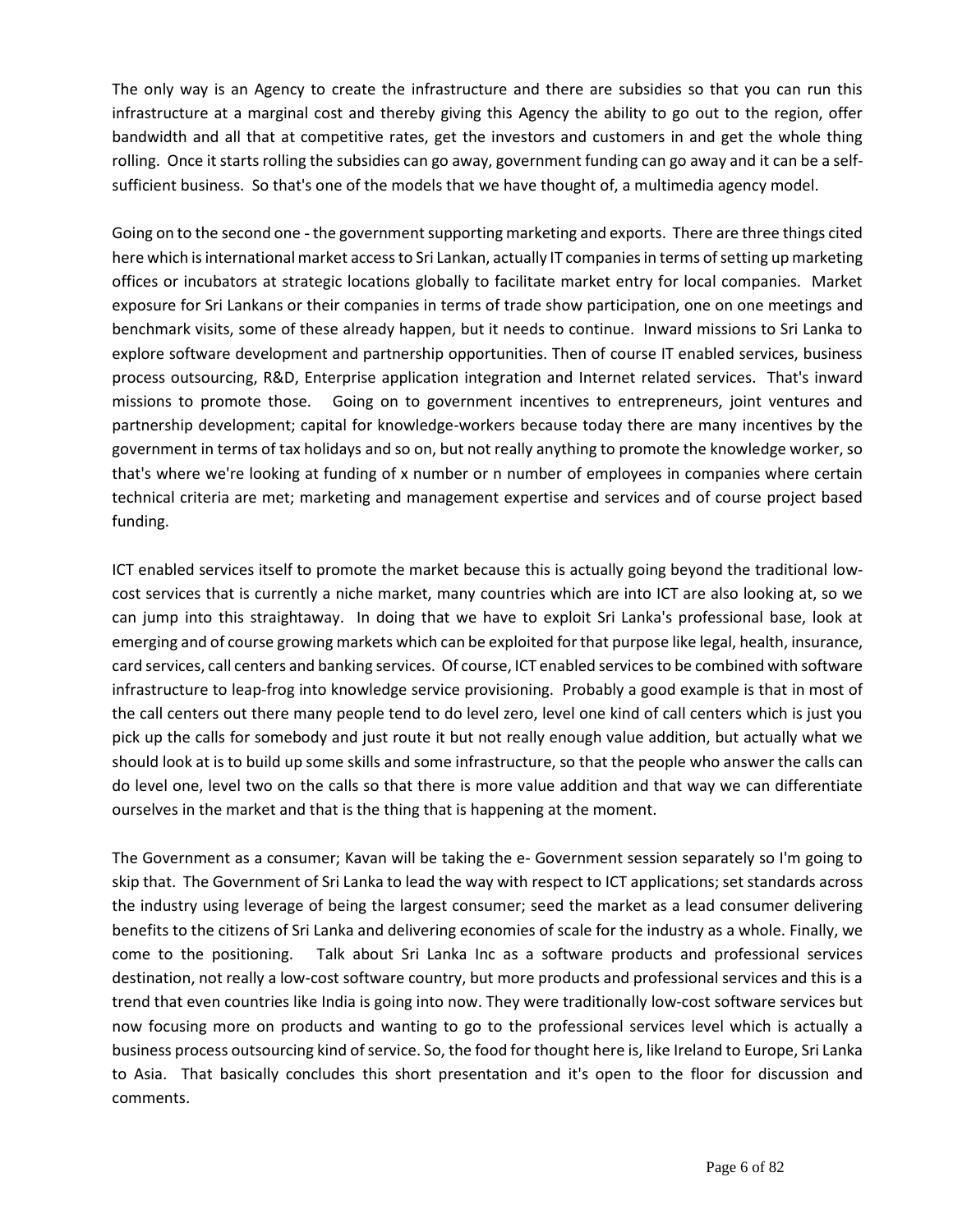### **Discussion:**

Thank you, Dinesh. I will open the subject for discussion now, but before that may I repeat the caution expressed by Eran that we should restrict our discussion to the particular aspect, subject of this session, marketing, market development, market creation, because we have the other main topics to follow later on. Some of the issues that come to my mind you may want to pick up, is in the question of marketing, market creation, how do we segment the market, do we really segment it on the basis of an industry, that is the demand that is driving the overall market both locally and overseas? Another would be what is our competitive advantage? How do we differentiate ourselves from the other countries who have really taken greater steps, advanced steps in this direction? What is our differentiating factor and I think the speaker before pointed out that it cannot be on the low-cost basis. He pointed out the preliminary stage of the development of a country and we've passed that stage and we need to look at other factors which will really help us differentiate ourselves from the rest of the world.

What is the branding that we can do on the Sri Lankan product? A marketing plan, the preparation of a marketing plan, how should we set about doing it? As we know India which has made great strides in this industry commissioned MacKenzies to do a complete study of the marketing plan some years ago. What do we do really?

So, we will now open the discussion. Yes?

Q: Has the policy been decided and are we discussing to communicate this? Because we are going through all these items, assuming that the policy has already been decided, am I correct?

Eran, would you like to respond?

The policy is an evolving process. We are at the beginning. There has been policy previously. This is an attempt to fine tune the policy that exists and to make it a bankable one, but the government, this present government hasn't really adopted a policy, so before they adopt a policy we are planning to fine tune it.

Q: So, you are assuming that these are the only four components in this entire policy cycle?

No, that's not the assumption. When the committee sat down to organize this seminar we had to get some facts.

Q: So, it's just a start? And just to add a question on the marketing side., I see three areas you identified, marketing of the e-services that we could provide from Sri Lanka, and obviously the development from Sri Lanka, and the third element is that we have to attract at least 3 to 4 Fortune 500s to make it recognizable here. There has to be a strategy for that. We strategically identify them, look at their needs, bring them here. That needs to be added to this one.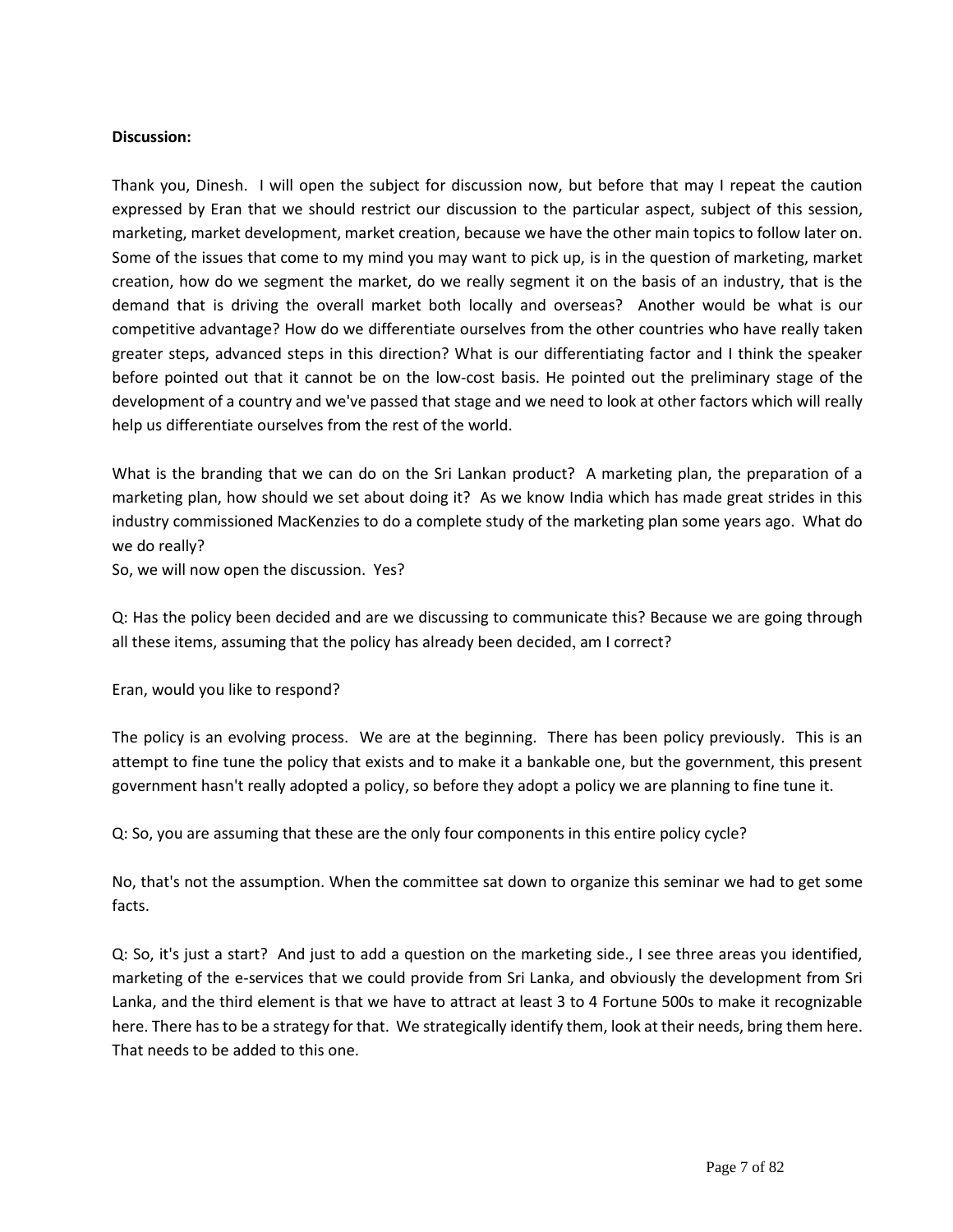This is an attempt to revisit the policy, so it's not finalized and we didn't have a specific approved policy, so this is an attempt to revisit.

Q: Can I take up this question of market creation, which you started, Ranjith? You talked of a local market and a foreign market and I think if you look at the Indian example, they started by using the local market as a test bed and then went on to the foreign market. One of the problems that I think we're facing in the IT industry in the local markets is that the purchasing power is just not there to drive the small IT units that are trying to build up. This is partly due to the economic situation and I think the scheme of the multimedia agency may possibly be a way because I think, as we all know, the ICT industry can be a real jump starter for the economy, but it also needs the local market ability to buy some of these products which will in turn give the developers and the small groups starting the confidence to go outwards with the government support. So, I think one of the things that must be looked at is how to generate funds for local purchase and local market that would in turn help to go to foreign markets. The big companies have already gone, but if you are going to move this forward, we really need to get all the small companies and the medium companies to go the same road. Thanks.

Q: Chandra Embuldeniya from the National Chamber of Commerce. We did spend about 8 months preparing a report we forward for the IT sector and made a presentation to the Hon Minister and Eran about 2 months ago and that report covered all in the outline that was presented here now and also in addition to that it gives a lot of actions that you can take forward if you would kindly enable Manju Haththotuwa, the Chairman of the IT committee to make a few comments on these, I can invite him in the afternoon.

I didn't make a comment simply because I think that report has been in the public domain for quite a while and all the parties here who have made preparations have seen it so I didn't think there was a great deal to add and the forum here I felt was really to solicit new opinion and there are great ideas amongst the people here, so I thought that's really the primary purpose, so if there's anything more to add which triggers from some of the things people are saying, I'll certainly while I'm here, do so. Thank you

That might be useful Manju, just to highlight some of the in this particular area, what you've really pointed out can trigger a discussion on others that are not there on that.

Maybe what I'll do is towards the end, let other get some ideas and then perhaps add to that.

Q: My name is Kurukulasooriya. Now one comment that was made, a very valid comment, is that when we go to sell, or people want to buy software, one thing is that they're not perhaps that advanced here. The second thing is that they don't have buying power. Now I think one thing that comes to my mind is to give some kind of tax concessions to the buyers to purchase software. I don't know whether that is given by the government right now, but people will be looking at it when finally, they are going to purchase this software if they know of the benefit it will give them some incentive and the industry as a whole will grow.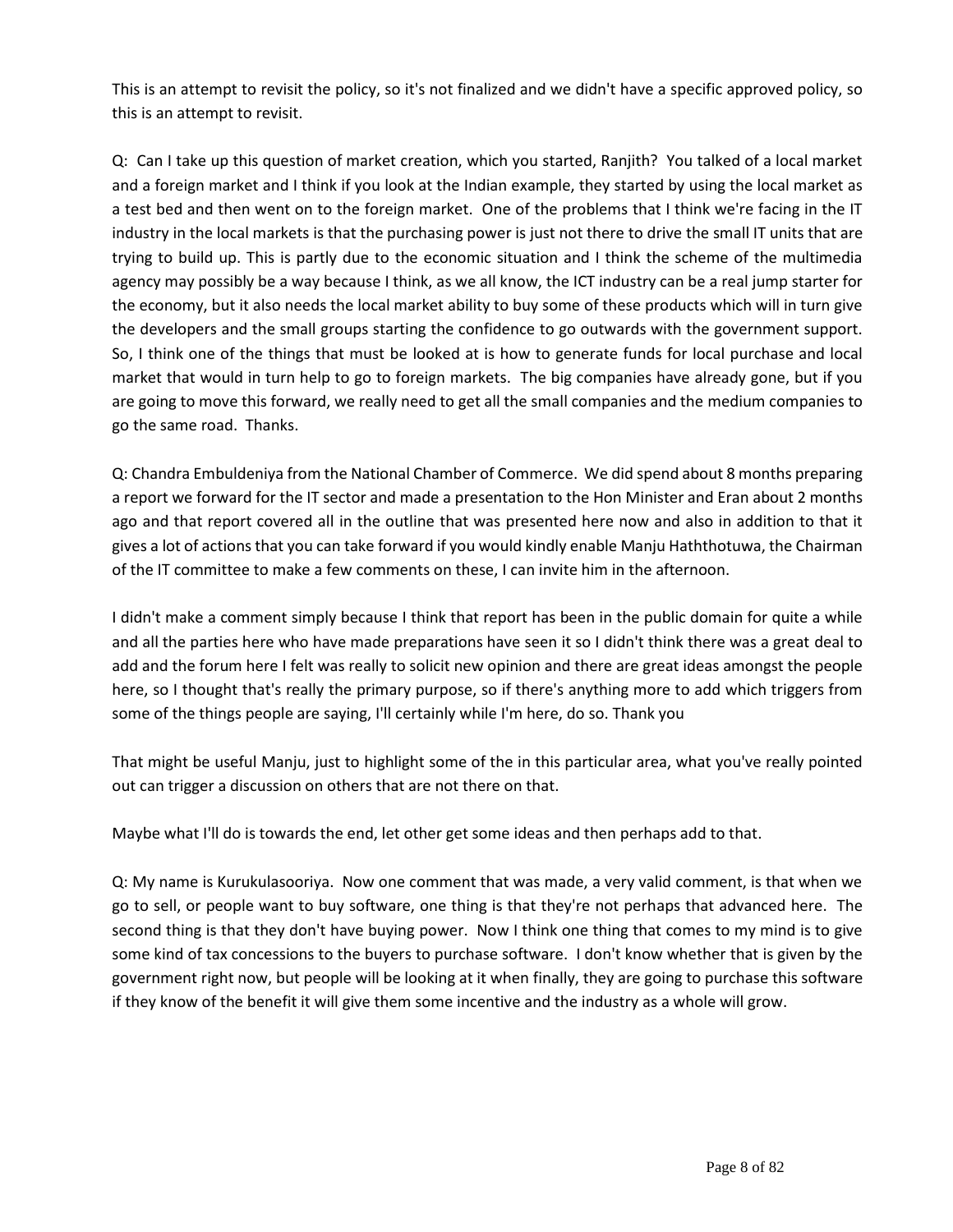The only thing about this proposal of trying to get government to help, I was wondering whether it was the task of all of us to really try and propagate the necessity for companies to do this because they are not buying computer software for the sake of helping the industry, they're buying it to help themselves and that would lead to productivity and therefore cost savings. So, I think it is an education process and that is the challenge before us perhaps, I'm just trying to respond to this whole question of trying to ask government support for most of our industrialists are used to that really, tax breaks which really try to trigger the industry, but isn't it a challenge to the industry that we should try and educate the people, the private sector as well as government. Government, certainly, yes, the lead in, taking up certain lead projects in computer, in the ICT area, but apart from that I feel it is part of the marketing challenge to educate the public and the private sector of the value of some of these because it leads to their own productivity and cost savings. Well, if they don't have the capital funds, that can be funded by a bank because immediately your viability and pay back is ensured by the very productivity that it brings to the company.

I think ADB was working on a project not as a direct tax concession but for the small and medium scale entrepreneurs they want to give vouchers which are payable to people providing services to SME, like computing services, any consulting service and accounting services. Probably that is the best way of encouraging in two ways, both marketing as well as providing specific vouchers for engaging these services. I think that ADB project was on, I don't know what the exact status is, but a year ago that project was mooted by the government.

Other countries for instance with the small and medium industries especially when they can't afford the software themselves, there are companies which cater to 50, 100 companies and do the accounting for them as bureau where the cost to the company comes down. So, some features like that even in our small industries sector here. I mean many of the companies in the outstations, cannot afford to buy the software themselves, but if you really hold out the services to them and services to a number of companies, then the cost comes down and perhaps create business opportunities.

Q: Mr. Chairman, my name is Palitha Rodrigo, just a few points to add on to what Trevor was saying earlier. The government is the largest consumer of IT and many of us have felt that when it comes to public sector procurement, there is no transparency in the evaluation process. It is important that the process be documented in the Requests for Proposals or the tender documents because it would help those in the industry to better tailor their solutions. We also feel that some of these procurement opportunities alienate the local industry. For example, there was a tender that came out recently where in my opinion possibly one IT organization may have qualified to bid for it. Subsequently it was revised and only 2 Sri Lankan companies primed it whereas I believe there were 6 or 7 other foreign companies. Now it is my opinion that there should be more emphasis given for local value addition, I'm not suggesting that the public sector buy only from Sri Lankan companies, but emphasis should be given or a higher weightage should be given for higher local value addition, thereby not only ensuring local support and other relevant services but also helping indirectly to build the local industry. These are a few thoughts that I have had.

..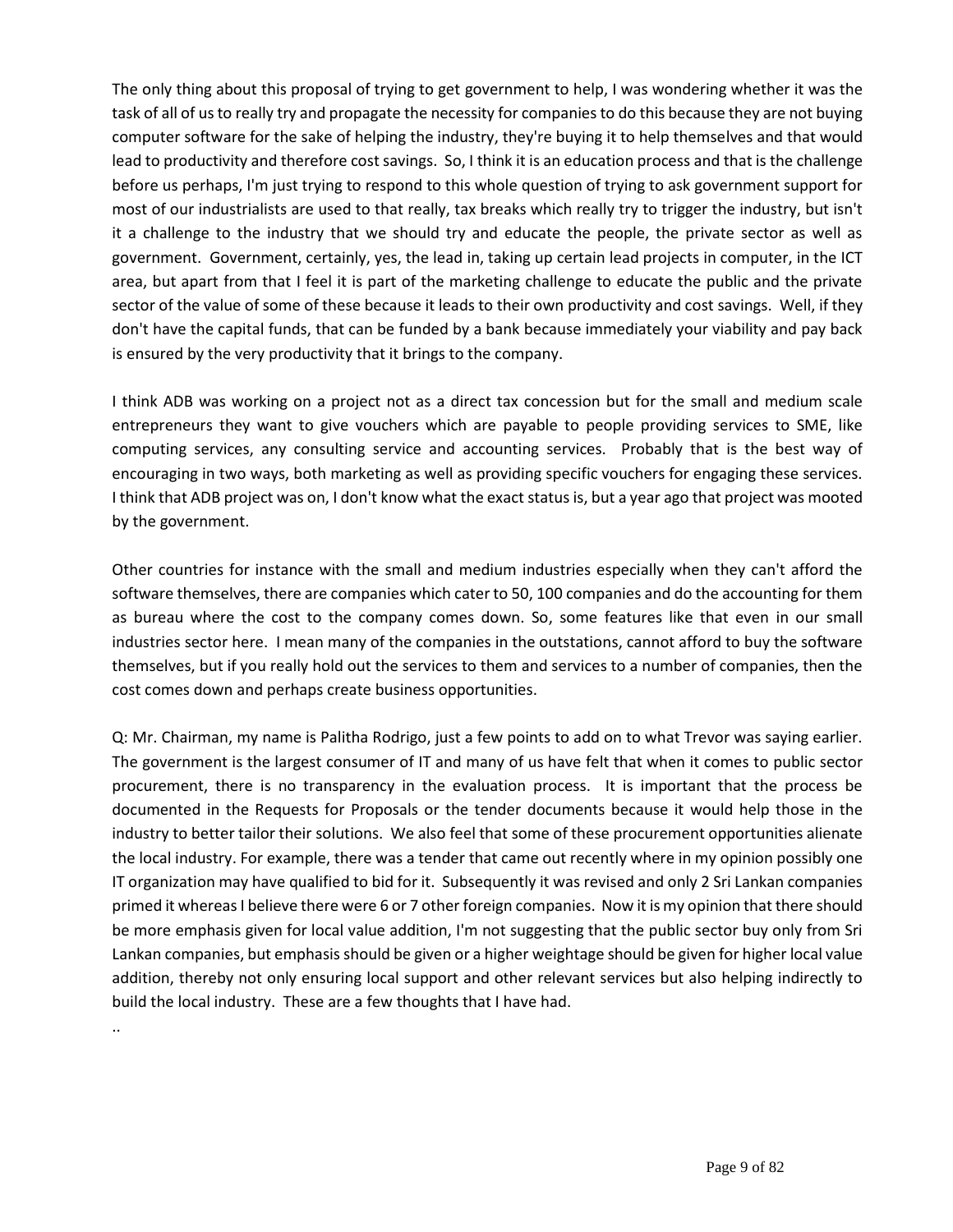Good Morning, I'm Rohith Udulagama from Lanka Communications. Regarding the affordability of the software, actually there are 2 things. I think it is granted that most local companies find it difficult to pay a few million dollars or rupees up front to buy the software and see the benefits of it long term. But now I think there are new models like the ASP model where you can pay as you use it, such that the company can actually use the service and as you use it you pay on a transaction basis or volume basis, such that you actually derive the benefit and you pay accordingly but the thing is to derive those benefits the software must be developed from ground up to support those models. Now things like Oracle and other expensive software actually they have gone into this model because even in Western countries they are finding it difficult to sell a package for a few million dollars now. So, I think the local industry should look at those new technologies which should enable them to create a bigger market share and also get our companies locally to get the benefits of using such technology. Thank you.

My name is Anand Ponnambalam and I am from the SLIIT. I want to make a couple of comments on the points raised by Mr. Dinesh Rodrigo, one on call centers and the other one on ICT local affordability and global competitiveness. Now on call centers, I'm not too sure whether we should try and emphasize too much on level two and level three type of services because that certainly will follow and that certainly has the value add no doubt, but on level one services where we capture the largest volume of calls and that really will predicate the need for level two and level three and the volume certainly will compensate for maybe the lower cost involved in individual calls and also this is the area in which most multinationals companies have a problem of resources, and they rely on countries like Ireland, Mauritius, Sri Lanka and maybe many other developing countries for these type of services. So, level one is a critical area where CRM, that is Customer Resource Management services can also be captured and so it is not merely an overhead operations type of initiative, it becomes positive, pro-active, Customer Resource Management, CRM type of service and the level of expertise we can provide at level one will definitely influence a large follow-on type of business. The second point I want to raise is, this is on marketability, the second point I want to raise is the issue of local affordability and global competitiveness for ICT services. Now unfortunately in a country like Sri Lanka which is emerging and trying to develop itself and catch up with the global competitors, we have to rely a lot on regulatory issues and here I think local affordability for ICT services is basically the biggest obstacle to access of the Internet and usage of the Internet.

The current situation where we provide metered access and duration based costing is totally unacceptable. It has to be, if we want to encourage especially in the younger population, the students, and the Universities in Sri Lanka and the younger population to get involved in IT and access to the Internet, there has to be some kind of minimization of the costs involved. The biggest impediment at the moment in the schools for instance, there are 70 odd school centers all over the country, and to say that the infrastructure is not fully in place is correct, but there is certainly a minimum of infrastructure available in these centers and the only impediment to access is the cost which is prohibitive, probably a school's entire annual budget is only about five hundred rupees and we can't charge nine rupees per, or whatever the cost is, per unit on the basis of usage for computers. It is not like a telephone call where the average telephone call can be completed in 10 minutes, if you use the Internet effectively you need to use it for a couple of hours, maybe the whole day.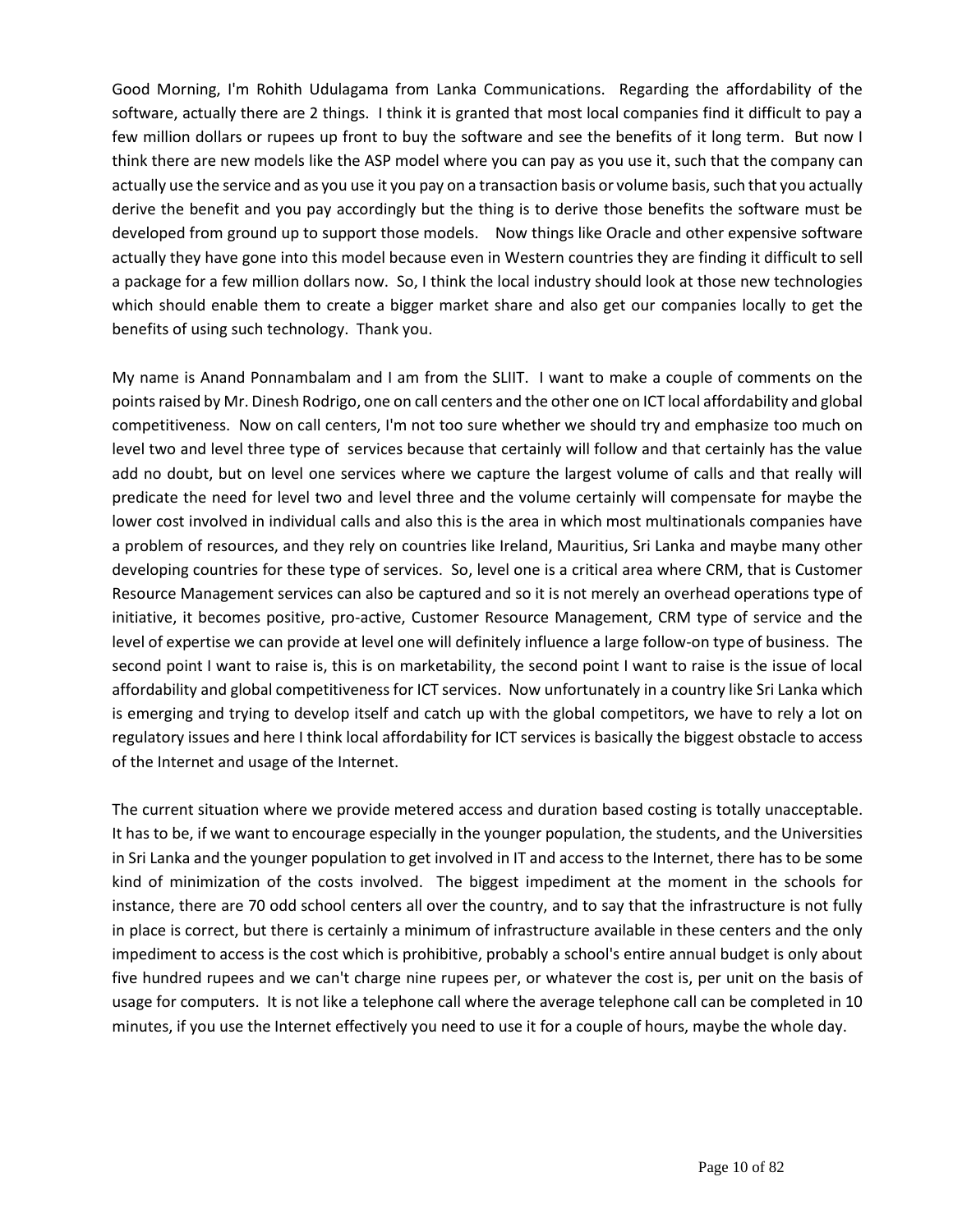In the US for instance, you can get a local access for 10 cents and you can use it for 24 hours for 10 cents. Now that is the biggest impediment regarding ICT that I see. So that local affordability has to be there

### Can I interrupt you, **are there any pricing strategies which are options which we really can think of?**

That comes to my next question of competitiveness globally. The only way we can encourage the ISPs to provide this service is for them to be able to cross subsidize and here again we have to have the regulatory commission to come in. That is where the telephone companies are not allowed to monopolize the volume of voice calls, because here we have voice over IP, that is voice over the Internet which is well established now, the quality is not maybe great but it is becoming better and so if you allow the ISPs to provide accessible telephone voice calls then they can cross-subsidize that to provide the computer usage which is absolutely a sine qua non, we can't proceed without that especially for the younger generation. So those are the two types of things that we have to get into and the Telecommunications Regulatory Commission has to really get involved in this and take a proactive step, they cannot just be reactive in this situation.

Q: I've got one comment, Mr. Chairman. I'm Ruwanthie from Asia Soft. With regard to the government's support in marketing and exports Dinesh spoke of, I would like to add one comment where it is critical that Sri Lanka be positioned in the export market as a software development country where up and coming countries such as Ireland have been positioned, such as Israel has been positioned. I think it is important that initiatives be taken to position our country so that when you go out internationally people know firstly where the country is and that the country is a country that provides quality software products and services.

Q: I'm Professor Karunaratne, I'm from the Sri Lanka Institute of Information Technology. I want to add to the comment about the concessions provided for local service providers, contractors or other service providers, vis à vis the foreigners. Now I do not know, I think there are some Secretaries to the Ministries they are well aware and some secretaries who are very young and may not even know this, already it's available, because in construction industry or in any other service that's to be provided, Sri Lankans can be 20% more than foreigners, but not many people know about it and even the people who evaluate these tenders may not know that there is such a concession. Earlier it was there, it was removed, it was reintroduced, I believe it is still in that reintroduced state, maybe 15% or 20% and, there is nothing unusual because if you go to Malaysia to provide any service to that country, you can't provide that service unless you are tied up with a Bhoomiputra, you can't even tie up with a Chinese, you have to be tied up with a Bhoomiputra to provide that service, so when there are rules and regulations like that there is nothing wrong in giving not 20% maybe 30%, 35% even to boost up the local industry.

Anyway, if we have that thing, maybe even the present situation is enough, but does everybody know this concession is there, and the people evaluating the tenders do they know that if the local person is 10% more still he must be given, not the foreigner. Thank you.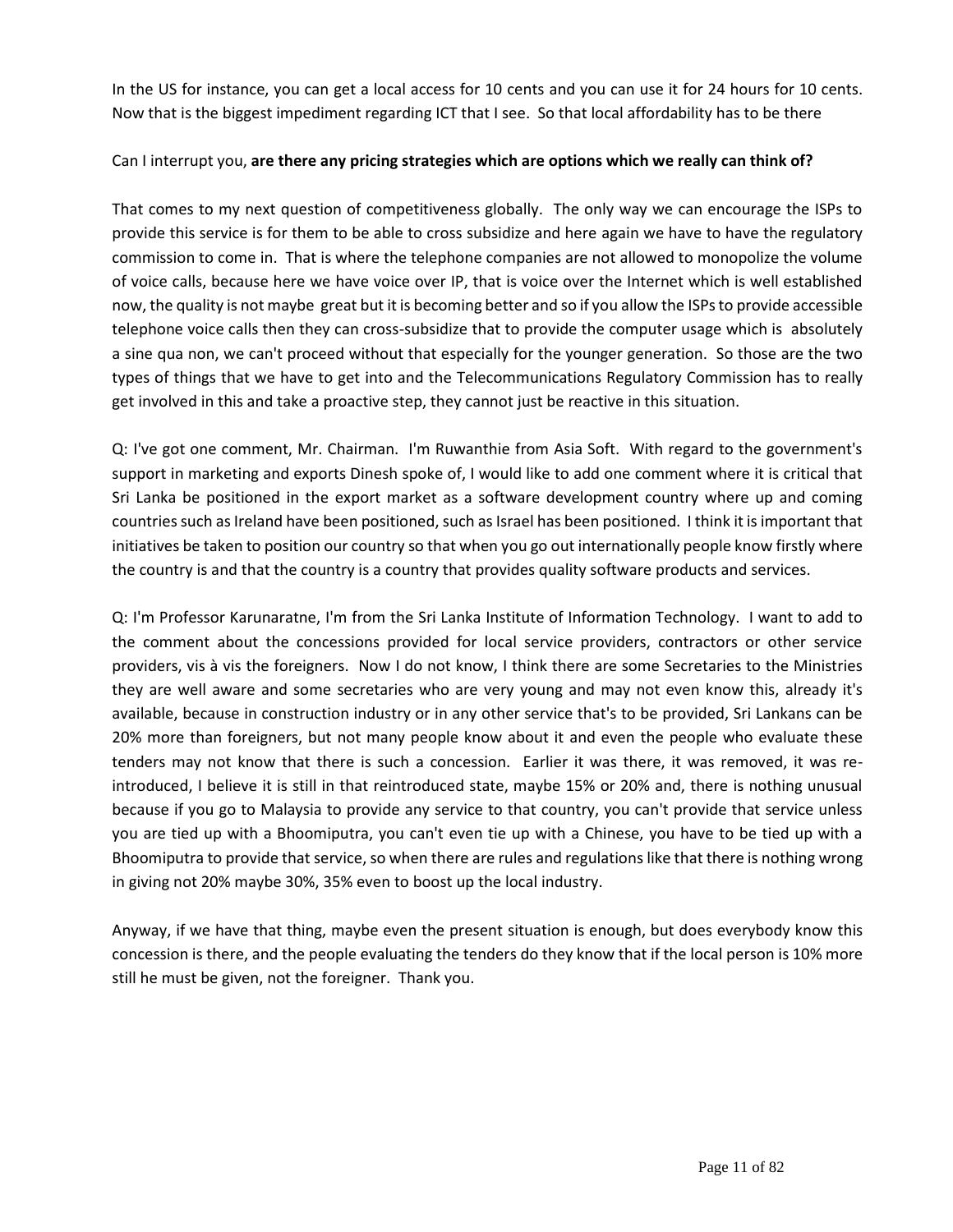Q: Hello, my name is Palitha Thenuwara. I would like to speak on one very important subject on the startup board today. Well, I came back to Sri Lanka after 14 years in US and Japan, I just returned two months ago. I was in the IT sector and I built a fully managed data centers in Tokyo, first to do in Japan, so I met Hon Minister Moragoda while on my visit here last December. I proposed to him, actually this is market creation what we are talking about. Actually, before we create market in this country, we have to educate our children. So, I think we have very few children in this country privileged to learn computers. There are so many unprivileged children in this country to educate these children we have to have Internet access to almost every school in this country, elementary to High School, so what I heard there are about 80% of the schools owned by Ministry of education, government, there are only about 20% private schools, International schools. These children are privileged children but we have a lot of unprivileged children.

We have to educate these children to go and compete in the Internet Age, so I propose to build an ISP, because we have Sri Lanka Telecom, they have a monopoly, also if I want to build an ISP here I have to pay 3 million rupees to get the license, so if you go to countries like Japan and US, it's free! So many ISPs some ISPs are doing well, some ISPs are going out of business, so look at during the last year, companies like Global Crossing, Exodus, PSI Net, Minstar, totally I think about \$ 50 million worth of bad debt, they went bankrupt, these are big telecommunication, global telecommunication companies, even companies like ---- today in deep trouble. So, we have to learn from these outside Sri Lanka and build the right infrastructure to teach our children first. I'm not doing IT business here, I just came to see because we are talking about policy for ICT, these are the most important factors rather than talking about tenders. So, we have to create our own policy, educate our children, otherwise where are we going to sit in five or ten years' time.

Can I just add a quick comment? I think the issue of tariffs and things we should take under Infrastructure which is the next paper, but just coming back to the local market creation there I think the NDB, in fact, Ranjith, when you were there, I discussed this with some of your people and NDB is one of the few banks that looks at this, there could be a three way arrangement between the banking sector, the developers and the purchasers locally, where the bank acts very much like in a housing loan situation, it would provide a means of funds to the purchaser and also guarantee to the developer, the funds availability to develop the product like the same system as a packing credit. Now unfortunately, as you very well know, even the ADB loan provides for this type of SME loans but most of the commercial banks have no experience in this and so credit officers don't even look at it. I think an important way of creating local market is to look at a linkage between the banking sector, the purchaser and the developer to provide the necessary funding force to drive the market forward.

Q: My name's Chuli de Silva. I'm here from the US Embassy but I like to talk to you about a voluntary work project that I'm doing for Lanka Academic Network because of the schools' issue that we have come across. We have set up a computer lab in a school in Anuradhapura, This was done about two years ago with voluntary contribution from LACNet, five computers with Internet access and we have joined the school to an international education resource network in the USA called "I learn", but the biggest problem with the project is access, affordable access, because of the cost of Internet, but that is not the only thing, because when providing access to schools there are lot of other issues, the Principals, the other teachers, the education of the other school stakeholders, there are a lot of issues that need to be addressed in ICT policy. Thank you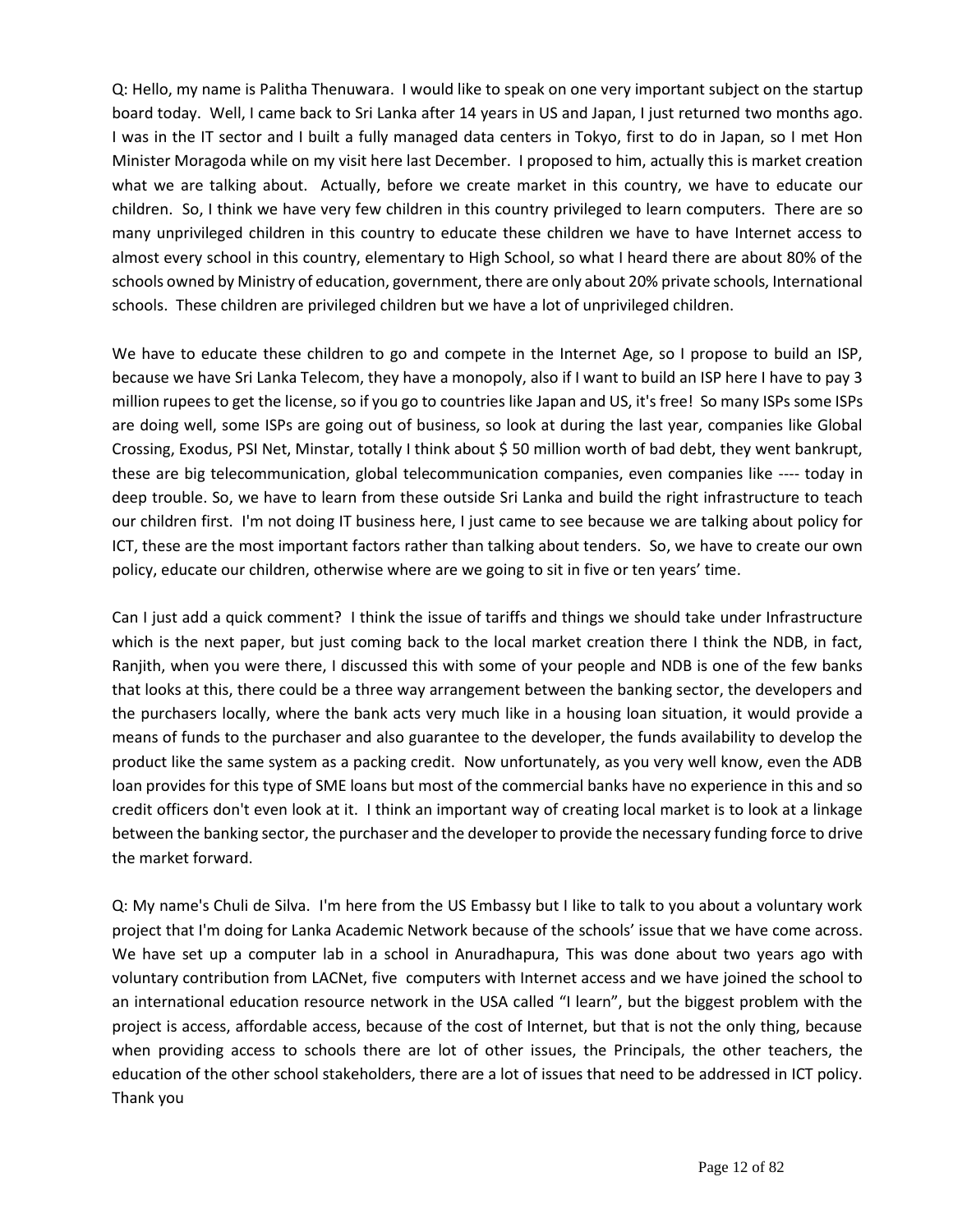Q: Mr. Chairman, my name is Nihal Ramanayake. I just want to make a few comments on this affordability of software, there were many comments made with regard to this. I'm in no way saying that the IT industry, the software companies should receive no tax incentives etc., but I think we have to look a little beyond that on the question of affordability from a point of view of a software user, consumer. Why should we not buy our software, that is the question. It's a matter the market should determine. If the price is right, if the benefits are more than the cost, we must consider, it's a prudent decision. Now there are a few things, simply by reducing the cost or the government supporting the pricing by way of taking on the burden of that cost would be only a patch job I would say. As a policy determining body, if we could look at a few other issues that exist in the industry, some things like this, now of course the government should get involved in these things. Now one thing that was mentioned was proper evaluation methodology. Now all that is not necessarily deliberate things that people do, simply because the proper evaluation methodology, the scientific way of looking like this, this type of education is not with us in the industry, very sadly. The Universities, the Technical Colleges and I would say mainly the Education Houses, there are so many, should take on that type of job. I know I worked with the Universities as well. I'm very happy to say at least some of the Universities have amended their curricula to support the computer science graduates that will be coming out in the industry etc. That's being done, but ... Another aspect is the credibility of the company. So those are areas which we should in the long term should be looking at, not necessarily, I'm not saying that incentives at an early stage are not necessary, it's not pivotal that they should be there for the development of this. Thank you.

Q: Ravi Corea, from PriceWaterhouseCoopers. I'd just like to voice two thoughts that came to mind from the discussion this morning. One is we're still talking about the importance of the local market, and that is acknowledged everywhere in the world. I think people have developed their credibility and everything through sales to the local market, but what is emerging is that it is small, and whatever we do it is going to continue to be small unless the whole economy takes off. We're using ICT as a strategy to make the economy take off so once again we have a circular argument. I think we should, while taking all these initiatives, be having a very, very specific strategy at taking on the export market. I don't think we have that. I don't think we're ever going to sell or position ourselves in the export market in ICT by going as a nation and saying Sri Lanka is great in ICT. We've got to go as an industry and I would like to see our policy encompassing at least one definite step to do that.

The second part of it is to do with training and awareness and that came out of a lot of comments here. I think you, yourself, Mr. Chairman mentioned that the industry should be raising awareness in the user community, and Professor Karunaratne's comment that there are concessions already here which are not being implemented because people are not aware is a really bad one. So there seems to be a need for a definite action as part of our policy for the industry to go out, government as well as private sector and make some kind of awareness program a priority.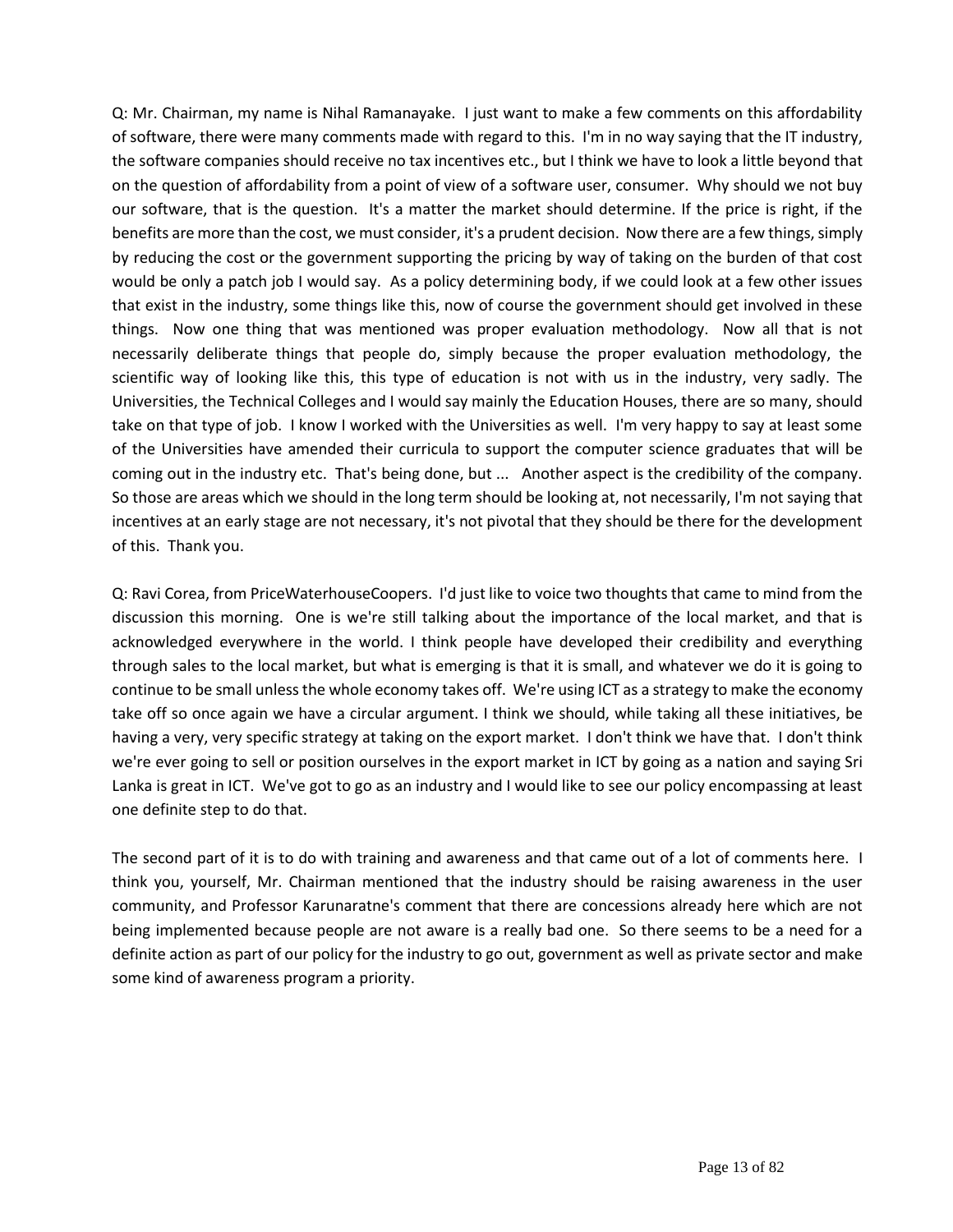Q: Thank you very much, we have roughly 5 minutes more on our session, can I ask Manju please.

Just to share a couple of thoughts from our own experience which are key to developing the software industry, after all that's one of our visionary statements to develop the ICT sector. I think there is tremendous opportunity out there and when you actually go across to overseas countries you see that people say out there, listen we've got plenty of water in the well there, but we're not going to bottle it and send it down to Sri Lanka.

Now the issues like Ravi said how many companies here have the bandwidth, the wherewithal to actually go out there and do this and this is where perhaps a role, government and other agencies can actually assist. I believe, like the tea centers, once we really identify key markets, and that's critical, we shouldn't go everywhere, because some of the things we have they don't need and some they want we don't have. So, once we actually do that through a global marketing plan, then we should actually decide to have a local presence which is common for all companies because not every company can afford to have a foreign office. We do this at great, great cost. We have an office in the US and in Singapore but I know that it costs a lot and that's not possible for smaller companies. So, one way out is to have a local presence in the key markets and actually they take upon themselves to identify opportunities for the various companies, and have a sensible and fair way to actually distribute that work. That's number one because they will not come here, we need to have some local presence. The second thing is government as the key purchaser, key procurer.

Now that again is a critical aspect of building the industry because currently government isn't the largest procurer of IT, they can be and they must be, and in fact all the comments articulated already about how we go about it is something we can take on board but once we do that, that gives something which hasn't been mentioned in the room which is a key reference site. You know a lot of companies like Dinesh's, ours and other product companies, one thing we always encounter is you need a key reference site and to our competition that has often been their own country, one of the government agencies has bought their software, so that is very critical again to provide a key reference site and you cut your teeth on that, you learn from those mistakes and you develop from that. So, I just want to leave you with those two thoughts.

Q: I'm Rohan Wijeratne. I like to take on after what Manju was saying. I mean the bottom line is that if you don't have your product already developed and the credibility, you can't go anywhere. Dinesh knows this because as you know we were together at the beginning. Millennium would not be where it is today if Colombo Stock Exchange had not bought the product. That's the bottom line. That was the leverage that we had to go to Mauritius, Croatia and so on. So that impetus is key. The other thing was on market creation. We also already have talked about the fact that we need a presence overseas, I mean Millennium took five years to get there, it's got a good product which it's marketing to a niche market.

I mean there are other companies which are marketing that have offices in the US, but either they've got big money that came into the company to give them the capital base, or they had some other help. Some NGOs have helped some companies to go overseas. Talking of call centers and things like that, which country is number one in call centers today? I think we have to ask ourselves that question. And we need to talk to those companies because they have established the credibility in their markets, get them to come in as joint ventures, we have to start somewhere.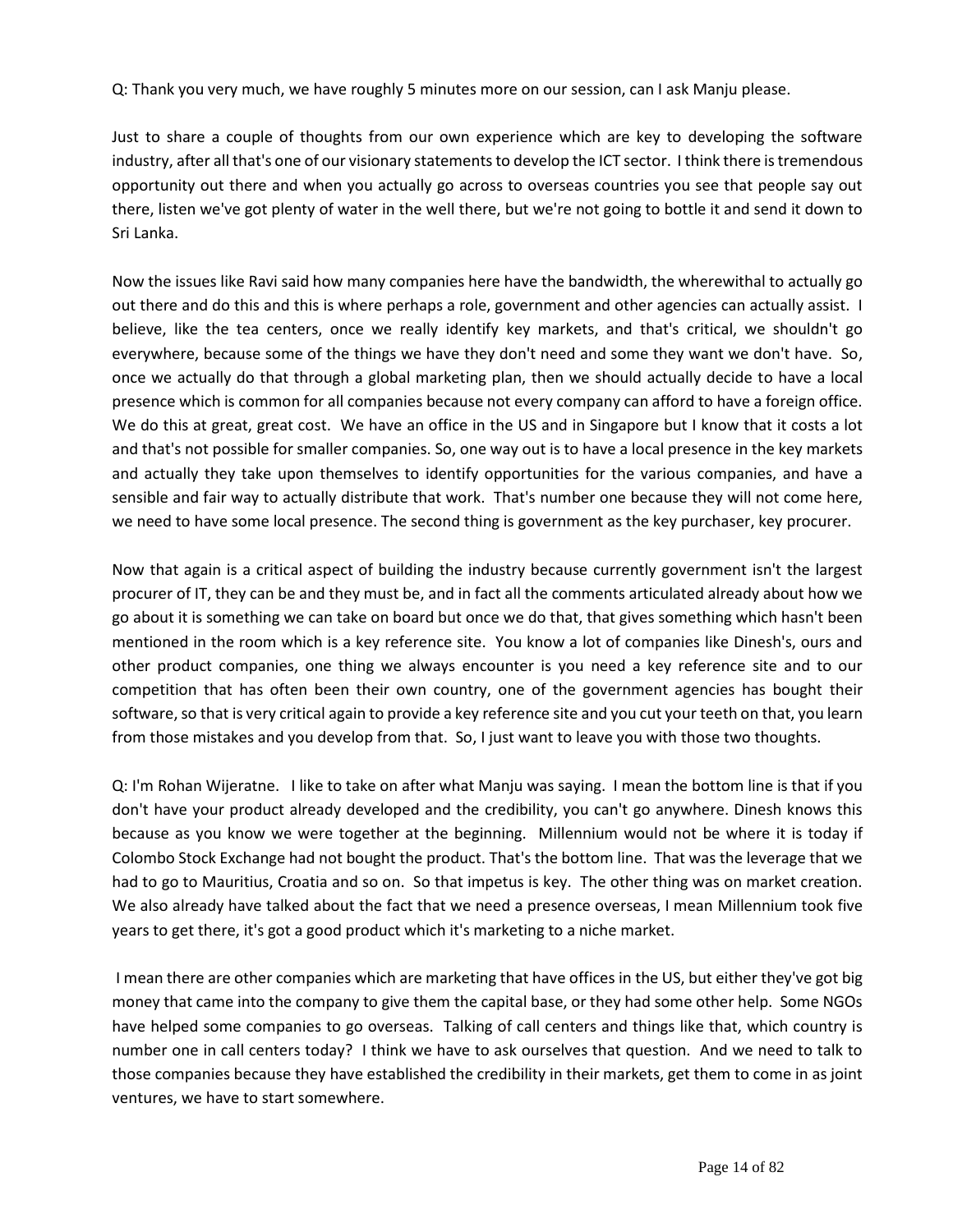Learn from our other industries, like the garment industry where there were joint ventures, which gave us the access to the market. So, I think government has a role to play. I have been there in the government sector, I've been in the private sector, asking government for money I don't think is going to work. What government's role should be to facilitate this through the BOI, the EDB and so on. To actually bring joint venture partners here, identify them, persuade them to come here as joint ventures. That would then those initial companies would become incubators. I think Millennium was a classic example of an incubator. How many companies have been set up by people who were the founders of Millennium?

So, these are the models we need to look at. Let's not try to say that we can do everything, because we can't. Manju said we need money to go out there, so what I'm saying is go out, identify the key players in both sectors, call centers, data centers and so on and bring them here as joint ventures. Let the people in those joint ventures then branch out because that gives exposure even to the venture capital companies. How many venture capital companies in Sri Lanka are ready and willing to put money into IT? Probably two. One is right here. So, the point is that if they are also putting money into something they don't want it to go down the tubes. So, my point is, go out, identify the market segments and persuade them to come in as joint ventures. Thanks.

Ranjith Fernando: I must close the session but let me also place a thought again on this government role because I mean, even coming to call centers, not call centers, offices in foreign countries, I mean if you get the government to set up an office in those countries, I'm sure it's not going to work, because who is the government officer who can market really, and with all due respect to government servants who are here, but I think if three or four or five companies can get together and set up one center out in another country, is that possible? Or the industry itself can. Government can chip in and really certainly help, that I would agree, but as to whether government could run an office.

I must also refer to some innovative ways of marketing. Yesterday we were at a small ceremony in the evening, creating a website for the ceramic cluster. Now this was done by the company free of charge, but now with that all the people in the ceramic industry are behind him to create their own websites. It's innovative marketing and now he has agreed to do websites for all 15 clusters that we are now handling and with that I am sure lot of business would be generated because he has done the cluster site and now others are coming behind him to do their own sites. So, there are ways of innovatively getting over some of these problems. So, with that may I thank everyone for the lively discussion that we had and thank you and hand over the proceedings. Thanks Dinesh for presenting the paper and starting off the discussion.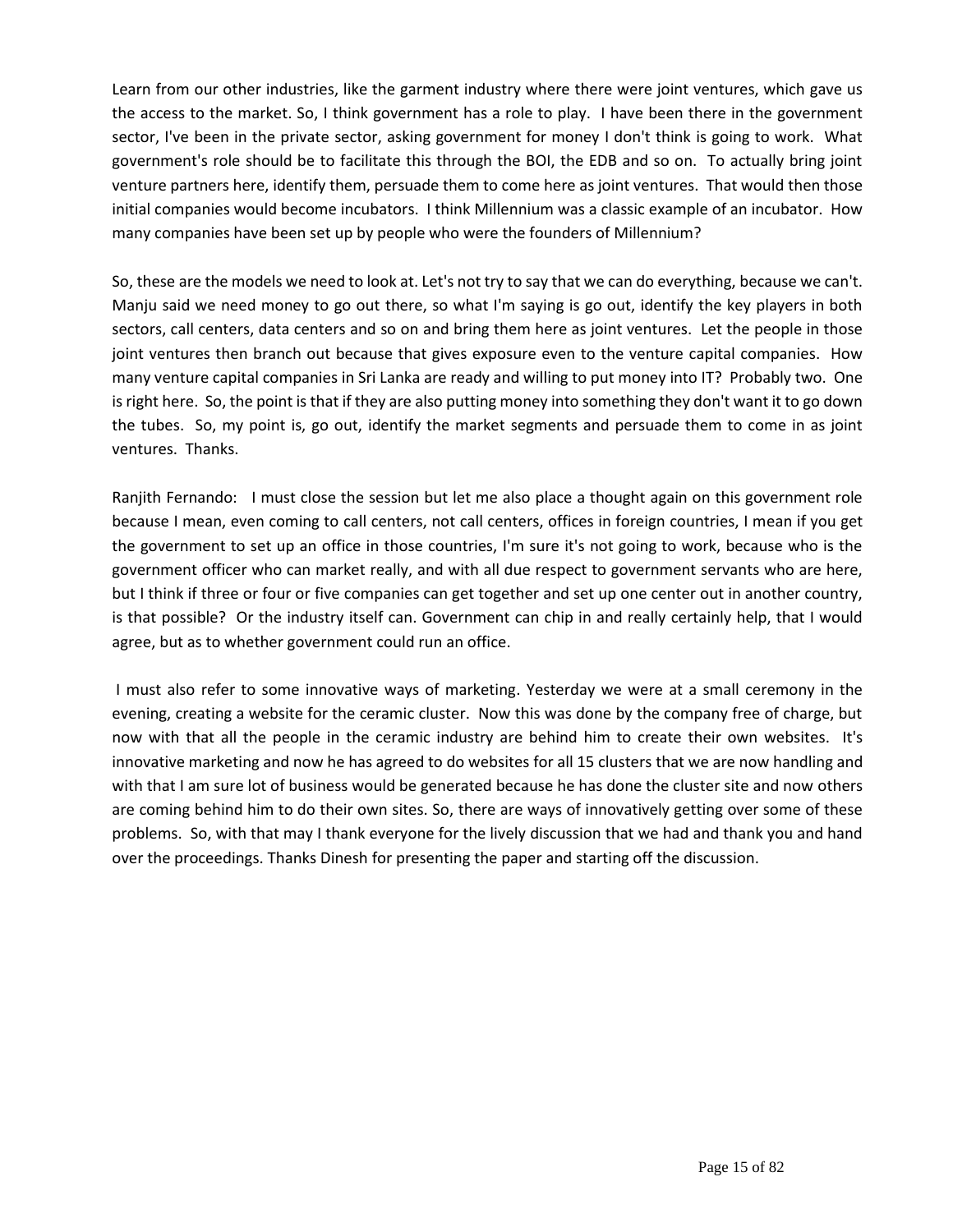### **2. Infrastructure:**

Thank you very much Mr. Ranjith Fernando and members of the Working group on industry/market creation for conducting the session. The next session is on Infrastructure and the Chair of the Working Group for that sector is Mr. Kumar Abeysinghe, Secretary Ministry of Mass Communications.

He's here today but he has requested Mr. Palitha Silva Gunawardena from the Telecommunications Regulatory Commission (TRC) to be the Chair of the session in his place. Mr. Rohith Udalagama will be making the presentation, Mr. Tilak de Silva from SLT is not here, and Dr. Hans Wijesuriya is out of the island but he was a key member of the Working Group. There are also Dr. Gihan Dias from the University of Moratuwa and Mr. Santusht Jayasuriya. I request all these members to come up. May I also convey a word of profound apology from Mr. Themiya Hurulle, Director-General of the Telecom Regulatory Commission, he's outstation on official commitments and unable to be present here today and with that note of apology, please may I now start the session and invite Mr. Rohith Udalagama, the Chief Executive Officer of Lanka Communication Services to make his presentation and start the base for the discussion that will ensue later on.

## Mr. Rohith Udalagama:

Good morning. In developing this broad Roadmap for the infrastructure what we did was, we actually took parts of the ICT Roadmap that was developed by a committee headed by Dr. Hans Wijesuriya for the Ministry of Science and Technology. Unfortunately, Dr. Hans Wijesuriya is not here today but I think that is why this Roadmap has this Vision for Sri Lanka put down there. I think from the infrastructure point of view what we would like to do is, rather than say, this is the Infrastructure we have here, this is what we want to get here, what we would like to do is to approach it more from an applications and services stand point, try to get from the participants here all the activities they would like to put because if you take ICT, it's a wide area and it can touch everybody's life in the country. So, once we know what the key areas are on which we have to concentrate to see how the infrastructure can be developed to meet those goals because as a country that is somewhat resource poor in terms of capital and even in terms of human resources in this area, it is difficult to address all things at once. What we would like to do is to get comments from the participants to see which are the immediate areas where we can reap some results, then go into areas where we can get some results medium term and then of course the long-term objectives which may be four, five years down the road. So broadly I think this vision has been put down earlier so I don't think I will take time in going through this, I think you've all seen it. Key Drivers for the Vision Achievement.

I think where infrastructure is concerned, we want to have a base for very aggressive development of the ICT sector because in the past there have been certain efforts but they have been quite diffused, not focused properly. Then of course the other area is to look at ICT as a primary industry. Right now, it is one of the things but we'll look at some other things. Then of course the essential thing if Sri Lanka is to succeed is to be regionally and globally competitive.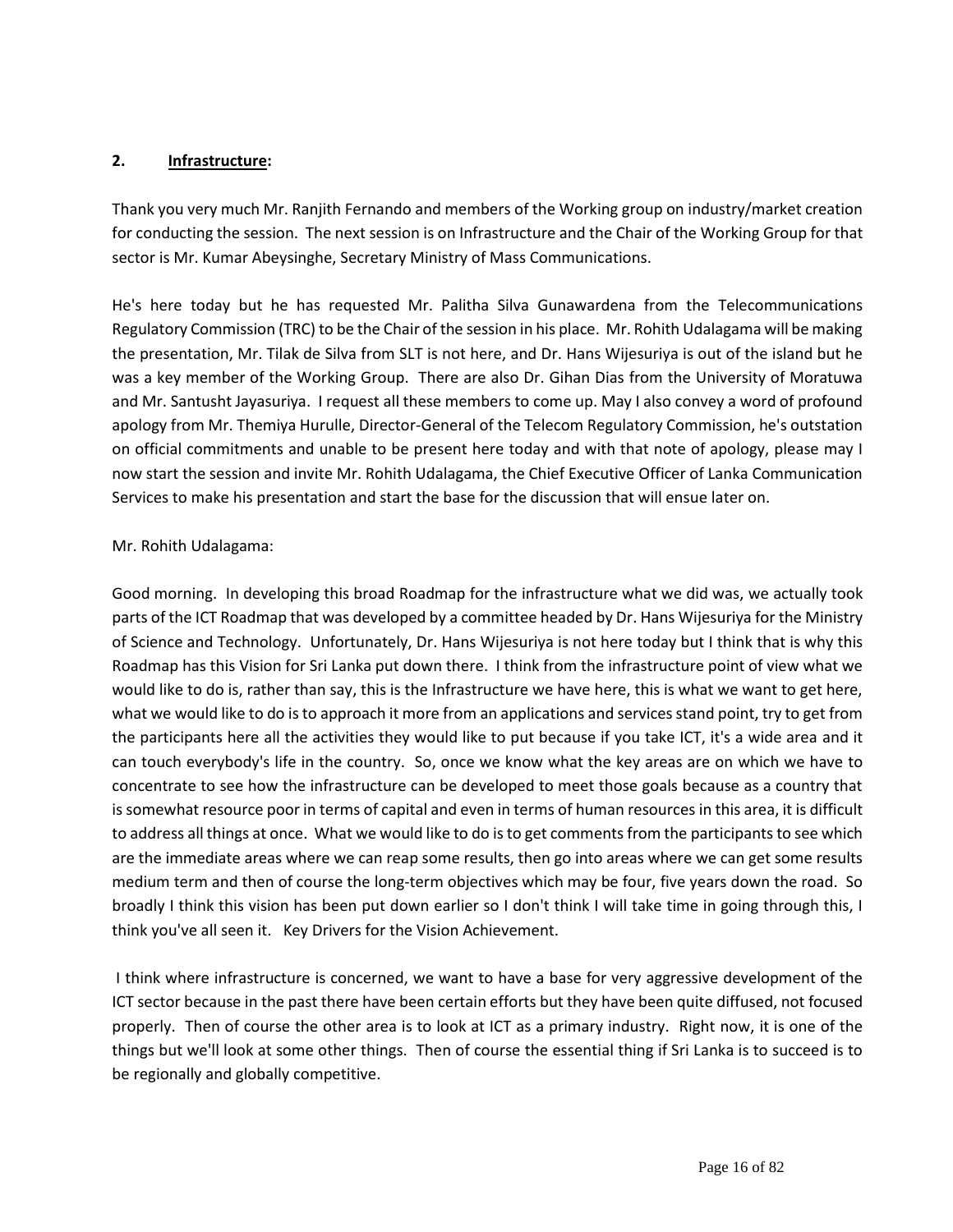Today I think many businesses and even users say the services are not affordable. In fact, if you take from 1995/96 timeframe to 2002 now, actually telecommunications services are now freely available and I think most of the time you can get a telephone on demand.

Unfortunately, on the other side, prices have escalated, many people cannot afford it. Same way in other areas where there has been a lot of competition like in the mobile area, prices are plummeting, users are getting the benefit, so as we go into further deregulation, affordability will automatically come because there will be many players who can be more efficient. Then of course in today's global economy which is knowledge-based, we look at ICT to actually arrest initially the downtrend in the economy. I mean if you look at today, if you take 6 months or a year back people were almost despondent, today people are looking up. Use ICT to further boost this confidence and to generate further benefits that you will get by using this. And then of course use ICT as the enabler for sitting businesses in Sri Lanka.

Where the infrastructure is concerned, I think the most essential things are widespread availability and affordability of services, telecommunication services. Today, in and around Colombo the services are well developed, almost every service is available.

If you go out of the Greater Colombo Area, that is a question and that leads to a greater gap in the city versus rural areas type of thing that must be breached in some way and certainly there could be some initiatives to try to reduce this.

This is related to the second point which is (local) geographic reach because today the service is not available all over the Country. And then penetration of Telephony and Convergent Services are matters I think with further liberalization of the market we can achieve these things. Global connectivity is an issue because we have a few sea cables coming to Sri Lanka. Most of the time we are compelled to use satellite communication, which may not be the best. Then of course there is the regional aspect of it because if you are not regionally competitive multinationals will not site themselves locally. I mean this is one of the problems with call centers where other countries are giving concessions and other things to get investors to come in and create employment opportunities. We have missed the first round but certainly we can go into the second round. And, of course, continually strive to use State of the Art Technology where we can leapfrog over certain technologies to get efficiencies which are currently available.

Now very broadly if you take the current situation with fixed line penetration about 7%; Mobile penetration is also about 7%; so totally about 14% availability of basic telephony services. Internet availability is actually a fraction of 1%. It's very little, I think according to the available statistics, less than 100,000 connections, but of course behind some of those connections are a number of users, nobody knows the exact number but anyway for the economy and the population in the country it is far below what is the international standard even for developing countries even in our state of development. As they say part of these problems are due to the cost of communication links and so on and so forth, those may be addressed.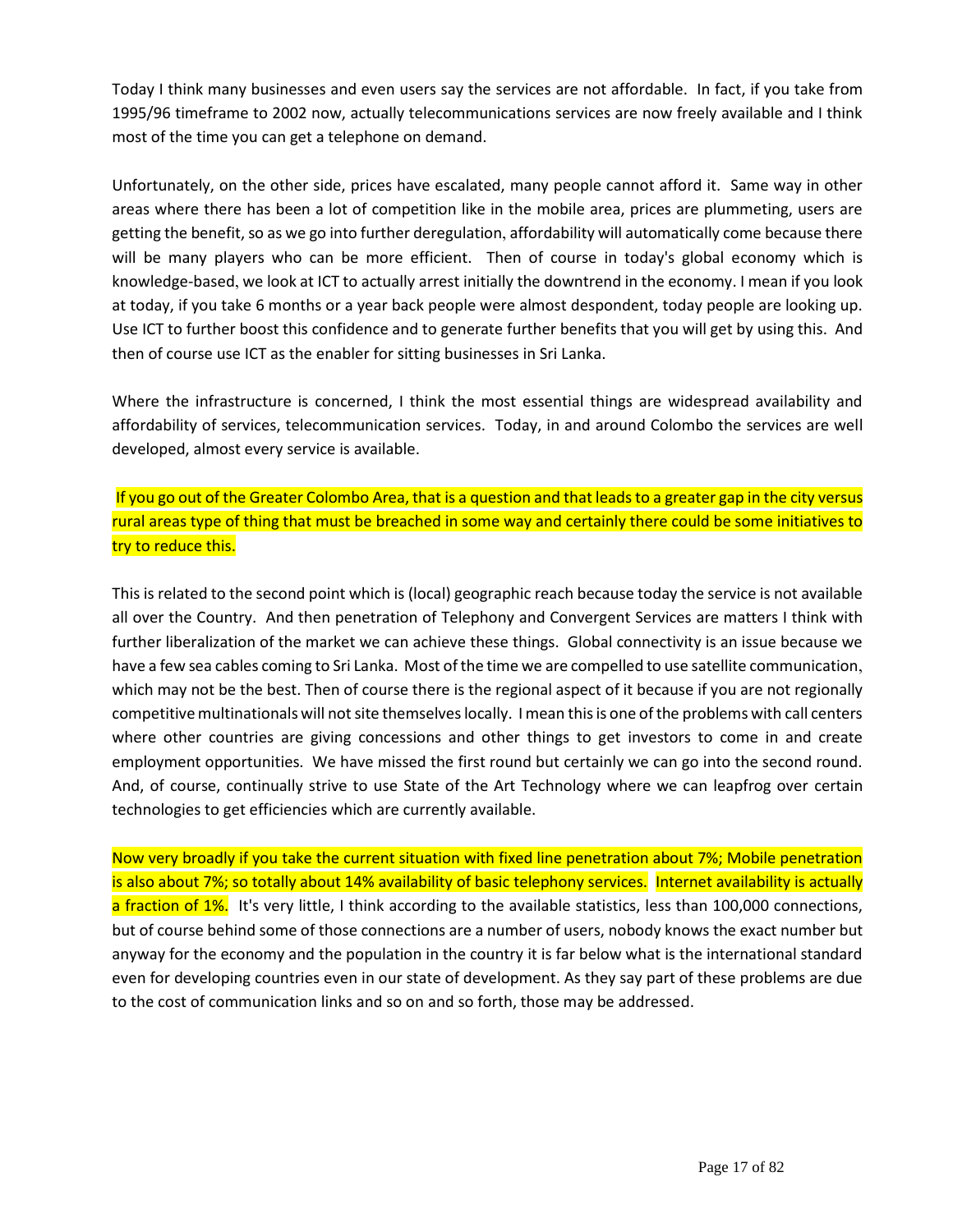We go on to look at around 2005, a three years' timeframe, we look at fixed line penetration about 15%; Mobile about 15% and at least 1% penetration of Internet. I mean, this is again a very, very low figure, but we felt this is a kind of prudent target to look for because there is no point saying we like to have 10% Internet penetration, which is impossible to achieve, because there are so many problems in the way, because as somebody said about rural schools, the issue is not only about giving the computer and the communication link, even the power is a problem, because many of these places you don't have proper power, and even if you give all the infrastructure, still the availability of teachers and other things are problems. So, I think all these things go hand in hand, 1% we felt is a reasonable target to go for, I mean it's a very, very low thing but then going to 2007 maybe around 25% for Mobile and fixed telephony and around 3% to 5% for Internet. Along with these areas of course the important area is the national backbone. Right now, I think only Sri Lanka Telecom has a national backbone covering most of the country, so there has to be some way of sharing this backbone or encouraging other operators to set up a backbone because without a proper backbone you will never be able to reach out to rural areas.

We feel a reasonable target is to have 100% coverage of the large cities in the next two to three years, definitely before 2005, and at least 75% of the medium towns by then, and going on to 2007, have 75% of the population having access to these services. Then we also looked at the situation of having broadband cables to the key areas in the City, probably like the Navam Mawatha, maybe the Free trade Zones in Katunayake, Biyagama where there's a concentration of high volume users we may have because right now the available service the maximum we can provide is about 2 meg but I think that is quite a low figure if you take for large enterprises particularly if you are looking for things like call centers, large number of software developers working- say if you have thousand or two thousand software developers working then I think having a connection of 512 KB or 1MB is not sufficient. So, the infrastructure will have to be created. Along with this situation would be the need to have the proper international connectivity. Right now, for Internet web browsing I think getting the services on satellite is acceptable, but if you are looking to do very business dependent services with software developers using the Internet, then you need fiber capability. Now that is an issue because currently we have only one fiber cable access from Sri Lanka, that is the Sea Me We 3, the capacity on Sea Me We 2 is almost over, and Sea Me We as compared to other international cables is very expensive because that is a consortium cable and like somebody said like this Global Crossing, other people put a lot of cable between trans- Pacific, trans-Atlantic and they bit the dust. Now that capacity is available at very, very cheap cost, but unfortunately, we don't have that benefit here, but we have to see some way of negotiating lower costs because there is no point having a national backbone and everything if we cannot reach out globally because ultimately the situation is the number of people in Sri Lanka being 20 million – and the buying power being very little. Our future is totally based on going to the outside market and trying to get some of the other markets and to capture some of that. So, these are a few things we are trying to target for the infrastructure.

Then in addition to this hard infrastructure we need to look at things like payment gateways, Electronic Transaction Exchanges, Trading Hubs, Internet Data Centers, Off-Site Data Farms, Disaster Recovery.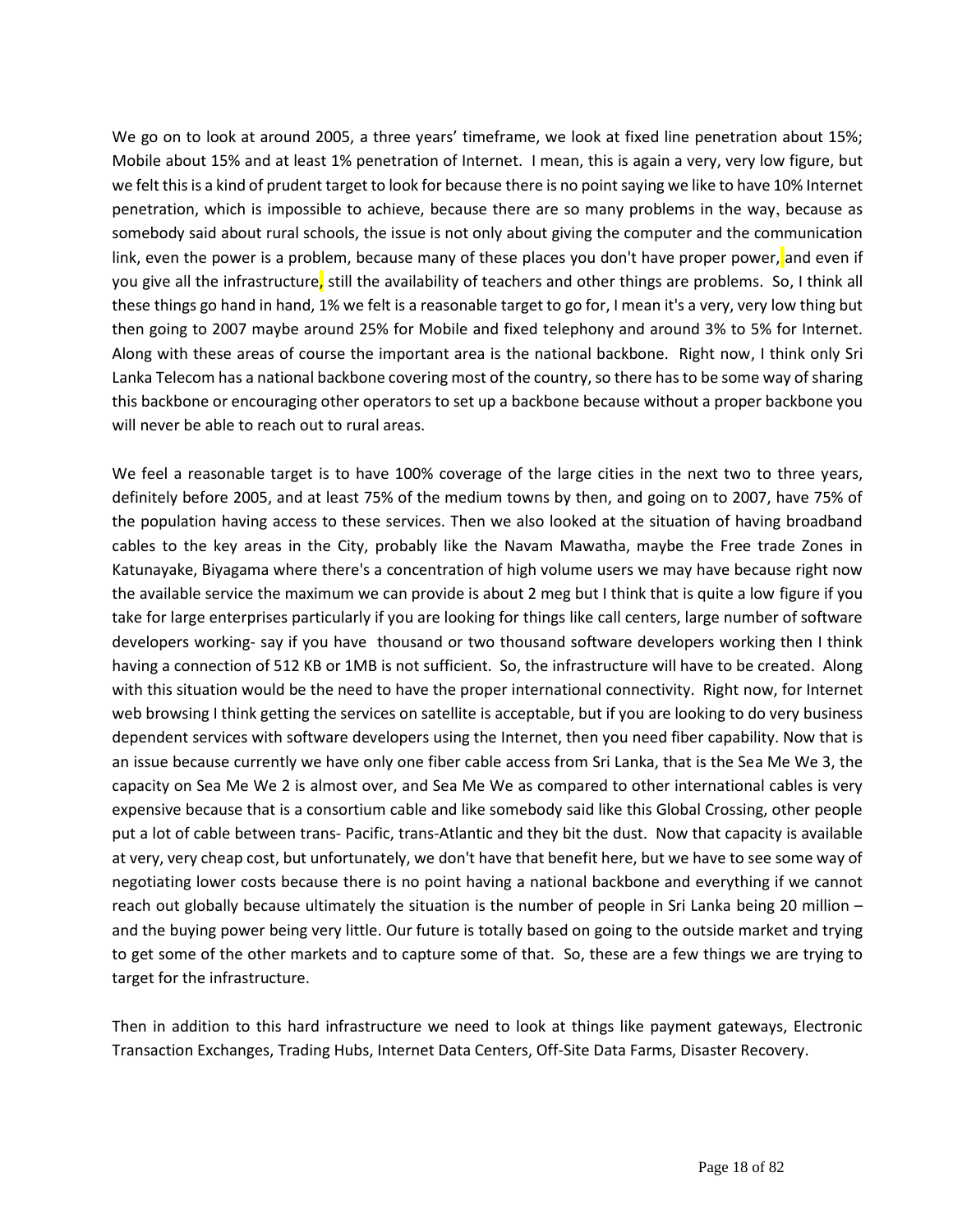Now these are new businesses we can look at, ISPs and other TelCos can look at providing some of these services. Then Archives and Repositories; now these are types of businesses people are not talking about yet, so we have to see how we can enable these businesses and get people to provide them because all things go hand in hand in developing the industry.

This I think was covered in the earlier slide very briefly. What we also look at is not only looking at those blue-collar services like PO call centers or data preparation, but also look at the knowledge based services like legal, medical and accountancy. On those areas I think Sri Lanka has an edge on certain countries for instance because we are a Commonwealth country, certain accounting and taxation things are very much in line with what is in Britain and some of the other Commonwealth countries. We can actually get certain businessesthere. There are some schemes people are already working on. Same thing goes for legal services and we can find areas to do these things. The other thing of course we strongly promote because we're coming from the TelCo industry is actually to use the World Wide Web and the Internet to promote Sri Lanka.

Quite rightly people say, actually before any exporter goes into the market and tries to get a foreign market, you need to market Sri Lanka because otherwise you go there and people ask where is Sri Lanka the only thing they hear is that Sri Lanka is a terrorist-torn country. So normally people wouldn't like to take a risk by coming to Sri Lanka and giving a project because what happens is they have this fear that even though you may be capable to deliver, other problems will inhibit you from delivering the product - for instance a buyer may make business decisions based on the software availability or the data preparation or the call center. For some reason if you cannot assure services to those people, that decision will be bad.

So, this is where I think we all have to get together as Sri Lankans, first have a scheme to promote Sri Lanka, then from there we go into promoting the various industries whatever people are doing, because without having Sri Lanka up there, as a country that is a reliable provider of whatever services, it will be very difficult to market any other product. Then of course we will also look at the situation of using some projects like the Millennium Stock Exchange Project, few things to showcase as successful projects which you can use to sell to other people.

Then coming to Infrastructure, which is the Big Issue. Actually, infrastructure for ICT is like building a road or water or any of these utilities, you have to spend lot of money up front and then you have to wait for a number of years to reap the benefits. This is a problem these days. Nobody likes to spend big money and wait for 5 to 10 years to reap the rewards because you don't know how the industry will change. So, in this regard, I think there are two things. One is maybe we have to look for some way where Sri Lanka Telecom's currently available infrastructure can be one option.

Perhaps the other option is to give incentives to new players to come in and set up infrastructure so that there is competition and maybe that will drive people to provide services. But this is a key issue, because without the infrastructure you actually cannot do anything.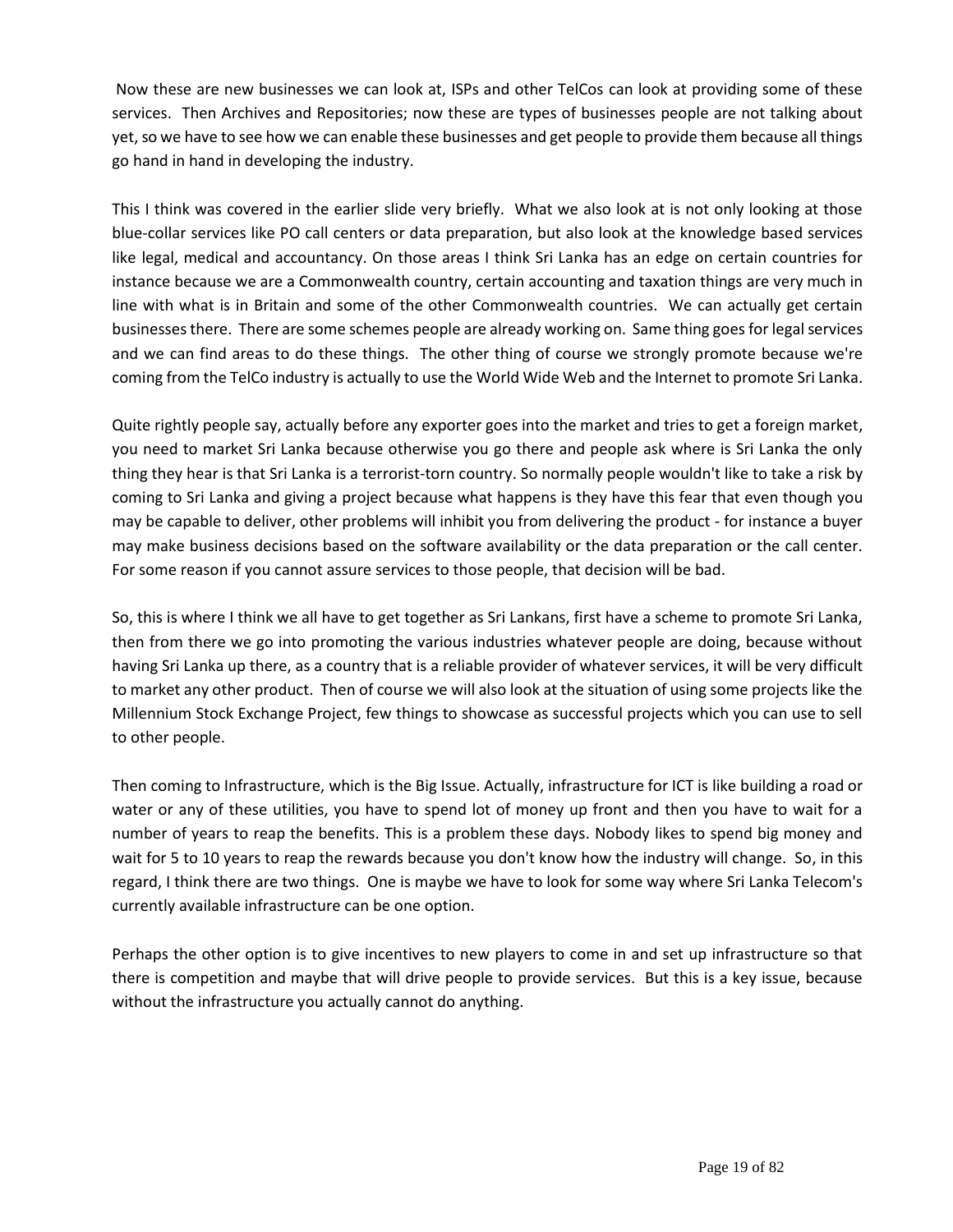Then of course we look at these situations like Leverage Liberalization Opportunities. I'm not sure whether in today's environment it is really going to be a flyer because five years ago if we had something where we say we are issuing five licenses, there would have been multinational players coming and bidding for those licenses, paying big money. Today, many of the TelCos actually have suffered, they are actually struggling to survive and in such a situation we can say Sri Lanka is giving some Telco licenses but not many takers will be there. Even those people who are takers will be those who are actually scraping the bottom of the barrel, not the top players like AT&T or BT or somebody because those companies themselves are now struggling to survive. And then of course the more possible thing, and since the World Bank is also here, maybe to look for Donors and Grants and those type of support where we may be able to use to boost the infrastructure.

Then of course the multimedia agency model already spoken of and then the Strategic Utilization of Cess and Infrastructure Development Funds. These funds are actually small money, what is available in the cess, I think, few hundred million rupees not even sufficient to fiber a few areas in the country but perhaps there might have to be some innovative way of getting more cess and other things, because for Sri Lankans a few hundred million rupees is big money, but to get a proper infrastructure it's a drop in the ocean, you need to spend billions, it's like developing the Matara/Colombo Highway or the Colombo/Kandy Highway, you need to spend billions. You can't spend a few hundred million and try to get the infrastructure. So, these are some of the challenges that I think government has to give the lead to show how these can be improved. Then of course the final thing and this is now actually happening is the new National Telecommunication Policy. Certain discussions have already taken place, drafts are being produced. Broadly speaking the new national Telecom Policy will be there to support this whole effort, the ICT effort. Within it, one of the key areas is to actually make the Telecommunication Regulatory Commission of Sri Lanka a much more powerful agency than it is today because in the last two or three years, I think from 1995 to about maybe 1999 actually Telecom services grew very rapidly, from about 1999 to now, that growth was retarded to some extent because there was a lot of fighting between operators, between operator and the regulator, many issues were there. So hopefully with this new policy coming into play, some of those issues will be taken away, and operators will be able to concentrate on rolling out services rather than fighting among themselves.

Then of course this is the ultimate goal, to transform the telecommunication from market structure and towards a more liberalized technology neutral situation. This is the goal of the thing. Then of course there is this issue of a Universal Access policy. Personally, I have some views on this matter, I will not voice them. But it is necessary to have services available island-wide to some extent, at least basic telephony services and soon even Internet access will be taken as a basic requirement.

And of course, then the encouragement of the multimedia, multipurpose community centers. Now this is one way where we can provide services to the rural people where we can have a center in every village where they can have telephony services, Internet and perhaps even a training facility, because I think many people when they talk of training they look at training people to develop software, to develop very high value things, but from the country perspective you also have to teach people basic computer literacy, because in the future even if you want to be a clerk you need to have some kind of computer literacy to do that job. So that has to start from the village, train a thousand people in computer literacy, maybe one or two people will become programmers or other technology professionals.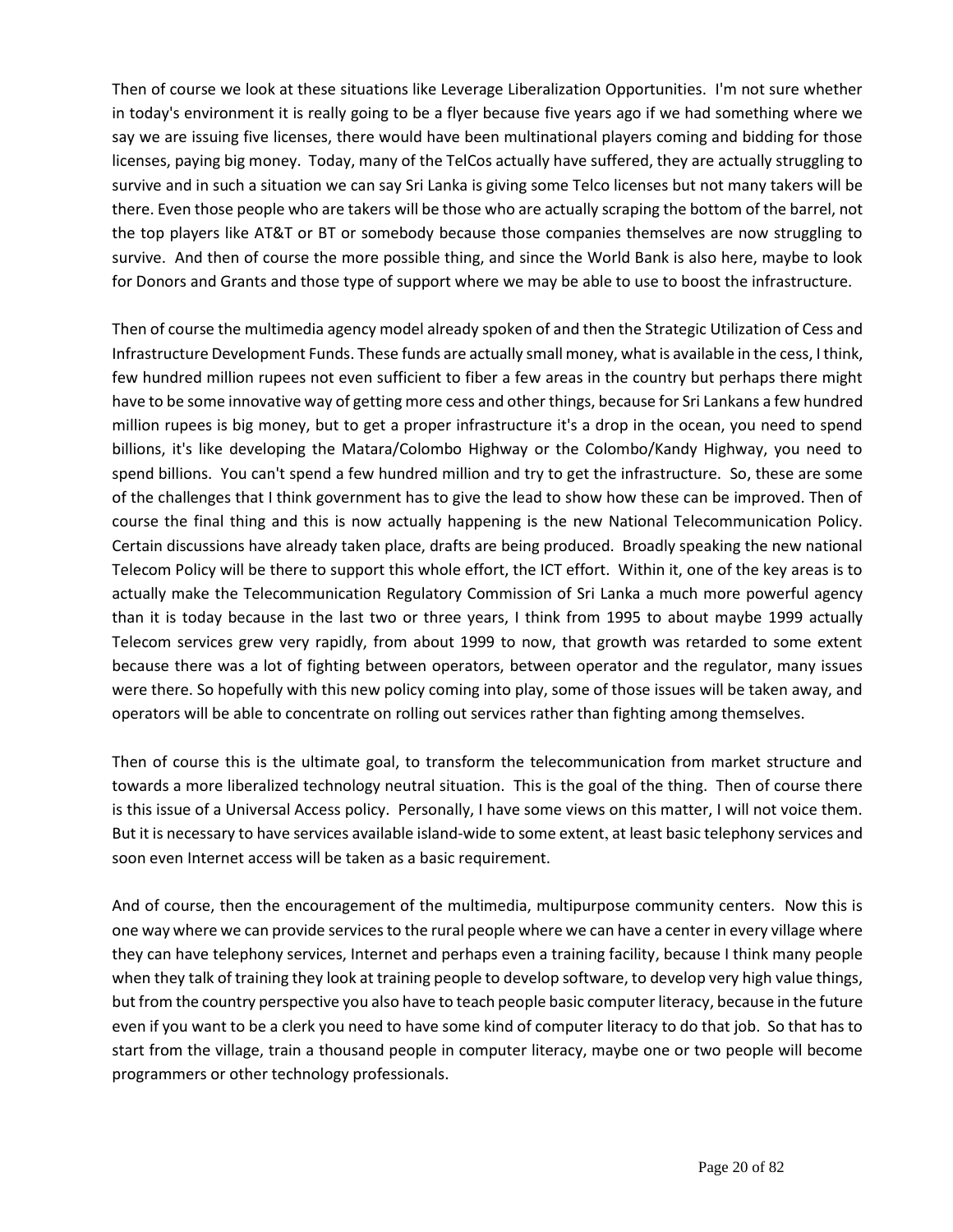The other people need that skill just to do their day-to-day work and also be able to, I mean, it's almost like being able to read and write in the future, it's coming to that now. So, this is very broadly what we have put down here.

This is really just a few points to draw your comments and perhaps suggestions and then we will look at those things and make the policy recommendations to the Ministry and hopefully that will be taken as the highlights. I think all of us realize the importance of the link between telecommunication and ICT and the need for both these sectors to work together or work towards a common vision. The other is, of course, what he highlighted, the new National Telecommunication Policy, which is nearing finalization. We expect it to be formally adopted within the next two months or three months and he also brought out a word of optimism that the telecom operators will focus their energies on developing the networks and the sector, both sectors. With that I would like to introduce two of the other panelists who are with me. On my left is Dr. Gihan Dias, who is, as most of you will know, a Senior Lecturer from the University of Moratuwa and on my right is Mr. Santush Jayasuriya, Executive Director IT (Projects) of the Bureau of Infrastructure Investments. And with that brief introduction may I open the floor for views and discussion. At the outset may I ask either you Gihan or Santusht whether you have a few words that you would like to express at the outset.

### **Discussion:**

## Dr. Gihan Dias:

Yes, one I think is looking at this table on this slide, regarding voice penetration. By looking at it, it's a bit disappointing when you say that in 2007 we'll still be trying to reach only 75%, but as Rohith said maybe we should be optimistic and say 95% or what is realistic. But 75% even five years from today, is that enough? Shouldn't we aim for 95%, but if we aim for 95% and we fail, then there's no point just saying a number and failing. So, I think we need to look at that, and also another thing which is not really mentioned there is the fact that typically this penetration is for voice. Now, how about data, because for ICT we typically need data and not just being able to talk, and typically the data penetration rates are much lower than this. We found sometimes when we ask for connections, even in the Colombo Metropolitan Area they're just not available, so maybe we need to look at that separately from voice. Let me now invite views from all of you who are present here today. I would request each of you to identify yourselves before you give your observations.

Q: I've already participated. My name is Trevor Alphonso. One of the things that came out from Rohith's talk and the presentation, I think it's clear to everybody that we need to get the infrastructure in position if we are going to get this ICT story moving forward. At the same time, all of us in the Telecom businesses know that no telecom company is particularly interested in doing large-scale investments as Rohith pointed out.

But there is another way in which this whole thing could be approached and also tackle the rural issues. As you know Mr. Moragoda has been very keen to develop the issue of Sri Lanka being the Gateway to India. Now South India and areas like that are having huge telecom development because there are large markets.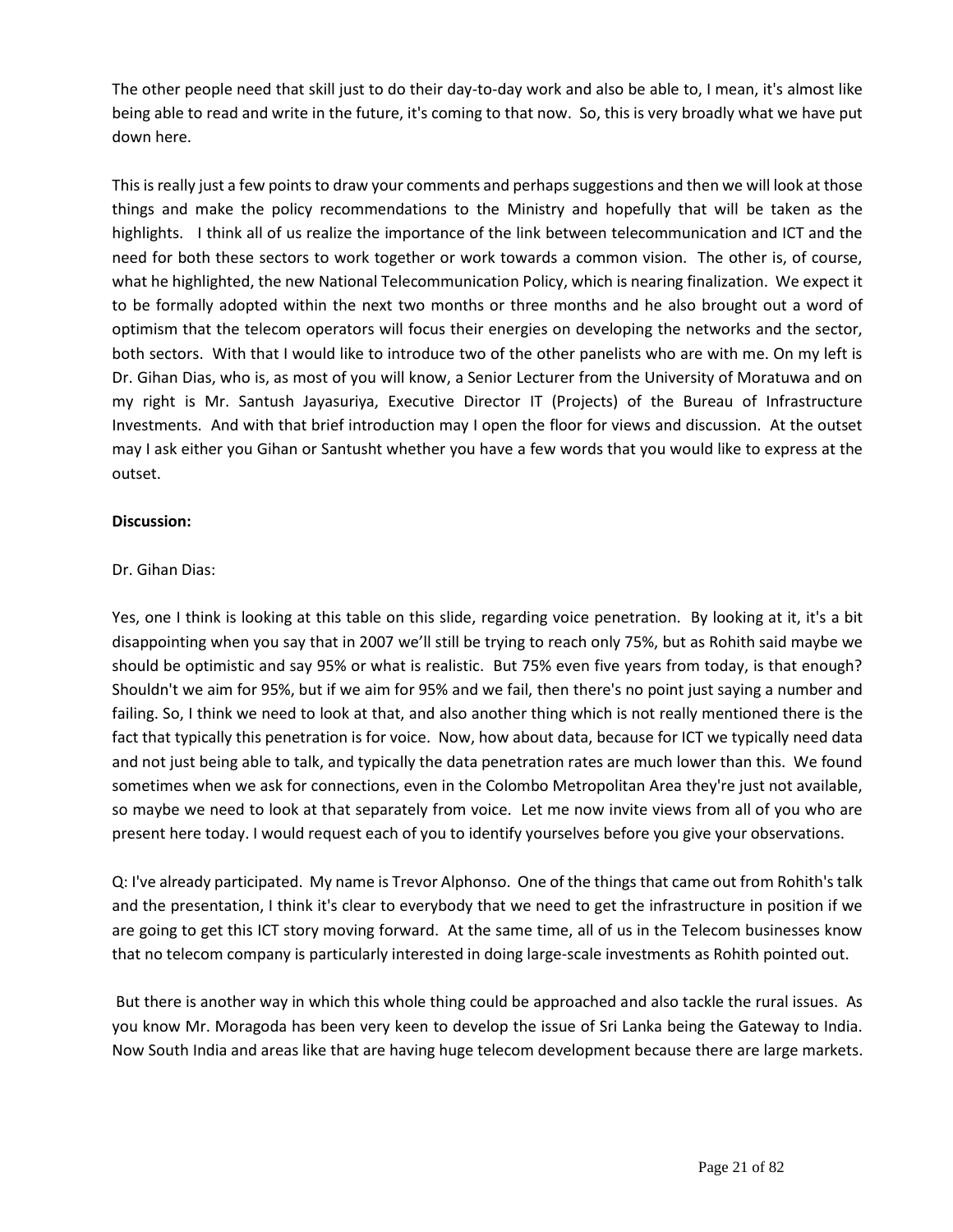If we could have backward integration using fiber cables and things like that, extend the facilities from there into Sri Lanka, it would immediately increase the availability of infrastructure facilities all over the island and also bring down tariffs. I just want to toss this idea because already the government is talking of using Indian currency in Sri Lanka along with the visa provisions and there is talk of the connecting bridge with India. So, these are not things that are impossible to think about because I know for a fact that there are a large number of companies now talking about the bridge, but the question of cables is simply laying cables, not a big job in that way. The other is to look at a base, if there is no way of getting a second operator to compete with Sri Lanka Telecom (SLT) to bring the prices down, is to use the model Mr. Paskaralingam has developed for the private sector where 49% assets are used from say Sri Lanka Telecom or whatever it is, 51% is working capital from the private sector in specific areas using Telecom as a base for example Cyber cafes. You could do it that way. A group of companies could form a company, 51% for their working capital and the new equipment, Telecom would contribute 49% of assets and you could have the cyber cafes going. I just want to toss these ideas at those participating to get their views. Thank you.

Thank you, Mr. Alphonso, and he brought out a very important fact of us trying to benefit from the position that India has developed for themselves and in this regard, he was talking about communication links between India and Sri Lanka and at least some of you may know that there are going to be at least two other sea cables running around Sri Lanka from Malaysia and Singapore to India and with, I think, the assistance of the World Bank and perhaps Rohith might want to say a few words on that.

## Mr. Rohith Udalagama:

On the sea cables, I think there are two cables that are planned. Work was supposed to be started on one, actually from Singapore to Chennai there was a cable set up a few months ago, now that is commissioned, it is now difficult to get a spur off that because generally when they do sea cable implementation they normally tender for it before the project starts so that the whole cost is controlled. Once the cable is implemented, if you go and ask for a spur, the constructors of the cable will actually ask for an arm and a leg to do maybe 200 kilometers. They will ask for 50% of the cost of doing two or three thousand kilometers, because they know you are actually stuck with them. And that cable really goes to the North of Sri Lanka and at that time we didn't really want to make a strong case for it because of the uncertainty in that part of the country.

This second cable which will go South of Sri Lanka to Mumbai, we are trying to get a spur off that, at this point because capacity will then become no issue at all since we are looking at huge capacity. The reason is, even right now on Sea Me We 3 there is sufficient capacity but the cost is quite high. For our new cable the cost will be very much lower because they are looking at something like the cable capacity being a few terabits, about 9 or 10 terabits, so the thing is the cost per megabyte, and they're looking at giving the minimum capacity, SGM One, that is 155 meg, not 2 meg and all those things, so what the operators or rather the people who are doing the cabling feel is that this type of capacity will go in a huge way rather than in little amounts of 2 meg and 512 K and those type of things. So, this is the reason actually why the new cable is more useful than the earlier established one.

Thank you Rohith.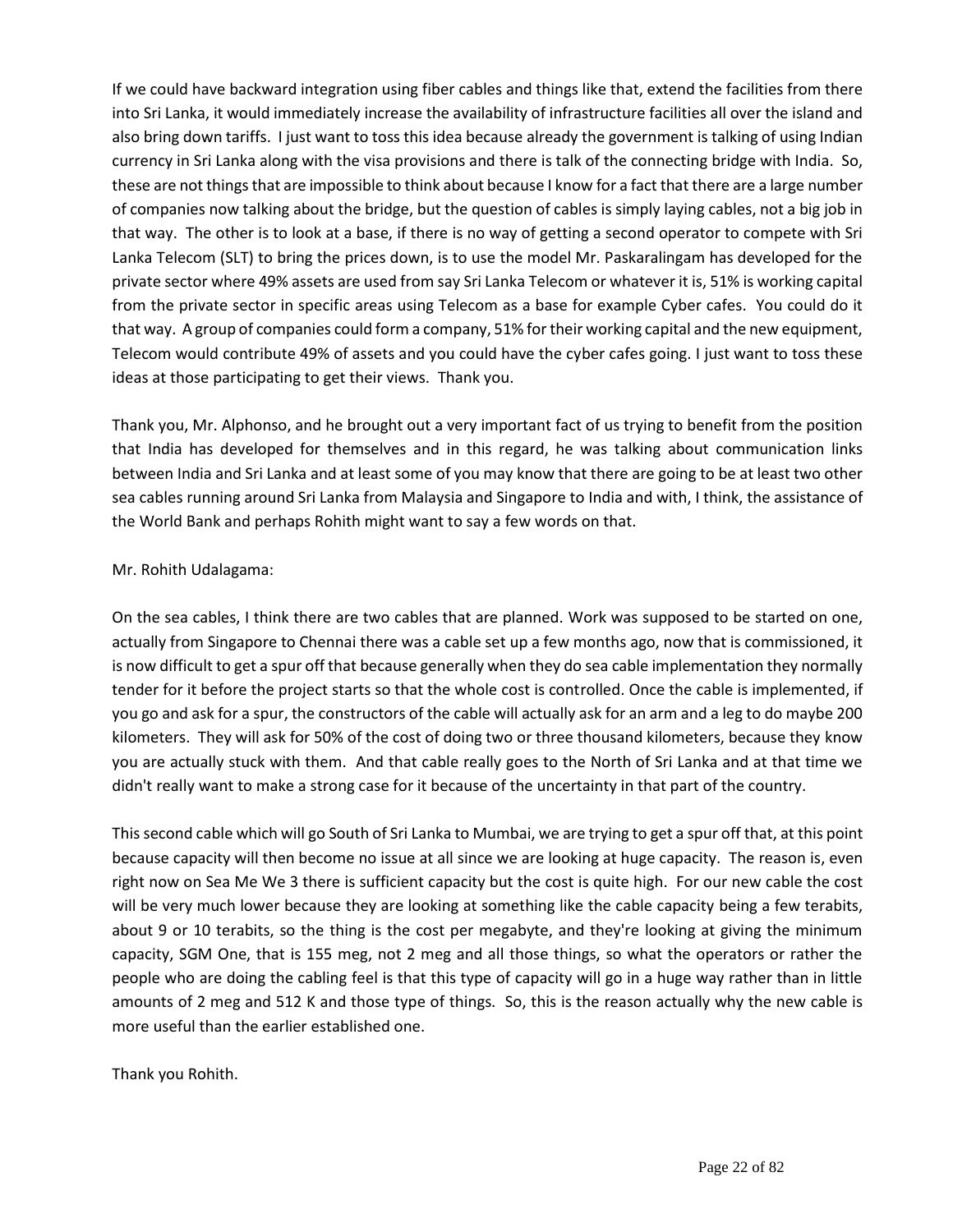Q: My name is Anand Ponnambalam, I'm from SLIIT. I'd like to just exercise a little bit of caution and personally I would like to exercise caution on this whole concept of national backbone and trying to lay optical fibers and such high capital cost infrastructure. We are only too well aware of the chapter 11 bankruptcies that many of the firms that have done this on a global basis have gone through and they have much more resources than we have. I think we should look at it much more from a type of incremental building up of a national backbone to be more appropriate to a country like Sri Lanka. For example, I'll just give you a very brief example of VSAT technologies, that is, Very Small Aperture Terminal technologies which are used extensively in developing countries especially in Latin America and in Asia. I've worked with some of those companies, given consulting services and so on. The establishment of such infrastructure is very low cost and you are immediately able to reap the benefits with that type of technology without having to wait for the type of returns on investment like fiber optic backbones and so on.

Now these are technologies, VSAT and so on, that are well established, there is a large installed base, there is a lot of scope, a lot of experience in the use of these technologies and also although they may not be as effective for interactive type of communications like voice, the delays and all on the satellites are acceptable for data and so for computer based interaction it certainly is all right. So basically, what I am trying to say is that these are the technologies that are easy, that are very flexible, that are adaptable all over the country and based on the recent announcement that we have tied up with INSAT, that is the Indian satellite networks, we can have these services almost immediately available and at more affordable cost and to private enterprises as well. I think we should look at that type of technology more than the very highly sophisticated backbones that we may not be able to really sustain and support, leave alone deploy. Thank you.

The link between this sector and the infrastructure is so serious that if we don't pay attention, yes, we might end up with what Rohith was projecting rather than what Dr. Dias would like to see, and we might only have an export oriented industry and very soon an export oriented industry without a local support base could not be sustained.

Therefore, I like to see that where this sector needs to be looked at more as a rural opportunity building exercise rather than and if we take that kind of commitment, then taking infrastructure out of Colombo, even putting a priority beyond roads today and then look at technology, whatever is affordable, commercially affordable to be implemented. So, I'm basically proposing the fact that, let's take this infrastructure very seriously otherwise there's no topic about ICT sector, and if you're taking it, and we need to take it outside Colombo and also try to find alternate ways of taking the infrastructure there. One. Number two is, on the policy, I think it's about time that we move away from a regulatory environment for the simple reason that to regulate you've got to have something. Without anything, I don't know what we have to regulate here. So first of all, we need an enabling arm, an organization a body, authority whose job it is to enable this industry. After the industry grows, we have a crop we can do whatever we want to do with it. Thanks

Thank you and I think Dr. Gihan Dias has a few words.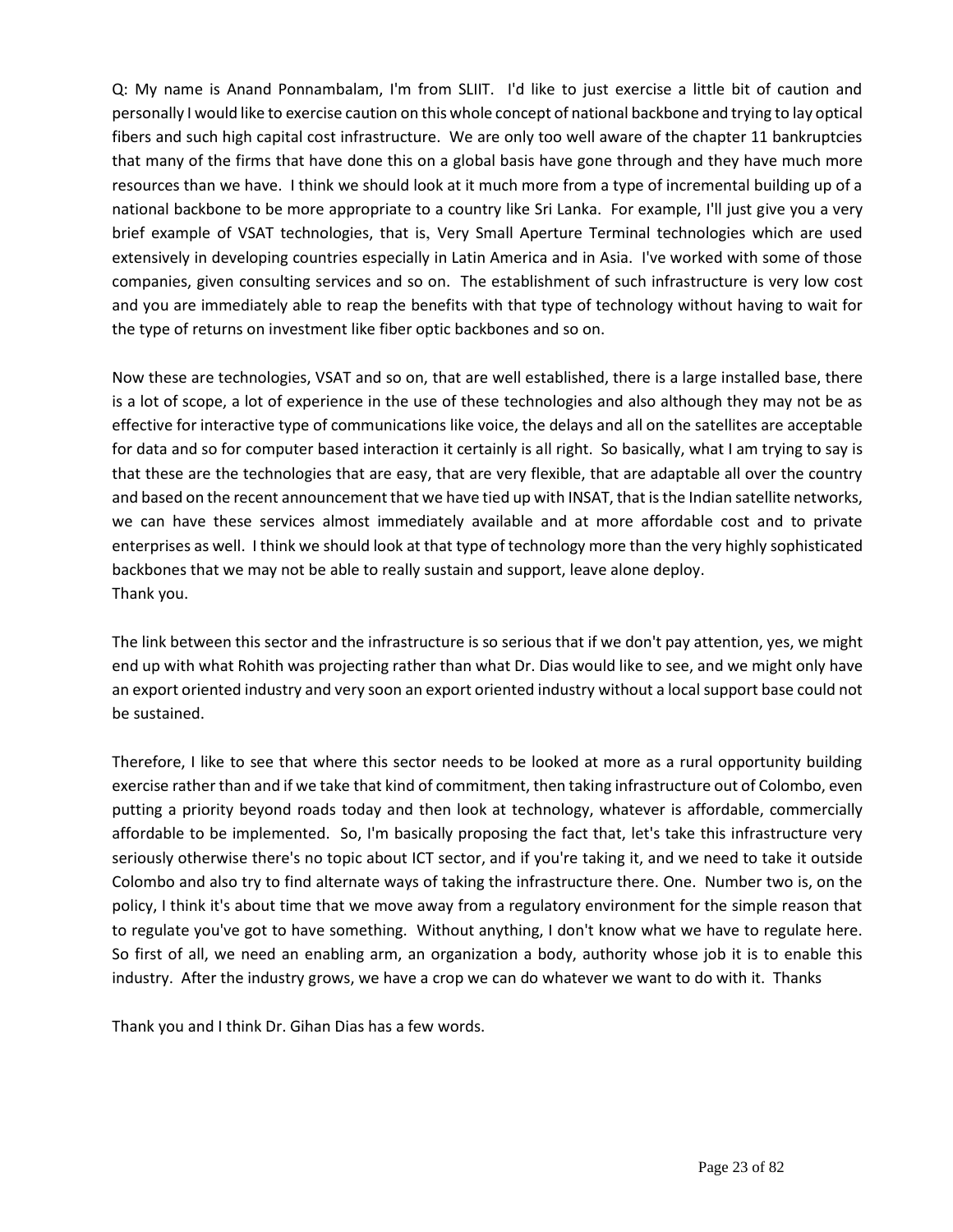#### Dr. Gihan Dias:

I very much agree with you. Two things; I think one of the objectives of this house should be to figure out what exactly our goal is, in this infrastructure? Is it just to develop exports? In that case, it's fine. We set up three or four industrial parks, or software, parks, IT parks and make sure we have a huge amount of bandwidth and other things coming into that and then we're done. But if the objective is to make sure that there is IT infrastructure available to most citizens of the country, then we need to make sure it goes out. And are we doing that as a social service? Or are we doing it because it makes sound business sense to do so, due to the fact that there is an untapped market out there which we need to reach.

I think we should look at it from the second point of view. There's no point trying to do this as a social service. We have to do this, we in the sense, the industry, because the people out there are a market, they will pay money for their services. I mean it's not only people in Colombo who will walk around with their cell phones, I mean typically those who spend a lot of money on cell phones are not necessarily the people who make the largest income and not the people who spend about 50% of their income on their phone bills. I mean, not everybody, but there's a fair number of them. That is, I think what we should look at. And to respond to Mr. Ponnambalam's suggestion about VSATs; we have looked at VSATs at the University because we have Universities in various parts of the country and they are very expensive and Sri Lanka being a fairly small country as opposed to say India, VSATs are not the cheapest way of doing things, I think we can use other technologies, such as wireless for example, some new innovative wireless technology is coming up which probably will be cheaper than VSAT.

Q: Excuse me, well somewhat I don't disagree with you when it comes to the social issue, but I would like to bring three issues. One example is what happened in Japan few years ago. Japan was behind, compared to South Korea, Hong Kong and most of the countries in that region on broadband Internet access. The reason it happened is, in Japan local telecommunications were controlled by NTT, so the government found that because of NTT people don't have access to the Internet, they have to pay a very high price.

But I don't blame what the Japanese government did, they deregulated the telecommunication sector and gave access through NTT pipes to other competitors, other telecommunication companies in the market to access, share the same pipes, for example, and also backbones. So here we can look at SLT not as a competitor, but how we can share existing facilities without investing money to build our own backbone. That's one. And number two, I don't think anybody, any telecommunication company will come and invest money in this country today as you mentioned earlier, as Mr. Rohith Udalagama mentioned, many companies are going out business, especially big players, stock price is going down every day and everybody is very worried that company going out of business means no investor will invest money in telecommunication today.

So, I think the government has to do something first, looking at, like I mentioned earlier, giving Internet access to schools, build separate ISPs in the country with, well I don't know how we bring the cable, maybe we have to talk to companies like Global Crossing and they have cable up to India, on how to bring undersea cable up to here.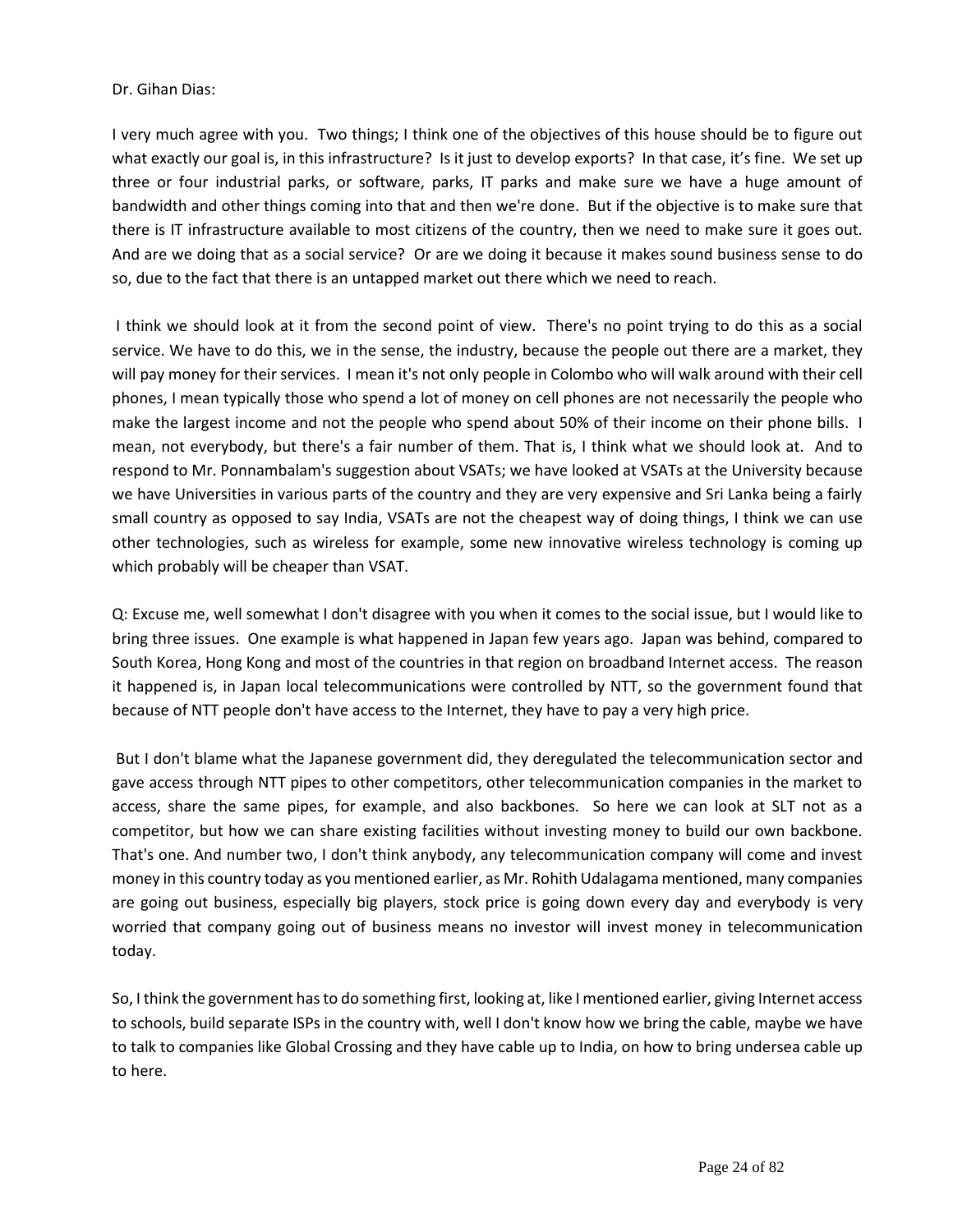And participate with public and private, government and the private sector will own ISP and half of that is utilized by the government and half by other corporate clients and consumers, so like that how to cover the cost so that way we will be able to create our own infrastructure. I think, to do it that way will take a minimum of \$ two hundred million I am talking about doing that part. So, who is going to bring this money if government doesn't intervene, I don't think anybody will come from the private sector to do this kind of project. So, thank you.

Mr. Dilanthe Withanage: IT policy, telecommunication! In this country we have to think about electricity first because 60% of the country's population does not consume electricity. We have ten thousand schools, 30%, that's approximately three thousand schools without electricity and this is a problem we face!

## Q: I'm from Sri Lanka Telecom

Just a word on international connectivity. As Rohith said we do actually have a lot of capacity available internationally, fiber capacity and of course then the next problem is pricing and just about six months back we actually reduced our prices because we are now following a policy of trying to benchmark ourselves against other countries in the region and we brought our prices in line with tariffs in India, in Singapore, and countries like that and we will continue that policy. Actually, from our point of view we have capacity, we have it at what we feel is a reasonable price compared to other countries in this region, but we don't see the demand. We haven't seen any big requirements, so perhaps that is one thing that should be addressed here, something to stimulate the demand, and of course from the point of view of VSAT services, we also provide VSAT services, so I just wanted to make that point.

### Mr. Rohan Wijeratne

On this question of universal access, don't expect the companies to do it. I was a Director of Sri Lanka Telecom and I can tell you it makes absolutely no business sense for SLT to provide rural connectivity because the internal investment just does not exist, you put one connection in, it will take us 20 years to recover the cost. So, you have to find innovative ways of financing the rural side. The other question is, on the rural side, is there really a demand?

I mean on telephony, you can correct me if I am wrong, 50% of the subscriber base generates less than Rs. 500/- per month in call revenue. Just think about that for a minute. In a subscriber base of close to 800,000 of SLT, 50% generates less than Rs 500/- of call revenue a month. As a company, it makes the only business sense to concentrate on the developed areas of the country, the corporate sector. You see it's no longer a government entity, it's a company which has shareholders, it has an obligation not only to the shareholders but to the country, because if SLT cannot get the revenues it needs as the largest company in this country it will start defaulting on its loans. I don't need to go into the implications of that. So, for rural connectivity there are solutions. Part of the reason SLT has not gone out there is because of certain historical issues that have been there with the regulator in the last five years or so. Those can be solved. That's one approach. But some other approaches, I noticed you were talking about a fund to which contribution is made by Telecom. I don't see that really happening. I would tend to agree with what was said earlier like we're building the roads, infrastructure would have to come in with a concerted effort by the government then the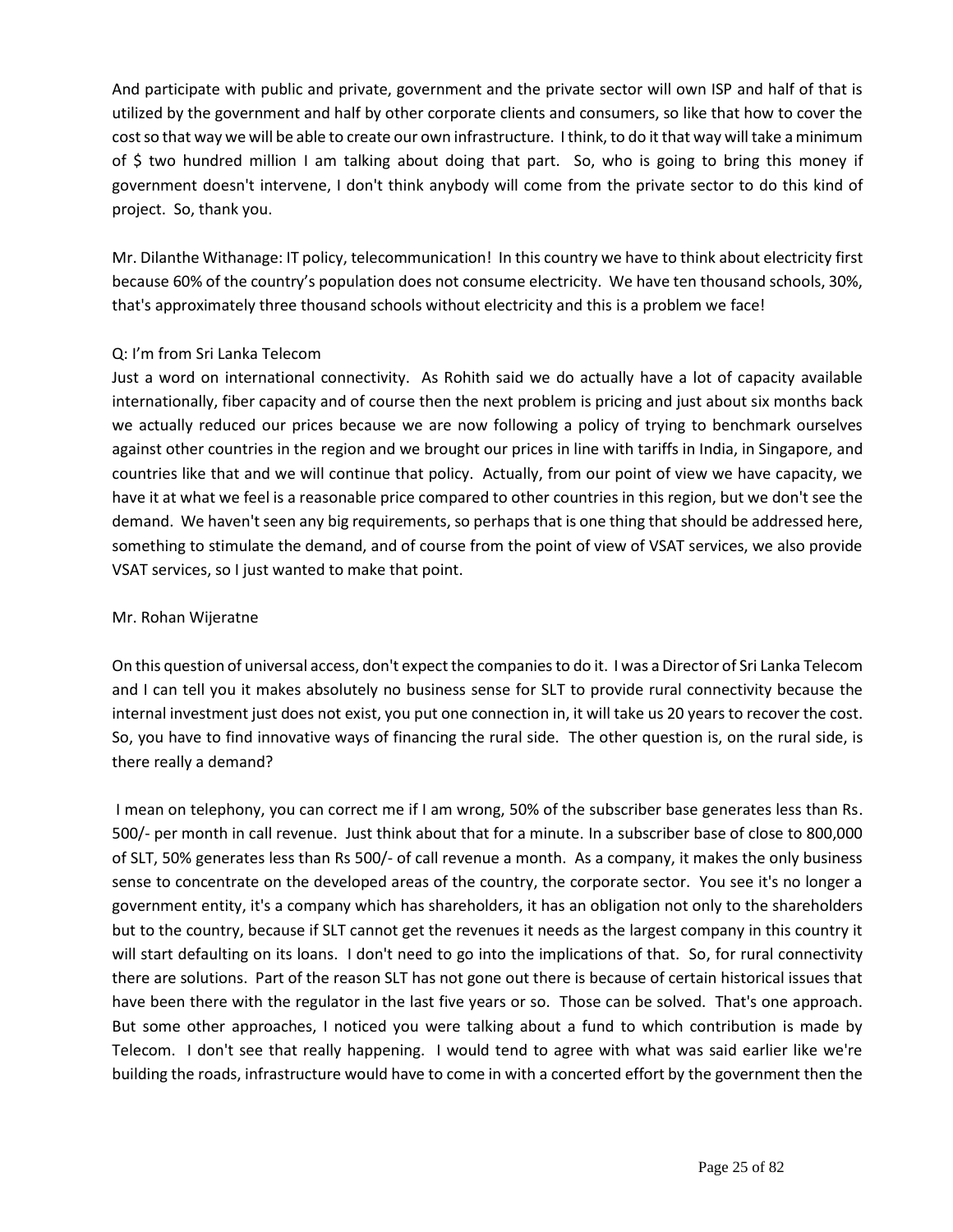question is does it still make sense from a business point of view. This is just some food for thought. I mean these are realities on the ground. Thanks.

## Prof. Sam Karunaratne:

I'm Sam Karunaratne, I spoke earlier as well. I want to just add on to Mr. Anura de Silva's very interesting comment. I agree with him when he said that you must have communication infrastructure before commuting infrastructure. That I agree because I can tell you one thing as the trend goes, commuting will have to give way to communication. I'll tell you why it is. What we could do with one watt, fifty years ago we can do with one milli-watt, that's one thousandth. Now if you are commuting, you can't reduce the friction, because you can't roll, you'll slip. The second thing is either you have to bring the man to the size of an ant, or something, one thousandth, to get that same efficiency. So, I fully agree with him that commuting will have to give way to communication. Thank you.

Q: Thank you. If I can present a slightly different picture to the question of SLT, tariffs and rural connectivity. I think we really need to go to the rural areas, there's no doubt about that. Traditionally we have concentrated on the Western Province when actually today the need is away from there. Now the issue is one not of the ultimate cost selling price to the customer, the issue is the cost at which the service can be provided.

One of the reasons, and I may be wrong in this, that Sri Lanka Telecom finds it uneconomical is simply that its cost per line is high and therefore it makes no business sense to Telecom, but the fact of the matter is that there are technologies available which can make the rural sector still a viable proposition for example, from what I am told, with Telecom rates it costs over USD 1,000 per line whereas, -the cost in similar companies is about USD 360 a line. So, the issue is to find the technology that can deliver the service at the price at which the customer can afford, not to protect the company by saying we can't sell below this.

# Q: My name is Ramathas

Regarding facilities available in rural areas, to schools, community centers etc. Now is it a part of a social welfare of a social overhead, or is it a part of generating economic growth because in a country like ours as somebody in the UK has said some time ago, we started talking about social welfare before earning our own money. In terms of schools, as the gentleman said there are 3,000 schools which do not have electricity. How many schools have proper chairs and classrooms? How many schools have proper teachers? If Sri Lanka Telecom cannot invest because it does not make business sense to invest on those areas, it's up to the government to invest in terms of social return, in social welfare. But the government's priority is to put social welfare in terms of buildings, basic necessities like electricity, basic necessities like providing teachers and school buildings is much more important from a national perspective. The opportunity costs of providing this investment in terms of communication is much, much higher compared to the other necessities that are required in the rural areas.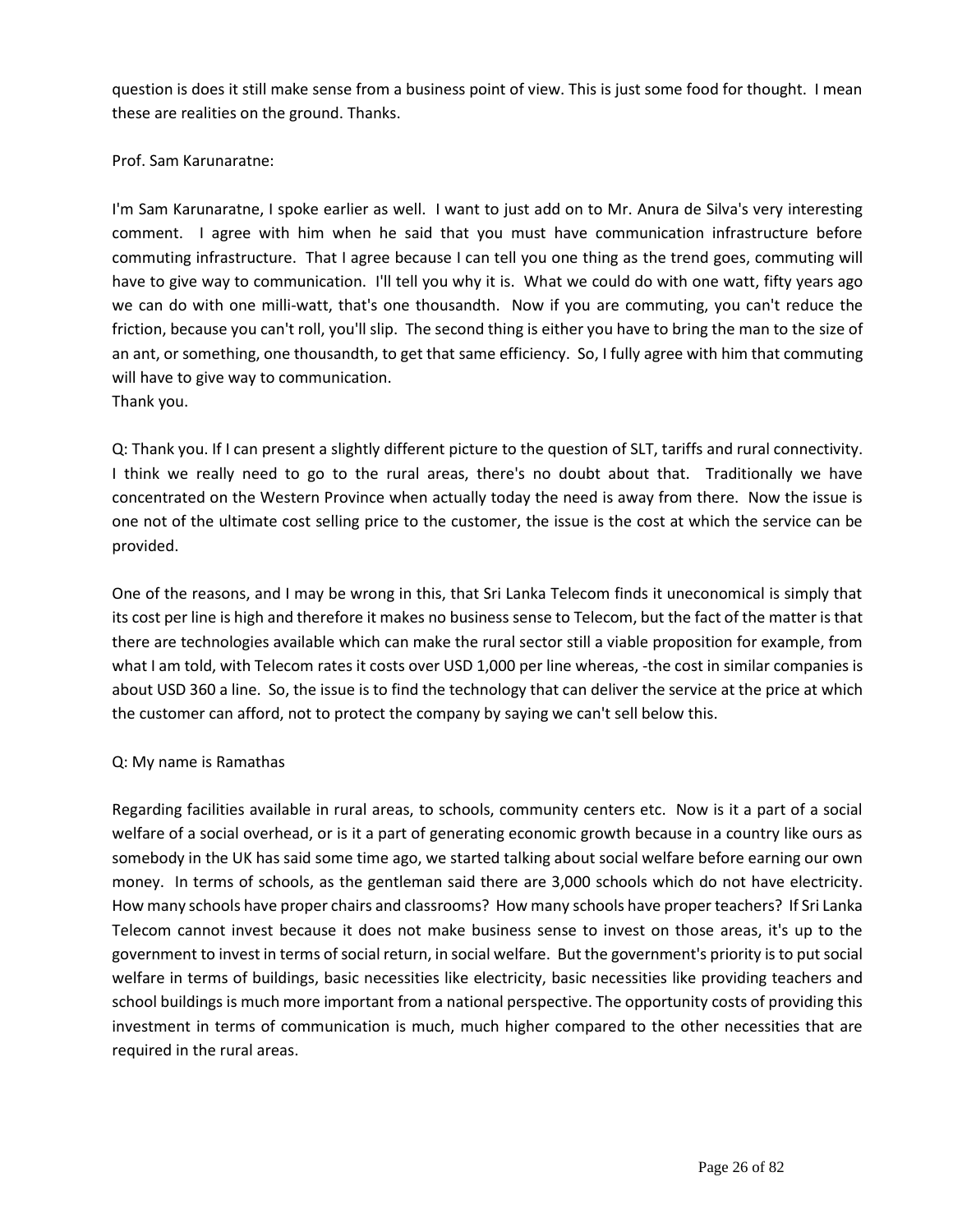And what is the economic return we are going to get? We talk about the Information Age as if everything, everybody is going to be in the Information Age, nobody is going to plough the land, nobody is going to manufacture the machinery in factories, everything is going to be IT; but it is not. It may make sense in developed countries where they have all those infrastructures and facilities and they have surplus funds to spend on these social overheads. Without us spending on economic overheads, without spending on social overheads like hospitals, schools, we are trying to invest in social welfare, in entertainment, in leisure. What is the value each one of them is going to contribute to the national economic growth, to the GDP? We have to look at it. Therefore, it is better to concentrate our resources, maybe not in the Western Province, but identify the provincial capitals and spend them there, then we will get better economic returns after that we should be able to spend on those social overheads. That's my point of view, thank you.

Q: I'm Yasa Karunaratne from the Computer Society of Sri Lanka. Well, the cost of using the Internet for students' homes and various places has been discussed, and if you look at the figures in the United States if you pay about USD 10 or USD 20 you can use Internet 24 hours a day for one whole month which works out to less than 1% of an average person's salary in the United States. But in Sri Lanka if you connect your computer to the Internet and if you use it 24 hours a day for one month it will be well over Rs. 50,000 a month, it may go to Rs. 80,000 because I have the bills. Now that works out to about 500% of an average person's salary, so this has been discussed at various meetings and seminars but nobody has come up with a practical solution. I would like to propose a practical solution which is practiced in most parts of the world and which was practiced even in Sri Lanka some time back which can bring down drastically this horrendous difference. The solution to this problem, I think the gentleman from the Authority here, he can play a big role in this.

Now why is it that a person who is using the Internet in USA, now why is the cost so small, USD 10 or USD 15 for using it 24 hours. The reason is within an exchange, or within your own city in United States or most countries, the telephone calls are not billed. Even in Sri Lanka, in the 1950s and so on if you were in Kandy, all local calls were not billed, if you were in Gampaha, all local calls were not billed. So, if the local calls are not billed the ISPs can operate in that city and provide that service so that it is only the ISP cost that will go to that customer. So, I would propose and I hope you would give consideration to this and implement this so that our nation or our people in this country can use Internet at a very, very low cost compared to what it is today.

I think there has been a few comments on metered access and flat rate access.

I would just draw your attention to a flat rate billing that occurred for two days about 2 years ago, on the New Year's Day if you remember, and the experience was at that time that nobody could get a call through because the networks were jammed. The other thing, of course that was spoken was low income that is derived from some subscribers. There I would like to reflect on another perspective where some of these subscribers may not generate outgoing revenue but they will certainly generate incoming revenue and particularly with a large Sri Lankan expatriate population working overseas. These telephones might be generating incoming revenue in substantial amounts. That might be an area that one might need to look at closely in assessing this situation.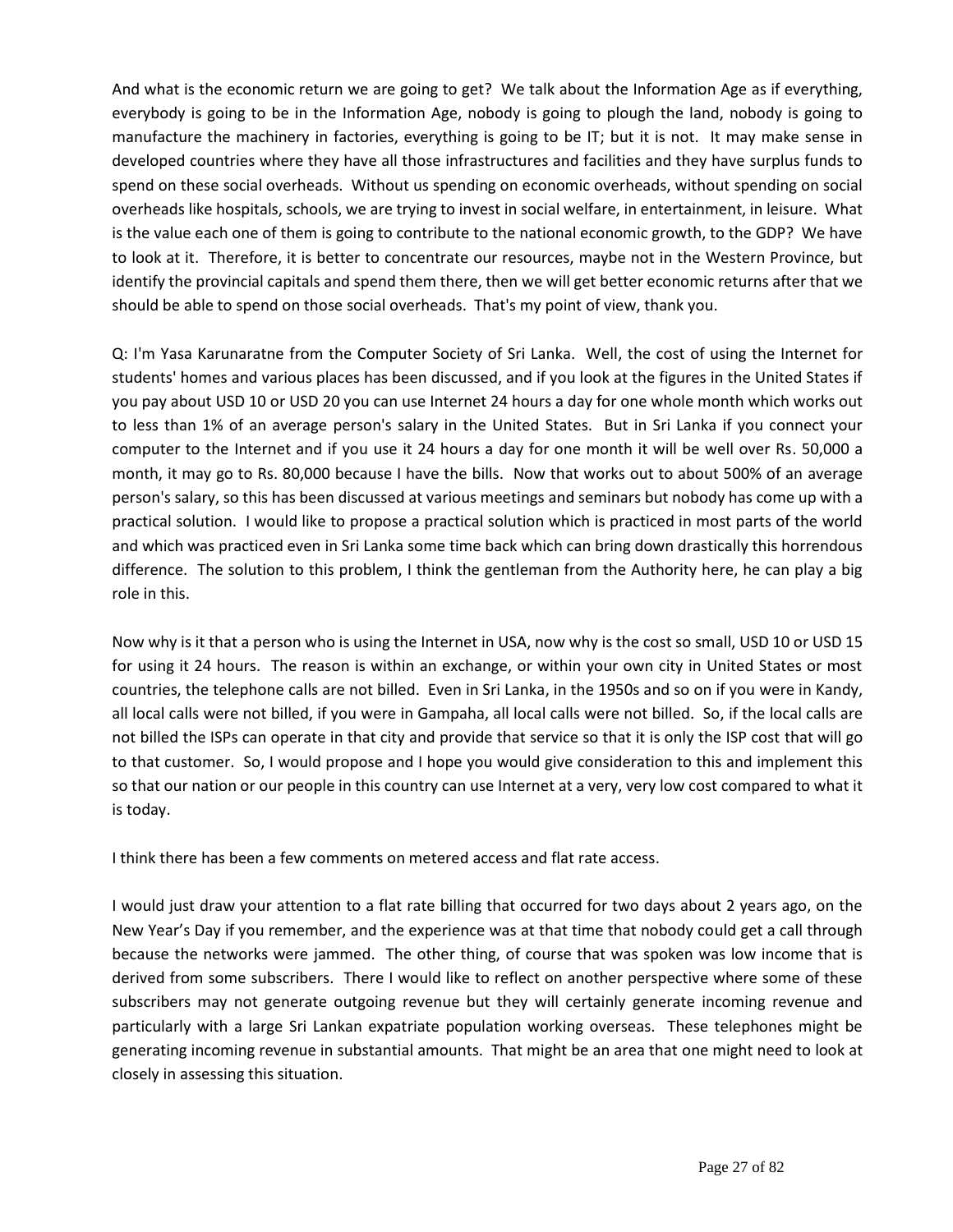### Q: Thank you Mr. Chairman

I think I must draw your attention. My name is Shehan Baranage and I am representing the Federation of Chambers of Commerce and Industry. Well, Mr. Chairman we are here talking about a national policy formulation for IT, for information. I think most of the participants gave lot of ideas, inputs. Here we must also think about catering to the national requirement because we are here thinking of creating or formulating a national policy. Then we must also think of catering to the national requirement. For that we need the expansion of the telecommunication sector which is far remote at present. One gentleman pointed out that it is difficult for SLT to go to the rural areas. If SLT or any other service organization in telecommunication does not go and expand its services to the rural areas, how are we going to cater to the requirements, the IT requirements of that particular area? This has to be addressed very seriously because we know we have a lot of potential for the software industry, lots of IT companies can come, but provided that the required infrastructures, especially telecommunications infrastructure is widespread to the entire nation. Then only will there be the main base, and secondly, now we have totally forgotten and these gentlemen have pointed out about the electricity factor because about 40 to 50% in this country, from the entire population do not have any access to electricity from the national grid and for the machines, the computers, the connections to go, where is the energy to energize these machines so we have to think that as well. And even talking about the difficulties of expanding it to the rural areas, forget about the rural areas, think about Colombo. For example, I live in Panadura which is closer to Colombo.

I have all my computers, everything, but still I have not been able to get the telephone connection for the last one and a half years, so is this the expansion of SLT? Because the only excuse that they say is, *we don't have loops!*

So now who is going to provide loops? Is it the consumer? Or is it the State, or any other company? I mean this has to be addressed. Then if we give everything, all the facilities I don't think these private sector people will be there thousands of thousands private sector companies willing to come and invest in this country if the telecommunication and the necessary electricity is given for everything. Then our school children, I mean we have a lot of potential IT knowledge among our schools. The only thing is they should be given the proper equipment and the facilities, thank you.

Q: I'm Rohan Wijeratne. Trevor mentioned an interesting point, use of alternate technologies, I agree. I agree 100% with you. The cost of a line for Sri Lanka Telecom because it's a fixed line whether it's Sri Lanka or anywhere in the world fixed line has certain costs. But there are other solutions to it but regrettably, (I was hoping that Themiya Hurulle would be here and I would have told him as the new Director General of the Telecommunication Regulatory Commission), free up the frequencies and allow Sri Lanka Telecom to do wireless local loop. Four years ago, SLT asked for wireless local loop frequencies throughout the country, we weren't given it. Not only were SLT not given it, we were told to get out of the frequencies we had already been given, so this is the problem.

I think the solutions are there, one just has to break that box open and say what is the problem, why don't we want to allow SLT to also do WLL if they can, if that's going to bring the solutions we want, because if you open that up, whole areas will become affordable, cost effective for Telecom input, not only Telecom, even the others, Suntel, Lankabell, it becomes cost effective for them to do it.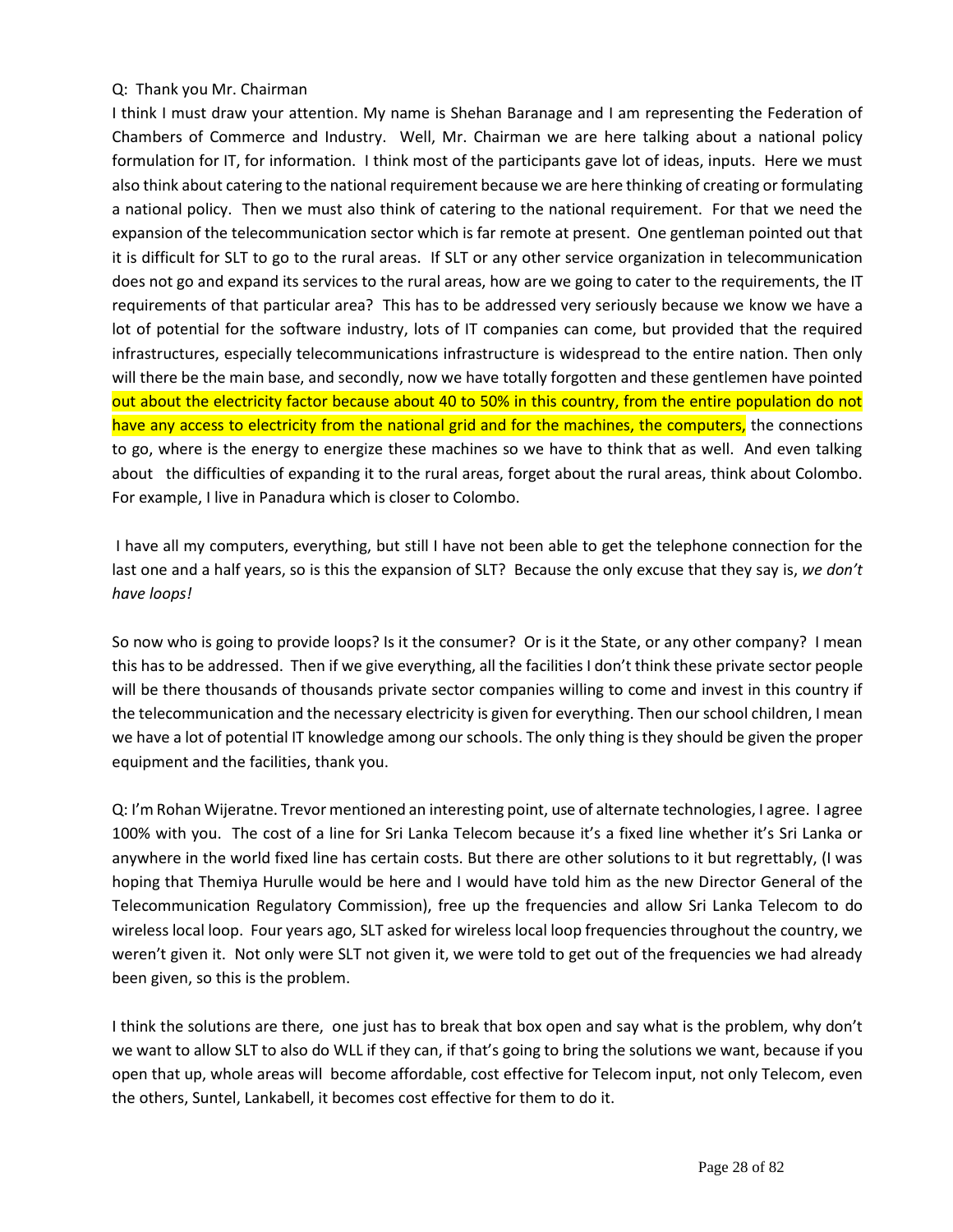There are regulatory drawbacks or impediments that are preventing. So, I think this needs to be looked at in this new plan that we are looking at, in the Telecom policy, as somebody mentioned, less regulation is good. I think I would agree with that 100%. Thank you

Thank you, Rohan, and I think we are now coming to the final stages of this session, so maybe a brief comment.

I have just a suggestion. The UN system is concentrating on ICT at this present moment. There is a very highlevel ICT task force appointed by Kofi Annan and there are regional nodes, including an Asian node. And this task force and all the UN system is mainly concentrating on infrastructure and the problem of the digital divide, not only between countries but within countries. So, I think that we should also get involved with these meetings. Apart from the ICT task force there is also the World Information Summit which is supposed to be in Tunisia in 2005 and in Geneva in 2003, already with meetings in Geneva next month. And the UN CSTD, that is, the Commission on Science and Technology for Development, is also having a substantive theme on ICT and we could get some of these meetings here, I happen to be the Chairman of CSTD. So that's a suggestion that I am putting to this meeting.

Thank you, and Rohith you have the final comment.

### Mr. Rohith Udalagama:

I think when you look at the situation many of the comments are quite true. On one side, the cost of the lines for SLT is over USD 1,000, but many other countries are doing it for less than USD 300. We have to look at how we implement those services and technologies in Sri Lanka such that the services can be made available to a greater number of people. The other issue that we always stress on is that if we share what is already available I think a greater amount of work can be done. For example, if you take the schools computerization project, the fact that electricity is not there is not a major issue because we can provide solar power for those things. What we say is, make it into a community tele-service center where, during the mornings, people will use it, schoolchildren will use it, maybe one or two youth from the area who are educated will be trained to provide the services to the schoolchildren and maybe in the evenings and late in the nights the rest of the community will use it for Internet access, for telephony and various things because I think there are markets which are untapped, there are more than one million Sri Lankans abroad, those people need communications. Now at the moment many of them are blue-collar workers earning about USD 100 or USD 200 a month. They cannot use the current services and actually communicate often. Now if we provide, because using VOIP and those type of technologies today you can provide a call to those people at maybe Rs. 25/-, not at Rs. 75/- when you do that you open out a completely new market. Sometimes some of these services even in rural areas will become profitable. I think communication is a fundamental right of a person and if you have your friends and relatives abroad you must be able to call them at least once a month. Then you can use facilities like email where you can actually do certain things, so I think it is this context we have to look at. What we feel is, the government is on the correct track. The purpose of this steering committee is to try actually to pull all the resources together, come up with one policy where we identify certain key areas where we can gain something by doing this. The other aspect of course is the national backbone. Already SLT has some backbone, and the capacity is not fully utilized.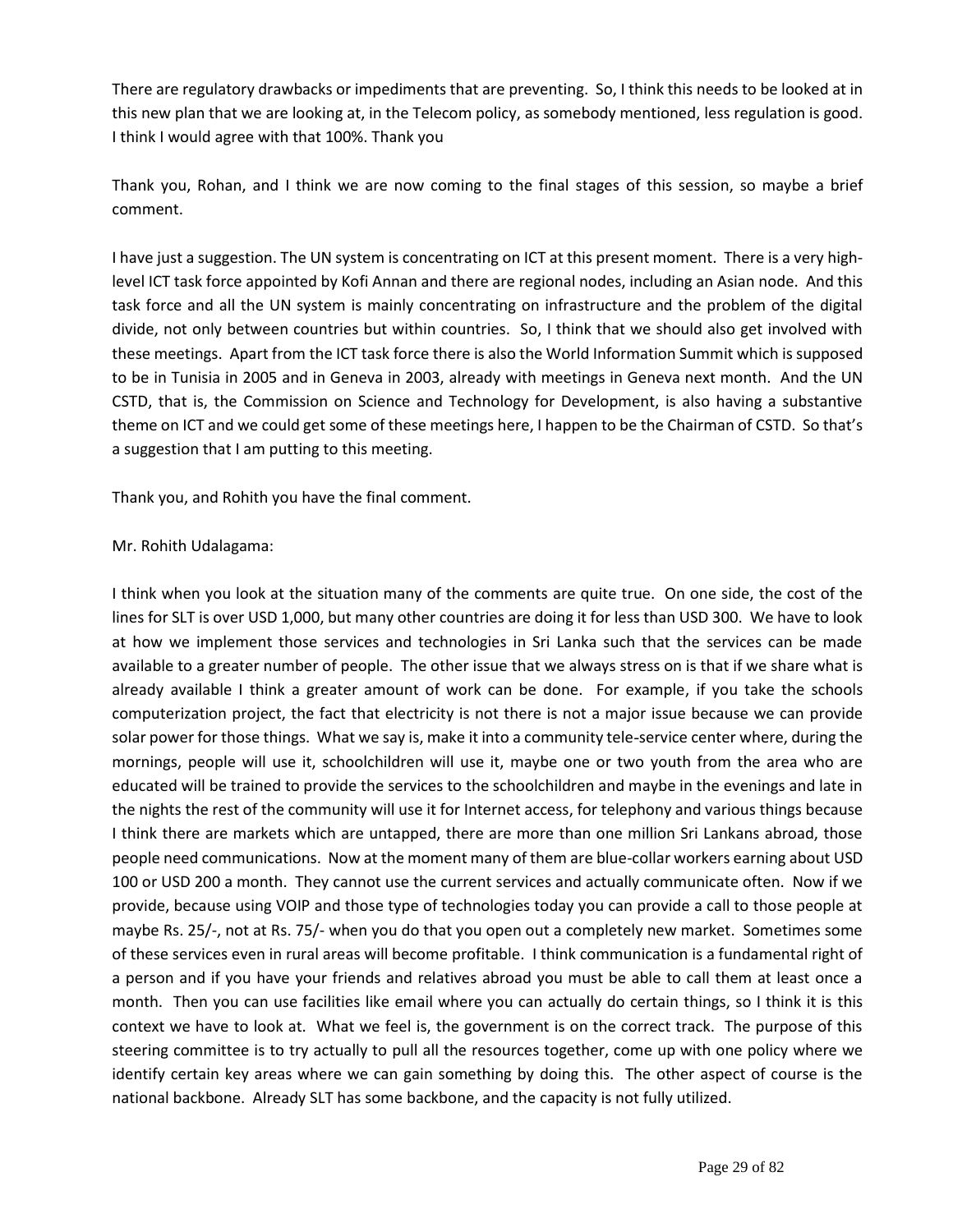Now the idea is to enable that capacity to be used by all other service providers at a reasonable price because if SLT insists on providing that at commercial rates then other operators cannot provide cost effective services because what must be borne in mind is that although SLT is a private company now, the network was created using national funds to a great extent and still there is some sovereign debt that is coming from those loans and other concessionary funds that were obtained by SLT to create this network. So now you cannot say, OK this is now a private company, all these resources will only be used by SLT, somebody else must start from scratch, I think it's not viable. So, it is something we have to look at, what are the possible things for the national benefit and that is where I think these committees are trying to see where we can pull the resources and quickly do something where we can gain some benefit short term.

## Conclusion:

Thank you Rohith, and in conclusion may I draw your reference to two factors in the new national telecom policy. One is, we are trying to move to a regime of service-based licensing which might address the issue that Mr. Rohan Wijeratne brought and also, he and Mr. Rohith Udalagama were discussing sharing rights of ways which is also one of the provisions in the new national telecom policy. And of course, there was the other statement that with regulation, the lesser it is the better. Actually, if all the stakeholders have similar market power, there could actually be a period of self-regulation like in some countries like New Zealand and that's what all of us should strive for and perhaps put the regulator out of a job. And in conclusion let me thank Mr. Rohith Udalagama for his lucid presentation and the panelists Dr Gihan Dias and Mr. Santusht Jayasuriya. And also let me thank all of you all who contributed to this session as well and on behalf of Mr. Kumar Abeysinghe, the Secretary, Ministry of Mass Communications and Mr. Themiya Hurulle, Director General, Telecommunications Regulatory Commission, may I also extend our thanks to you and note that we will take all your considerations into view when finalizing our new policy. Thank you.

# **3. Human Resources Development:**

Mr. Saman Ediriweera, Secretary, Ministry of Tertiary Education and Training. Dr. Ajith Madurapperuma Senior Lecturer, Department of Statistics and Computer Science, University of Colombo. Dr. Lalith Gamage, Managing Director and CEO of SLIIT, Dr. Ravi Corea, Director, PriceWaterhouse Coopers, Dr. Harsha Alles, Director-General Gateway International and Mr. Manju Haththotuwa, Chief Operating Officer, Millennium Information Technologies. I would request the members of the working group to come up to the head table please.

The session which we are looking at is the Human Resources Development related to IT. The presenter will be Dr Ajith Madurapperuma of the University of Colombo, Senior Lecturer in the Computer Science Department, Member of the Working Group of JICA Industrial Master Plan and ICT cluster, Head of the HRD group. He's a well-known personality in the IT field. Without much delay I would call upon Dr. Madurapperuma to present it.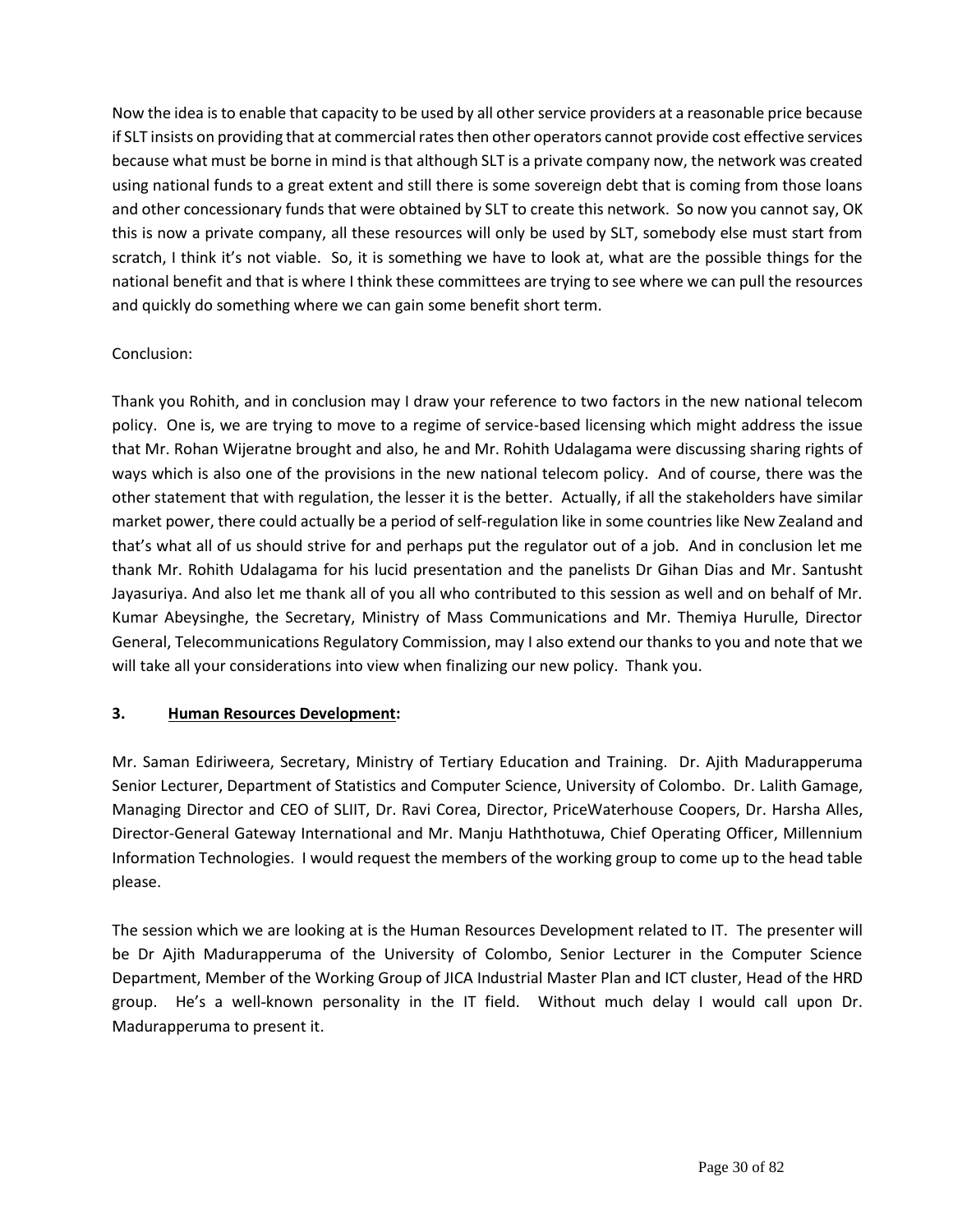#### Dr. Ajith Madurappeuma:

Our sub group is on Human Resources Development and I think Dinesh said very clearly what needs to be done for market creation and I think one of the most important assets of market creation or resources is the human resources. So that was our task for the sub group. And we tried to, within the limited time we had, to define the scope for our work and we decided on a 5 year time Horizon ......... and then decide upon some Bankable Projects, projects that can be implemented within the given time, and then Prioritize what the most important ones are, then how we can Scale these projects on. And I would like to mention at this point that this list of projects that we are going to present is not at all exhaustive, we have decided on 6 or 7 projects that we thought were of primary importance.

At the end of the presentation you are most welcome to bring up any other issues that you think that we have not put here. And our approach to this topic was to find what we need to do in order to satisfy the market demand. In order to do that we looked at what we have and what will be our current and future requirements and what are the gaps between the existing resources and current and future requirements with respect to the market demand. In fact  $\odot$  I didn't talk about the vision for the ICT sector because it has already been presented, well-articulated by the previous presenters. So elet's go to the Evaluation Criteria that we used to identify or prioritize these projects.

The one was the Physical Infrastructure; do we have the necessary physical infrastructure to implement these projects? What do we need? The Geographical Distribution of it, can we implement it in all areas? The Resources, in terms of teaching and training, because HRD is very much conditioned by the existence of teaching and training resources. Then standardization, then the Adaptability to Market Trends, which is are we producing the right kind of people, are we teaching the right kind of things? Then the sustainability, how do we keep on maintaining these projects? And when you look and the training and education aspect of this we are identifying different levels, the primary level, the secondary level. That is education.

Then the tertiary education where we have the vocational education, the technical education. Then at the undergraduate level, then post-graduate and primary research level where we go into development of human capital. And using these two directions that is the different aspects of education and our evolution criteria, we identified several key projects. One was the enhancement of undergraduate education where we concluded that it is one of primary importance that we enhance the level of undergraduate courses in IT. Then the development of R&D capabilities in Sri Lanka then we also wanted to bring in the teacher training and the primary and secondary education, IT n primary and secondary education. The creation of business environments, the continuing professional development of public and other sectors, strengthening of vocational and technical education systems and the identifying how we are going to fund these initiatives. And we realized that undergraduate education needs real serious consideration. One aspect is that is we need increased numbers, we need large numbers, though there are figures that say we need thousand, two thousand annual graduates, but there is no exact requirements analysis done, but what everybody agrees is we need more graduates, more mature people to sustain our industry and its growth. So, one aspect that we're looking at is that we need to increase the current number of undergraduates produced in the Sri Lankan system, that is including all the government and the private sector university educational institutes, to two thousand five hundred. That should be one of our aims.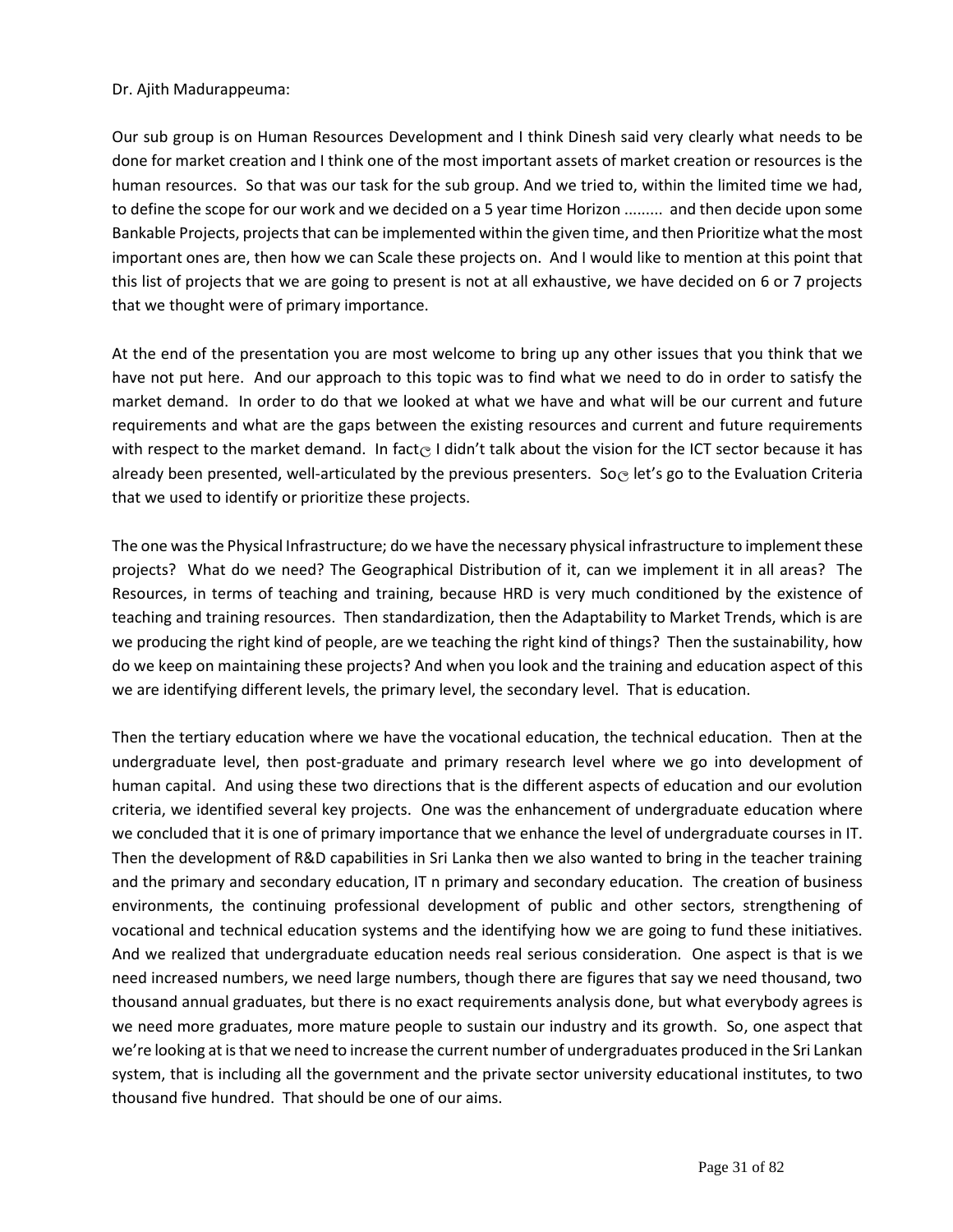The other one is the quality of our undergraduate education. That is how do we improve the undergraduate levels, the undergraduate education to match what the industry requires, for example, how to we include the latest technological developments in our undergraduate curricula in a short time period so the results of this graduate, of training this graduate can be reaped, the benefits can be reaped by the industry immediately. One aspect, another one that came up is how to produce this large number of graduates that is required is to convert the existing graduates from other fields into IT. We wanted to bring up the issue of R&D capabilities in Sri Lanka because we do not want to, I think it has been brought up by Dinesh very well, that we want to bring up our intellectual capital as a marketable product rather than outsourcing etc., so to do that we have to develop our R&D capabilities, because at the moment we looked at that existing situation we realized that our R&D capabilities are almost nil. We have very little or nothing at all in terms of real research and development projects so we need to spend quite a lot, put a lot of attention to this and we need Centers of Excellence where particular technologies can be taken up, we need to forge links with leading international institutions, public sector, private sector and other commercial sector.

We need to develop the infrastructure for R&D, the infrastructure required for high level R&D because sometimes you need a high bandwidth, very high bandwidth for example for things like e-learning. Then we need a mechanism for technology transfer, how do we get the latest technology into the country to support these R&D activities and we realize that the most feasible way to do this would be to form a virtual coordinating body because we realize it has been successful in Sri Lanka at least in the Research Institutions when it comes to networking, the LEARN Committee which is a sort of a body that is made up of several representatives from several academic institutions has done a fairly good job in bringing up the bandwidth to the universities and other research institutions, so that could be a good project, and another thing that we would require to increase or develop our R&D capabilities would be to have a panel of international advisory panel, when I say international it is local and foreign people participating and feeding their input.

Though we do not see how we can achieve a change in primary and secondary education to reach our targets of 2500 graduates and R&D capabilities by concentrating on primary and secondary education we realize it is an important issue so we put it here. One thing is how to introduce IT at O' Levels of the educational system, I know that there are efforts underway, we need to accelerate those and bring them in line. Then one of the most serious problems that we would face in implementing IT education in primary and secondary education system would be a sufficient number of teachers. Even in the schools where there are computing facilities, there are no teachers. I personally know that there are several schools which are using outside institutions to train their students in IT because they don't have internal teachers, and those institutions can afford to do that because their students can pay for these private institutions to conduct courses, but there will be problems when you are trying to talk about entire Sri Lanka, and one of the suggestions is to use a multi-tiered approach like in the UK system where there are 3 levels where one is IT for teaching all the subjects, second one is teaching IT and the other one is supervising IT education and tie up some incentive scheme, self-sustain the incentive scheme to teachers who are in the IT because at the moment one of the problems that the country is facing is the moment you train a teacher in IT, he or she will not be in the school anymore because there are more attractive places to work for.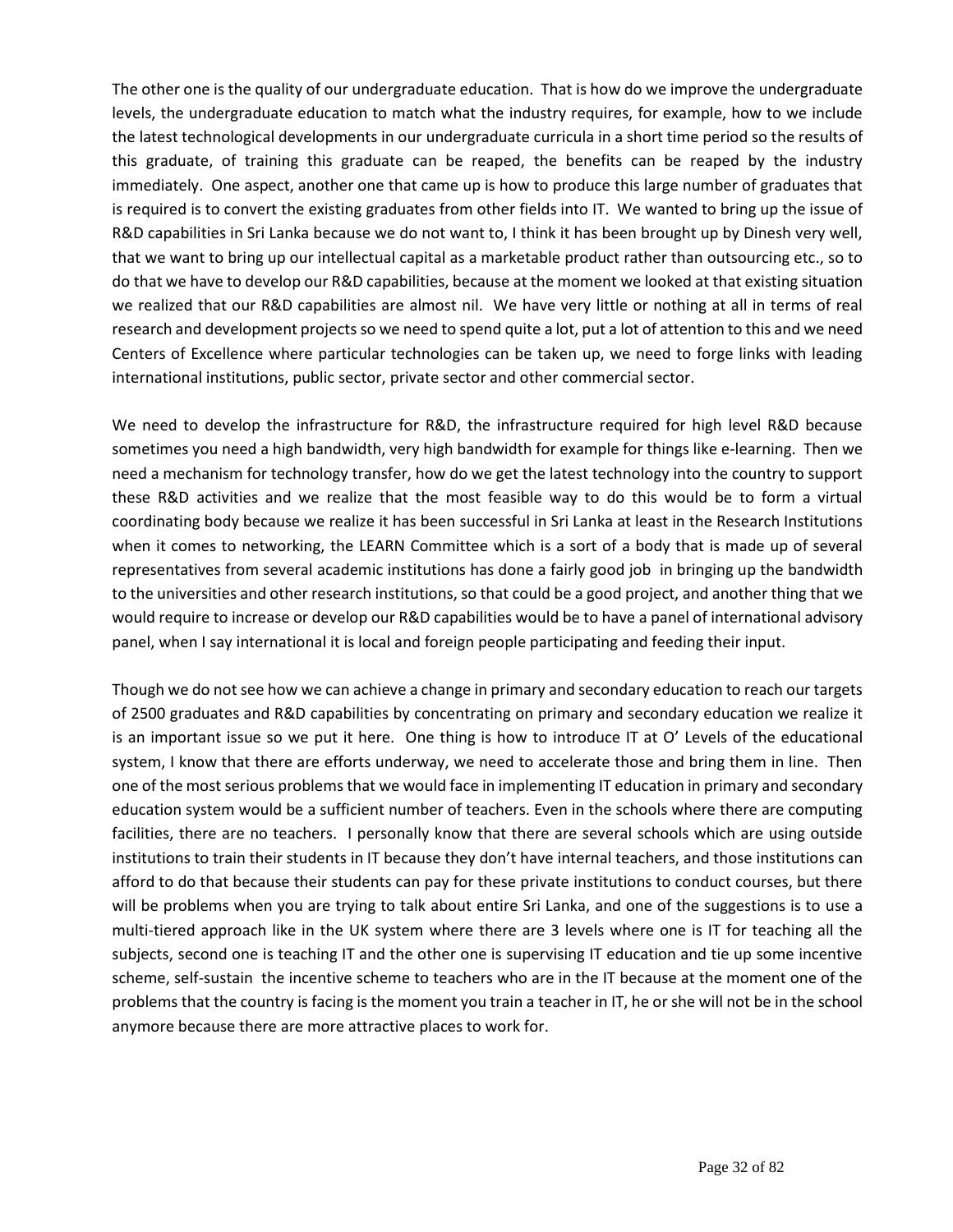Then we need to think of how to establish conducive business environments. One thing is how to encourage entrepreneurship, and in that sense how to encourage some of the financial institutions to use venture capital as a collateral for funding. I know that there are things happening, the other day I was at one of these SLECCIC workshops on insurance schemes for software exporters and there it was brought up that SLECCIC is willing to, they are setting up an insurance scheme for software exporters and the HNB representative said that they are thinking of using the SLECCIC guarantee as a collateral for funding, so things are happening but we need more ways of encouraging these kind of activities, and then we need to think of how to support our talented to further educate themselves not only in IT but in other aspects of business as well, how do we build up our Human Resources.

Then continuing professional development, one of the most important things and all the speakers before and several comments from the audience confirms that we need to educate our masses. The entire population we need to educate but specially we need to educate our public sector employees going for things like e-Government and some of the aspects are we need awareness programs, we need public awareness campaigns, and we need technical skills upgrading for professionals, that is somewhat lacking at the moment.

I know that private sector institutions can, or private sector companies can send their people abroad and get them trained in high level technologies but we need a more national level effort and that we need to think of e-Learning environments as a cheap affordable way of educating the public and think about high level regional training centers using existing resources for example already it was talked about in the last presentation, the multimedia telecenters, multipurpose telecenters, use those kind of facilities to educate our public. Then we need to strengthen vocational and technical education systems, again the e-Learning systems come up as a way of using the high level educational material. Then to think and formulate plans how to match the product that is coming out of technical and vocational education systems to match the industry requirements.

So those were the basic projects that we prioritized. There was a large list of other projects as well but we wanted to limit ourselves to things that we think of primary importance. Other projects were there in the list but we do expect your input before finalizing these projects. Thank you.

 Thank you Dr Madurapperuma. As you heard from the presentation we have tried to focus ourselves towards human resources development mostly in the tertiary education system, not forgetting the primary and secondary system which I would like to emphasize it on the previous presentations as well as the comments that the market driven education system is what we're driving at. Now towards this we have come across these points what we have listed here, priority areas towards uplifting the human resources development program. With these few comments I would like to open the floor for discussion.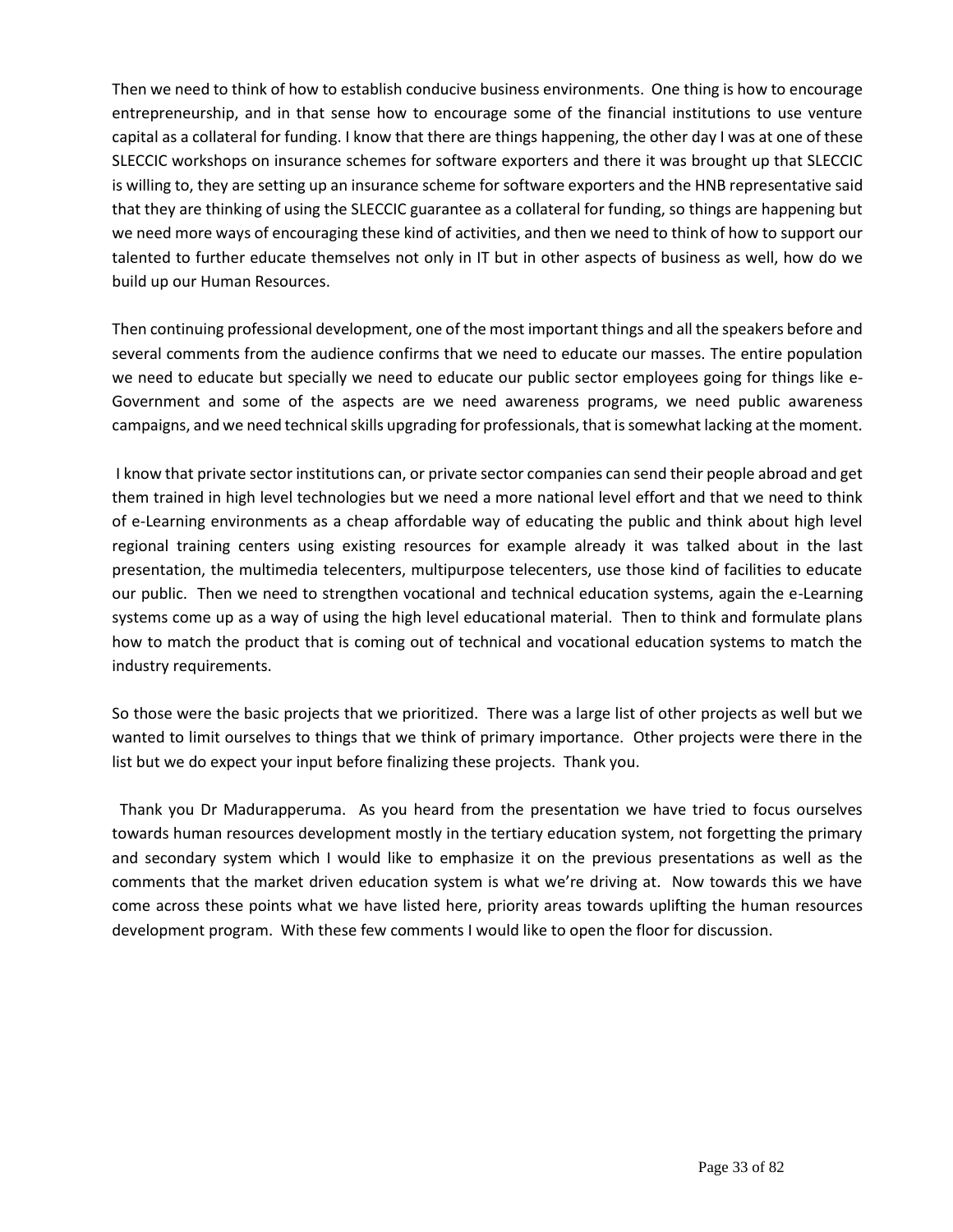### Discussion:

Q: I'm Vijaykumar. I'm from the University of Peradeniya but I also was Chairman of the Committee for Computer Education at CINTEC. If you are trying to get market driven mechanism, I don't see any evidence of that in any of these things. This seems to be mainly on using the government system but I can see very little private sector involvement in this document.

Secondly, if you take the private sector there are very serious problems as far as education is concerned. You get lots of places that do not give any proper training at all. We do not have any mechanism at all to prevent that. Finally, if you look at the standardization methods available, accreditation methods, they cannot work because there is no possible way of policing these institutions. So, all in all what we have in this country is a lot of small institutions providing useless training and a few good institutions that are providing training at a very high price and which is not affordable to most of the people. As far as the universities are concerned this is a very ambitious target you have here, I come from Peradeniya, and at Peradeniya our present staff is exactly 2 assistant lecturers. Why is that? Because with the salaries paid by the university system you cannot keep, Ravi Corea very well knows that, you cannot keep the people in the system and particularly in Peradeniya because unlike in Colombo where there are opportunities for consultations and other additional income, in Peradeniya there are no such opportunities. (end of tape)

I will ask Dr Lalith Gamage to respond to this.

#### Dr. Lalith Gamage:

Several points; One is you said there is nothing about the private sector, when we said enhancement of undergraduate education, we didn't mean just government sector education we meant private sector education as well. And you also talked about accreditation and standardization, (in the second slide, right?) so that point is also addressed although that is not listed as a project. The price of education is also discussed, maybe we can, if there are other points, other people who are interested in discussing we can also talk about that, maybe I will leave that towards the end.

Thank you Lalith and I would like to invite Professor Mendis, Chairman UGC to respond.

#### Prof. BNNR Mendis:

Thank you, my name is Professor Mendis. I like to say first and foremost that we appreciate very much the concern of this floor that the total numbers on IT education must increase from 500 to 2500. That is actually the best statement I heard this morning. I like to thank Ajith for bringing that up and also the Chairman of that, Mr. Saman Ediriweera. Now coming to the fact that you mentioned, the universities will train part of this category, the SLIIT under Dr. Karunaratne will train some more and other organizations are training some more people. Now I will talk on behalf of the university sector only. Now right at this moment in time, I can straightaway take in 600 students to the universities if some simple provisos can be made. Firstly, the University of Moratuwa has a new Faculty of Information Technology Development in Sri Lanka, we're taking in 50 students now this year. The Vice Chancellor Moratuwa says he could increase this immediately to 500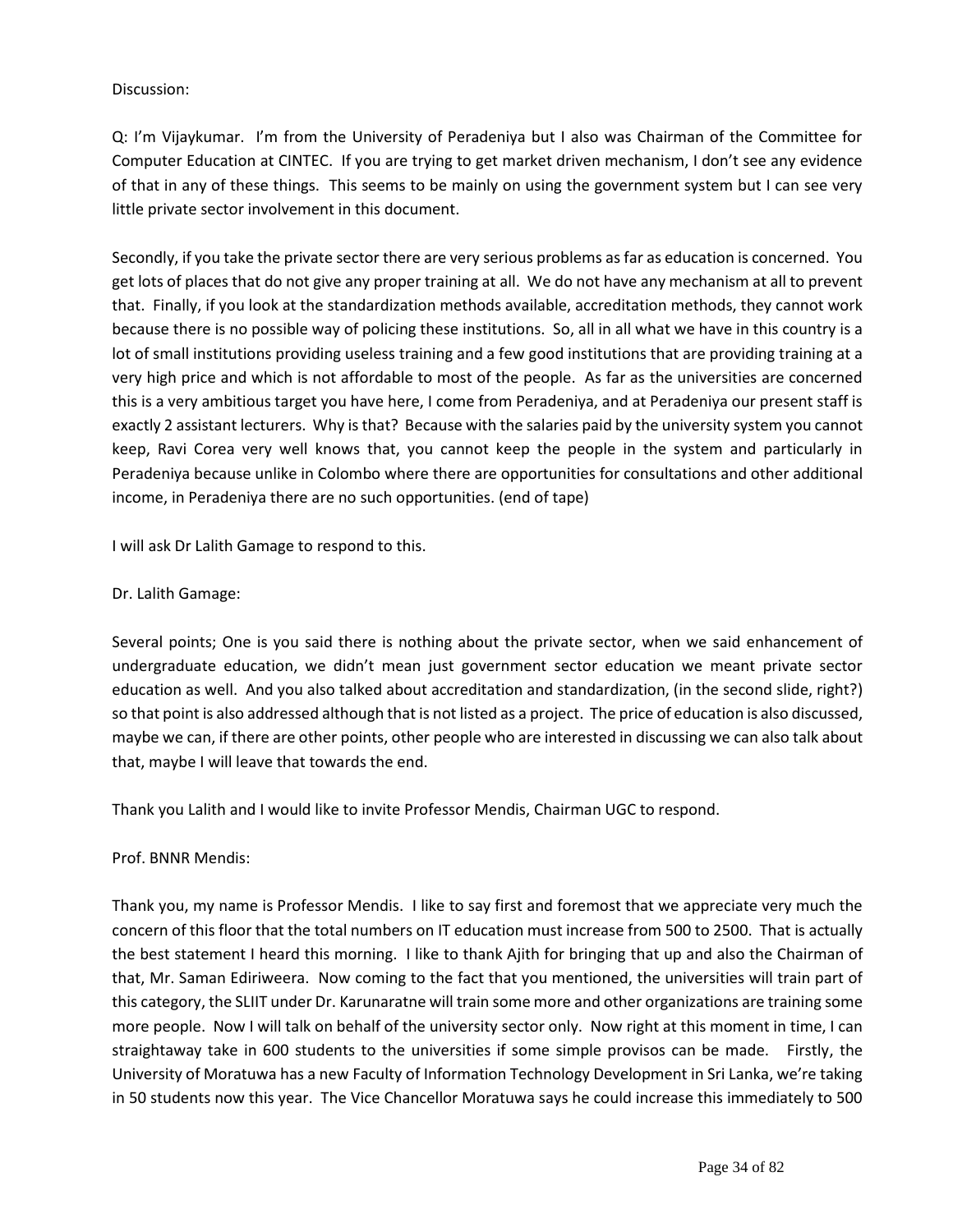students per annum if he has equipment and a new building. It is all priced, new building is going to cost two hundred million rupees, equipment is going to cost three hundred million rupees and if that is possible with that investment we can take in 500 students from the GCE Advanced level examination from the Maths stream or from the Biological sciences stream to do Information Technology as a degree in the university system. We can straightaway give you 500.

Right at this moment in time the University of Sri Jayewardenepura in Sri Lanka says that they can start e-Commerce degrees, under the - degree program with 100 students if they only have seven million rupees. Now seven million rupees is something very mundane. We have here with us experts from the World Bank, we have JICA representatives, we have SIDA representatives. If seven million rupees is given to the Vice Chancellor of the Sri Jayewardenepura University, he will take in 100 students for e-Commerce. Seven million distributed 3 million for the infrastructure networking, 4 million for purchase of computers, we can take in 100. So straightaway we can take in 500 for Moratuwa, 100 for Sri Jayewardenepura. The University of Kelaniya in 2002, organized a new course on Information Technology and Management with 50 students and if we can put in some inputs there we will also be able to increase the inputs at that level. Now we have, I'm talking about this morning, we actually presented this very same argument to Her excellency the President on the 21<sup>st</sup> of last month, on the 20<sup>th</sup> of last month we took this up at Parliament, with the Deputy Minister of Finance and 2 Cabinet Ministers on the 21<sup>st</sup> and we took this matter up with the Treasury also on the 3<sup>rd</sup>, 4<sup>th</sup> and 7<sup>th</sup> of this month, now we're bringing it up again. I'd be very grateful if this forum can take this up as an issue, I mean there's no point us saying we want large numbers, we want large numbers but not doing anything, now we have didactic figures here. You give us, we'll give you 600 students if you just give us what the university system is asking. It's very difficult to do, but very easy to say, but I hope the Chairman will at least do something because we have given you figures, quoted you from the Vice Chancellor's own statement and we can bring the two parties together. Thank you very much.

Thank you Professor Mendis at least for making all these comments on my behalf I would say because we have been talking very much on this subject and I would like to invite Ravi.

Just a couple of comments leading on from what Dr Kumar said and what Professor Mendis said as well. Dr Kumar pointed out that the real problem was the dearth of staff and that has been our impression too and that has been my personal experience at Peradeniya and a couple of other places. While you can build up the infrastructure and the equipment what we saw as lacking was a real concerted effort to build up the teaching resources which is what is going to sustain the national university system. The private sector will manage because it is commercially orientated, and I wonder if there are any comments on how that is being addressed since the universities have sort of indicated that they only need infrastructure and whether it is being addressed adequately because it was not our perception that that was so and we felt that that was a key thing that needed to be done and a most difficult thing perhaps.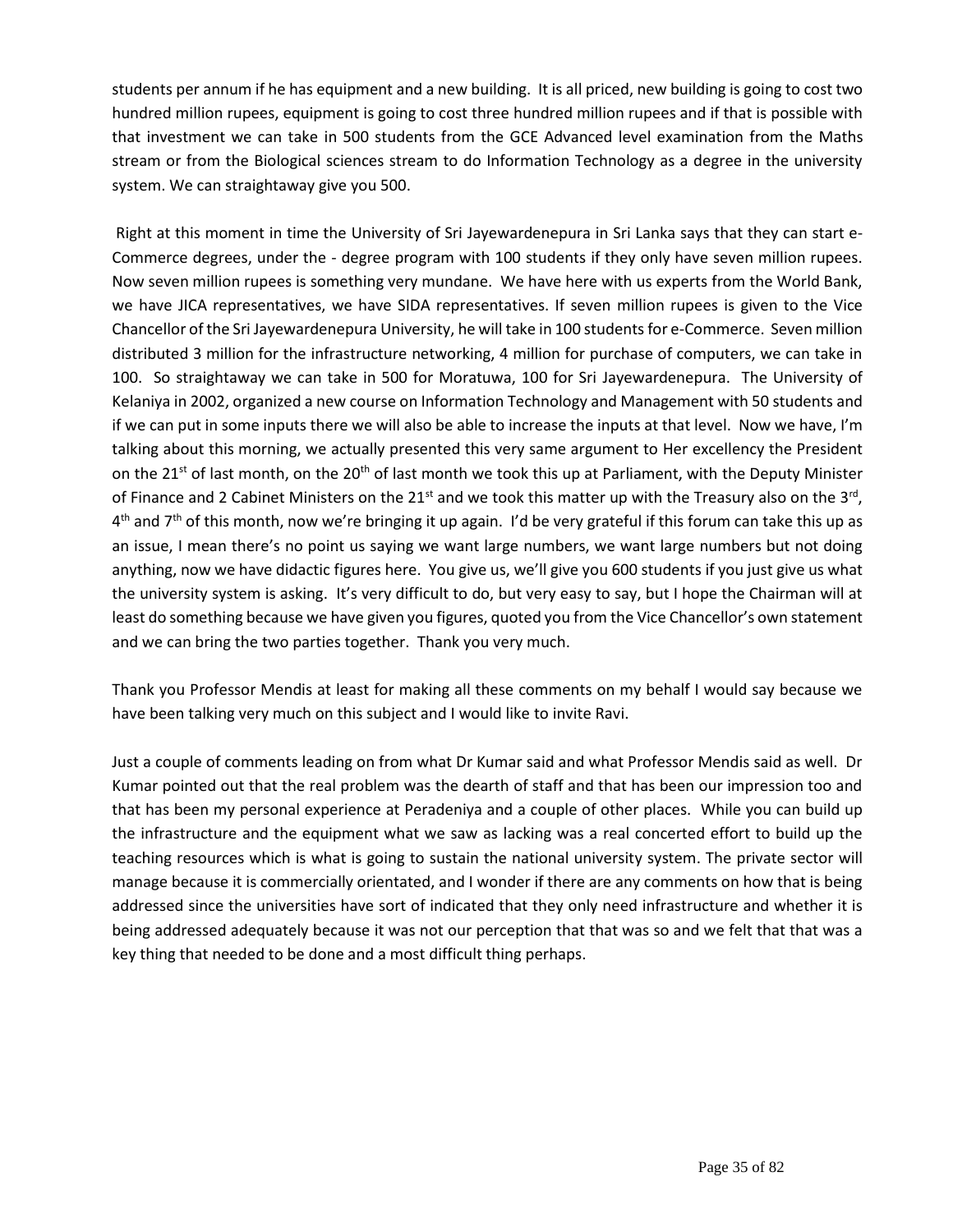### Q: Rohan Wijeratne:

I have a question for the university system. What are the quality standards you are maintaining to ensure that the graduates who will come out of this, - and actually I should also address Lalith there - because I'm curious what are the quality standards that are going to be maintained to ensure that the person, the graduate, as soon as the graduate comes out, is immediately employ*able* and can become productive in an organization. Manju, you would have experience on the software side. I mean that is the other, that is a very important factor. I agree we need all these numbers of people but we also need very high quality so I'd like to know how quality is being addressed because that's vitally important to industry. You see we can go out, get business and we then say "*let's start recruiting*" and then we find that we need to spend another 6 months bringing them up, that's an additional cost, so I think we should not forget that quality should also be brought in as part of the program on this education side, I'm talking of university education.

That was one concern when the working group was sitting, actually there were several concerns towards this, how are we going to standardize our institutes because there are several institutes doing this graduate training in the public as well as the private sector. Anyway, I will leave the floor before I make any final comments to Dr Gihan Dias.

### Dr. Gihan Dias:

Thank you, just I want to respond to Mr. Wijeratne as well as some of the things Professor Mendis said. Now, Mr. Wijeratne, I would like to distinguish between quality and employability those are rather similar, I mean they are going in the same direction but they're different. So one thing we really need is quality and as Professor Karunaratne mentioned one day when you try to have 500 or 1000 or 2000 people maintaining quality is the biggest problem because maintaining the quality of the students as well as getting quality staff to teach which is something we have been having a major difficulty with for the last 12 years or even more than that.

Then, regarding the other thing of employability, I think that's very slightly different from quality, lot of employers are not looking for quality, they're looking for numbers, so one thing we might want to look at is rather than undergraduates, should you also look at Diploma level 2 year or even 1 year course, or something like that program where we have a large number of people who are trained in a special technology, for example Java, which is different I think to our mandate as a university where we are not really supposed to train people who know Java, I'm using Java as an example, but are trying to train people who have a good basic knowledge of various things who would be useful not only today but ten years from now when all the buzz words we hear today would be obsolete, nobody will know what Java is in ten years from now but still our students should be able to be a manager at some place. So I think we need to distinguish between quality which we certainly need to maintain and employability and as far as our Department of Computer Science and Engineering at Moratuwa we have basically tried to maintain employability by addressing or at least talking to the employers, finding out what they need and trying to make sure our students get that knowledge as well as through our industrial training programs and the projects where we try to get the students to work very closely with industry.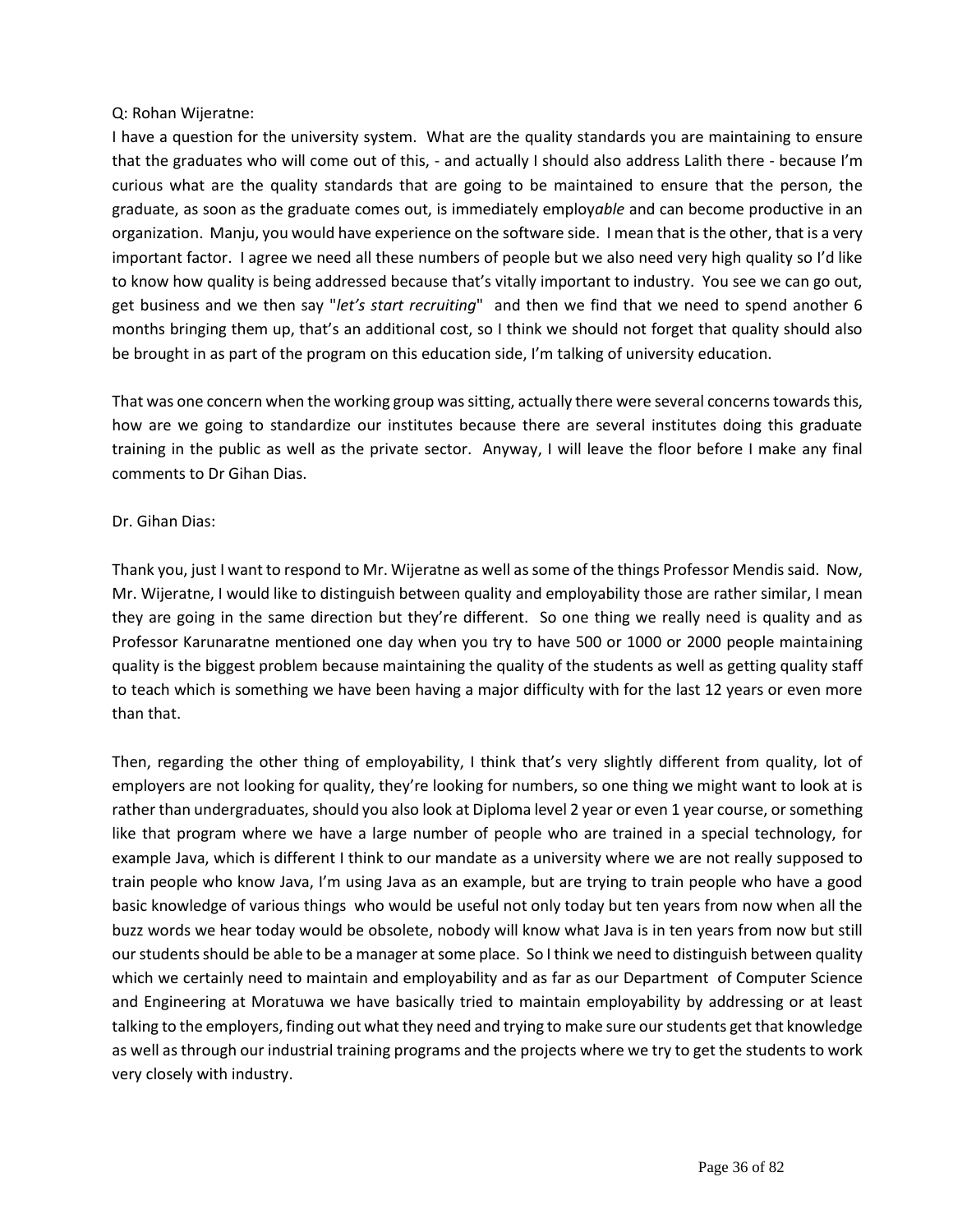#### Thank you, Gihan. Professor Karunaratne?

I'm Sam Karunaratne. It's a very interesting topic for me. Now looking at the figures, now in fact I was a Vice Chancellor of the University of Moratuwa and with NO money requested from the government we want to start IT education, we didn't want any money, there were other sponsors but the rules and regulations of the University, The faculty, The Senate, The Council, The UGC the various things, you know it does not allow an innovative system to work because it is universities are highly inertia systems they can only change incrementally, highly inertia systems and can only change incrementally. If you come with an innovative idea it is not possible because even as the Vice Chancellor, Head of the Council, I couldn't do it, so the Sri Lanka Institute of Information Technology unfortunately or fortunately is not in the University of Moratuwa but it was proposed to be within this, Institute of Information Technology, University of Moratuwa it was going to be, but because of this problem, the rules and regulations and difficulties, I'm not finding fault with the system, but the system is like a ------ I know the system, I've been a Professor for 33 years in the university so I like the system, there's nothing wrong with it, but that's how it goes, that's how it goes, so no money requested from the government so that was not possible, so we floated, not floated, had a company by guarantee,

The Institute of Information Technology of Sri Lanka is one thousand and eighty per year, and the government, we are within the Ministry of Science and Technology, input from the Government is zero, Nothing, so and in fact, what I request since it is going into the policy, two things I want to request. Without government input, without spending money, I know the government hasn't much money to spend, we don't want it, but I hope it is 2,500 we planned out that we will be training half the number required, 2500, about 1250 or about 1000 for the country and leaving about another 1000 or 1250 for the universities to train.

And our intake we have planned so that it goes from 1000 to 1500 in its final stages so that we could produce about 1250, half the requirement as projected for the manpower requirement at graduate level. We can do that; no money is required from the government. Now, what Professor Mendis said I appreciate, 500 students can be taken to Moratuwa with 900 million rupees for infrastructure but what he probably didn't realize is it requires another 50 million rupees for recurrent expenditure.

It is hundred thousand rupees per student per annum in the university for recurrent expenditure alone, well slight variations, hundred and thirty four thousand per student per year at the University of Moratuwa including what's that, capital plus recurrent, but when I was Vice Chancellor I was 80,000 rupees, now it's 90,000, 4 years later which is understandable, so if you have 500 you are thinking of 50 million recurrent expenditure in addition to 900 million infrastructure. What SLIIT model is we don't want anything from the government, but we will produce half the number or if the government can employ we can produce even the full number, but that of course is a bit bizarre to say that. Now, the unkindest thing that the government is doing is, now the government is spending 100,000 rupees per student in a university. In SLIIT, not even one cent but they charge VAT of 10%. Now the government wants to make money out of this SLIIT type of student whereas the government spends so much of money on the university student which I think is most unfair because it's the same the cross section of people you get to the SLIIT or another private institute or the university, same cross section, same parents.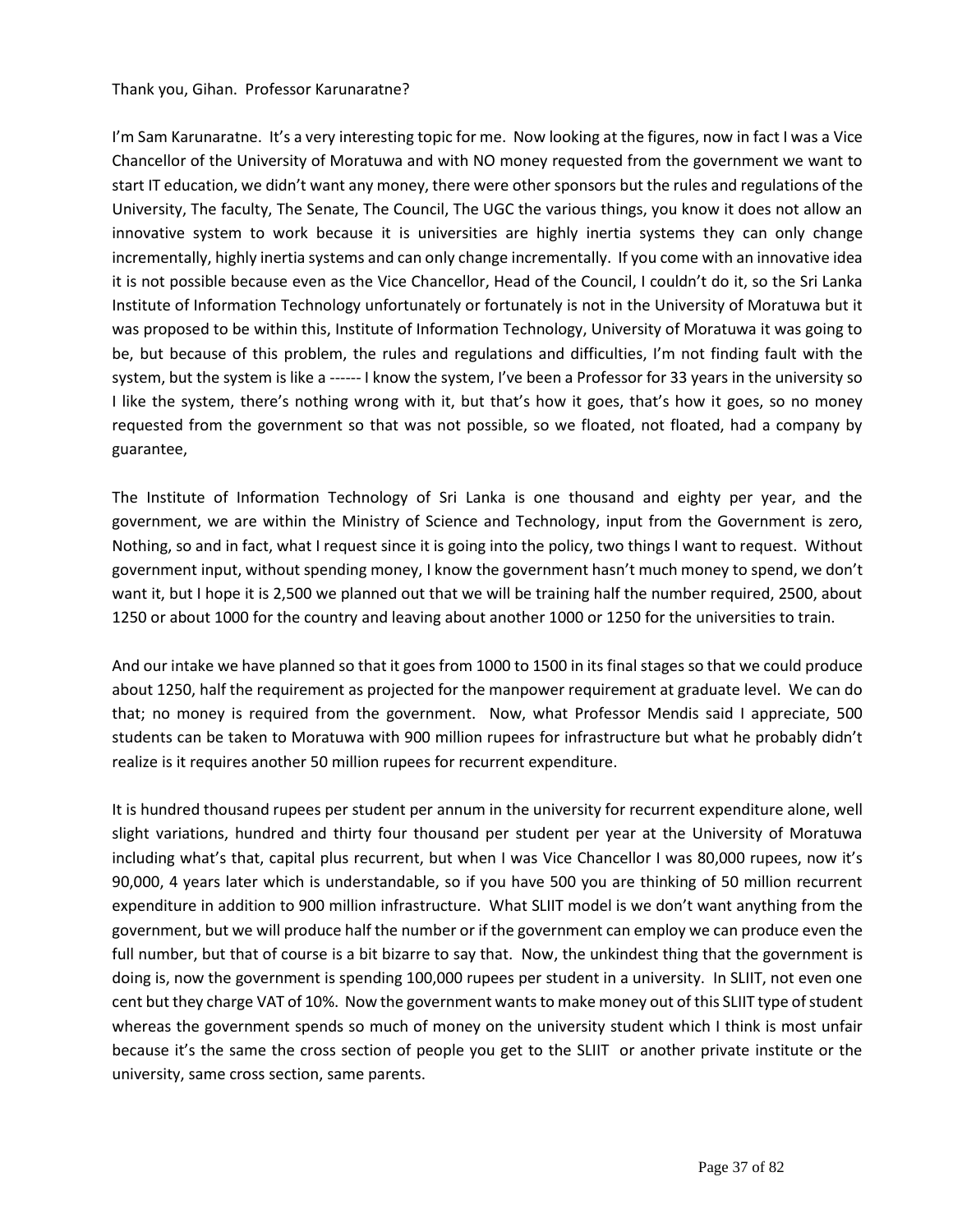You don't have VAT paying parents here, non-VAT paying parents there, it's not like that, parents are parents, children are children and it's most unfair and one of the other things is, second request is I ask the government gazette to be modified, you know the VAT is charged 10% Education and Poonac. In the gazette notification they were charging 10% VAT one line I looked at carefully to see if SLIIT students will have to pay VAT.

Yes, education VAT, so request to modify that gazette notification but I must say when at a time many people say "No money, No money" then try to get the students on to the road and so on, you know in difficult times you have to tighten your belt. You know Dr N M Perera was a kind of famous person, he wanted us to tighten our belts till it ached, you see there are times, it's not to criticize the government or something like that, to find a model where you try to do things without straining the government. We had a model and it is possible and I must say about the ----- Dr Dias said that maybe we don't want all graduates but in our system at SLIIT we take for an honors degree 1000 students but sure we don't expect 1000 people will do a special honors degree in IT.

We allow, in fact after 6 months, you can get out of the system and go for some employment with a certificate in Information Technology, with one year they can go with an associate Diploma and go to the industry, in 2 years they can get a Diploma and go and do something, 3 years you can get a degree and go out and 4 years you can get an honors degree. So, we are trying to cater to the entire cross section of the requirement of industry. So, if you want Java and so on you don't have to do that for a whole year, within the first 6 months it's done and they are available if you want to do kind of a low level or ordinary level programming. That way we have addressed that requirement. The second thing is the quality. Now for instance as you know there are institutes and institutes. Maybe it is a good thing. Go down Duplication Road you may see 15 or 10 IT training institutes. This is a good thing, in fact in -------------- Street, I counted 15 radio stations a long time ago, I thought it was a great thing, now you can't tune from one station to the other because it interferes with the other so it has come to that. So, things change like that, but regarding quality what we say is, at least I could speak for the University of Moratuwa, I still am Professor there even although I'm Chairman of SLIIT, we have very good quality at the University of Moratuwa. In fact there was a time when students of the University of Moratuwa with a Computer Engineering degree they wanted as they joined 30,000, next year 60,000, engineers' salaries are in the 15 to 20,000 range, but now of course because the demand is less we have recruited from University of Moratuwa at 30,000 or 20 odd thousand and they are of very good quality. But how do we ensure the quality of our own students? The quality is maintained by,.. after all what is quality? It is with reference to some good thing, so the Girton university of Technology of Western Australia has a connection and 3 years of our course they give a degree, our degree is 4 years but in 3 years education, same program, 3 years education, a fairly good university, it's one of the best universities in Western Australia, in fact it's better than the University of Western Australia, in that the numbers are larger, they are ranked number one technological university in Australia for a couple of years, so we ensure quality by making sure that we compare it with something well known. In the University of Moratuwa from the time it started from 1972 almost every question paper was sent to UK or US or Singapore or some place, it was evaluated by a local examiner, evaluated by a foreign examiner, and the mark is given either average or whatever.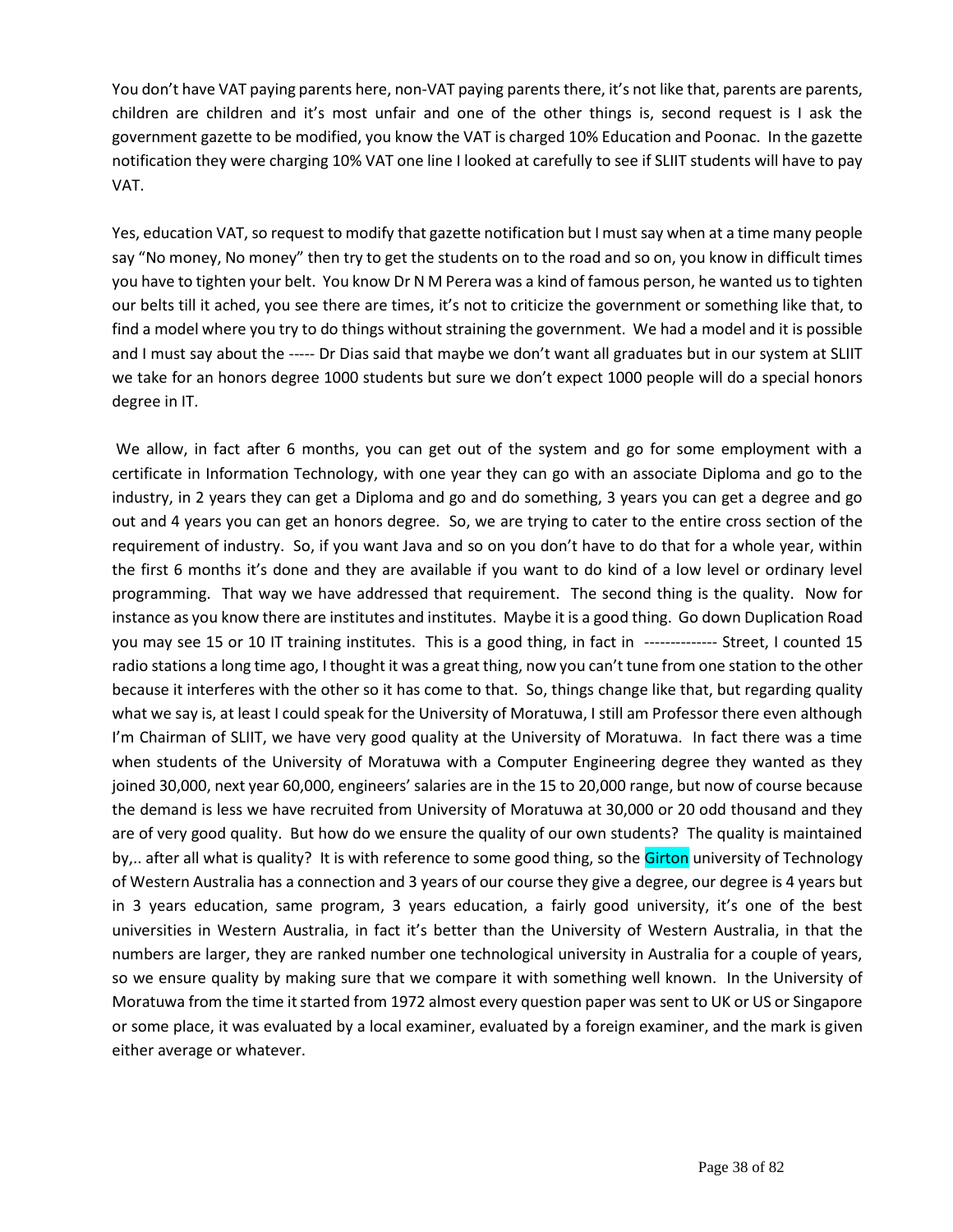We are used to maintaining quality and the way that SLIIT maintains quality is in that way, it's kind of compared to other things it's fairly good quality, so what I want to say is, at a time when the government is in dire necessity for money it is not to ask for one billion rupees we will produce 500 or 600, it's not like that. My only request to the government is remove the VAT at least from IT education if not for any other education. If you do that, we are charging only 36,000 per semester plus VAT of 10%, I can drop that and there will be more students willing to come and affordable. Thank you very much.

Thank you Professor Karunaratne, still there is time for the session; In fact I would like to comment on one point about the VAT. At least we made an attempt on the tertiary education, not on SLIIT but on the case of general concern was there and we have written about this matter to the Treasury.

Q: My name is Ramathas. I'm sorry I have to make some controversial remarks. First of all, regarding the quality of the students that come out from the Training Institutes that are run by the so-called private sector mushroom companies or from the universities, excuse me Prof. Vijayakumar. The quality of graduates that come out of the universities are not up to the mark. I did an engineering degree.

In the engineering profession you have professional engineers, graduate engineers, technicians and tradesmen. If I were to compare the people coming out of these universities as well as the training institutes, they would be compared utmost to a technician level. The quality of the people required for a graduate engineer and a professional engineer are lacking. Regarding employability, we're talking about new technologies that are coming but my experience is the basic concept of IT technology has not changed for the last 20 years. The implementation could have changed over the years, how they are applied are changed over the years but the basic fundamental principles of IT have not changed for the last 20 years. The major breakthrough that came in IT for the first time maybe in the MIT in the ----------project that was a -------------- user operating system. Other than that, no major conceptual change taken place.

We talk about employability but if you give the basic education to the graduate he/she will add up with time. We used to have a joke in the Engineering Faculty about two Engineering Professors, Dr Mahalingam, wellrenowned person and Dr Naguleswaran. Both went in the Volkswagen car. Naguleswaren's car stopped and he got down and so did Dr Mahalingam and Dr Mahalingam asked what happened to your car? He opened the bonnet and said my engine is missing. Dr Mahalingam said I have an extra one in my boot can you fix it there? That is about their practical knowledge when they were in the University, but they taught us the basic principles so that anyone could go out. As time changed, the application changed but basic fundamentals do not change, you can keep on applying. But what the universities are teaching in IT today I should say from my experience it's sadly lacking the basic fundamental principles that is required to be taught for IT graduate is not there. From one of the universities today somebody came and sat for an interview and I said, "What did you learn"? He said, "in database, I learnt about dBase". I mean is that what a university should teach? If they taught the basic principles of database they could go and get themselves adapted within 3 months they will be productive. As the technology changes, they will. But I do not think that they have that, but the basic problem as Dr Ravi Corea said, "Can you retrain the people"? Who could teach them?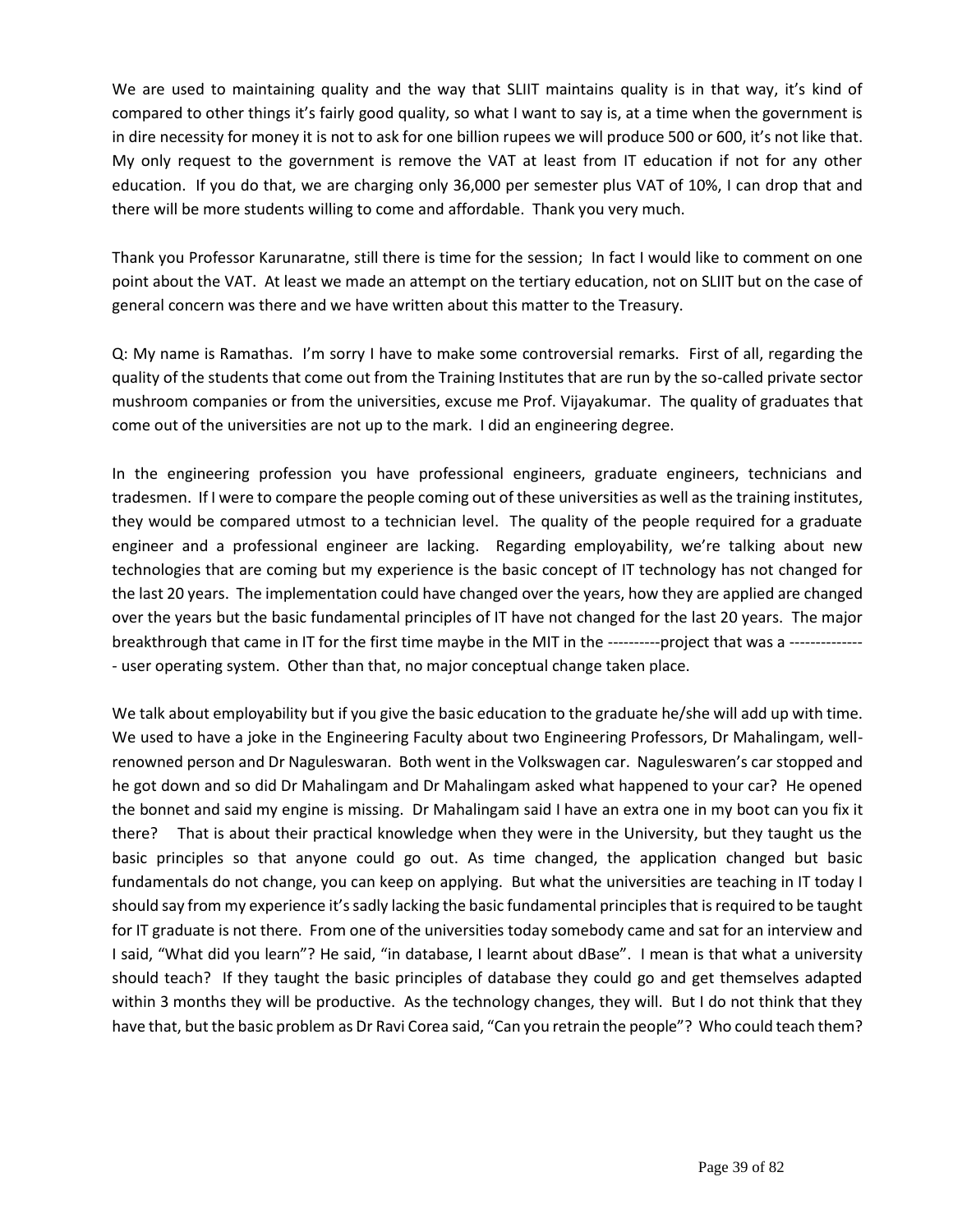Therefore my suggestion is to ensure the quality, ensure that we have a separate institution that would, maybe like SLIIT, which will be coming out of not from government funds, No, not by the regulations, the AR and FR of the government but which will have the flexibility which could provide a place where these very high caliber people could be to prepare the material and distribute to the universities because it is really sadly lacking in the universities, a real graduate IT engineer, this is my feeling. I stand to be corrected, but that's my experience in the last 10 to 15 years interviewing graduates out of the universities. Thank you.

Thank you. I have just got a note from Dr Wijesekera, where he has also raised the same two concerns, one was about the quality and one about the standards, in the sense, unified standards maintained by the institutions. Now in this regard because we have been talking about the universities I must also focus the attention of this forum towards the other areas of education system, on the tertiary education system. Yes, let me come back to you Mr. Silva. There are institutions which are technical colleges taking in about 20,000 students in the tertiary system and another more than 50,000 I would say in the case of vocational training. Out of these areas it has been found out you know IT sector has been very popular with the youth and that is in the public sector. Apart from that we have found that other educational systems, institutions are there who are also providing IT education to different levels. So, we identified on different levels. One is we could categorically say that it is in Certificate level, other one is on Diploma level and other one is Degree level. Now related to standardization we have given the task for identifying and standardizing these things to Tertiary and Vocational Education Commission, which is TVEC which is looking after it and I would like to get the views of Mr. Silva Deputy Director to comment on the accreditation system we hope to adopt. Thank you.

I come from Tertiary Education Commission so we are one of the bodies who have been, government body, who are supposed to do the quality assurance of the programs outside the university system. So, we don't go into the university system, but the programs which are below the university system which are very important also to this industry. So, the quality assurance is a very important role I think for the future growth of this industry and that is a very big problem today also in the education sector related to computer education. So many institutions who conduct programs also conduct programs, everybody knows that quality is a problem of the programs, the certificate level, diploma level and the higher diploma level programs. So, we have tried, the Commission tried within the last 5 years to make some quality assurance mechanism work, that is to prepare the standards. We have prepared the standards for 2 levels in association with the industry people and the universities, the standards for diploma level and the higher diploma level. Now we are trying to implement it with the assistance of the industry because we don't want to do a policing role so we don't have the capacity also to do that. So we want the industry also to take this seriously and come forward for accreditation so anybody in the industry, especially the educational institutes who are conducting diploma and higher diploma level programs can get the accreditation from us if they come within that minimum ...(end of tape)

… without the standard. So that is one of the problems. I agree with you regarding the technical education and vocational training system where I worked, one of the major problems are the teachers, we don't have the teachers required to do quality programs. So as in the university system also, in the other levels also teachers are a problem.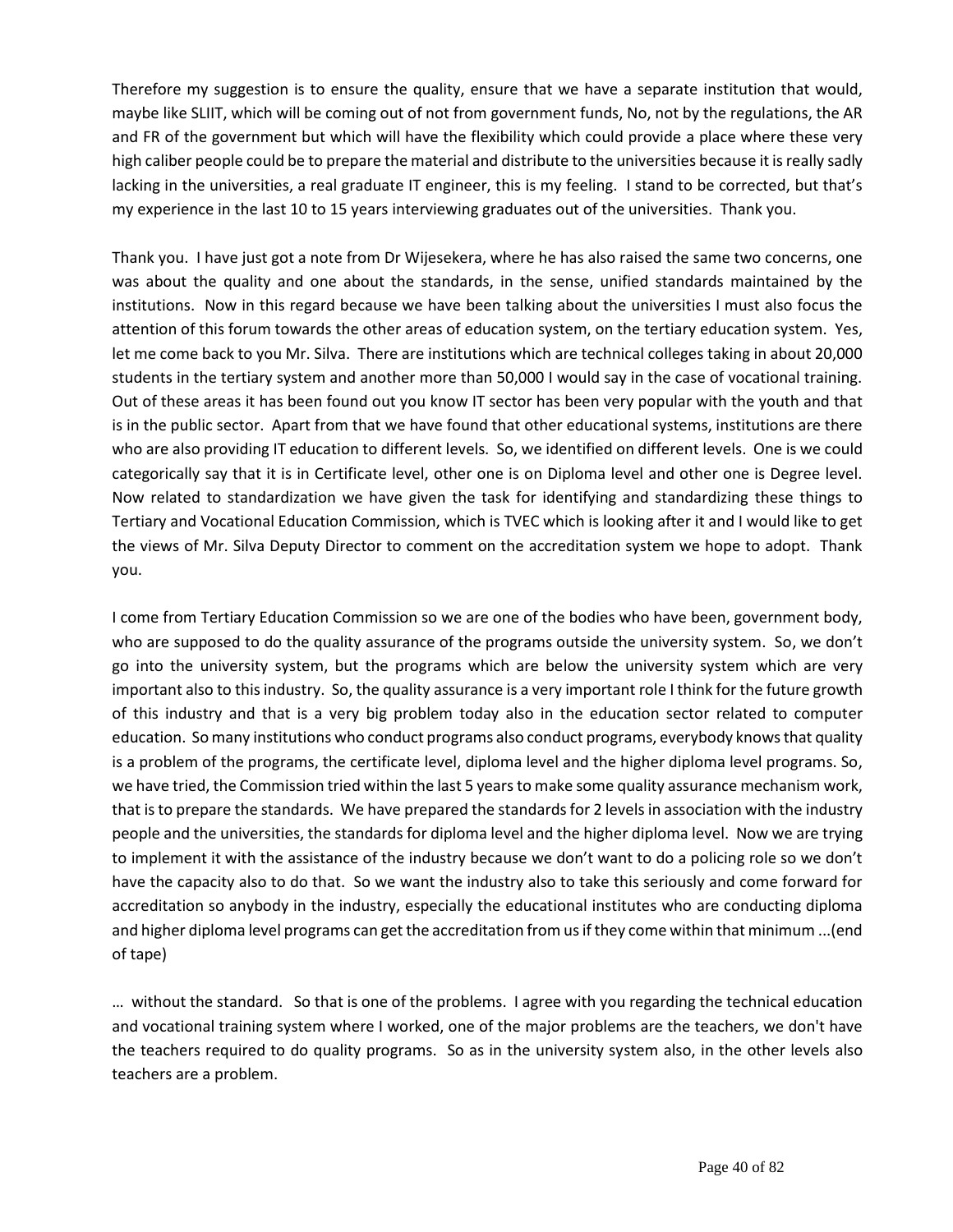So, we have to look at this problem also and work on a long term, teacher education is not a short-term program, it's a long-term development process, so we'll have to, if we are developing the policy we'll have to look at these two also. Thank you.

Thank you, Mr. Silva. I would now call upon Manju to make his observations.

Manju: I just want to go back to Mr. Ramathas' comment about quality of our undergraduates and beg to differ actually because we, at Millennium, absolutely every single person, every software engineer has been hired from the local system. We have a few foreign graduates and some of our best stars are from local universities. So, unless we are hiring from 2 different places something is wrong here. We have had very good talent but one must accept that you can't in 4 years or even a longer period produce people that are all things to all men, I mean it's horses for courses, I mean you have people who will come with a basket of knowledge and the talent is up to the organization to grow, and I think there is no way you could disengage the organization and put the entire responsibility for to the university to produce something totally self sufficient and complete, so we accept that you give a basket of knowledge to these people and then they come and get some on-the-job training and then off-the-job training also, so that's one point to make.

So, I believe we have a task ahead, a challenge ahead to maintain those standards and perhaps improve them but they are not as pathetic as which may have come across from comments like that. I believe we produce very good people here, comparable to triple I IT or I IT in India which is very well-known right across the world. I mean if you say you are from IT, people know that there is a minimum quality and I, we just don't do it in those numbers and therefore don't have that sort of reputation globally, but I believe the quality is as good.

The second point I want to make is going back to Rohan's point and Gihan's point about employability and as an organization, I think one looks attitude, we say attitude is altitude at MIT so attitude perhaps even goes ahead of the knowledge you come with. Now, yes, we do need otherwise we don't need IT courses, we can hire from others, other undergraduate courses. Primarily you do need some basket of knowledge relevant to the field but ultimately what is dominant is attitude because if you have the right attitude the rest will fall in place very rapidly. Thank you.

Thank you, Manju. I think this is one concern and when we were meeting, the working group, Manju himself was putting the same argument, this is the second time I think, this aspect was discussed. Any others?

I'm Ranjith Narangoda from Sampath Bank. I manage the Systems Development Department at Sampath Bank. With authority I should say that the quality of graduates that we employ is very good.

We have employed recently 5 graduates from the University of Colombo. They're all up to the correct standard, in fact, of course sometimes problems are there, like the language problem could be there, but we can't expect universities to produce geniuses for everybody, because we have to give them the proper training once they come to us.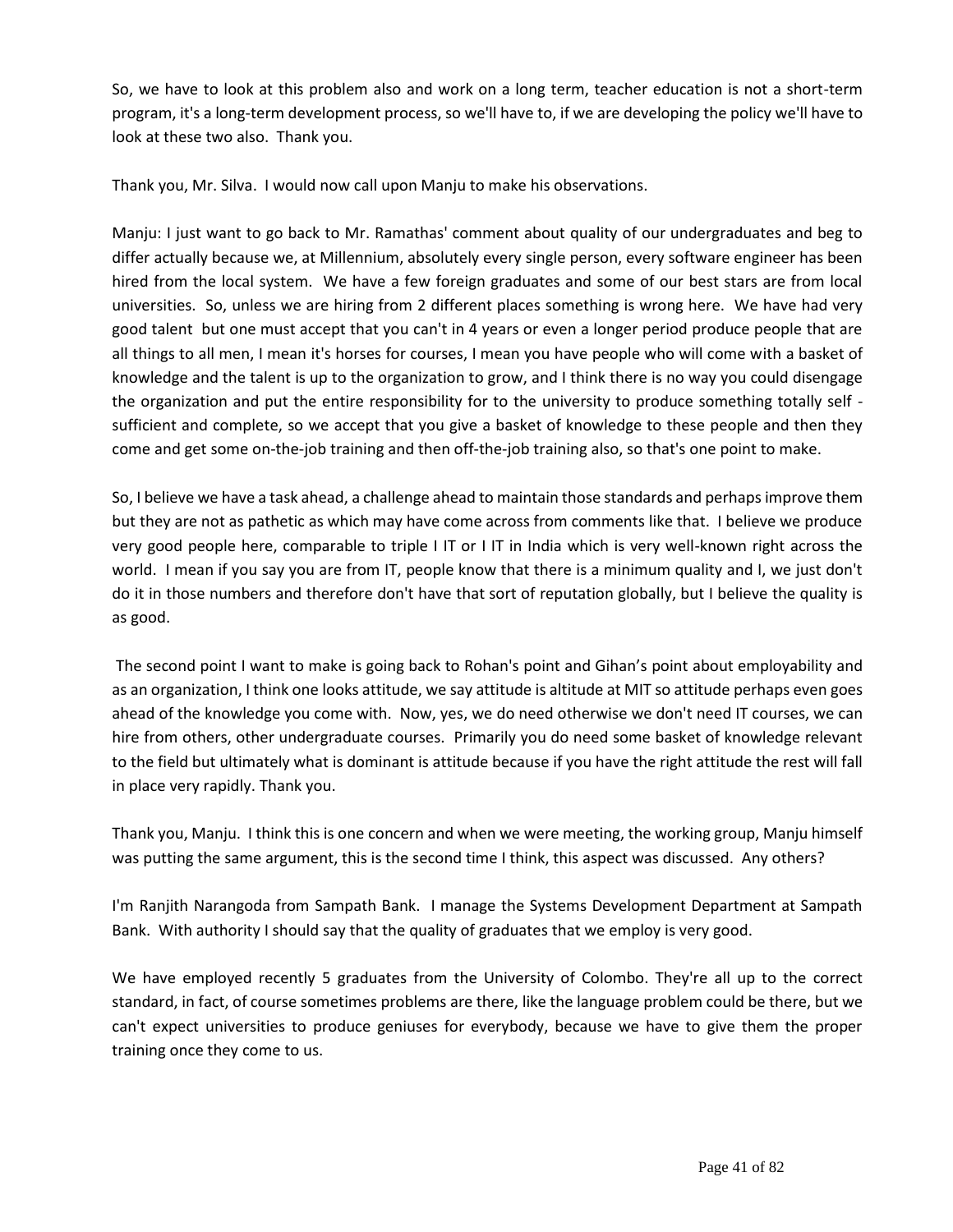That should be our duty, because we can't expect the universities to provide all the knowledge of an oracle, the present database knowledge cannot be given by the universities. But of course, the formal logic, the basic logic, the future thinking part, I think that comes from the university graduates, that is there, there is a lot of potential in them.

The other factor I see, which was not commented here is about the language. Now this is a national policy covering the whole country, so what about the other, this is not a university policy, it's a national policy, it should cover the language part of it, what about the books, what about books in Sinhala, right now there are lot of problems in that area which has not been addressed by the committee I think because it was not commented very much here, so that is one other thing which you should look at. Thank you.

Thank you and just to make a comment about the English language, we thought it is a must with IT! It is a must and we on the Committee, we have been addressing this though it has not been emphasized here but yes, I recognize, Professor Mendis please.

# Prof. Mendis:

I am very grateful that Manju Haththotuwa and you, Sir, spoke on behalf of the university graduates. I must also reiterate that at the Advanced level examination in this country, 200,000 students sit for it and of that number 98,000 qualify to enter our universities. Of that 98,000, 30,000 say, we want to come to the universities and the universities take in this year 12,760, the best, the intelligentsia, the number one people in the engineering, maths stream go for engineering, University of Moratuwa, University of Ruhunu, University of Peradeniya. Out of 200,000 we take 600 people for these 3 courses.

After that how can anybody say the quality is bad because undergraduate entry is such absolute supreme quality, so I think I agree with you, Sir and you that the quality is not at all compromised. There are problems in the Arts stream, I agree. In the Arts entry to the university system we have tremendous problems with quality because of language, because of the far away remote areas from which they come and we are addressing that issue by programs of quality assurance and accreditation right now in the university system. We are addressing that.

We have got 2 experts from the World Bank, Jim Clarke and Carole Webb have come to Sri Lanka now for the fourth time helping as with institutional audit and subject audit purely to improve the quality of the university system and they themselves have agreed that the standards of undergraduate entry into the university system in Sri Lanka is of absolute superior quality. I'm sure Professor Karunaratne is not getting that kind of quality into his institution but the universities they get the number one and the best. And also, quality is dependent on the staff performance and right now we are addressing issues of performance appraisal for academic staff so that they deliver the goods the way they have to deliver the goods. So, those two points I thought I should share with the user. Thank you.

Thank you Professor Mendis. I would recognize Harsha Alles who is a panel member.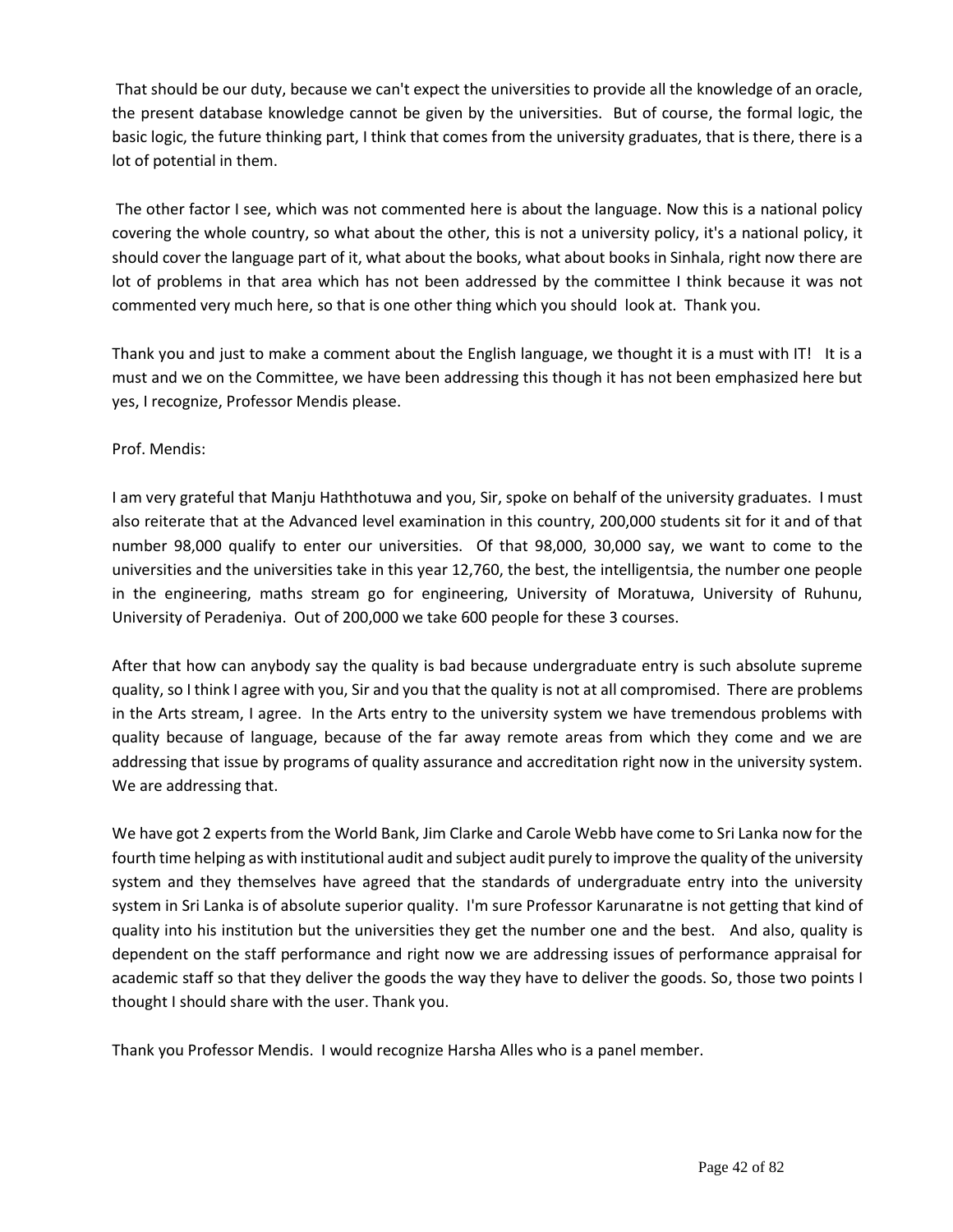Harsha Alles: Unfortunately, I represent the minority here. Most of the people here are from the industry and from the university system. About schools, I would like a little more emphasis on some kind of investment on schools, because you will appreciate now you have realized the problem about English. Now most schools are trying out to have their medium of instruction in English, and that we realized after probably about two or three decades of Sinhala education or Tamil education. Now there is a saying that IT is as important as reading and writing, so if that is the case, I'm sure everyone here would agree with me that this has to start at, at least, secondary level if not for primary level.

But sadly nothing is happening in our country, and for this to happen we need to have some kind of incentives for the teachers even the so-called leading schools in Colombo have no problems with computers, I went through statistics of Hambantota district which I believe the most difficult area where even in Hambantota there are about 8 or 9 schools which have computers but no teachers to teach IT so there has to be some encouragement for teachers to use IT in their own work, maybe in every subject and of course It to be taught at least as a subject.

Number two, about private sector education and there was some mention about training centers down Duplication Road. In fact, you must understand that they also provide a lot of service. In fact, if you are talking of quality and employability most gentlemen here would kind of agree that where employability is concerned, there is proof that private sector, especially the private universities currently existing in Sri Lanka have even done better than the State universities. There is a strong point to kind of help these private sector organizations not to look down upon them always because they also pay VAT, they don't get free land, they don't get anything, they have to find everything for themselves, so it's not an easy battle so you need to consider their point of view as well. But at the same time, we have the Chairman of the VTEC, there has to be some kind of policing if the law doesn't provide, I think we have to look into that because at least the socalled good organizations suffer because of the acts of a number of other organizations.

Things like scholarships, I don't know who is supposed to look into these things. I also represent the Association of Computer Training Organizations, which is a kind of umbrella of the private sector IT training organizations. We have for a number of years been talking about this issue that when people are offered scholarships and when people are kind of given hope, then they are misled, some government authority which has legal powers has to look into this, so I would kindly appreciate if these issues can be looked into. Thanks.

## Thanks Harsha

Mr. Chandra Imbuldeniya: Thank you very much Harsha for those comments on the private sector. I'm President of the National Chamber of Commerce, Chandra Imbuldeniya, but I'm speaking as the former Chief Executive Officer of the Informatics Group of Companies and having been responsible for a private university I can speak very well because I know 90% of the companies here must have employed the graduates produced by Informatics. I think they are all very well employable and we have no problem with employability or the quality of education.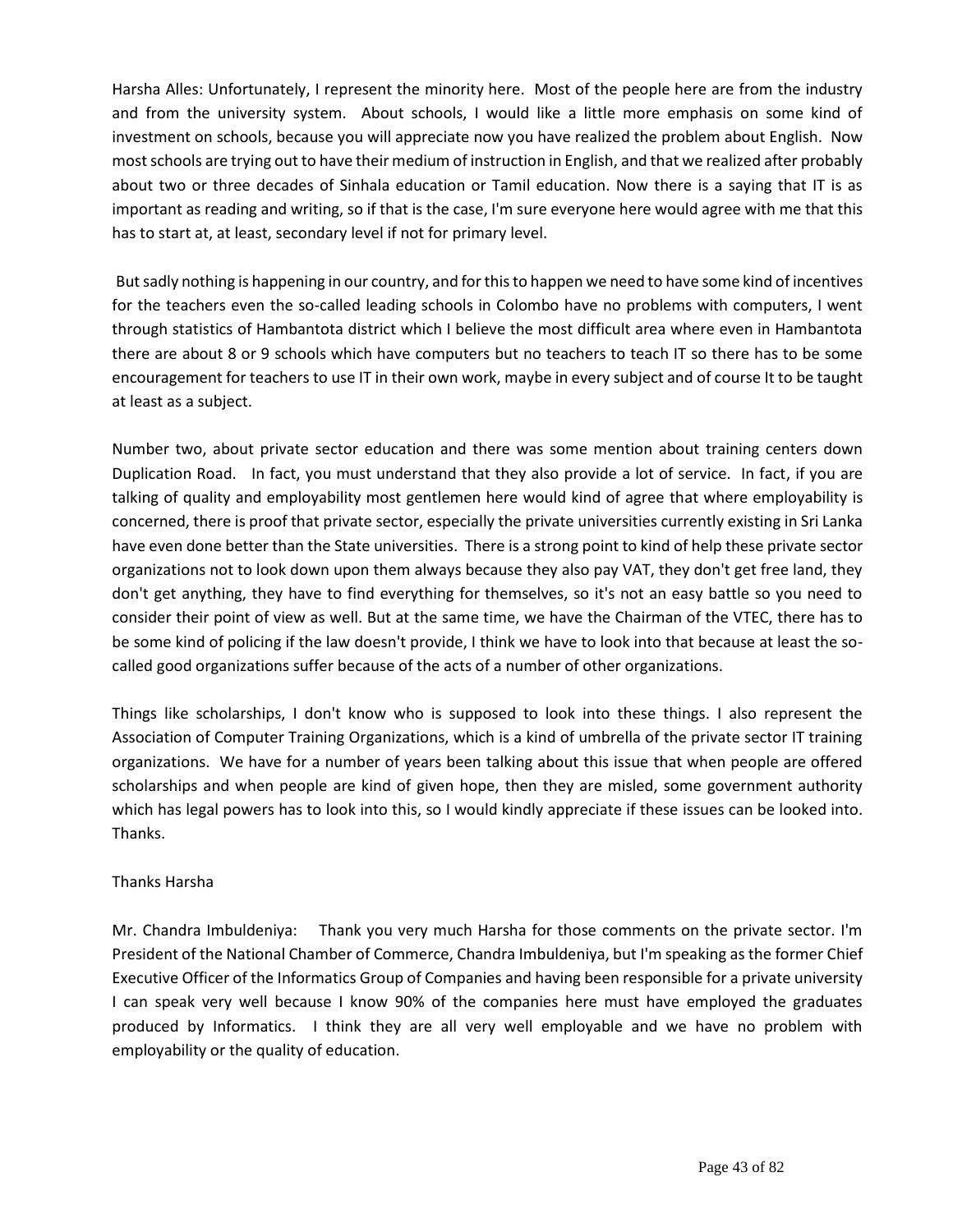At the start of this presentation, the numbers were quoted for the future we need about 2500 graduates coming out from the universities. I think we have about 700 plus students at the moment undergoing undergraduate courses and I think during the last 4 years we have been trying to set up a university to produce about 5000 students having seen the potential for the future, but unfortunately we didn't get the land which was allocated to us at Malabe and so we have been, we were ready to pay for it but we didn't get it, so there you go, but that is a sad loss for the country actually.

But at least now I hope we will get that land as soon as possible to start this university and we are also working in collaboration with universities overseas to produce these graduates and those universities consider us as local campuses and they produce their certificate in Sri Lanka to our students without even mentioning the name of Informatics so when you interview your students you will see the foreign students, foreign graduates coming to you but they actually have been produced by us. Then the second thing I would like to say, you mentioned about the scholarships. We were instrumental and innovative at the beginning about 4 years ago thanks to Mr. Gamini Wickramasinghe.

We gave about 200 scholarships to students over the last 4 years; each scholarship is worth more than 1.2 million rupees, now I think it is worth even more. These are 5-year scholarships; the students work in the industry and also go for their lessons in the university. Now I think that was a very innovative scheme if we can apply that model in the industry as well. So, with that comment I like to say that the private sector is excellent, but I also want to mention one thing because I'm a member on the board of the TVEC.

I have seen statistics of numbers trained in the local training system in IT, I think out of about 60,000 students who have been trained, only about 20,000 students have found jobs, about 40,000 have not so. These are not the graduate level courses, but they're just short-term training courses so there should be something done about that. I think we at the Commission are trying to do something about it. Thank you very much.

Thank you. Because the time is limited, I would like to restrict to other areas other than on the same topic of standardization and quality. I would like to get a few comments on R&D, and with that, because another 5 minutes more actually we have gone beyond the allocated time. I would ask Manju to just comment on R&D and I will entertain one or two questions, it looks like there is a lot of interest on this education,

Let's just, do you want to move on to R&D? We just need to air some views on the other mini projects here so let's take R&D because it's something that moves out of this numbers game we've been hung up on for the last few minutes. R&D is a high value area, if it's commercially relevant, we can market these outside this country. Number two is that our education system and training also prepare people, I believe, far better than even our Western counterparts to enter into R&D and produce world class out of the box thinking in these areas. And the third point is, it is not an accident that if you look at some of the major clusters in the world in any industry that there has always been, and it's been around in R&D sense if you take the West Coast Silicon Valley, there is Stanford there. Take the east coast, there is MIT there, so if you take Toyota in Japan, it's Nagoya, that whole city and the whole establishment. So, it is very important I believe to talk about the R&D capabilities which are non-existent at the moment and hear your views on that, so open it to the floor and see what comments you have on this.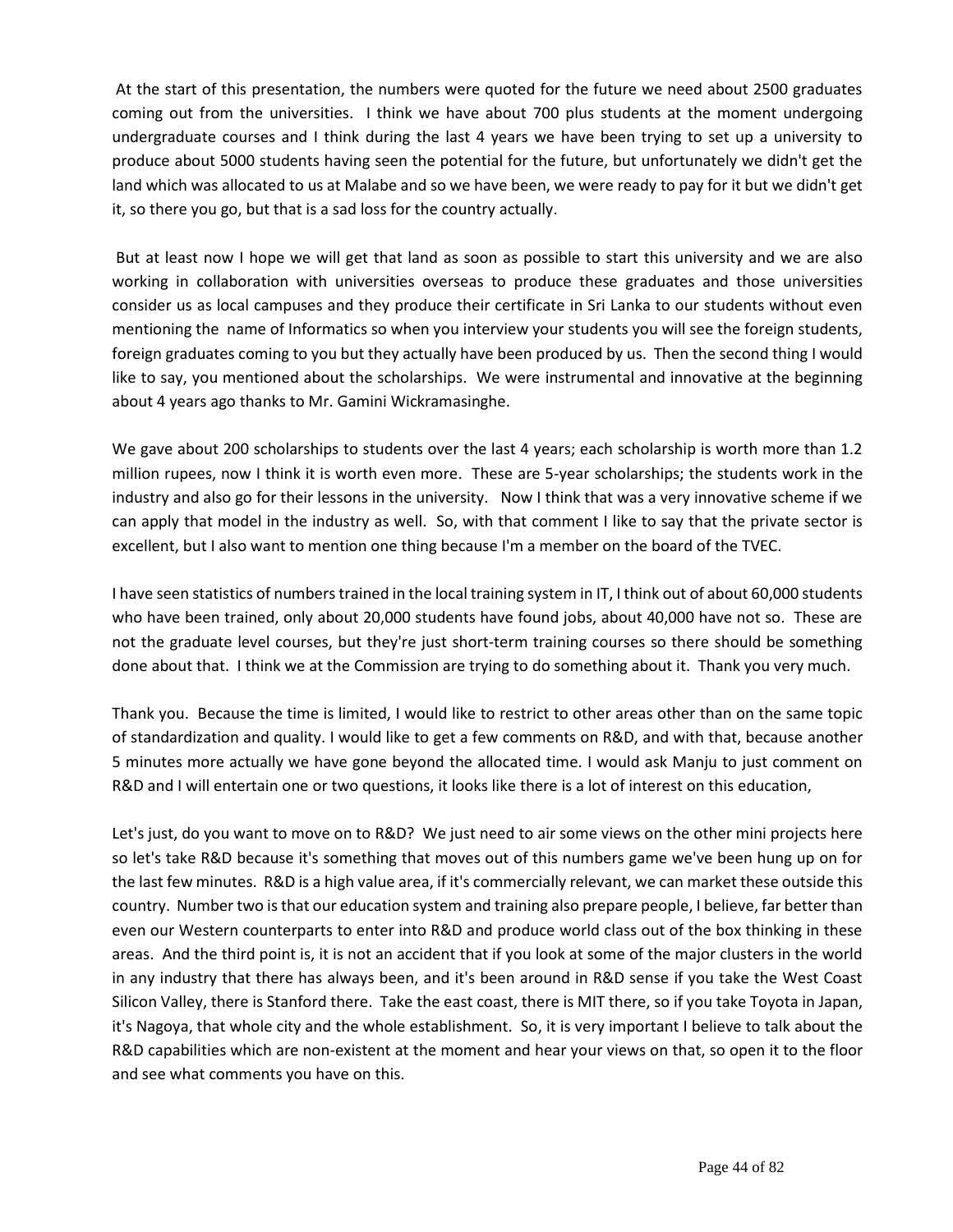### Ramathas:

Yes, in terms of R&D you said it is non-existent. For the last 2 years our company has been engaged in an R&D project to come up with a completely revolutionary application development tool which would cut down by around ten times the application development cycle. The problem is there is no government support for that. Because even for, there one is government support the second is there are issues in government support because in terms of disclosure because 2 years ago I would not want to disclose this product to anyone in the marketplace because I don't want somebody to take it over. So therefore, we need a mechanism otherwise purely the whole risk has to be taken by us completely. I do not know at the end of the day whether we will make a market success or not, that time has to say, but government should be able to give some seed funding for this kind of risky R&D project because till we have completed the project we don't know whether it is going to make a success or not, therefore we need some support from the government.

And with your permission, Mr. Chairman, I just want to make one clarification in the sense that about my previous comment I do not talk about the quality of the people who come out of the university, I too come out of the same system. I talked about the quality of the, not the other engineering courses, but IT engineering and I want to make it very, very clear. People have come out and done well because they are good, because they are on the top 2% , 1% or 0.1% so they made it with their own capability but I think we need to seriously look at the curricula under delivery because the very same people I took from the university when we did this R&D project, there are about 15 engineering graduates So, I want to make this thing as well.

Yes, I recognize somebody .. Yes, Lalith?

What we would like, we have listed out requirements if we can get more focused on to what we have proposed here: Centers of Excellence; Academic links with leading International Institutions and so on. If you can make comments on those then we can sort of work on these lines, so if the comments are focused then the discussion will lead to something tangible.

I'm sure that this has led to a very interesting discussion but it so happens that we are going above the time limits set out, so I would like to make a suggestion that we will limit ourselves for another 2 minutes, make it very short.

This question of R&D I would like to break it up into two because there is a dichotomy here, research on the one hand and development on the other hand. Development type of projects which the academic people want to do is tied up with the industry with hard stop times and deliverables we cannot compromise on, whereas research pure and so on is funded and we expect that from the government and other types of bodies to seed that type of work so basically there is that dichotomy, the academic people want to do both from the one point of view, the institution wants the revenue when it's a development job with the industry and the academic wants to do the research because of personal fulfillment and so on. So those are the two points and I think there is a dichotomy here.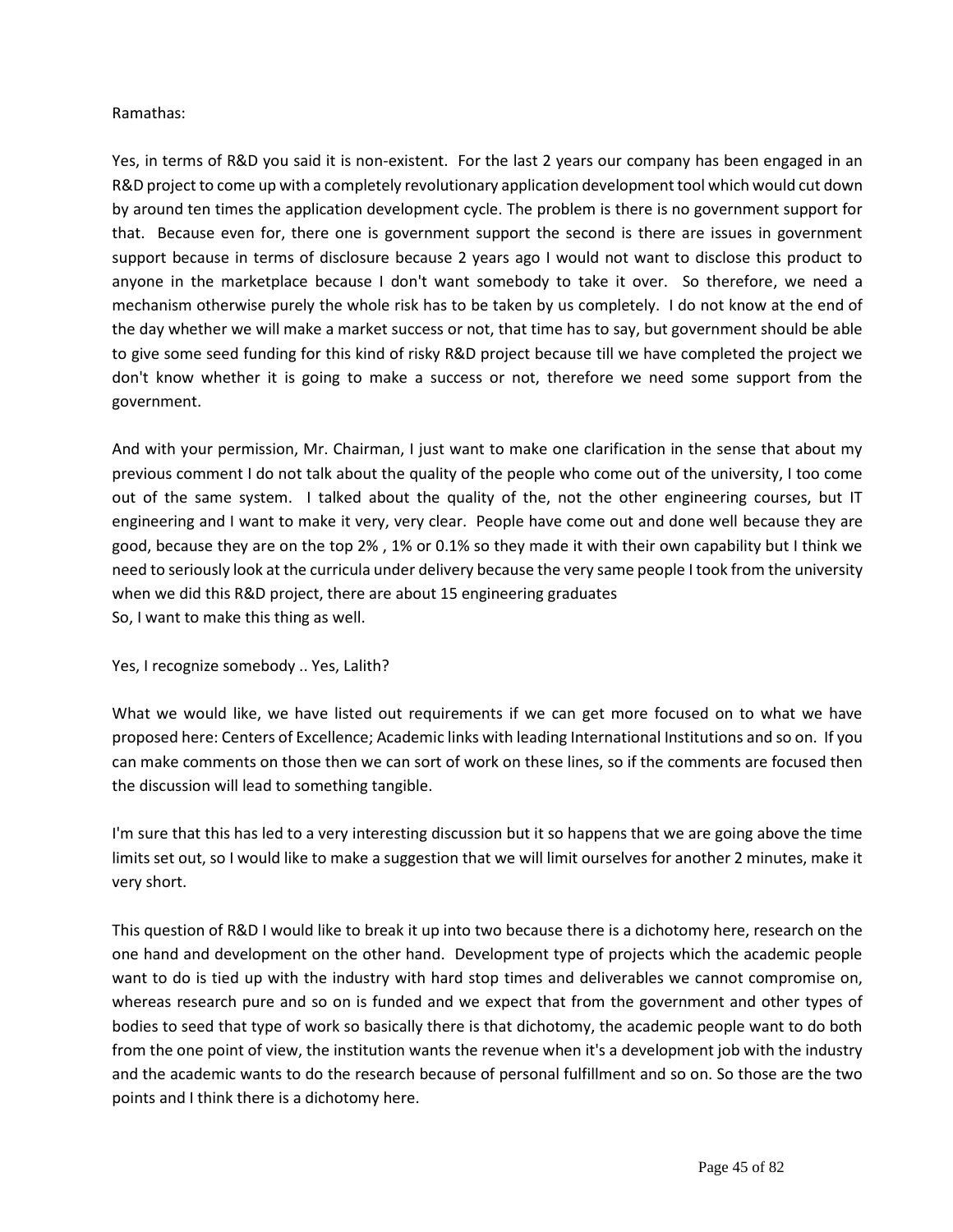## Thank you

... Professor knows, the Arthur C Clarke Center had a concept of developing the township of the Arthur C Clarke Center to give the industry people to set up incubators, that is to develop R&D, incubator companies around R&D that is to have R&D on computers and as maybe he knows there is a dearth of resource people and lack of financing but also I would say that the Arthur C Clarke Center has identified grounds, that is lands for this matter also maybe that Mr. Embuldeniya needed some lands he could explore the possibilities of having some land there instead of Malabe.

# Conclusion:

Thank you I think now time is limited we have to conclude this session. It has been a very lively session I would say which I enjoyed very much chairing it in the sense of the importance of the HRD sector in relation to the ICT policy As I know in the case of infrastructure, when we discussed before these sessions I was one time involved in infrastructure development related to that area but now I'm in the other side, HRD which as you saw is much more interesting.

So, with that I would conclude this session by thanking my colleagues here Dr Ajith Madurapperuma, Dr. Lalith Gamage, Dr. Ravi Corea, Mr. Harsha Alles and Mr. Manju Haththotuwa who have been associated with me in developing this presentation and all of you who have contributed and participated. Thank you.

## **4. e-Governance:**

The Working group will consist of Mr. G Hewagama Secretary Ministry of Economic Reforms, Science & Technology, Mr. Kavan Ratnayake, Country Manager for IBM, Mr. Eran Wickramaratne, Adviser on IT to the Hon Minister, and Mr. Palitha de Silva Gunawardena, Director TRC. Well, Ladies and Gentlemen we are behind time so I think we will have to get straightaway down to business. To start the base for the session upon e-Governance Mr. Kavan Ratnayake will make the presentation. Mr. Ratnayake started as a Systems Engineer for the government sector and associated with the sector for about 7 years. He is now the Country Manager of IBM SRI Lanka and Chairman of Ceylon Chamber of Commerce ICT Commission, Member of SLIIT and also the Arthur C Clarke Center for Modern Technologies. Yes Mr. Ratnayake

## **Mr. Kavan Ratnayake:**

Altogether there are only about 8 slides. The first one is up, so I'll take some time. I have a few initial lead ups for you. The whole idea is to set up a framework for discussion and during this discussion we should stay focused probably at a national level, ICT level, not so much an institution level so that we will carry away some useful stuff, I think it's important to stay focused.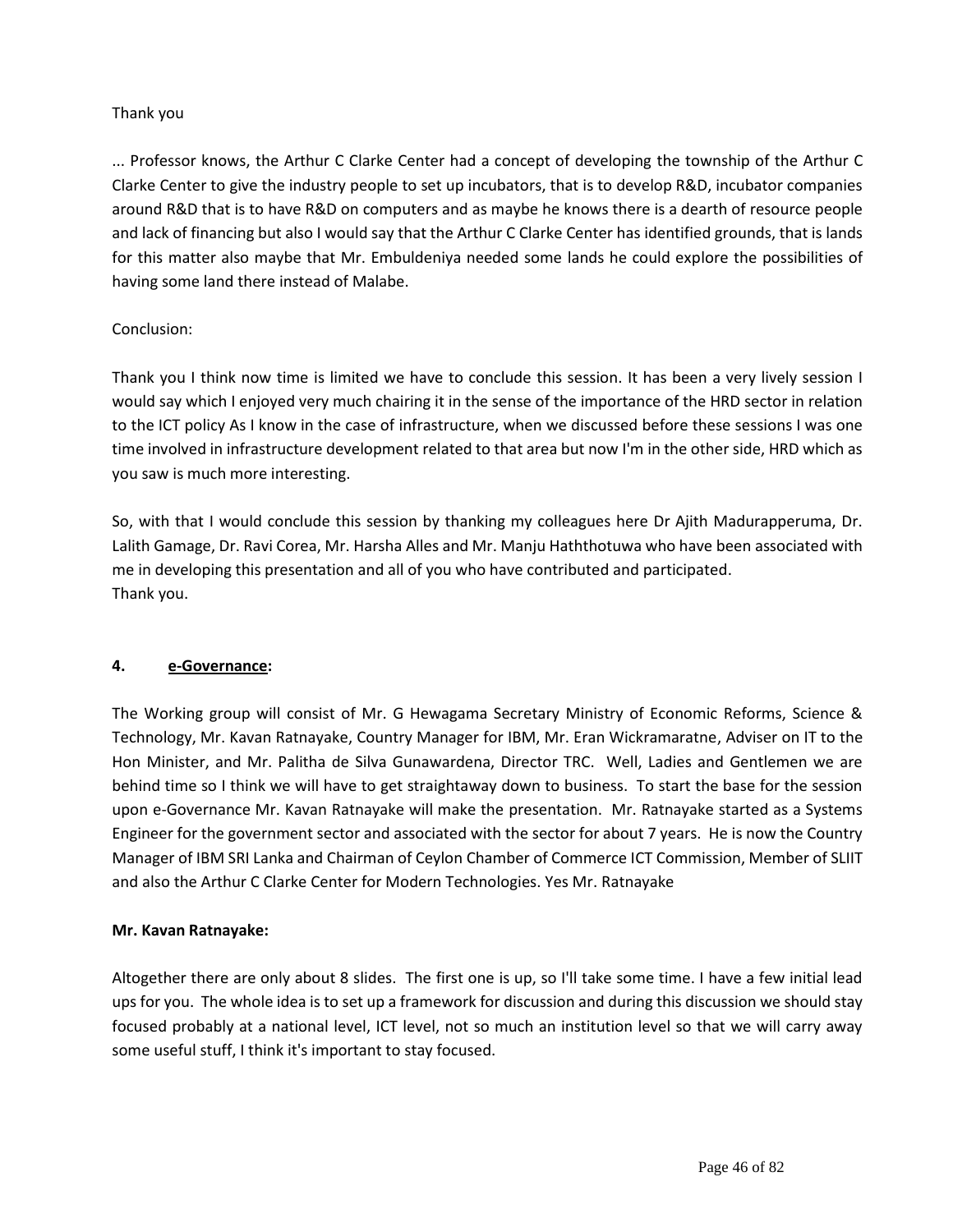We don't have all the answers which is why we are here talking to you to collect the answers. So, the first thing for you is to set up the base line and some of this might be motherhood statements for most of you but I thought it's important to start right from the beginning. If you ask the question, Why are governments, why is this government interested in e-Governance it's mainly to be the catalyst for creativity and set a climate for growth and I thought this statement because it encompassed both of those aspects was the correct thing to show you, given all the hype about the private sector being the engine of growth, it's very difficult, I mean coming from the private sector to be the engine of growth if government is running blocked, so basically the intention is to be the catalyst for creativity and create a climate for growth.

And also, the word urgency is important, I mean I don't think we need to be at a speed that's reckless abandon because of what hasn't happened up to now, but the words *brisk* and *urgency* are important - a sense of urgency. Going to basics, most of the people agree there are 4 pillars that are basically, Government to Citizen, Government to Business, Government to Employee and Government to Government. These are the 4 different pillars of, when you take and it's important to deliver I think services in each one of these areas.

There has been a lot of work done, I'm not saying there hasn't been any work done so far because there has been a lot of work done by the different government departments and this is something we could build on for the future but there is, some of that stuff does not address the citizen or business.

The other point that we want to convey to you is that it is not just IT or the Web, there is process also involved, and you can do the process part possibly even without IT and the web though it's useful to do both together because then there's a general sense of excitement because doing the process by itself can sometimes be boring within the individual departments of the Ministry. So when you see G to C, G to E, G to G, G to B you know we're talking of Government to Business.

What do Governments want? We know the citizens do want quicker service, ease of interest and so on and so forth and businesses also want efficiency, ease of doing business with Government, but it's important to understand why governments want e-Governance and their main motivation really is so that they can continue to stay in power by providing all of these things: Enhancing the response to Citizens who finally vote, the response to business, efficiency, productivity, transparency, all those good things and good quality governance. Also, another major theme that's coming up these days especially with the GoSL is revenue enhancement and reducing revenue pilferage. While governments provide all of these interesting services for all of these reasons there's another aspect that's coming up. What we do see is governments are branding themselves, yes to provide services to citizens, to business, to look after employees and be more efficient but also as a competitive advantage. If you look at Andhra Pradesh the fact that Chandra Bawa Naidoo is so strong on e-Government he has branded that as one of the foremost e-Government things and I'm sure there's a World Bank consultant who .... (end of tape)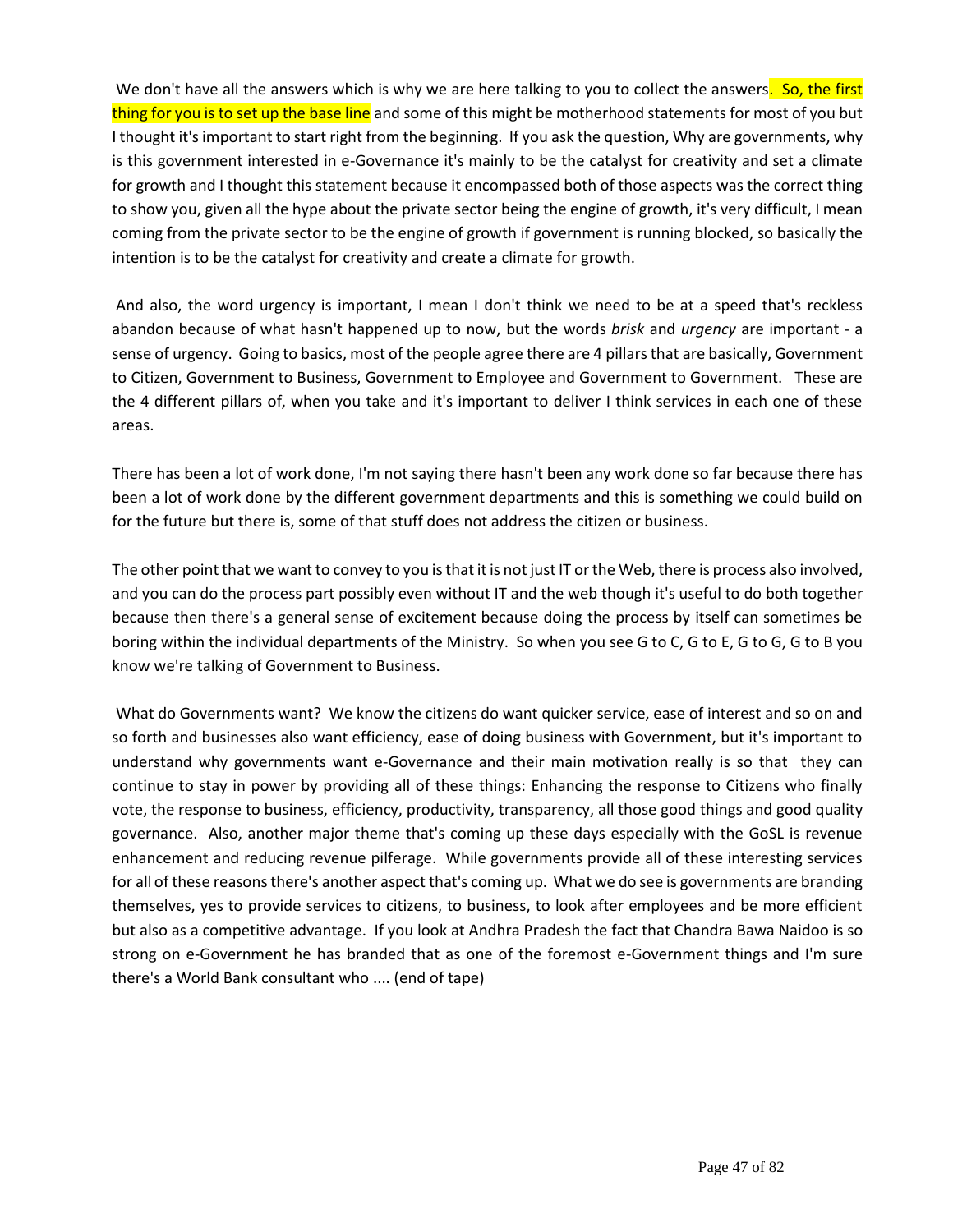.... thinking State, Province or Government and you will find even during the Olympics in Barcelona they were talking of Barcelona being in Catalonia not in Spain and I think there is opportunity for the different districts, provinces also to start distinguishing themselves also by being forward thinking in e-Governance initiatives.

What the committee thinks are the critical success factors are probably these. I mean there are lots of others but you have to start reducing the numbers when you start talking of critical success factors I think it's difficult to have more than about 5. The draft version of the policy talks of the government as a consumer and here we're slightly trying to change tack and say the government doesn't want to do e-Government for the IT industry, it wants to do e-Government for the citizen.

And the result of that is the fact that the IT industry would also develop, but if you do it for the ICT industry I think we will lose our way. It's one of the things that we want to put before you. The other point is the leaders. Mr. Moragoda, Eran Wickramaratne and even the Prime Minister want to lead this from the front. We also think it's important to concentrate on winning some quick victories, that's not to say that there aren't victories on the ground, for example if you take certain departments, they're far ahead in their initiatives but also when you take e-Government maybe under the e-Government umbrella, it's important to win some quick victories.

Focusing on employee development, what is in it for the government employee is going to be a very key aspect that we have to answer? And also ensuring that the delivery mechanisms are in place across the country, I know this ties into the infrastructure question and reaching to the remotest part of the country, but without waiting for every nook and cranny to be accessed I think we can still start delivering e-Government services over the Web with the infrastructure that's in place right now.

This is really the only chart with some meat in it. Just to give you an update as to what's happening, what government plans on doing in the future is. There will be a leaders and stakeholders meeting in September if the peace process and other things do not get in the way, maybe this September 13th, 14th where about 120 stakeholders will get together and paint a vision for the country and set priorities and set in place a management structure. But before that what we hope to do is to develop a discussion paper so that the discussion doesn't go all over the floor, a paper to start discussing at this session because so that we maximize the 2 days that they are away. And this discussion paper is going to be developed by a consultancy group which is in the process of being commissioned by the USAID initiative.

Basically, the basic document that we're going to work towards is this document which will be available, I'll give you an email ID later, which talks of ten questions that the government should ask. It's a road map for e-Government in the developing world and the Consultant who is being commissioned worked on this and was involved in this document. That will lead to a Management Framework and Priorities as to what CINTEC does, what do other government institutions like the Arthur C Clarke Center do and so on and so forth and then the plan is to set in motion an awareness campaign. The header said 'Possible initial first steps...' because it's too early to start talking of registration of persons or, one of the things that Eran keeps saying is that he doesn't want to stop anything that's going on, there has to be continuity in whatever department whatever initiative, whether it's a Web or whatever, all those initiatives will keep rolling forward but these are some of the things that we can start looking at to start pulling the thing together.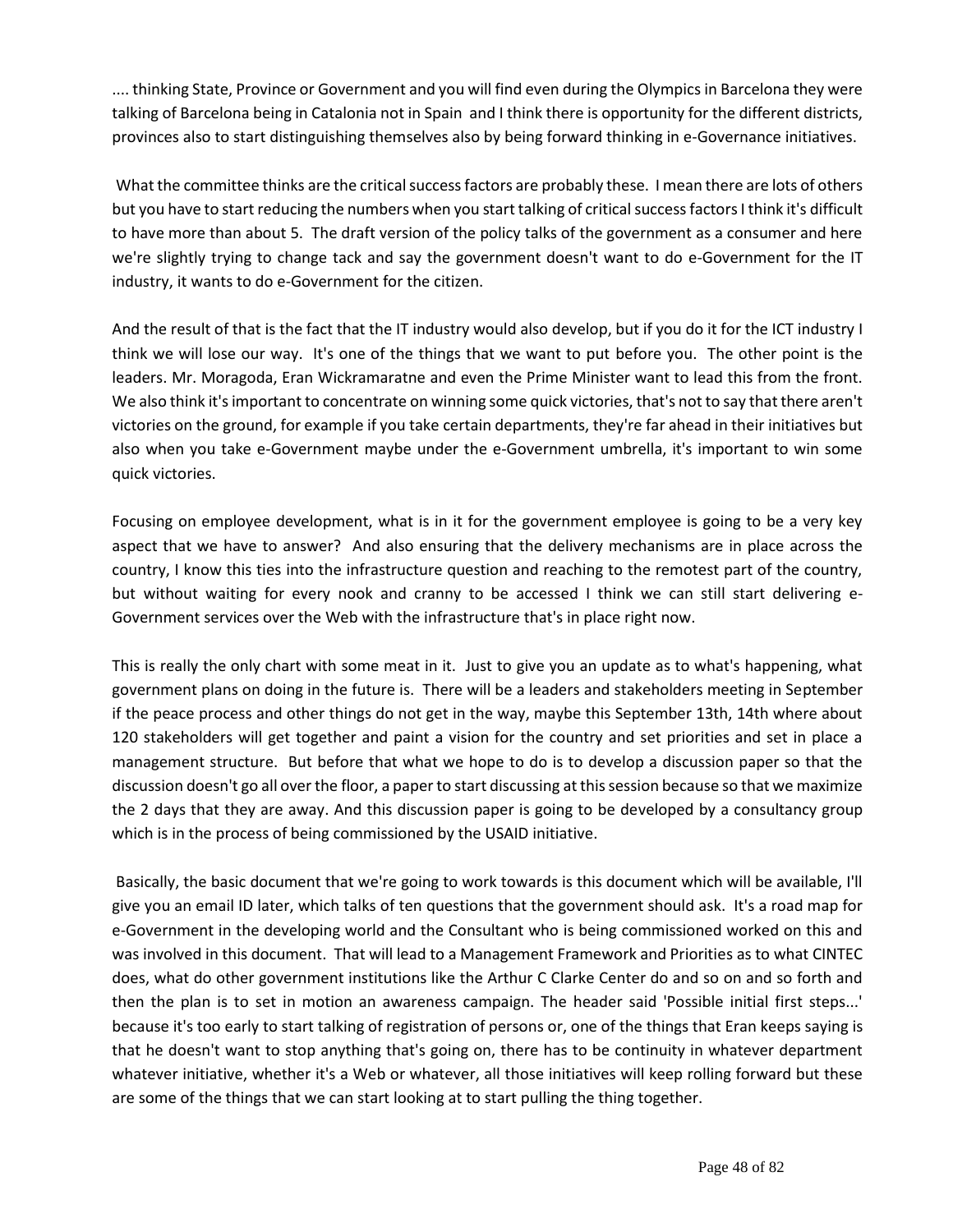One of the quick wins, going back to quick wins and delivering things to citizens is probably all the forms that they have to fill out, come to Colombo or to the department, stand in line and pick up, we think that this is a quick win that we can put on the Web very quickly, all the forms that are available and the delivery probably could be done through a franchise network which is the communication center being franchised with probably a logo or whatever to start printing the form, helping people fill it, being also there, if it's a passport delivery being also the center to which the passport will be delivered, so instead of looking for Punchi Nilame in Pallegama or wherever, you can find him at the branded franchise. These are some of the possibilities that the committee was talking about. For business an e-procurement portal. This has been done in other countries, I know it's going to be controversial, but it's possible to do this very quickly. Government wide messaging and collaboration, this is more for the employee, as to why his life is going to be easy.

A National Operations Room which is something I believe the Minister, the Deputy Minister is already working on and some of these things are already off and running. On project tracking for example the Arthur C Clarke Center is doing a prototype from where from the remote areas you could start entering the data, the project leaders will enter the data and can be viewed at a National Operations Room at the Central Bank and these are some of the things that are possible to do there for example the financial reporting, consolidation, there's an initiative inside the Treasury also which I think is being done by PWC. Geographic information is another, there are hundred different geographic licenses, different government departments, none of them talking to each other, everybody collecting the base information and redoing the work over and over again. Just setting in something simple, you know, not really the government enforcing anything, but getting a GIS Council into place and getting them to talk to each other we think will boil up to this National Operations Room some very useful information that has already been collected.

And just one other aspect. There's also a thinking that we should start collecting the base data first which is stuff like the GIS, with that aspect in mind, registration of persons is going to be an important thing because that's your basic inventory of people, teachers, schools you know, so those are logical places to start. But we're here to listen so that ends that session and over to you Mr. Chairman. Just one comment. If anybody wants to take a look at this document  $ict@tci.lk$ 

Thank you Mr. Ratnayake. I believe from Mr. Ratnayake presentation a lot of interest has been created among the participants. In his presentation he had flagged a basic issue that the government is the central player in the new economy, everything has to be done by the government, everyone is expecting to achieve their goals through the government, and everyone wants the government to give the vehicle. With that I open the discussion to the session.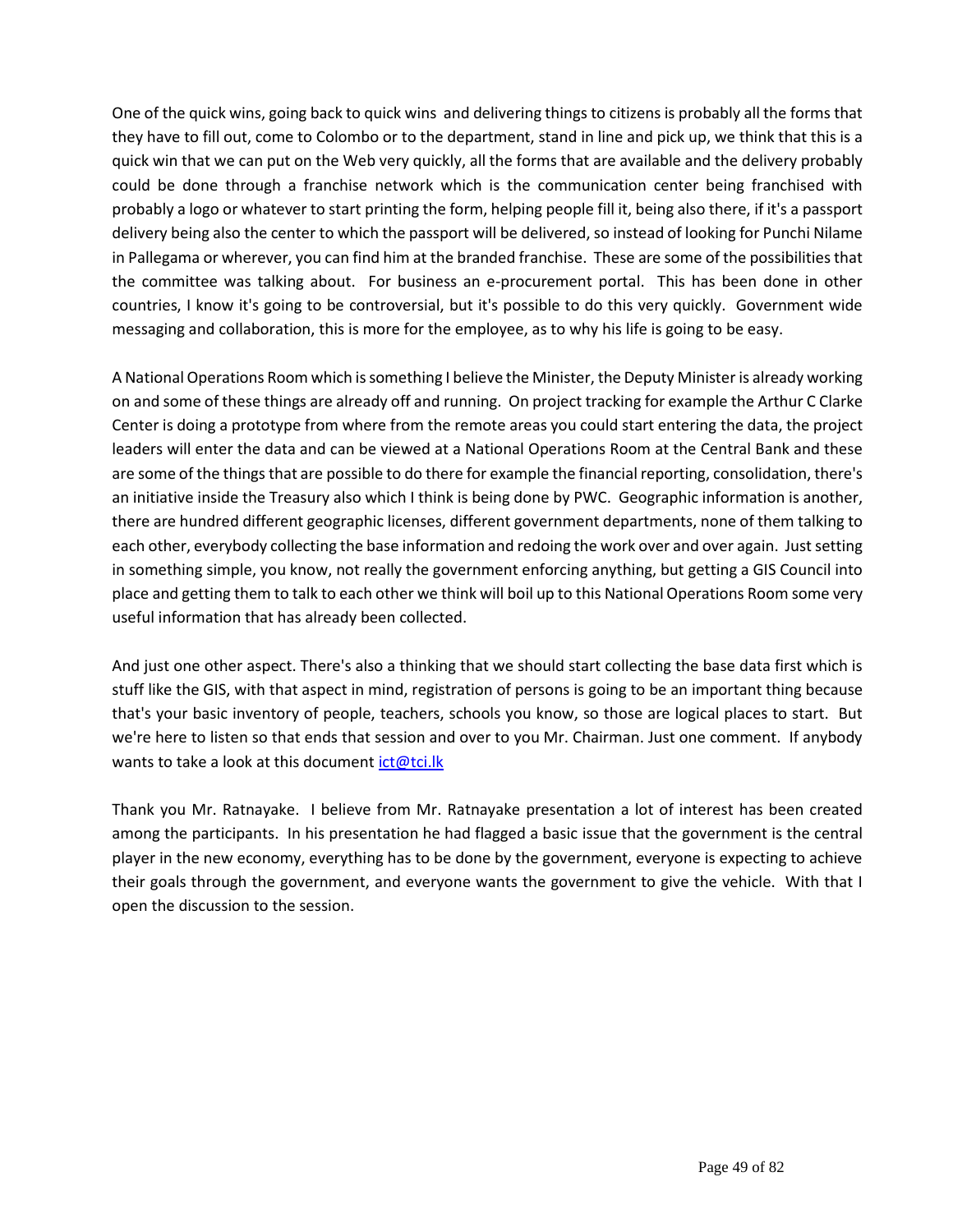### **Discussion:**

....... e-Government that we didn't think of earlier on.............do understand that providing forms and so on is an initial very good step but one of the key requirements in government today is the requirement for original signatures on forms and so on and so forth so that is something we have to address. Some government institutions do not even accept photocopies of signed documents, so signature verification by electronic means and security are two aspects that have to be very seriously thought of in e-Governance and the delivery of e-Governance services should address that aspect and that will take some time because of the legal issues that are involved so I think I would suggest that that would be taken up very early in the process so that at least some time down the line we will have some definite criteria for acceptance of digital signatures and so on. Thank you.

I believe we have a representative of the Attorney-General's department with us whether they would like to comment on that. OK, we'll leave it for the next session.

......in the UK, these forms you can fill it up on line then the department sends it back to you, a copy for you to sign, witnesses and everything and send it back to them so they have overcome this question of requiring written signatures in the UK.

I think there were a couple of important points in the presentation, one, an important thing is once we start on this e-Governance road is to ensure that the information is regularly updated, for example in Singapore, you can get any information on any company which is not more than 10 days old. Now if you go to any of our government websites today, you'll find most of them have not been updated for at least a year and if like me you have tried to find the telephone numbers of these various Ministers, Deputy Ministers, you can't find it anywhere. I've spent hours on the Net because I can't get the numbers and when you ring one Ministry they don't even know that the other Ministry exists. So, the thing is, I think the first stage is to get up-to-date information to the citizen as the quickest way of showing the citizen that the e-Governance is something worth thinking about. The second, I would say equally important to ensure that these portals are regularly updated because this is a sad fact of government today.

## Yes, Kavan?

Just a quick comment, something I didn't when putting the forms up, a possibility is to put it up at a site such as the Lanka Development Gateway which is being developed by the Ceylon Chamber of Commerce. That was, I mean traditionally I think Development Gateways, in fact I think it's funded by the World Bank, it's in government and here the government decided that we should put it at the and the Gateway is also trying to find ways of being relevant to the country and in finding revenue models to stay sustainable and that's one of the ideas that have come up that these forms could possibly reside at this Development Gateway and that could be a portal through which, and that will set in motion a process, because it will have its independent management and so on and so forth, the process of updating, I mean all of those could probably be contracted out.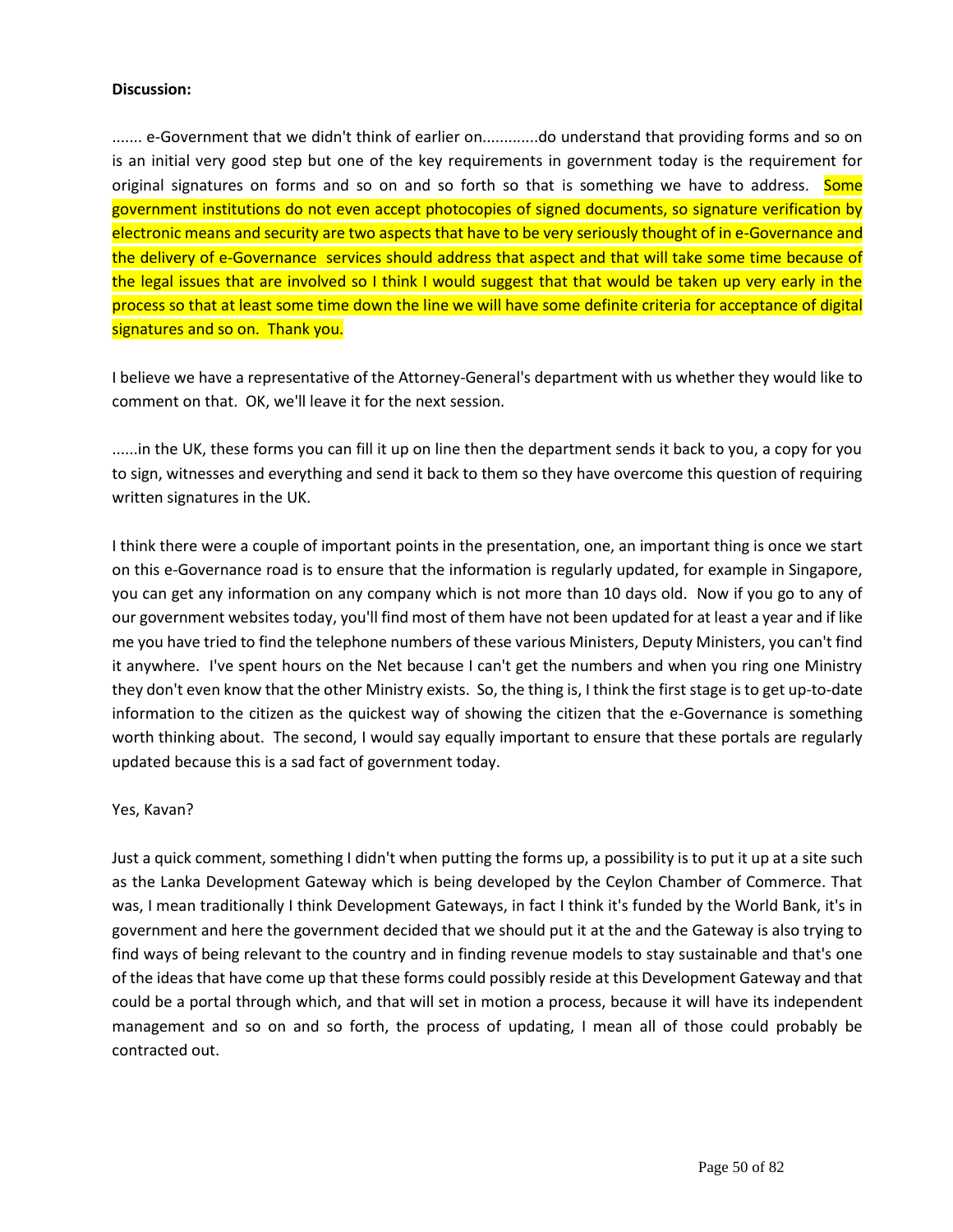Three components Kavan put out were IT, Web and the Process. I would think it was important we concentrate very much on the Process because the automation of the government department has taken place in previously. For example, if you take ETF it was computerized from the very inception 1982, now it is 20 years now. The other thing even after automation, where IT is included, not the Web, where IT is included to get a claim from the ETF department it will take lot of time. Once the Minister said if you pay thousand rupees we will process it in 2 days. So, because the fact is IT has been addressed, but not the process has been looked at all. The same thing I have had personal experience with the Registration of Motor Vehicles. It was started computerizing from 1983 or 84, but even now to get a vehicle registered with automation in the department you can't do it within 2 months and most of the time you run without the registration.

So in our policy we should have a strategy how we are going to overcome the problem of processing delays that will take place within the department because at least these two institutions the IT is not really delivering what it's supposed to deliver because of the problem that the process has not been addressed and reengineered to suit the IT environment. So, for example if you have an RMV form to fill, it's not going to improve the final response from the government to the citizen, so therefore we need to have a strategy how we are going to have the processes looked at, re-engineered and that is not an easy thing because it involves change of people's frameset, mindset in the organization, but I think it is important that we have a strategy how we can change the processes within the government department so that IT and e-Governance could finally deliver what is expected by the citizens.

It's a valid point. It will take a little time for the government departments and agencies to be able to keep pace with these developments because we are working with the same set of officers for a long period of time. Until the officers are retired they will be there until they reach their 60th year. If we try to pull them out we will end up in fundamental rights cases, Ombudsman and so many other things, so we are facing that problem. We are trying our best to educate these people and to get the maximum out of them introducing these new systems. Thank you.

**Q**: I am Deshapriya from the Ministry of Public Administration. I would like to go ahead with one point that the previous speaker pointed out. Actually, I have been trying to put out something to provide some services to our Web, not to citizens, but to employees because the Ministry of Public Administration caters to the government employees. So, what I am trying to say is, that since I started this project about 2 years ago because due to the lack of IT expertise in the government sector, we have been facing many problems.

There are no people who are aware of how to put up a Web or how to update or do anything. Because you may know that now the passport application all the gazettes and everything is available online but if you are going to suggest that somebody from those departments collect payments on the web I don't think they are even thinking of that because the knowledge is not there. What I am trying to suggest is that as the Gentleman said that CINTEC or someone, there should be some unit to look into these parts.

Now the e-Governance has not been anybody's subject, I mean gazetted subject. It is not in any Ministry's subject list so nobody is guiding government departments or Ministries in this way. Nobody is asking anybody to put up your things on the Web.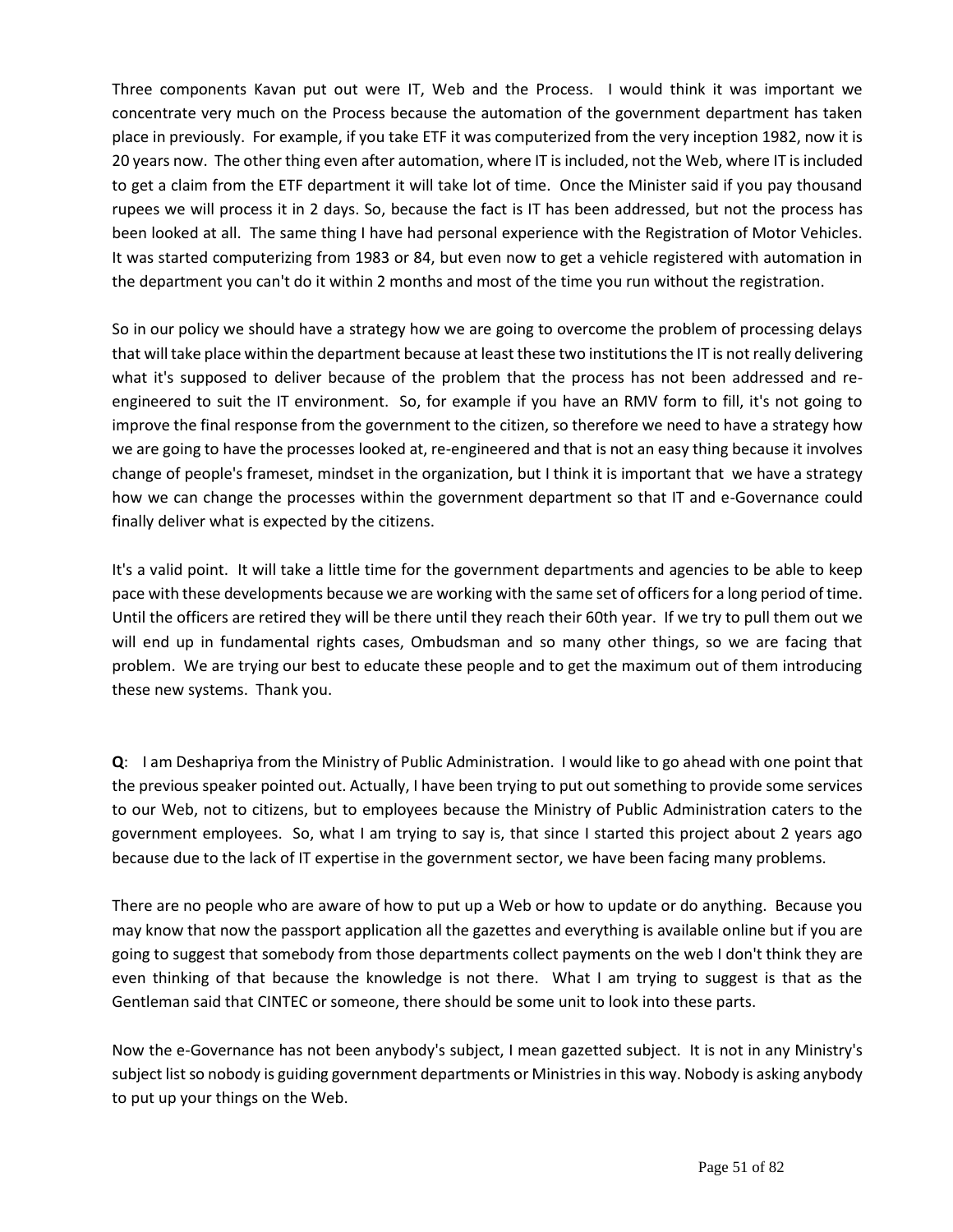So, what I am trying to say is there should be some unit to help in this regard now I have been trying because as a one example I like to point out now, we declare the Public Holidays, list of Public holidays, so all the government and commercial enterprises ask for the list of holidays. We try to put up in this Web, but due to the lack of knowledge we took lot of effort we started in 2001 but we put it up in 2002 so what I am trying to say is this is a real case, so the real difficulty for the government sector. So, somebody should look into this matter and one more thing that I like to point out now, if we are talking about the government sector there are many levels of departments and offices. If you go to a Divisional Secretariat or Pradeshiya Sabha, they are also supposed to put up their things finally. They have computers but they don't know, they have email services but they don't know how to send an email. So, the thing is in one sense we try to put up things because most of the departments and divisional secretariats they don't have Internet, they have email, so the Government Printer's, Government Printing Dept has put up their Intranet so anybody can dial up and download gazettes and everything. So this has become a sort of e-Government portal for the people who do not have Internet access, so they have at the moment they have Immigration Website hosted in their site and the Ministry of Public Administration inside that, so they are also catering because this is a case, it's still government sector, small offices they do not believe in the Internet. I don't know the reason, the heads of departments do not like to purchase an Internet connection Internet service because it cannot be controlled easily or something like that, they're not supporting the staff but an email facility is there. So we have developed something like the ------- portal at the Government Printer's Internet so many people can download, that is what I have to say, but I again stress the matter that somebody should look into, there should be a unit to help the government departments and Ministries in this regard pointing out the direction that we should go. Thank you

You all have talked about e-Governance, I think that everybody agrees that we need e-Governance because the bottom line is the government is there to bring services to the people of this country, fine. I'd like to pose a question to the committee because this actually comes up from the previous speaker's experiences. Take a simple issue like, if I may take from the slide, Kavan, electronic messaging and collaboration. Now, who is going to implement that? What is the structure that is actually going to implement that? You can't leave it to just a vendor .. (end of tape 4)

.. problem of people, qualified people, attracting qualified people into the public sector comes to what he was saying, the issue of maybe people don't have the right skills. I mean we were talking earlier of 2500 graduates coming out, I don't think that's going to be enough to manage all of the systems around the country when we bring in e-Governance, how are we going to address that because that is a practical issue. I mean if you all have thought about it I'd like to know about it, if not this is something that needs to come in, the strategy needs to come in, how you are going to address the implementation.

 This session started by us coming here as listeners, so I would like to continue in that mode, but if you want me to specifically just point out what we did in Andhra, the entire government employee base starting from Chief Minister Naidoo down to the peon is computer literate. We have over the last 2 years entered into massive training contracts with 3 of the leading national computer training institutes, that's NIIT, Artec and CMC and have at different levels defined syllabuses, for instance the Chief Minister needs to use just an executive decision support suite called the Lightship for monitoring the State from his office on a minute to minute basis. So, he's taught how to use the Lightship. The peon needs to know just how to take a printout,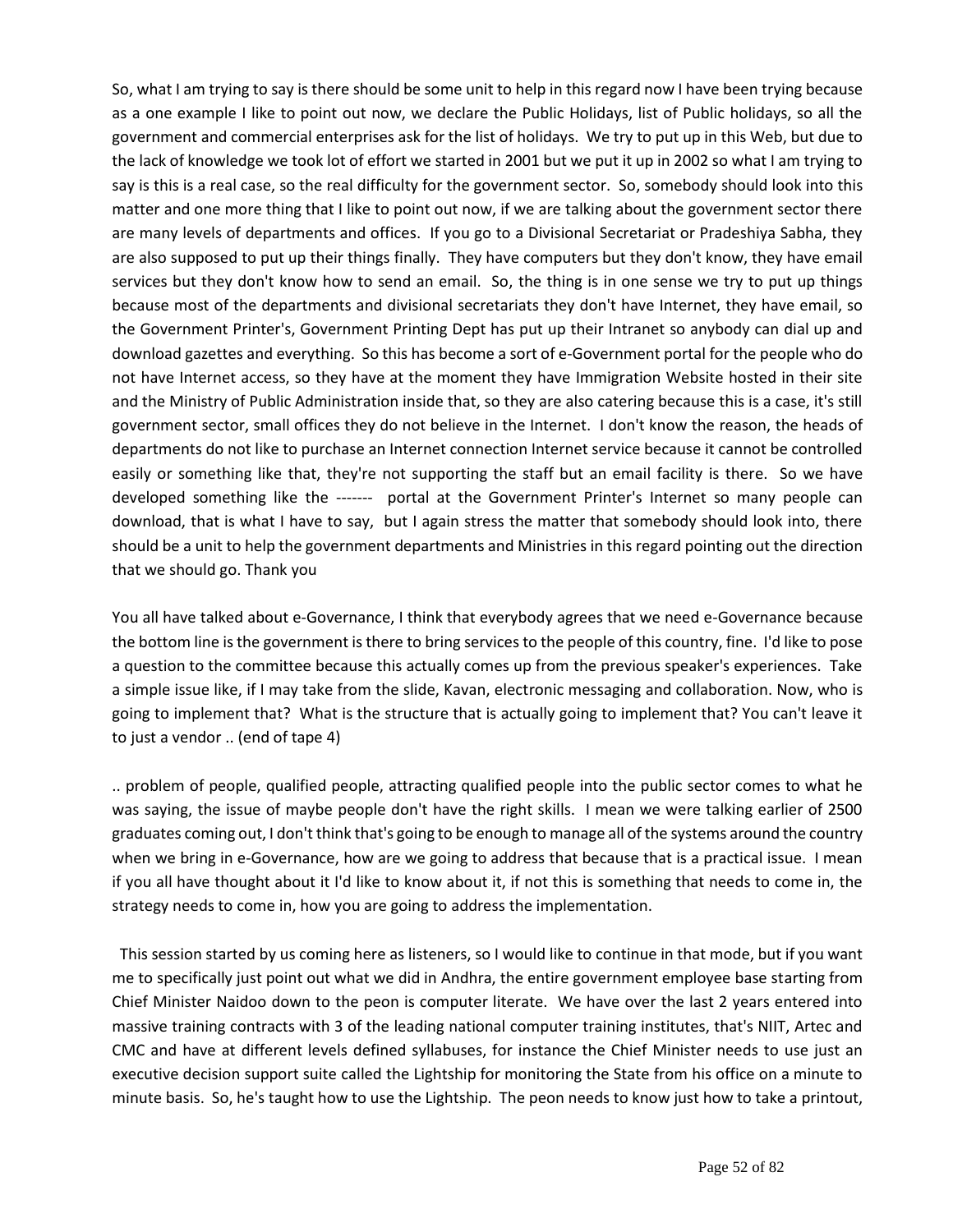send an email, just that, so the entire government bureaucracy which is, I suspect at least three to four times what you have in Sri Lanka has been trained in using different applications and software as per their needs at different levels, and this has been done by the government in partnership with private sector players so that issues such as the quality of the infrastructure, quality of training material etc., is that equivalent to the best available so to the point, yes it is an absolute necessity and it is something which we addressed very seriously in Andhra Pradesh and I'm sure the Sri Lanka Government will also be doing that as part f the ICT road map. Thank you.

The lesson that we have learned from the Andhra Pradesh experience is that we have to train all our officers from top to bottom in this new exercise. Yes please?

... following on what he said, recently there was this 100-day program and we had a similar opportunity to do something like that when CINTEC organized some high-level people from the Ministries to be trained for a few days on IT usage, like email services, access of Internet and so on.

They were very receptive and I'm sure that if we do it one a large scale like you did in Andhra Pradesh it will be successful, because the feedback we got from these high level people who were directors and so on was very encouraging and what we have to do, of course, is do it on a systematic large scale and I would propose that CINTEC is a perfectly well positioned with their contacts with the Ministries and the departments to effect this type of program.

And there are many institutions like ours which is SLIIT but there are other institutions as well, ICT and so on which can certainly come forward and provide this program, but of course I should mention a cautionary point here, and that is that the main feedback we got from the high level people who were there why they were not using the basic infrastructure they had, basically most of them had computers, they gave the excuse that it was outdated but that was not so when we probed further, for simple email activity and access of the Internet to download text and so on you don't the latest computers, so the infrastructure is there basically but they did not want to use it, or did not want to allow their people to use it because of the cost of telephone connectivity, so that boils down to that again. So here is the biggest problem, here is the biggest bottleneck and it is cost, cost of service, not only for the students, not only for the people in the rural areas but also for our government institutions and that is the only reason why they're not using it and it's a vicious cycle by not using it, they don't want to get out of that mode of sending letters and so on and taking time over the local mail and so forth. So basically, we have the same problem. Here again we have a way of doing it but we have to reduce the cost of Telecom services in this country and that is just the bottom line.

Taking a cue from the experience of Andhra Pradesh and recollecting what happened in Singapore about 20 years ago and also our experience in private sector successful implementation of IT projects. Even in private sector there are failed It projects, successful IT projects. The successful IT projects come from a scenario where the chief executive officer is the project coordinator. He sits in the project review meetings of the IT project or a director level, both director level IT director takes charge of the IT implementation of the project. When Singapore did this about 20 years ago, they put a Minister in charge. An IT manager at Cabinet level was responsible for implementing all the IT projects of Singapore. In Andhra Pradesh, the CEO takes the lead in implementing the e-Governance. Therefore, here as well it is essential because even the process changes,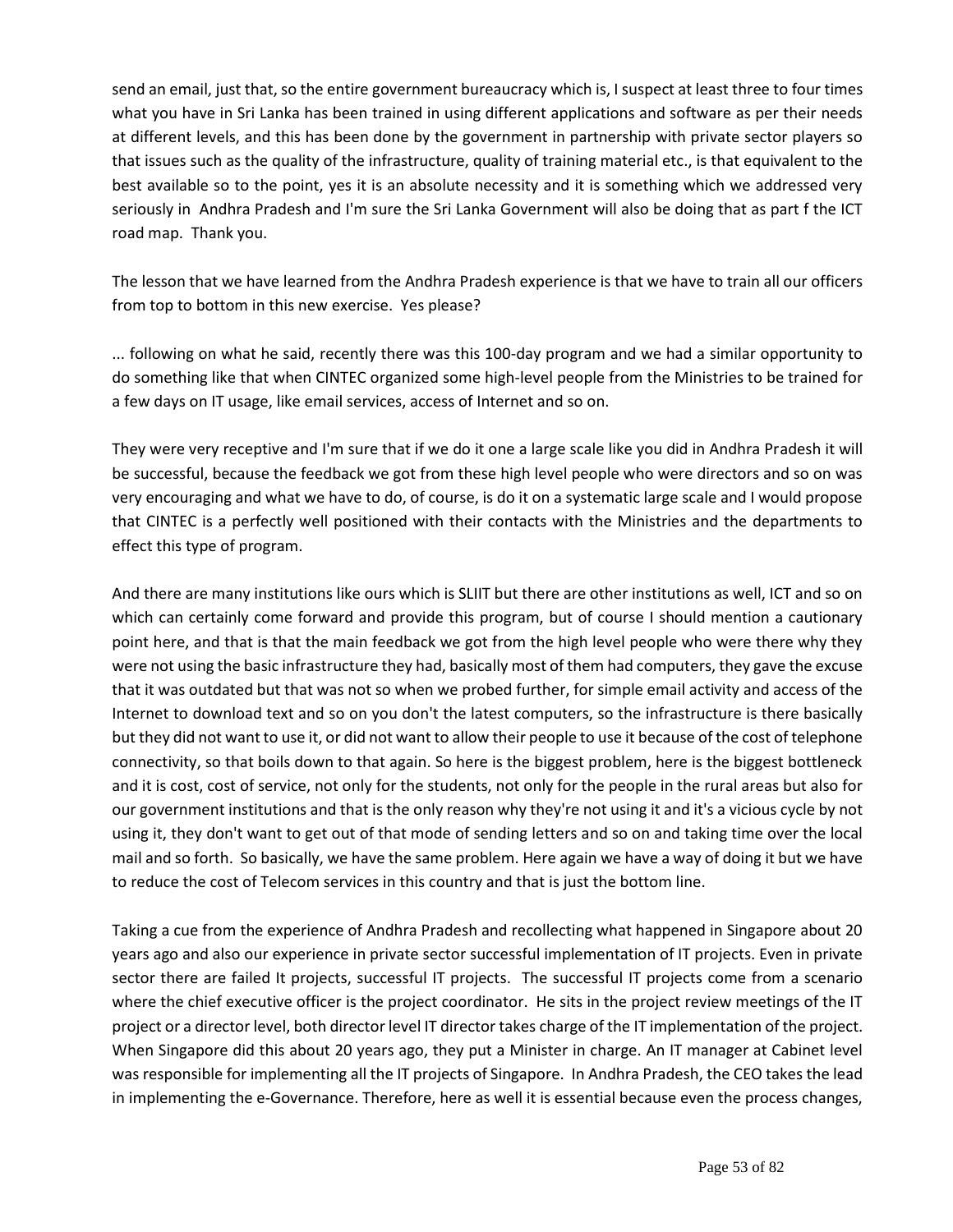everything could be easily done with the existing people if a cabinet level IT manager is available to implement e-Governance because that managerial commitment should be there. I don't think it's a problem because I remember in 1992 when we wanted to run the Infotel Exhibition, a Deputy minister used to spend every week two or three hours in the exhibition meeting. In 1994 Mr. Themiya Hurulle was a Minister, he used to spend every two weeks at least two to three hours going through the detailed operations of the Infotel Exhibition. And I think it is essential if you want the e-Governance to be successful all the processes need to be changed, we need a full time IT manager at the cabinet level to implement the e-Governance, I think that needs to be emphasized. And in terms of learning IT I do not think from the CEO onwards of the Sri Lanka ----- Corporation he's always willing to learn because I remember in 1982 he spent 5 days out of the Colombo City on a residential course - he spent 5 days learning IT, therefore I do not think it should be a problem, so I think we should insist on an IT manager at cabinet level to implement the e-Governance successful.

Thank you, Mr. Ramadhas, I think the political will is already there, that is why we are having this forum today. It might not be out of place to mention a point which Eran had wanted me to make earlier on, the entire Andhra Pradesh experiment, the IT strategy of Andhra Pradesh over the last 7 years has been driven completely by bureaucrats, it is by officers of the Indian Administration Service of which I am one of the members who completely drove this experiment from scratch and made it happen but in a public/private partnership. So, government was in those areas where government alone could be in and government got out of those areas where government had no business to be in. It was that clarity, the game is about leadership, strategy and looking at this as a problem of national development strategy, it is not a game about technology at all and that is something that I wanted to place before all of you here.

The statement that I made about the political will proves because the Hon Minister of Economic Reform, Science and Technology is just here with us now.

I'm Samath Fernando. I just want to mention, access to websites and everything is currently limited to Colombo but access by telephone is available to everybody currently. But even now if I want to contact anybody by the experience of that gentleman, contact somebody whom we don't know the number why don't we think of implementing a Call Center for the government. We implement Call Centers for large private groups and everything, can we think of implementing a Call Center where every office, every government office gets connected, where we call one number to get any service. Any thoughts on that?

Well in the Ministry of Economic Reforms, Science and Technology we're doing it and we're going to introduce it to other Ministries as well. So, the starting point will be our Ministry - 510510

You can't get through to that !!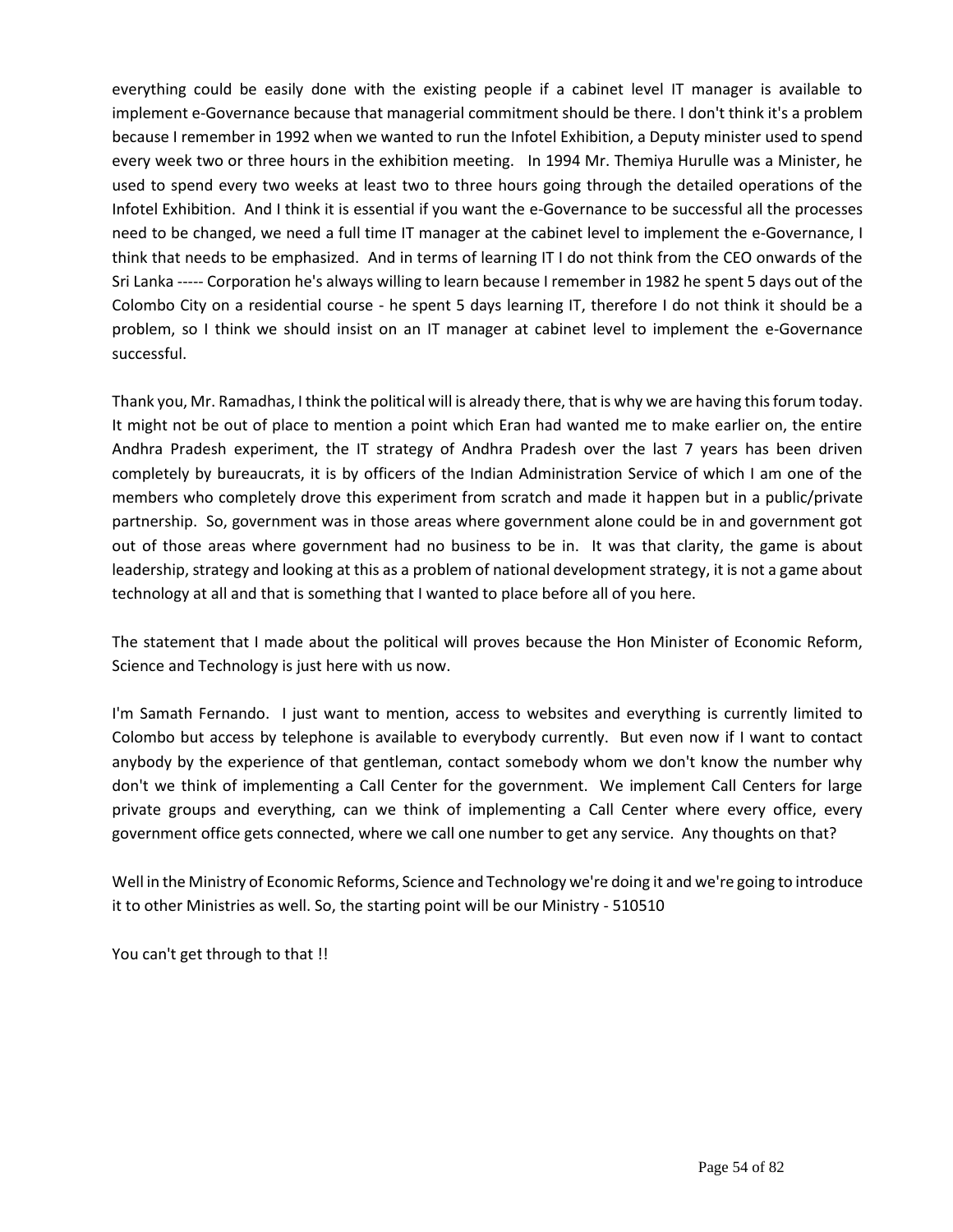..... in fact most of the government departments do have an operator and there's a general number and they are very, very helpful to get at the number of a particular officer. There is an operator in almost all the government departments.

The trouble is we don't know the number to reach the operator. Well, the telephone directory is very helpful...

(Lot of chatter about the difficulties of finding numbers etc.)

Any other observations or comments?

# Mr. Gunawardena

Just the one comment I was reading of a document which talks of the European Governments trying to provide services over interactive TV which may address in part the high cost of telecom services and the lack of accessibility of telecommunication in some of the areas initially. So that might be one area that we could think of as an option to provide some government services on interactive TV.

Q: Well I would like to know something about that in the Ministry of Public Administration we have been trying to communicate through email. We have been sending Public Administration circulars to more than 1000 recipients through email but sometimes this project has been hampered due to the security problem. I mean identification and security. So do we have any solution for this thing in the near future, I mean how can we, identification, regarding digital security, digital signatures?

Chuli de Silva. One question I would like to ask is taking information into the rural areas have you thought of converging with already existing media like the print media, community radio, that is there, you are only thinking of IT-based services but there is a possibility of converging with already existing media and getting the information across to the rural folk. Maybe the much talked about multimedia telecentres that have not come into being except the Kotmale Radio Internet project. But again, in the Kotmale project I think there is a need to assess it properly and learn from that experience because from what I understand sustainability was not built into the project and it ran into some problems. So, if you are implementing any other rural multimedia telecentre projects, I think it is good to assess the Kotmale project to see where it has gone wrong learn from those mistakes and

...

For the e-Governance working group purposes we did not concentrate on pushing the information out, we were concentrating on information where there had to be interaction and one of the discussions which Palitha referred to was using the TV medium where the information coming in, sometimes it's a question of bandwidth that he was referring to. TV could be used to get the information out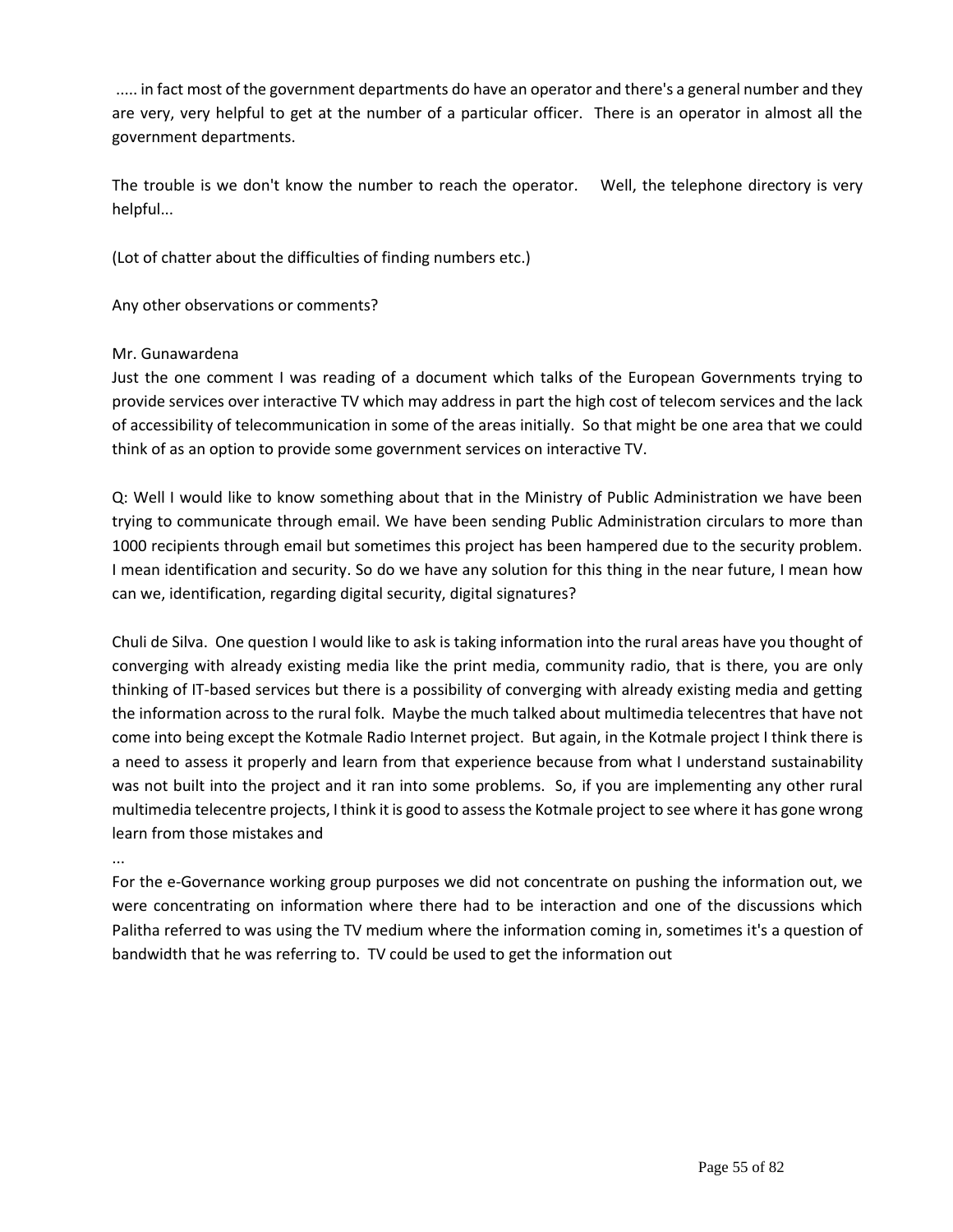### Chuli de Silva:

But the radio is the most pervasive, available, cheapest medium of communication at the moment and we have very good community radio stations, that network is also there so why are you not thinking of using that medium. Of course, you have portals and putting up forms and things but if you have one portal where all the forms are there, there is a tendency for that to get blocked but there are other mediums like community access, bureaus attached to libraries and things that could also work. There are other possibilities, the earlier mediums that were used should not be forgotten in the process.

When you talk of citizens services, maybe I'm missing the point, but the citizens services what you' re referring to were somebody asks a question and the government answers is that it?

Yes, that also. Like somebody wants information on how to get a passport, whether you need to come to Colombo. You say that you can have a form on the web and you can download it.

## So, you're talking of an awareness process

Awareness or whatever it is, you want to talk to somebody in the government, in a government ministry, a rural person wants to communicate with somebody in a government ministry, that could be decentralized or through community radio things that information can be put across and be available at libraries and other information sources using the print media or using paper based methods also. Because at the moment I think you are only focusing on IT and IT based services

Yes, well we could expand the scope but I think we're getting into areas of awareness and getting the message out about e-Governance efforts and where the different stuff that is available and how to access those services which would be part of probably any good e-Governance initiative. But the core issue we have is I don't think we have at the moment the ability to deliver reliability and accessibility in a consistent manner.

The question I wanted to ask was at the start of this seminar one of the points that was made was that we are looking at only a 1% penetration for Internet. Now for citizens services it presumes there is sufficient Internet users or access points where the citizens can go and use the machines and get information or the forms they want. Has the committee addressed this issue?

(Answer if any drowned in laughter)

Just before we close, actually we were pondering whether the e-Governance initiative should wait till the network is completely rolled out and you have the Internet access freely available across the country, but we believe that it is not so we can still get across with interim mediums, interactive TV and what Chuli de Silva was mentioning, Internet based community radio etc. So, these are short-term mediums which we can use to get e-Government across from now on until the network is rolled out and you have call centers or community tele-centers across the country. Thank you very much Mr. Hewagama and the panel members.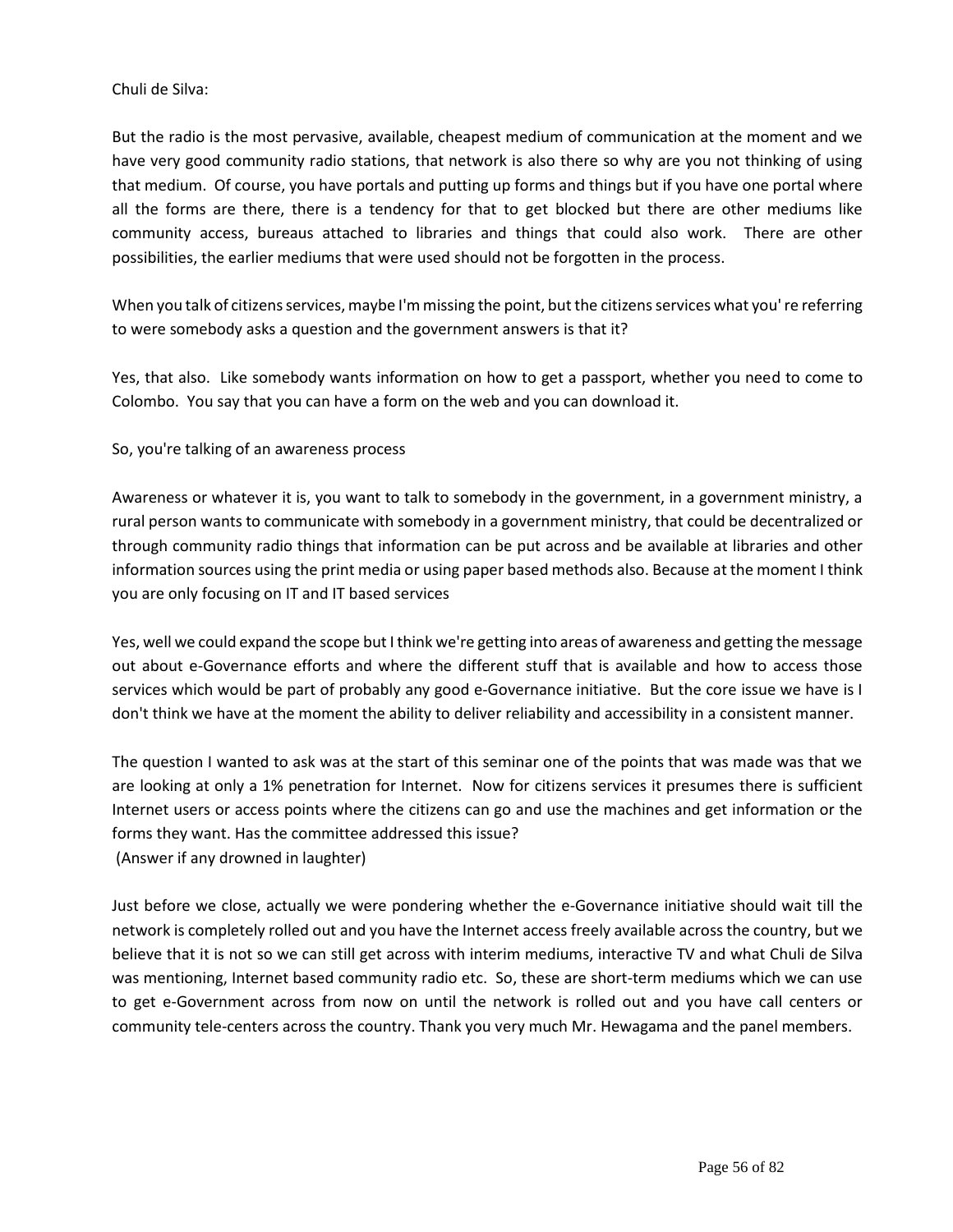# **5. Regulatory, Policy and Legal Aspects:**

The next session is on Regulatory, Policy and Legal Aspects and the working group comprises: Ms. Dhara Wijayatialke, Secretary Ministry of Justice, Mr. Jayantha Fernando who is a member of the CINTEC Law Committee, Ms. Malathy John from the Institute of Policy Studies, (unfortunately she is indisposed today), and we would also like to invite Ms.Therese Perera, The Legal Draftsman, and Ms. Dilrukshi Wickramasinghe, Senior State Counsel to be on the panel. Thank you.

# **Ms. Dhara Wijayatilake:**

At this session we are discussing the regulatory and legal aspects. Jayantha has a pretty long presentation to make but before that may I preface his presentation by pointing out that the law steps in whenever the regulation is required. We have identified and we are working on areas where legal intervention is required. It is taking time because this is a new area into which government has gone in. We have already prepared legislation to deal with cyber-crime. What we are battling with at the moment are all of the evidentiary provisions that need to be included in a package that will make it foolproof because introducing information technology aspects into a legal regime requires also the complimentary aspects of evidence to be looked at very, very carefully and at this point of time we do not have the required regime to deal with cyber-crime and information technology issues in a court of law. Quite apart from introducing whatever legal provision is required we also need to enhance the knowledge of users and those who will be deciding and by that, I mean the Judges. We need to have, in the first place they need to know how to use a computer, Dilrukshi might agree that I mean if you have to decide upon issues they need to know how it works, so that is a big challenge that we have. We in the Ministry of Justice we launched a Website at the end of April and one of the very exciting dreams that I had was to make available on the Website judgements of the Supreme Court as soon as they are pronounced from the Bench. Now one of the biggest challenges that I had is getting the diskettes from the Court to be put on the website because for that I'm totally dependent on the Judges and it requires that they use computers and it requires also that even if they use computers they will give the diskettes to me. So, while we have been successful in getting some of these judgments very fast on the website, and if you access our website you will see some of the most important and most recent judgments without addition, without identifying - you know in the New Law reports, - without all of that, just the bare judgment on the website.

I must also say when we talk of websites I don't know who is responsible for, or whether there is any overall authority responsible for managing websites, I believe not. I had occasion to tell Mr. Ekanayake, I can't remember whether I told you or somebody else, but I discovered a website, a Sri Lankan website which has, it's Government Ministries of Sri Lanka and it has all the information with regard to the Cabinet as it stood in 1999 or so. So, my Minister is not Mr. Lokubandara, it's someone else and the Secretary to the Ministry is given on the site is the one who was there in 1999. I don't think that's good enough. This has nothing to do with the legal regime, let me ask Jayantha to make his presentation.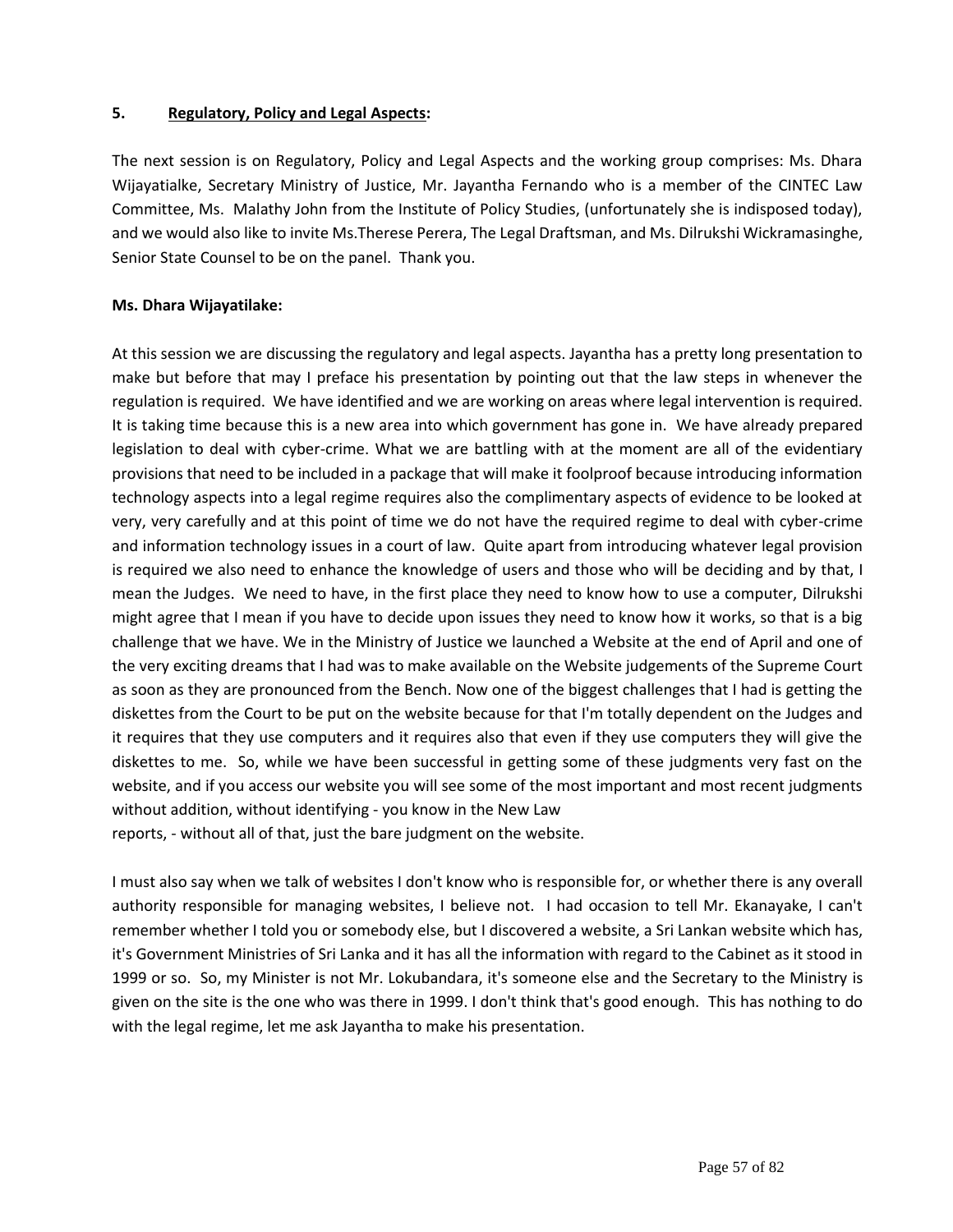#### **Mr. Jayantha Fernando:**

Thank you, Madam. I believe some of the components of the slides Just to give an overview before we proceed to give you a basic outline of the status and the development needs as far as regulatory and legal issues are concerned. I will just outline some of the rationale that needs to be taken into consideration before addressing regulatory and legal aspects.

Now to give a background to the rationale for this area that needs to be considered, we all know that there is a new era of globalization that has taken off in view of the tremendous growth of information and communication technology, that's what we have said here. The development of Information and Communication Technology (ICT) infrastructure has resulted in an unprecedented level of worldwide communication and facilitated information sharing and today we are witnessing what is known as kind of a new era of globalization arising from information-based commerce. So, there is a lot of interaction of information and that has resulted in a new kind of globalization phenomena. As one famous writer, Thomas Freedman has pointed out, 'the new era of globalization "is the integration of capital, technology and information across national borders, in a way that is creating a single global market and, to some degree, a global village."

Now, how is it that some countries have benefited from this new era of globalization? There are several factors. I have identified two of them:

Firstly, we all know that there ought to be a very good, a sound infrastructure and, secondly, of course, there ought to be some kind of a facilitatory legal and regulatory environment.

Now talking about regulation and legal reform very often all people tend to demand reform just because there is some kind of technological development, but one must examine whether it's really necessary. So from an ICT point of view the term regulation itself is a misnomer because the more you have regulations the more there will be stumbling blocks to innovation and the development of technology. So that's why we say here "Laws should only facilitate the use of ICT and thereby provide a conducive environment for ICT based economic growth to take place and that will ensure economic and business development"

Now arising from that we have said here that "*All countries that are intending to be a part of the global business community, recognize that there is an urgent need to create a conducive, facilitatory and reliable Legal and regulatory environment to face challenges posed by the new era of globalization*"

So, what are the steps a country should consider before embarking on a regulatory reform process so as to provide that conducive environment I spoke of earlier? First step is to ask the question is regulatory reform really needed?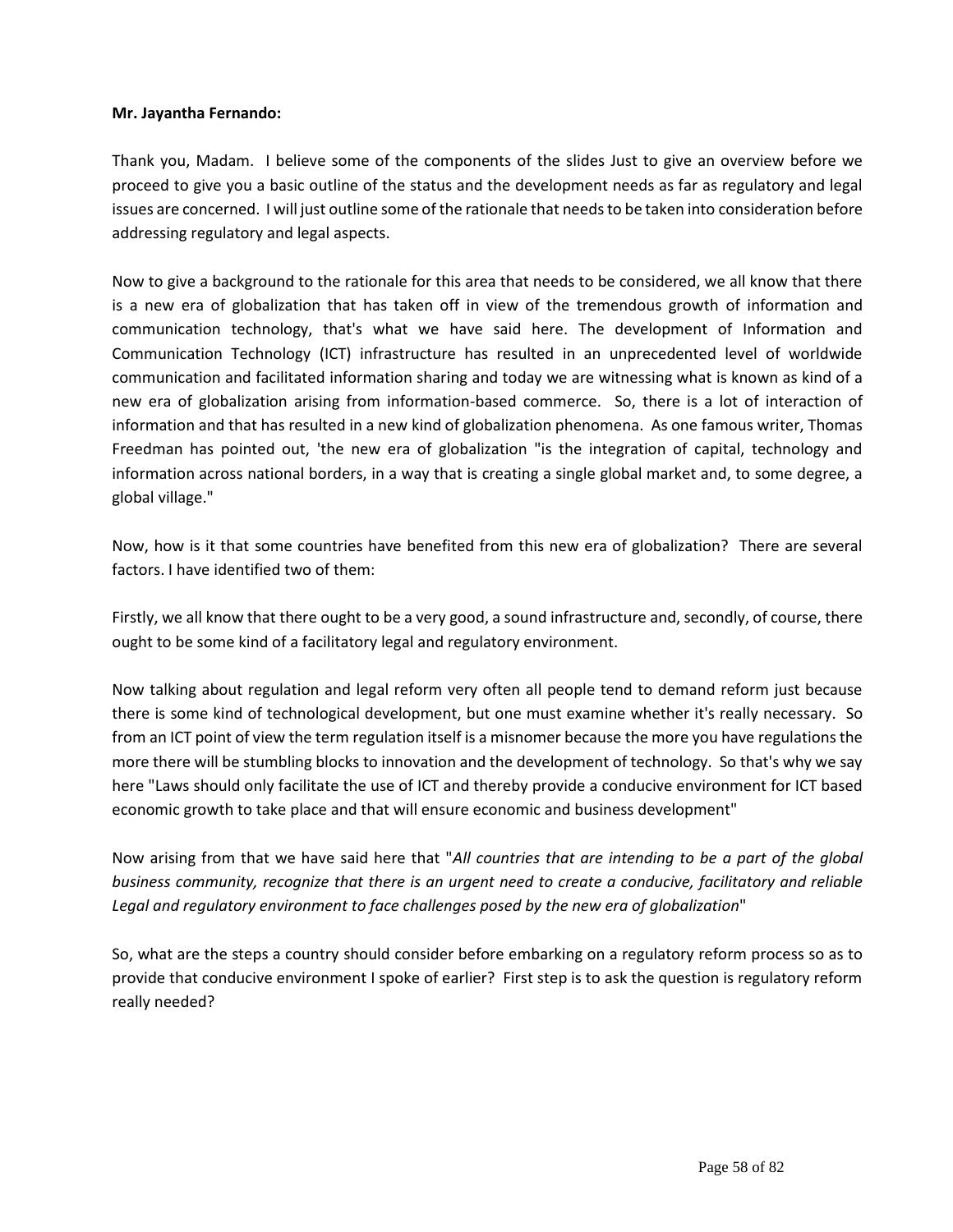Over- regulation can hinder development in this area, if you have too much of regulation in place. If you do a study, comparatively from a global perspective, both from an advanced as well as a developing country perspective as well as newly developed countries, it has been revealed that countries where ICT has flourished the most are those without any comprehensive laws on the Internet.

Now we will explain it as we go along - I'm not saying we should not have laws, but when we introduce laws one must be careful not to impede development activity. So before regulation and law reform is embarked upon the government, the industry, that is all the stakeholders and the public - they play a very critical role need to determine what would be the purpose and the effect of new laws or regulations. Is it to give government control or to limit the arbitrary government power?

Always governments like to introduce legislation so that they can have effective control of all spheres of activity, but is that what will actually help ICT to take off the ground? So, one must be a little bit mindful of these issues when you introduce legislation. Is legislation being introduced to preserve a monopoly or to promote competition? And finally, is the legislation being introduced to enhance user control over content and privacy issues or to diminish user control? Now that is more in the context of privacy issues. There are whole heaps of privacy, and data protection as we sometimes call it, issues that arise from time to time in all spheres of electronic forms of activity. Now is the type of legislation that is introduced to enhance user control or to diminish user control? So those are some of the factors that can arise when you introduce legislation.

And of course any process of law reform has to be transparent, that's why we say here that "*Regulation and legislative process should be transparent and open*" and of course, citizens and all stakeholders in the field of ICT should have access to all laws, decrees, regulations and judicial rulings including draft laws and regulations in print and through the Internet.

The law reform process should also support Entrepreneurship. That's why we say here that "Business laws and financial systems should allow start-ups to achieve legal status and pursue business without delay and the law should reduce risk or arbitrary government action and provide certainty while allowing flexibility in the market place for the ICT industry to take off ground. The regulatory and legal process should also be mindful of this third factor to ensure that the regulatory bodies which are going to supervise the functions that are, or supervise the subject matter that is included in the legislation, those regulatory bodies should be independent. There should be clear separation between, for instance, the regulator and the carriers and so on and so forth. That is in the case of Telecom area, and opportunities for reform should also be provided so that the entire series or the gamut of the law need not be changed as and when new developments in technology take place. Now, having said all that, or having given a very basic rationale, that one should consider or take into consideration before introducing legislation we will embark now to give an overview or a status of some of the reforms that have taken place or are currently underway.

Now we have identified some of the areas: Electronic Commercial Transactions; Computer Crime; Intellectual Property Laws affecting ICT based products and Domain Name Policy issues and Data Protection Issues. We'll briefly address each one of them one by one.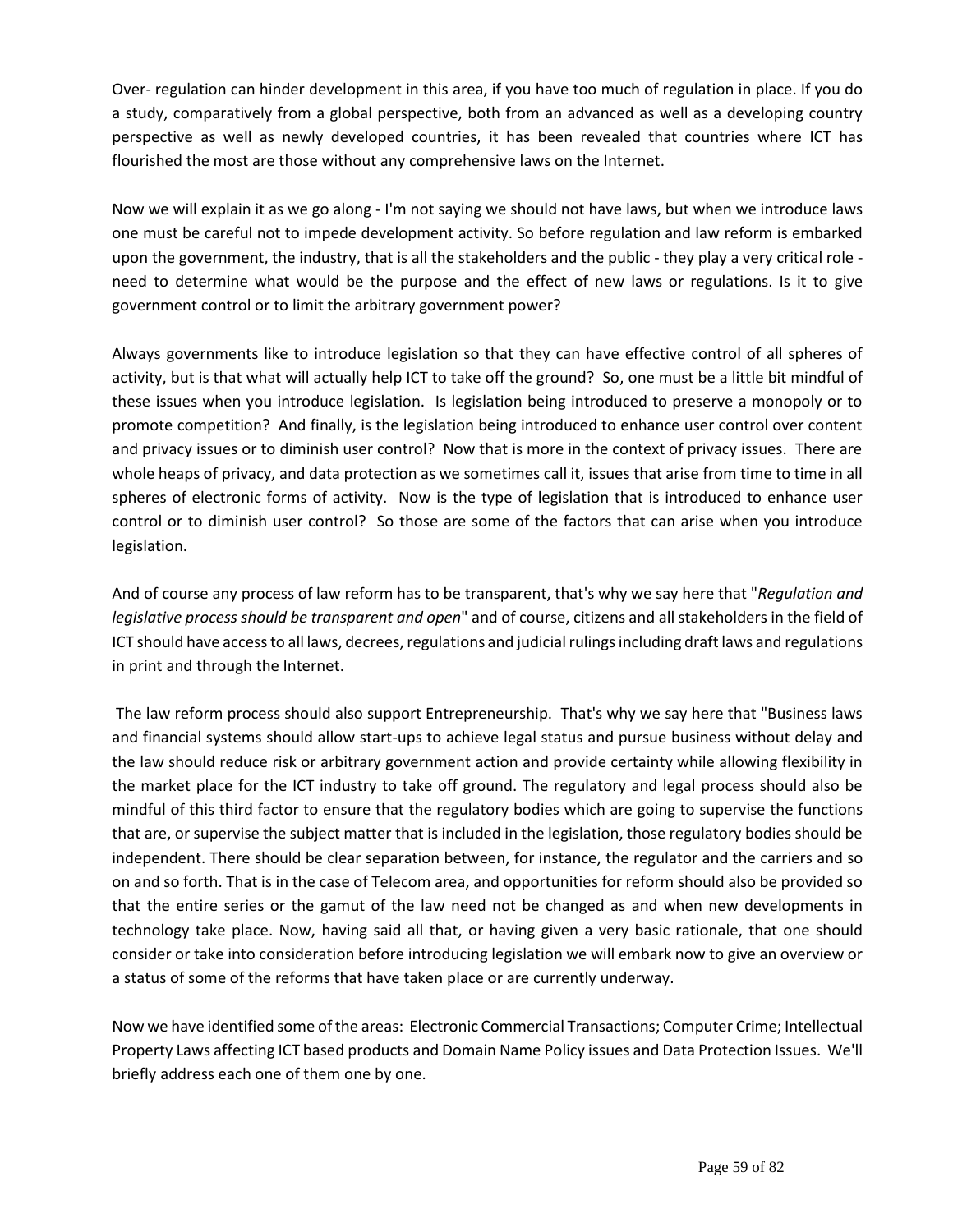Basically, when we talk of a law, the primary purpose of a law is to recognize and regulate human conduct, that's a rationale for having any system of law in a country, and most traditional laws that were introduced over a period of time recognized and regulated the manual and mechanical aspects of human conduct. With the development in technology new types of human conduct came into being in the electronic media and the concepts that were introduced earlier to address the manual and the mechanical aspects became inappropriate or insufficient to deal with the new development in human activity.

So that's why we say that most traditional principles have remained unchanged and are affecting the manner in which protection can be accorded to the developments in technology. Now talking of electronic commercial transactions, one of the central legal challenges posed by E-Commerce transactions (ECT) is the ability of contract and commercial law to adapt to the electronic environment. We take the example of a contract here because that is the fundamental basis for all commercial enterprise. When we talk of ECT related issues there are numerous amounts of obstacles which we don't have time to deal with individually in this forum here, but to highlight some of them there are issues which can arise in formation and validity of on line contracts. Actually, as far as formation is concerned, remember, the basic principles of offer and acceptance will prevail even in the electronic environment and the present existing legal framework is adequate to recognize any forms of contract formed even by on line means. When it comes to enforcement, the current legal framework is inadequate or creates stumbling blocks before courts of law when one has to prove a contract entered into on line.

Then there are evidentiary and issues relating to proof and then whole hosts of issues, cross border issues, arising from jurisdiction etc. Basically for those of you who are not from the legal profession, jurisdictional issues can arise if two distinctive parties are in two different countries and if a dispute arises in respect of that transaction as to where the matter should be addressed and where and in which forum and in which country the matter could be adjudicated upon could become an issue if the matter comes into a dispute. Now, as an example, I have outlined here some of the obstacles or impediments that can arise when you have to enforce any form of contract before a court of law.

Basically, it results from what is known as a prevention of false ordinance concept which is prevalent in practically every British Commonwealth country section 18 requires that any contract that is required to be enforced in a court of law has to be in writing and signed by the respective parties. Unless otherwise those ingredients are satisfied, you can never bring a contract for enforcement before a court of law. So, the writing and signature concepts have not been defined broadly in this country and most jurisdictions have defined it narrowly so any electronic or digital signature will not have the effect of law.

Similar provisions exist as far as Bills of Exchange Ordinance, Sale of Goods Ordinance are concerned, that is the reason you have to resort to manual mechanisms of writing a check and signing the check by physical means. There's no way of having an electronic form of a check generated even if you have any form of Internet Banking it will not be valid in view of the restrictions imposed by the Bills of Exchange Ordinance. I have outlined some of the jurisdictional issues but since the forum is not from a legal background I will not endeavor to explain this in greater detail. Basically, there are statutorily imposed limitations that will prevent cross border agreements from being brought before a competent court in the event of a dispute. That is basically what I mean when I say all this here. Then there are further limitations.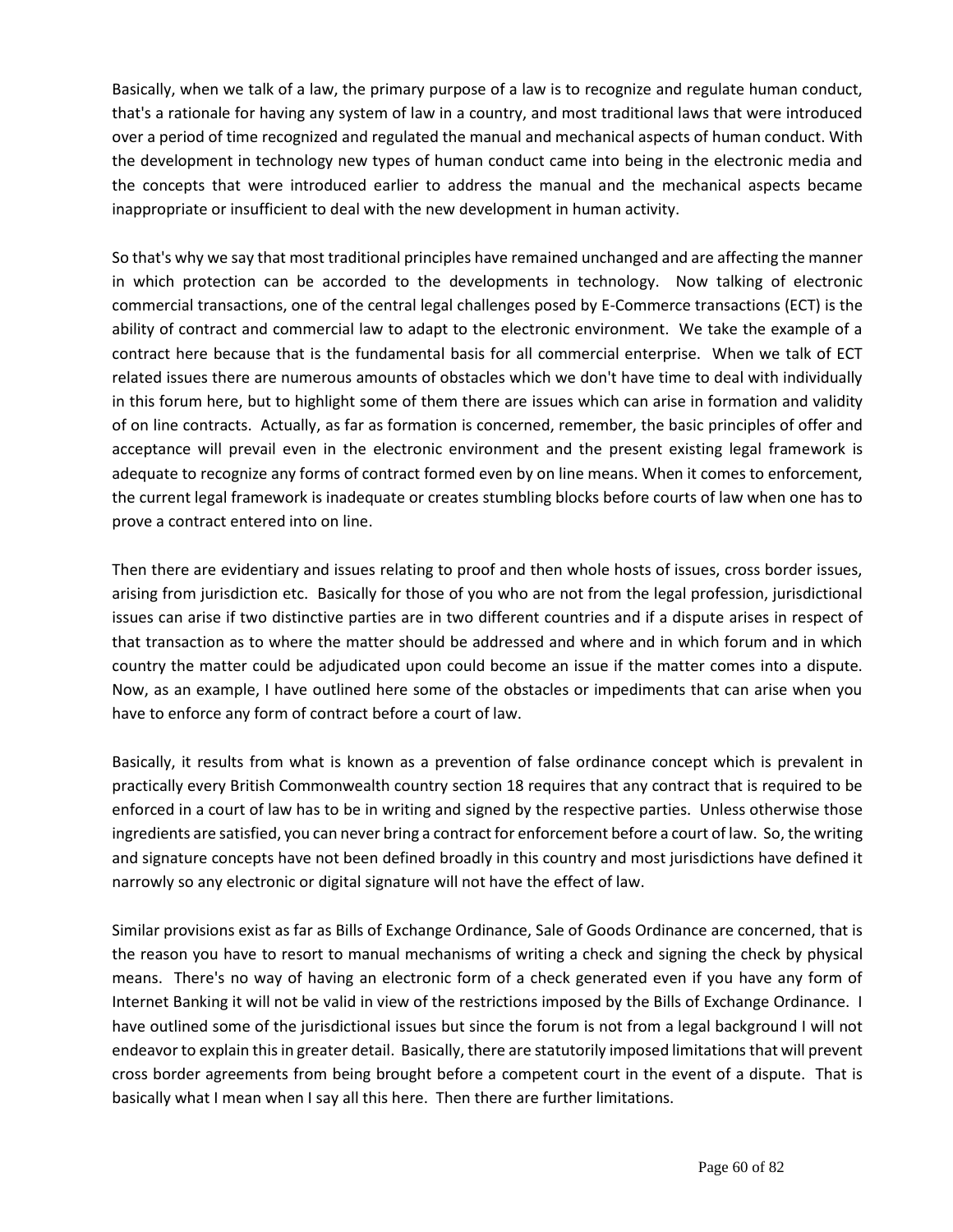When all of us embarked on the research in this subject area one interesting factor we encountered was that the reciprocal enforcement of foreign judgements ordinance in this country only applies in respect of a specified number of countries referred to in the schedule, so even as far as reciprocal enforcement, even if you have a valid judgement assuming all other areas of the law are accomplished, when it comes to enforcement we have a further difficulty because the enforcement of foreign judgements ordinance has not been touched for the last 40 odd years.

So, what are the requirements needed to create a conducive environment for all types of electronic transactions? The primary requirement therefore in view of all those obstacles, is to build confidence in the market place by ensuring that all forms of electronic transactions are recognized legally. So, in embarking upon any law reform exercise what are the factors that ought to be taken into consideration? Some of these have been formally, not formally adopted in the sense they were discussed at the legal and judicial reform project forum and there is a report that has been finalized in this regard which was tabled before the Law Commission some time last year and all these factors were outlined in that, so taking off from there, basically what we have said here is that Legislation should be technology neutral and should allow the market forces to develop electronic signature standards.

Now as far as that second point is concerned the Indian government proceeded to introduce the Indian Information Technology Act in the Year 2000 and they specified the form of technology that would be given legal recognition. That is creating lot of impediments in that country right now and that's why we, taking a lesson from that, we keep saying that the market forces should be allowed to develop electronic signature standards, all new technology forms should be given legal effect to as and when it occurs. So, specifying any form of technology in a given legislation addressing this factor should be carefully thought of before legislating in this subject area. Now a third factor here is to permit the contracting parties to decide on the form of technology they will use when entering into an electronic form of contract. Now this is a very important issue because this principle basically arises from the freedom that all of you have to enter into a contract itself. Very often the fundamental basis for entering into a contract and the fundamental right that you have to determine the law or the competent court that is going to determine that contract is not fully appreciated when you introduce this kind of legislation. So that's why we say that the contracting parties themselves should be allowed in the same way to decide on the electronic signature standards that they are going to use when they enter into any form of contract. Then talking of some of the security issues. We all know that there are Certification Authorities and so on and so forth which are empowered to have some kind of supervisory role when it comes to the issuance of electronic certificates and so on and so forth.

Now legislation that should be introduced must not have a mandatory licensing procedure and that's why we say licensing of Certification Authorities should be voluntary. Then electronic signatures created by electronic agents should be recognized, then finally we say that the recognition of electronic signatures from other countries should be given effect to.

Very often some of the countries that have introduced legislation in this regard have failed to give effect to electronic signatures from other countries, so that has been taken into consideration by our forum, and during the course of the discussion of the reform process the UNICITRAL model on electronic commerce was taken into consideration and also the uniform rules of electronic signatures which was enacted or brought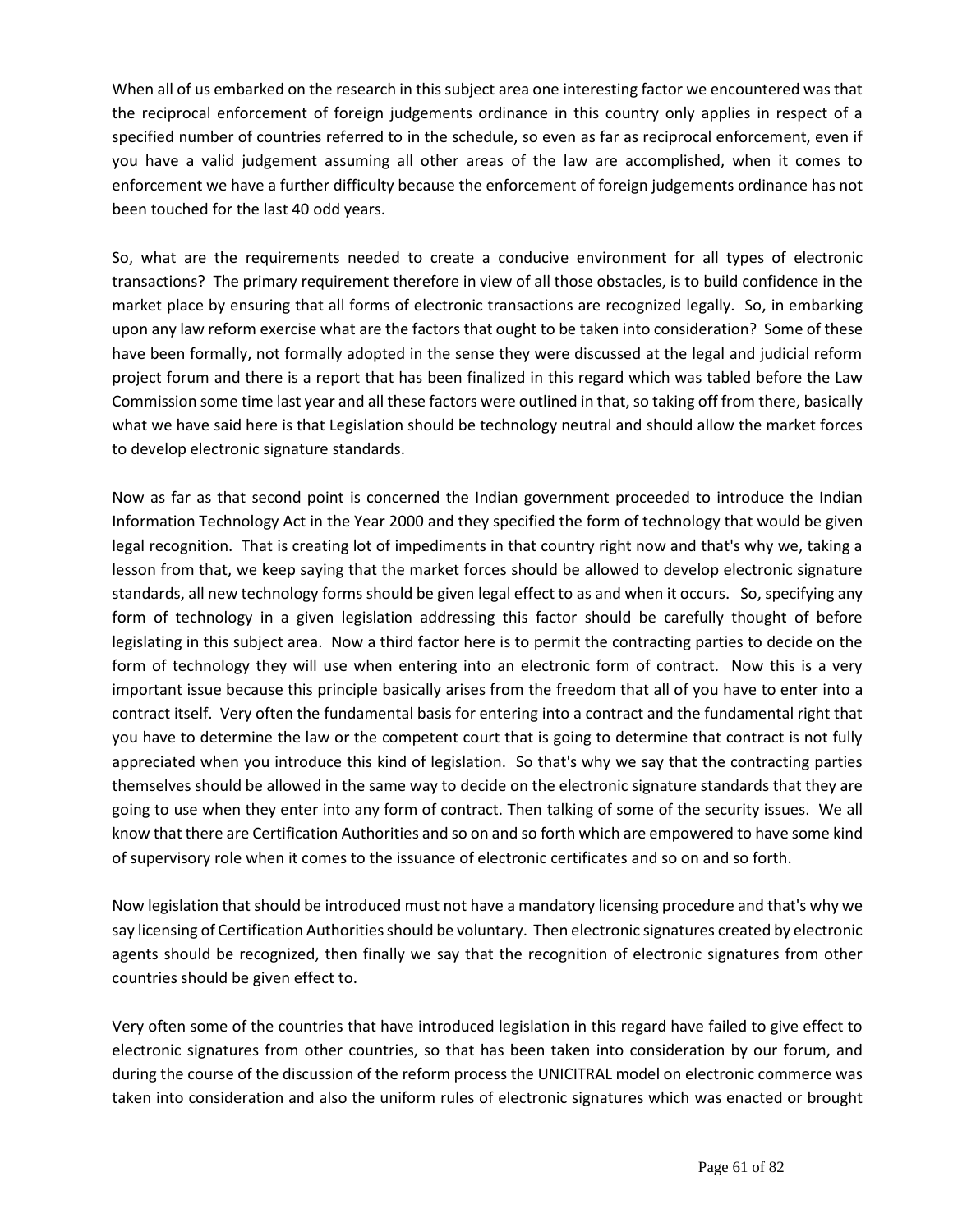into effect last year has also been taken into consideration when examining the area of the regulation of Certification Authorities and the use of electronic signatures. I have given in my third item here, we have outlined some of the initiatives that have taken place so far.

The CINTEC Law Committee examined this area some years back and thereafter the activities were handled by the Legal and Judicial Reforms Project of the Ministry of justice and there ought to be an open dialogue on some of these issues before final legislation is introduced.

Talking of Intellectual Property, moving on to a slightly different subject area. Some of you are quite familiar that an amending piece of legislation was introduced in June 2000 by which computer software was included as a protected item under the copyright regime so therefore all components of software whether it be the object code or source code form will be protected under the copyright regime and that basically complies with Article 10 of the TRIPS Agreement. Interestingly the very first case subsequent to the enactment of this legislation is now before the Commercial High Court. It is interesting to see how the matter will be determined, but at least you have the assurance that the learned High Court Judge having examined the balance of evidence gave a permanent injunction in respect of a copyright infringement arising from a software piracy source code. So, the matters are now before courts and you can be satisfied that some form of legislation has been introduced.

As regards computer crime, it is a well-known fact that the existing laws are inadequate and inappropriate to deal with computer related crime. Draft laws to address crimes directed at computers and crimes utilizing computers are presently before the Ministry of Justice and they are on their way to Parliament.

Talking of domain names, there were a lot of questions raised earlier. Basically, what is important remember is that there has been a lot of stringent kind of guide lines that were in place for some time which were liberalized with effect from the  $1<sup>st</sup>$  of May this year. The new guidelines are available if you go to the website [www.nic.lk](http://www.nic.lk/) <http://www.nic.lk/> you could get the new guidelines and Dr Gihan Dias is also here to clarify matters.

Basically, the new policy that was introduced from the 1<sup>st</sup> of May 2002 creates two categories of second level domains under both the open and the closed divisions. Under the open second level domain categories we have now introduced **.**com**.**lk, and a series of second levels and any categories that can come for example any commercial enterprise could apply for a .com, .lk and any other NGO or organization can go for their respective groups the hotels can go into that category and the fees will be less than the first level under the country code first level, top level domain name and registration will also be entertained via agents including ISPs. Now, some of the restrictions that are there will remain, read through them in that website but certain restrictions will be relaxed as far as the second levels are concerned, but under the closed categories, under the closed second level domains, .gov.lk; .sch.lk; .net.lk and .int.lk the registration will be restricted to the categories under which application is made for example, only government agencies will be entitled to apply for a .gov.lk , a school certified as a registered school by the Ministry of Education will be registered as a.sch.lk and a network, an ISP or whatever, a licensed ISP will be registered as a .net .lk and so on and so forth , and international organizations will be registered under .int.lk So that is basically what I would like to say here.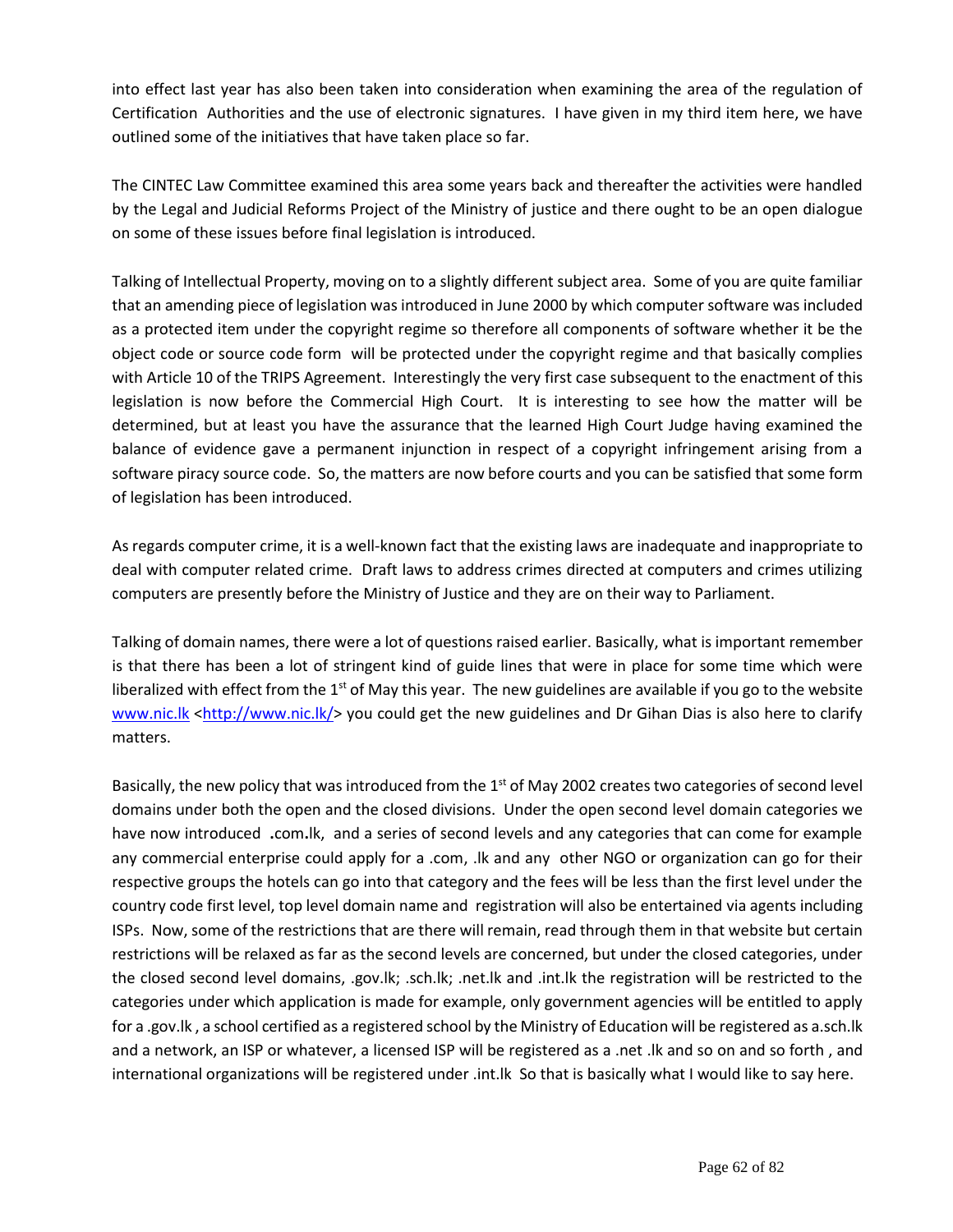Finally, considering some of the other issues, we are also mindful of the obstacles and impediments arising from the European Union guidelines requiring European Community countries to ensure certain minimum levels of protection for data and information before such information is shared with other countries. So that prevents companies in the European Community from sharing data and information from countries such as Sri Lanka, India and so on and so forth. But an issue has arisen as to whether we should have stringent legislation or have a voluntary set of guidelines similar to that which the United States brought in through the safe harbor principles. Under the safe harbor principles, the companies that want to give assurance to the European Community can set down some of the privacy or the protection guidelines that they follow, and those guidelines have been given by the US Department of Commerce, and that is a kind of a voluntary set of guidelines. So as to whether we ought to have that type of voluntary set of guidelines or whether we ought to have legislation itself with supervisory control to regulate this area is a matter that has to be decided by the policymakers. Thank you.

## **Discussion:**

# Ms. Dhara Wijayatilake:

Thank you, Jayantha. You can address any questions that you have to Jayantha. Before that may I just outline to you on the legal and regulatory regime, what efforts are being made by government at this point of time to introduce legislation and regulation. The Electronic transaction draft is being prepared and there are several stages in the preparation of legislation and I think you need to appreciate those stages. First is the identification of the substantive issues and policies that go into it; next is to put it into legal language which is very, very challenging because these are going to be interpreted and very often we are also looking at who is going to interpret what kind of knowledge do they have and how will it be understood. We are not doing scissors and paste work in that we are not just taking legislation from other countries and just using it here. In fact, for the cyber-crime legislation we have our own autonomous predicated offences which we have identified and we have discussed it quite extensively. We then need to ask the different stakeholders, after preparing the skeleton legislation, we have to resubmit it to stakeholders and get inputs from those who know the substantive policy quite apart from the law. Then we need to be very focused on evidentiary issues because information technology is an area which poses huge challenges with regard to admissibility of evidence and we also need to be mindful of the fact that the evidence ordinance has its own rules. So, this is the framework within which we operate.

We have the Electronic Transactions Bill which is being prepared, the Computer Crimes Bill will be going to Parliament, no sorry, cabinet, in a week or two. Data Protection draft is being prepared. The Intellectual Property aspects there is no further action being taken at this point of time by us. So those are the Laws that we are currently working on. If you have any questions, please feel free to ask.

Q: Clarification required on classification of information and issues like that?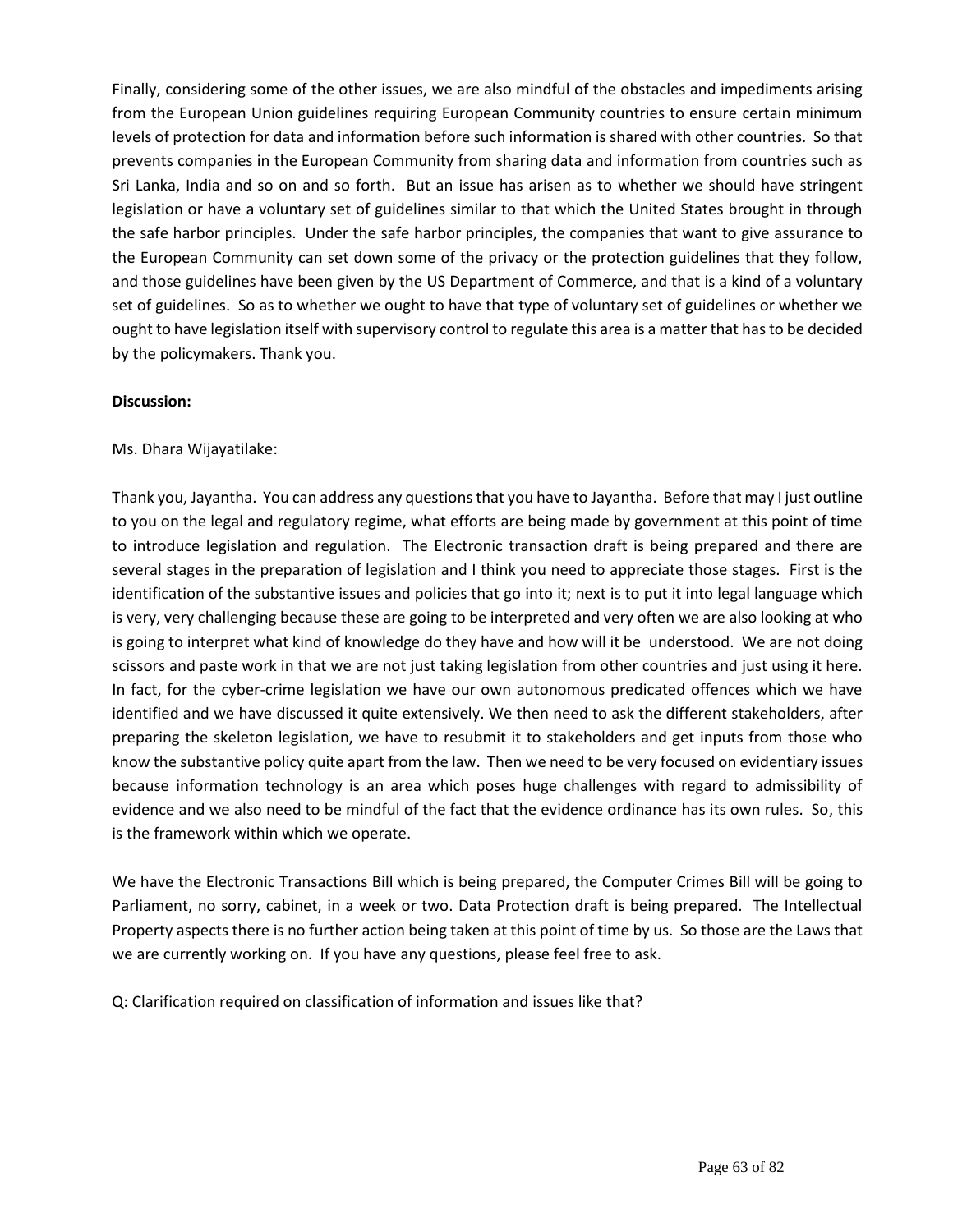### A: In relation to what area?

Q: Basically, because if you think about it we are leading to an information economy, whatever information we have in government and business and all that, so that will have value to assess them and classify them, in time to come declassify them, such issues?

A: No, no there's nothing that has been put in place, but basically there is a right as you know under the present framework, both under the Constitution and under whatever the legal system that we have there is a right to the freedom of information like almost although we don't have a Freedom of Information Act as such.

Q: Freedom can be there but at the same time there should be National Security Information, like National Sensitive information, like different varieties of information and to protect such information.

A: There is legislation at this point of time, there is legislation which the media feels is not adequate in terms of giving effect to the policy of the government to make information freely available. Now this is being addressed as an issue that is not linked with technology issues. A new Freedom of Information Law is being prepared and that will permit access to a lot of kinds of information, but this is not being linked with any technology issues, that's the Freedom from Information Law which is going to be enacted distinct from any of these efforts. You're talking of security

Q: To clarify -. when it comes to information and news .- when it comes to information we use the word news not information. But I have seen, in most journalists they ask for information but at the same time government has the right to protect some information ..

I am asking whether you have taken any steps on that issue, not in the context of IT.

A: This is what the Freedom from Information Law will address, it's not linked to technology issues but this is where certain, the law will recognize the right of an individual to make application for and receive information which is recognized by that law as being permissible to be released. Now this is information as opposed to news, news is what you, they get the information and make news out of it. Here a legal right will be recognized and there again the law will say what you do not have a right to and there the policy will be decided - What can be given as information and what the government has the right to retain which will not be permitted to be released. Any other question?

Q: I want to find out from someone if somebody comes to my website and tries to hack my website. If it is another country, personally Mr. Fernando said that most of the countries that have Internet access like US and Japan, and they have almost 50% Internet penetration. They have laws, they have books and you can go to a bookstore and buy a book on Internet law. I would like to hear that for example if someone comes to hack my website, how do I prosecute him? Do you have a law to fine him in this country? For example, if it's a local person.

A: Can you repeat that? Is your question whether if your computer is hacked..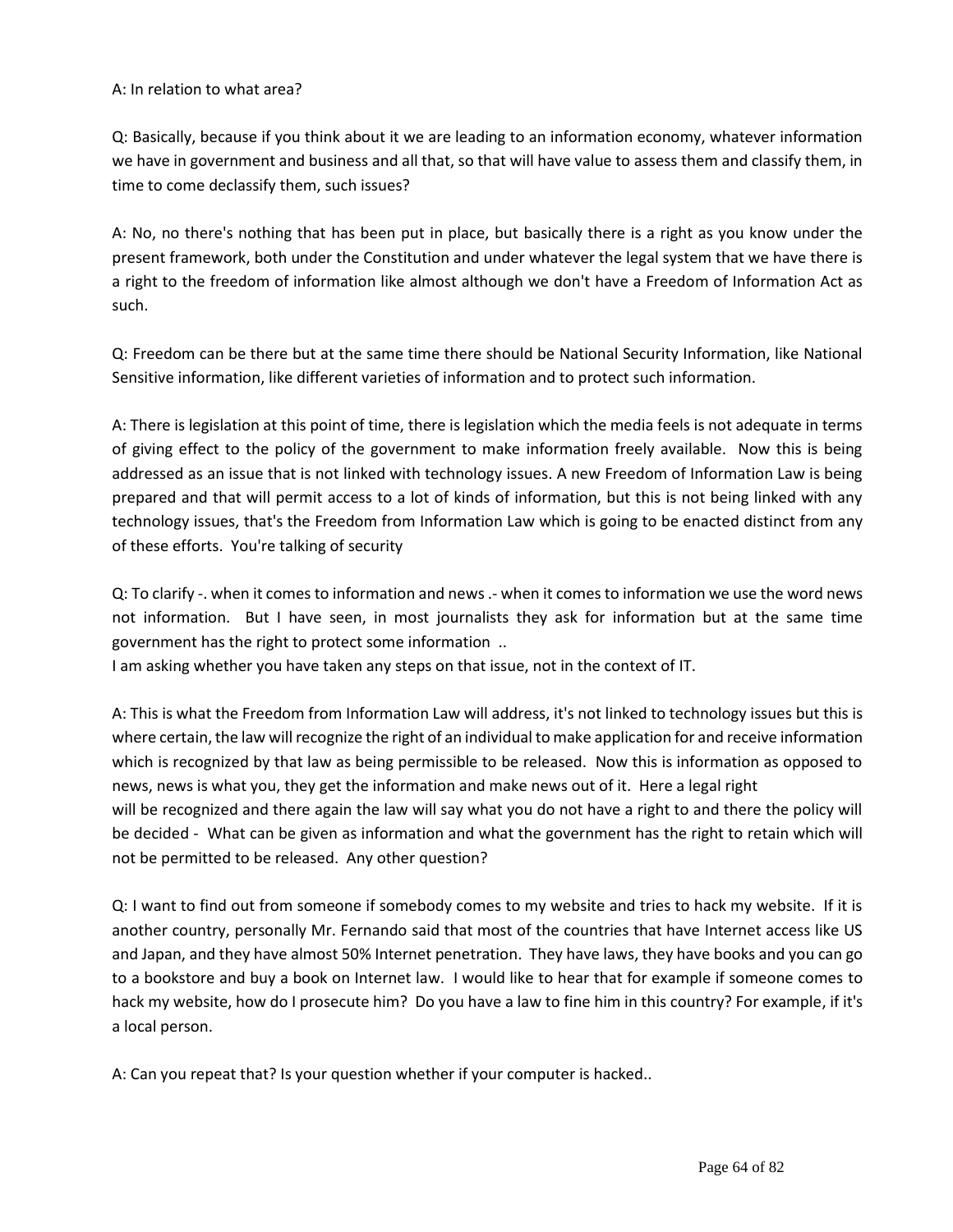Q: If somebody comes and hacks my website, how do I prosecute him? (Why don't you tell him how he makes a complaint and so on?)

Q: If somebody hacks my website is there a process for that?

A: The first step would be you should go to the Police station and make a complaint. When that complaint is made, under the new draft Computer Crimes Act..(laughter.). under the new draft Computer Act there are provisions for police officers, not all, certain police officers who have got authority to investigate into that complaint and find out who the culprit is and when the culprit is found, under the provisions ..

Q: Do we have a different bureau for that within the Police department?

A: Yes, there will be certain police officers, not all officers, specialized officers will be trained for that, those officers will bring the culprit before a court of law. The draft Computer Crimes Act will provide sufficient offences to bring your hacker before a court of law where you can give evidence and support your case.

There is also provision in the draft Computer Crimes Bill for obtaining the services of what we have termed Experts now I can see Mr. R.B. Ekanayake from the Commercial Bank here, he was a party to that Committee that prepared this legislation and actually adapted this concept. Unlike other offences we accept that computer crime investigations need specialized skills and special knowledge and we do appreciate that a lot of institutions that have ... (end of tape)

panel of experts who will be called upon to assist the police officers in the investigation, and the law prohibits a police officer to access a computer unless he also has the same expertise as those, as the expertise that is required of the experts. Only such persons are allowed to access a computer to obtain the required evidence for the investigation.

Excuse me do you have regulations to protect individual information, for example, if somebody comes to hack my website I can find out his IP address, so I call my ISP, whoever has that IP address I can find out the ISP. So, if I give my ISP that IP address, will that ISP give all the information of that person? Do you have a regulation to protect that situation is if it is a developed country you cannot get that information unless Police ask for that information? How is our regulation in this country?

Under the Computer Crimes Act, yes we have given, addressed that particular issue and special provisions have been made if the police or the expertise do go into and get the information, that they should not divulge it and if they do divulge it, it will be a criminal offence once again against them but as far as the rest of it, if it is not, if it does not fall under the Computer Crimes Act as of now, as of today there isn't but we are in the process of developing the drafts on data protection.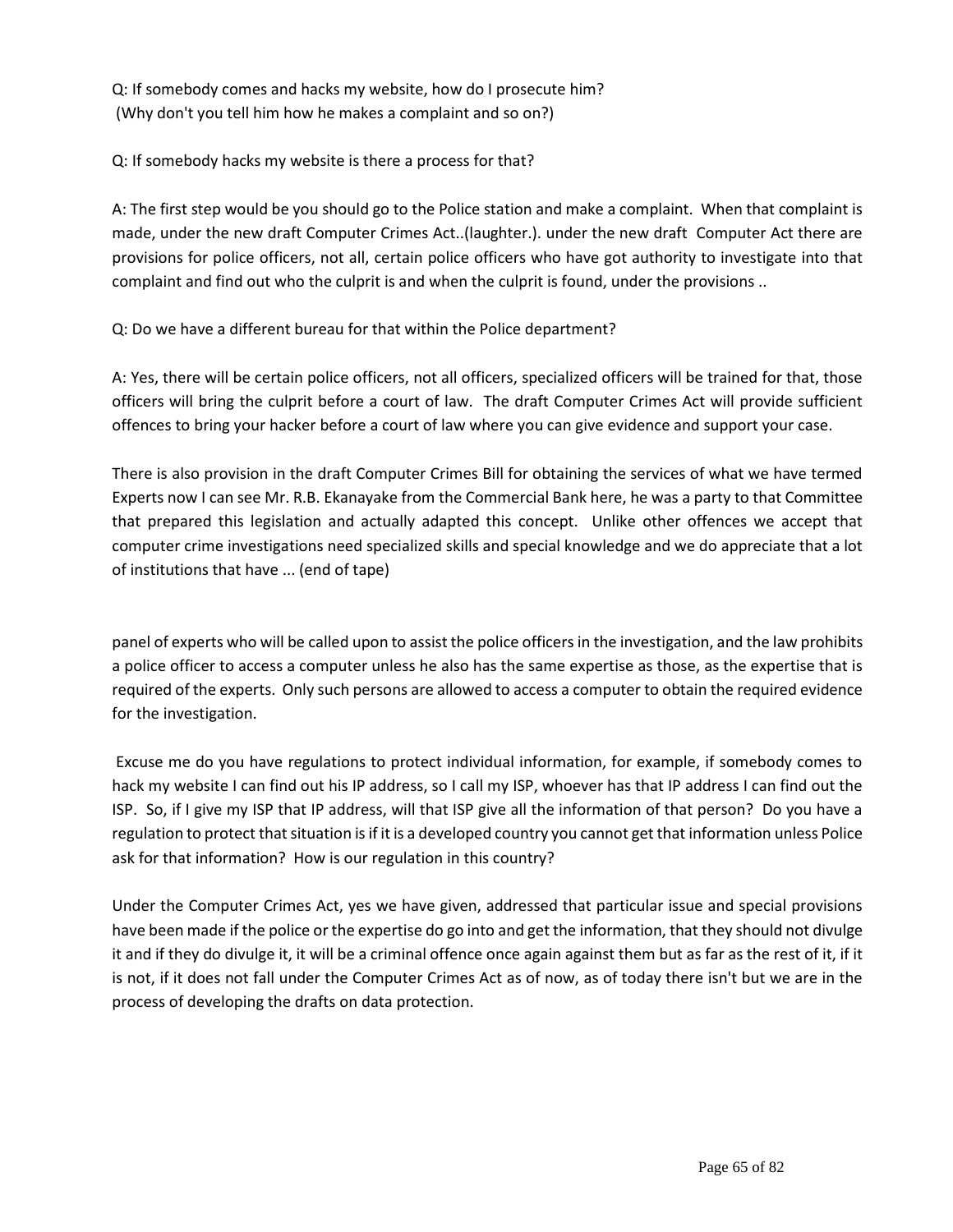The Telecommunication Act also has similar provisions for eaves-dropping and other acts of that nature and other acts of that nature where the police can anyway go before the MC and file action against a particular person. I think the draft provisions that have been introduced are similar to those that are contained in the Telecommunications Act.

This question of the validity of electronic transactions on the one hand from what I understood, please correct me if I am wrong, Mr. Jayantha Fernando's presentation on the one hand said that the legal establishment is prepared to accept all the provisions of standardization of digital signatures, certification authorities and so on and all those aspects from the technological side but contrary to that the existing jurisdictional framework does not support any of these things because of the provisions for writing and signatures that have to be done on by documents and so on. Now is there a total mutually exclusive situation here?

No, in the sense the entire gamut of issues that you raised would be handled or included in one piece of legislation that will be introduced which will cover the entire gamut of issues that you addressed. So, the area of electronic transactions, the draft Electronic Transactions Bill will address issues relating to electronic signatures and certification authority related issues and also give validity and overcome the issues relating to writing and signature requirements.

I'd like to add some information onto the previous question addressed by the gentleman onto my right about hacking on to a website. Now I think we need to set up some sort of a training center, specialized training center for this because if you are to get an IP address, I don't think that's a good way of tracing a hacker because I've got in depth experience into this particular area, because I worked with some of the biggest names in the industry like Dr Solomon and I myself am a virus programmer and I worked for 3 I worked as a virus programmer separately in order to identify anti-virus programs. This was way back in 95 and then to have high security end programs you have to become a hacker to know what it is also. So basically, when you go to look at it, it takes about 3 to 4 years of additional programming and various other technical knowledge that is required in order to get hold of a hacker or to identify a hacker just by an IP I don't think it's possible. That's one main thing I think we should look at having specialized training for Internet Cops or whatever you may want to call it. That's one particular area, the other thing is when we look at the legislation that's going to be passed, like the lady put forward earlier, on the information I think you have to be more free on the IT based information because the new globalization trend takes place because of the information being moving in fast, you get it before your competition, so if you are to survive the game of information I think you need to relax certain things on that and have it in the legislation I think you have to address IT as a specialized area because that is very important and that has been overlooked in the past. Thank you.

From a policy discussion standpoint, there are many more obstacles, priority to the marketing side .............. e-Crimes thieves being created so that we have some kind of resource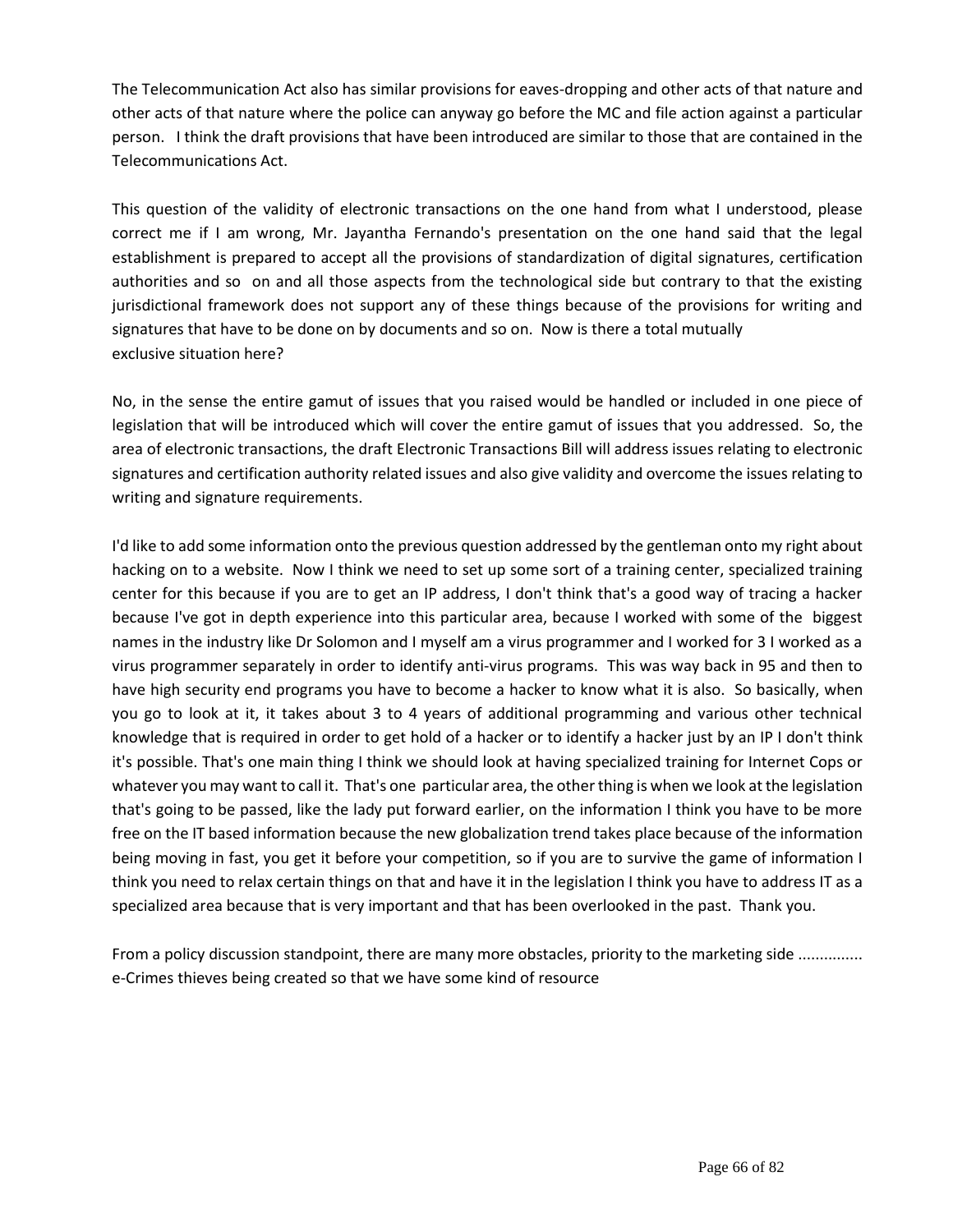Mr. Wickramaratne, I think he's asking the question of you.

A: I'm not sure that I have an answer, but what we are trying to do is to create an enabling environment and if the enabling environment requires a certain legal framework I think that question should be looked in balance, then we will have to enact the laws to that extent and the idea is not to regulate, as Jayantha stated in his presentation, so I think that's the balance that we are looking for.

I think it is good in a way that we did not rush into legislation because we have learned from the mistakes of other countries and the legislative effort that is currently underway will only be facilitatory, that assurance can be given from the point of view of the reform efforts.

# Mr. Ekanayake?

Anyway since the questions have been asked where the regulation versus need for legislation is looked after for a long time of years even in Sri Lanka we are talking about 20 years of using of computers and what we are intending to put it is not to regulate but to help the industry if they fall into trouble what action should be taken and what are the benefits that it can derive from the law other than having empty laws where you go to the courts and the person who has committed the crime escapes because since there is no law. So, what the law tries to do now is not to regulate but to prevent anybody who is on the wrong side or a crime has been committed there must be enough legislation to catch the person. Now that type of decisions has been taken in drafting the law and I'm sure that is needed currently because we have been there at last 20 years now.

Q: My name is Sarath Fernando. I have 2 questions regarding corporate Internet access users. Most of the large Corporates now provide access, On line access to most of their employees. One is if an employee during the office hours or using the official computers go on a cyber-crime type of activities, is the company liable? Second one is regarding the

email policies. Now, most of the companies have given email access to the employees but they also retain access to open their mailboxes and go through the contents if it is necessary. Is there anything preventing this on the privacy side, employer/ employee relationship?

A: I think as far as your first question is concerned, under the present framework there is nothing that prevents a company from doing what you just mentioned, right?

Your first question was whether an employee who commits a crime makes only him liable the company doesn't assume vicarious responsibility for what he does. So as long as the company can establish that they did not authorize this, that it was unauthorized access and it was not within the scope of his legitimate business then just like in any other crime they will not be held liable.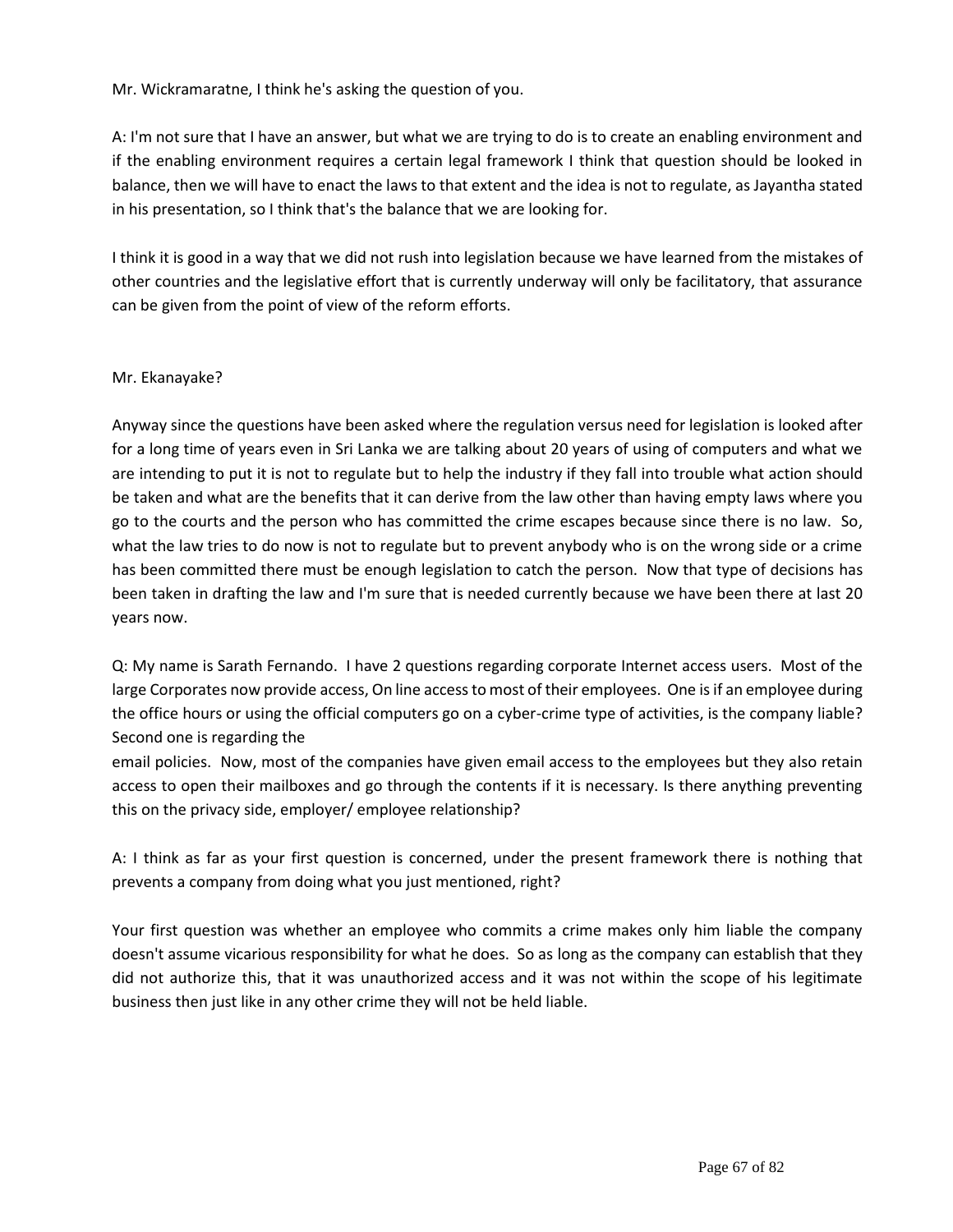In Sri Lanka actually for any crime you are personally liable and not the company. As far as your second question is concerned, throughout there have been many cases in the Western world and right now in Sri Lanka I mean most of the Sri Lankan courts will be persuaded by those laws, as far as the email is concerned your employer will have a right to open your email, that's the bottom line. There's a whole lot of cases and it's a whole like a lecture itself, but the bottom line is your employer can open it up.

Q: But that doesn't seem to make sense in that respect doesn't that violate any privacy law?

A: Most countries have this. It is a question of privacy, it's a question of balancing the employers right as opposed to privacy right of an individual. In the US where the privacy laws are more prevalent than ours, at least in 10 different cases the courts have unanimously basically adopted in each and every case that the employer has the right to open the emails of the employee because it has been given for the businesses purpose and therefore, they have the right to do it. It might be comforting for you to know that we are not legislating on it.

Actually, I'd like to add to that. are we referring to the company as the Administrator who is handling the mailbox or are we referring to the company as a whole with authorization? Your question is if an administrator gets into a company email system without the company's authority, is that what your question is?

Yes

A: That's a crime, there's no privacy here. that's crime.

Q: How do you differentiate?

A: It is specifically dealt with under unauthorized access under the draft Computer Crimes Act

Q: I don't think you've got my question, because the administrator himself is company when it comes to the Internet

Actually, they are exceeding the level of authority that has been given to them. Any other questions?

Q: Mr. Rohan Wijeratne. May I rephrase that question? I've an email account at SLT. I'm on dial-up access, my mail comes to the system there's a server, what if the administrator reads my mail?

A: That would revolve around the agreement that you have with them. As far as the Computer Crime Law is concerned, it says "Unauthorized Access", so you need to define *unauthorized* and see whether this was unauthorized. That would depend on the individual agreement that you have, but there are sometimes written and unwritten agreements.

Actually, answering to Mr. Wijeratne's question specifically I'm of the view that that can be that that is kind of dealt with under the present Telecommunications Act under which even interception of any kind of information irrespective of the media, right, could be an offence. So, under the presently prevalent Telecommunications Act that might be an offence. Kolitha, you have anything to add to that?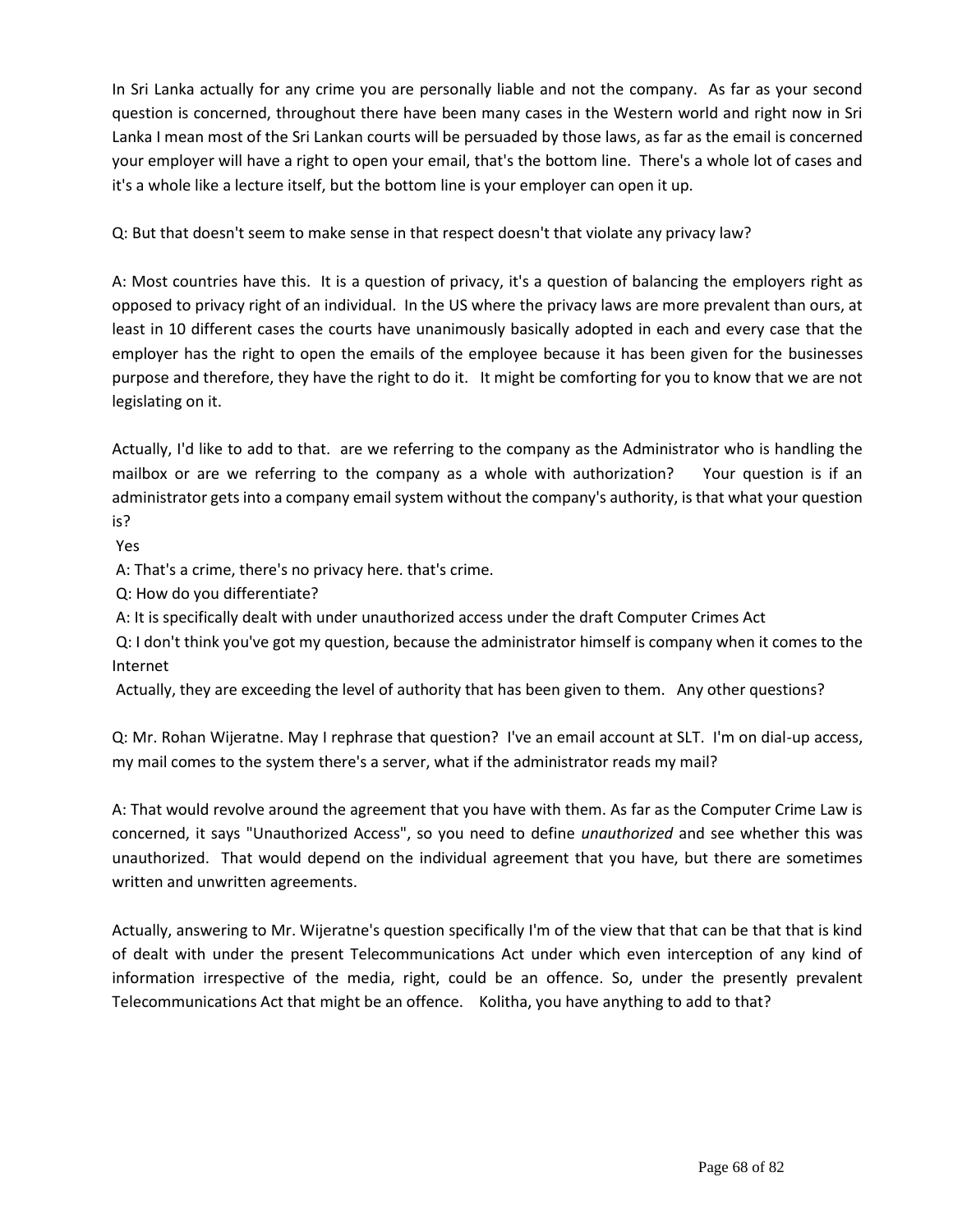#### Mr. Kolitha Dharmawardena:

Not really on this question because I believe some of it will be covered by the Computer Crimes Act but if a person has the authority, if a person has the authority to access ......

Now that I have stood up, may I take the opportunity to make a few suggestions to the committee? One suggestion is that you all have contributed tremendously to the Evidence (Special Provisions) Act No. 14 of 1995, but within just 2 or 3 years we realized that it was inadequate in comparison to modern commerce and social activity. We have been making suggestions all along that the Law of Evidence should be amended and to what extent was the question. You know that there is a problem with the Computer Crimes Act because certainly we can have substantive law but unless as you pointed out, the Law of Evidence supports that substantive law we cannot establish these crimes in a court of law.

What I do suggest is, we've seen this problem and made some recommendations, of course in general, not in any detail, but I do think it is time for this country to actually review the entire Law of Evidence. My personal view is that the Law of Evidence though it has stood the test of time for 100 years, it is no longer relevant or it is indeed an inhibition to the social and commercial activity of the present day. I think, as in other countries, the emphasis should shift from admissibility to relevancy and all the rules of admissibility should actually be done away with. The second suggestion is with regard to computer crime itself. Now you've got the Penal Code regime for offences against property and we now have a Computer Crimes draft but there is something in between that we have really not examined in any great detail, and I would like to term it as commercial fraud. There are a number of areas which have not been dealt with either under the penal Code or the Computer crimes Act, and the model that I am looking at, the beginning of this model is the 1967 Act of England would be an ideal model to look at because it actually circumvented or went above, or went over the Common Law offences in England on which our Penal Code is based. So, I would think that's an area that should be considered and probably Dhara, Jayantha you will have a copy of the draft, the report I made I have given a 15-page report on this and I think this committee should look at it seriously because commercial fraud is a problem.

## Ms. Dhara Wijayatilake:

Thank you Kolitha. In fact with regard to evidence, I don't think we'll bore this audience with the technicalities but we've been battling with the Solicitor-General a lot on the evidentiary issues and we are going to deal with the evidentiary amendments, amendments to the Evidence Ordinance or a new Special Provisions Act, we're working on it, we're very focused on the need for it. We are going to go ahead with the cyber-crimes law because we don't want to delay it but the cyber-crime law without the evidence supportive provisions, amendments to the Evidence Ordinance is of no value because admissibility and relevance are all vital issues so we are dealing with that as well. And as regards the in between commercial fraud crimes, Kolitha, we look forward to having you, even on the evidence I was waiting for your input, I never got it! Now I'm waiting for your, we will work on commercial fraud issues. Thank you very much and we look forward to your support. I believe our time is up so may I wind up this session, and thank you all very much.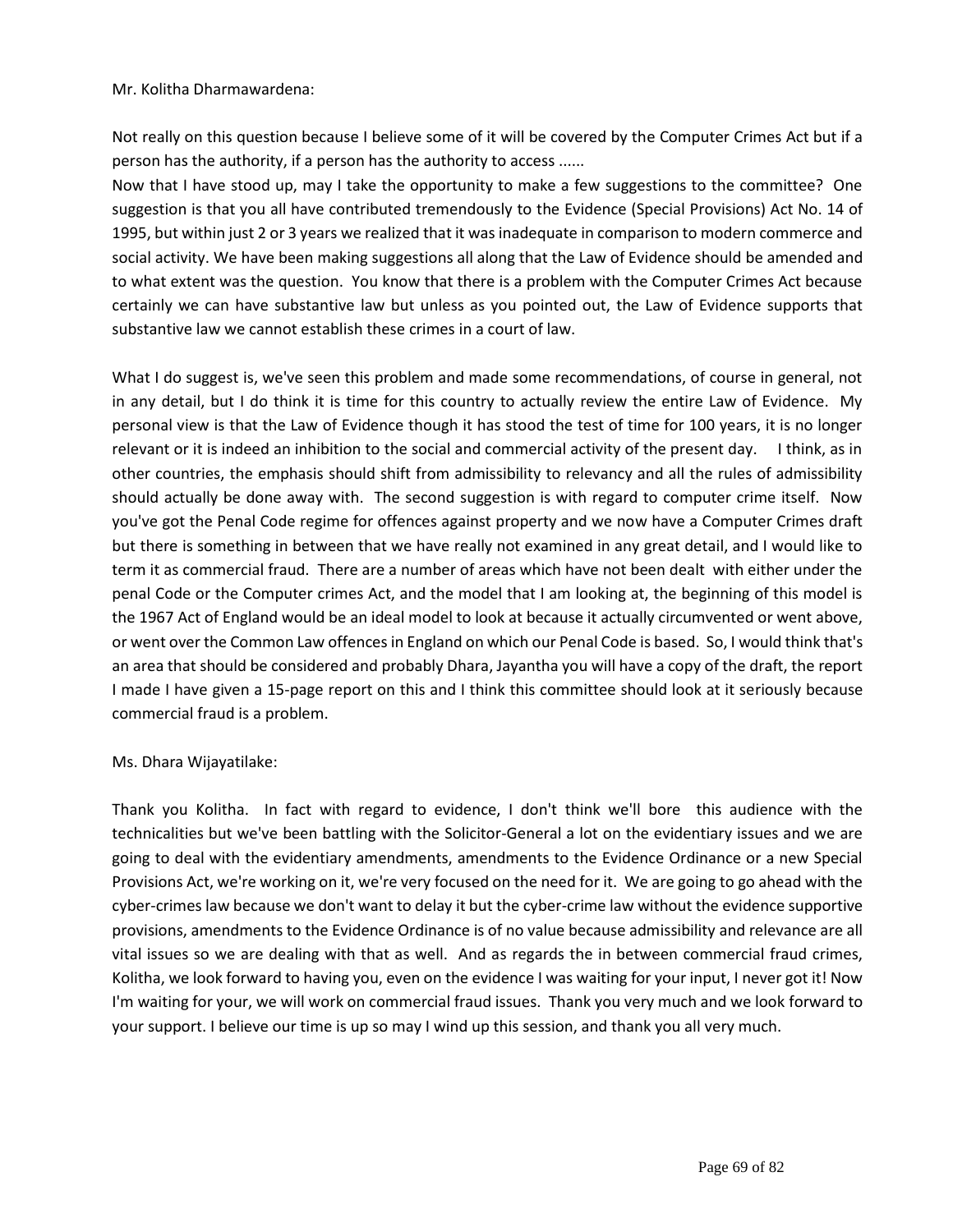# **6. Summing up - World Bank Mission**

The next event on this program that will be the Summing up of the World Bank Mission and I would like to invite the World Bank Mission members to come up to the head table, Mr. Nagy Hanna, Ms. Shirley Tessler, Mr. Avron Barr. Mr. S Krishna, Mr. Naresh Duraiswamy and Mr. Suresh Peiris. Thank you.

# **Mr. Nagy Hanna -**

Thank you very much for inviting us again, it was definitely an important event for us and a learning opportunity and we were actively listening and taking notes and I'm sure that this will very much help also our input and our recommendations to the Ministry and to the government. I would like to make a few observations. I cannot sum up fully the debate it was a very stimulating one and there was a lot of give and take and we were excited by that. So, I will not sum up that I will just make a few observations which very much comes on or builds on what we have heard.

First, I think this is a very important opportunity for Sri Lanka, the whole revolution in ICT is an, presents an important **window of opportunity**. It also requires a sense of urgency because sometimes these windows of opportunity do not stay for too long, and also because it is changing very quickly the rules of the game for competition, for integration with the rest of the world, for preparing for an information society, for a knowledge society and we see some of this transformation in the creation of all kinds of global supply chains, competing in ways that we would not have thought of maybe 5 or 10 years ago. The creation of new services, globalization of services, India few years ago we did not have very much of IT services, today something like 11% of India's export is coming from the software services. So, both seeing it as an opportunity, as well as a threat or urgent, something that requires urgent response would be my first point and I think I could see that from some of the meetings we have had as well as some of the observations we have had today. I was concerned when we were invited for this workshop that we will only hear how to promote IT as an industry, although that is very important, I was concerned that this will not be seen more broadly as a tool for modernizing the economy, modernizing government, transforming the whole economy and society. I was encouraged to hear some of that today, although I think perhaps that vision needs to be much more developed. So, we do not see it just as a tool for exporting, as an industry in itself, but also as a tool for transforming all types of services, all types of industries as well as the government services itself too. And also, to be able to see it as an enabling infrastructure for the delivery of basic services for health, for education, for social services, for connecting people, for connecting communities for empowering individuals and communities of all kinds.

The second I would like to make is, given the vision that's been developed by the government, the private sector and civil society today in Sri Lanka, it's a very ambitious vision the worst thing that can happen is that this vision is then given to one Ministry or one individual and said now you are responsible for it, Eran or Minister Milinda Moragoda, you are now responsible to do everything and we are, some kind of a magic power will allow all these changes to happen.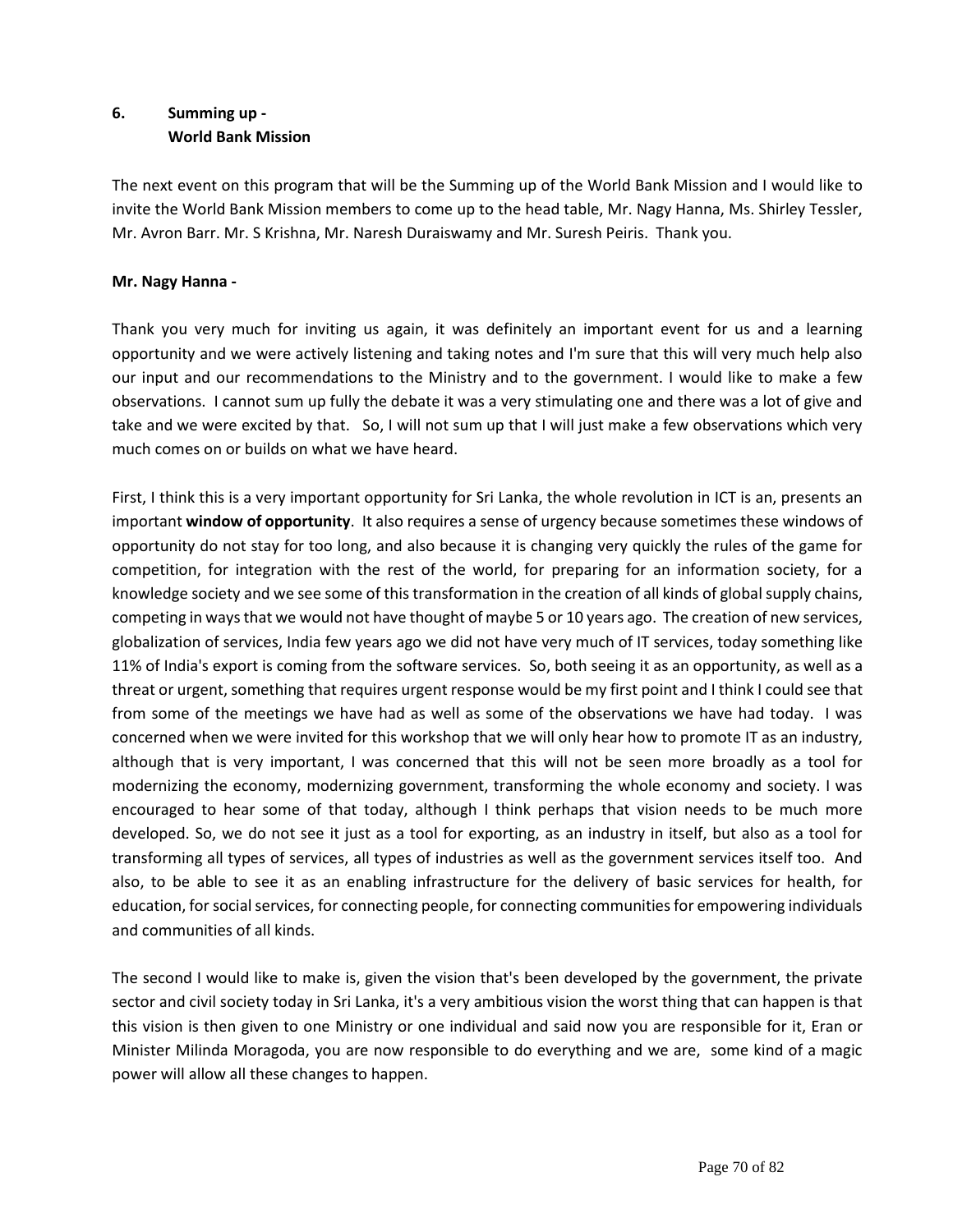It is not the responsibility of a single Ministry. It requires leadership, it does require a leading Ministry, it requires the highest level of government to commit it and to have what's called e-Leadership that can help enable environment, shaping the enabling environment and transforming all kinds of, enabling other agents to transform their way of doing business. But it does require **commitment of all other Ministries**, it requires Awareness by all the user Ministries, it requires many leaders at different levels, it requires management of these institutions to take the lead and not to see information technology or management information systems or MIS departments as something specialized or in the corner but as an enabling tool for their business, for their development strategy, for their business strategy for the way the government is going to become more responsive and more open and more accountable and more able to deliver services. That brings me to the third point. There are hard choices to be made.

The government doesn't have all the resources to do all these things. Most of it has to be mobilized from the private sector, from civil society as well as from the citizens at large. And so, the government in consultation with the rest of the stakeholders would have to make hard choices about where to put these resources. You have to prioritize what areas you should start with. These few resources focus your mind and this happens also in the private sector, you know, when you have limited resources, and so you need to make very clear sense of priorities and not to be overwhelmed by the amount of needs and the claims that many would like to have. And to be able to do that, and to stretch your resources there is a need for **partnership**, with the private sector, in partnership with NGOs there is a need of partnership with multinationals and whatever partnership you could have also with the donors and multilateral organizations like the World bank and the ADB. These partnerships together with the enabling environment that the government can provide can a long way but essentially, I don't think the private sector should expect that the government will have unlimited amount of resources for this area.

It's most important role here is that the government provide a signal that they are committed to support this industry as well as support these capabilities for transforming the government and the society. That suggests that the **role of government**, which is my number four point, is to focus mostly on the enabling environment establishing the rules of the game and less on providing fiscal or additional resources in terms of incentives to the private sector to invest in IT or whatever. I doubt if this is, there is a long way to go in this area, but there is one area where I certainly find it striking is that the government is making taxes or VAT or whatever on educational institutions. This is one area where it would be a candidate perhaps for eliminating. I know that there are many other priorities for government resources but this is one area where I would think the importance for future generations and for investment in human resources this would be one candidate for perhaps government not looking at it as a source of revenue.

So, the role of the government both as an enabler as well as a user. Many models of that, Singapore is always cited but we have here the model of Andhra Pradesh and there are many other countries and states even within India that have looked at this as a way also of stimulating the domestic market and presenting a set of standards for how to use ICT as a user and here the administration effect of some key strategic applications like Tradenet like integrated financial management systems or some even more direct applications that touch the common man like land registration or many of the other examples particularly done in India would be very useful to use to initiate the process.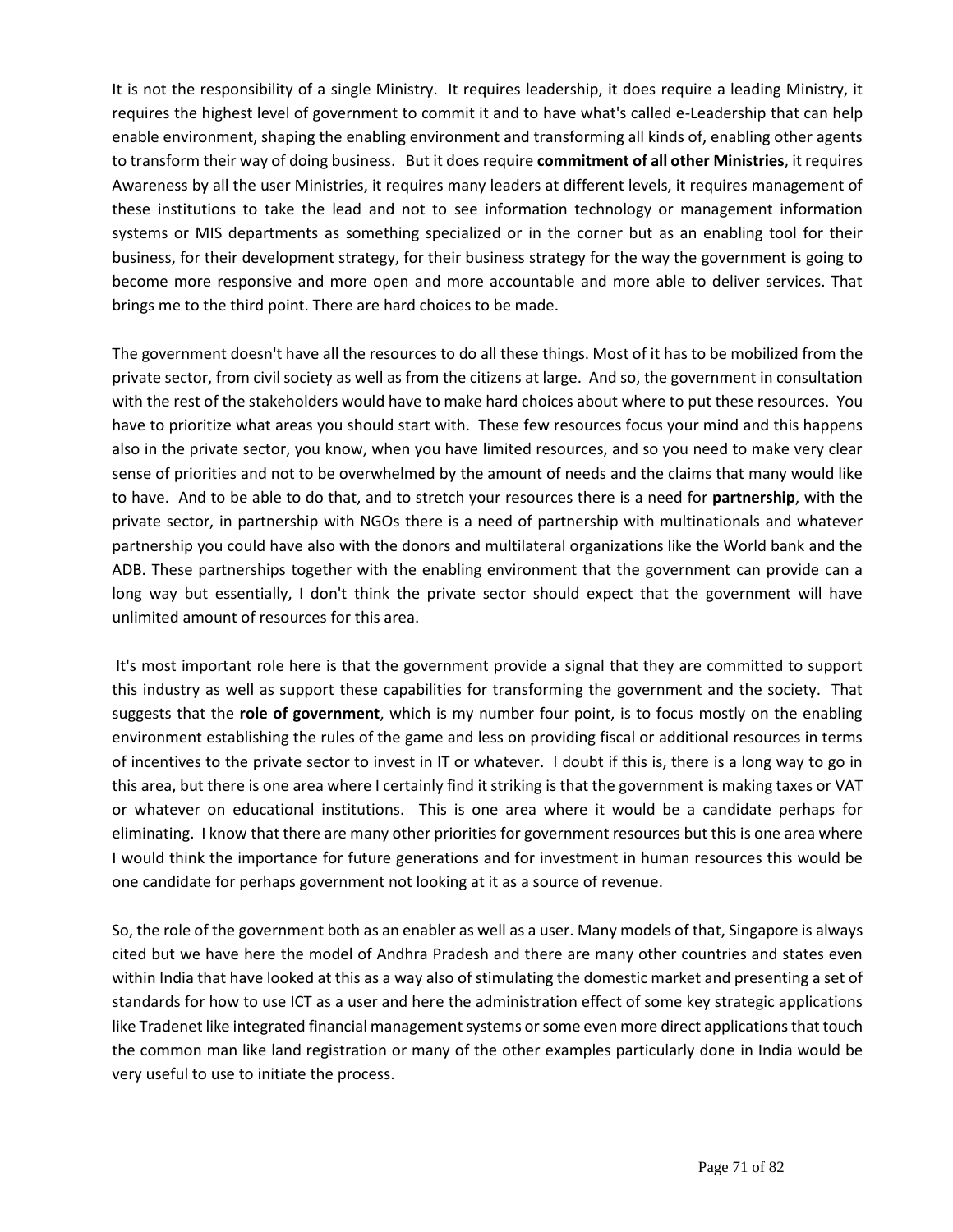The next point I would like to make is that *you will never have a blue print or a perfect plan***.** This is an area that is moving very fast, changing very fast and the best way to do it is to go, to implement things as soon as possible, make it happen, take few initiatives that you agree on are very important and go ahead with them. I was pleased to hear that Eran's point about the fact that we are not here to stop things until we have the perfect plan that we would build on also things that are going on. I think that is the right spirit is how to establish mechanisms to empower and enable various actors to take initiative, to demonstrate ways of doing business in a new way, for NGOs to do that, for communities for universities, for various actors...(end of tape) . my point and my appeal are, that lets start in few key areas, let's get the ball rolling, let's get success stories, let's cheer success stories, let's celebrate success and use this to empower others and energize others and again success stories in other countries can also be inspiring in this context.

**Electronic government**: There was a lot of interesting discussion on that and I think one of two key lessons that we can take from this discussion as well as from other countries is that it is not about websites or Information Technology, it is about people who are going to have new roles retooled through training and through new processes to do their jobs better to be more responsive, to be themselves also more empowered, whether they are civil servants at the local level or at the national level this is about empowering them and at the same time making them more accountable by transforming processes. So the thing I would take from this is because it is about process of transformation it requires heavy investment in People, not in machines and Intranet and Extranet and so on only, it's ultimately about enabling these people with new skills and new training to do things. And I found in some countries where there are all kinds of problems with the civil service and corruption and slow moving things and so on it's interesting sometimes that working in a more comprehensive way and introducing information technology but also with a sense of investment in people at the same time can be quite energizing and liberating and I've seen cases where they became like major islands of high performance in otherwise relatively slow moving bureaucracies. And once you build, some of these examples can be encouraging to the rest. So again the e-Government is ultimately not about the e, it's still about the leadership in management, in government to use ICT more as a tool for change and I hope that is how it would be taken up this way in Sri Lanka and again I would emphasize that this is not just a role for the government to play, the private sector and the civil society also has to indicate which areas they would like to see more improvement in performance and services, areas that can make life easier for the common person and that can empower SMEs. In some countries, in developing countries, as much as 20% of the revenues of small medium enterprises goes deal with government, ----------------transactions, registration requirements and so on. I'm not sure how it is here, but at least that is a common problem. So, anything that can help reduce the transaction burden with government, whether it is for citizens or SMEs would be extremely important. So again, the private sector and civil society should have their voice included in the transformation that e-Government can bring about and the priority areas where it can be applied.

Although the talk was a lot more about **ICT education**, technical education and so on and I think that's extremely important since after all this is the raw material that will allow the ICT industry to compete, particularly in the services side. We should not again see this as human resources for the IT industry alone. In fact a lot of the investment will have to happen more at the user side, educating users, civil servants, teachers, managers, leaders, in various aspects of what IT is about how to use it as an effective tool for transforming the way you do business or transforming the way the government delivers services and redesigns its processes.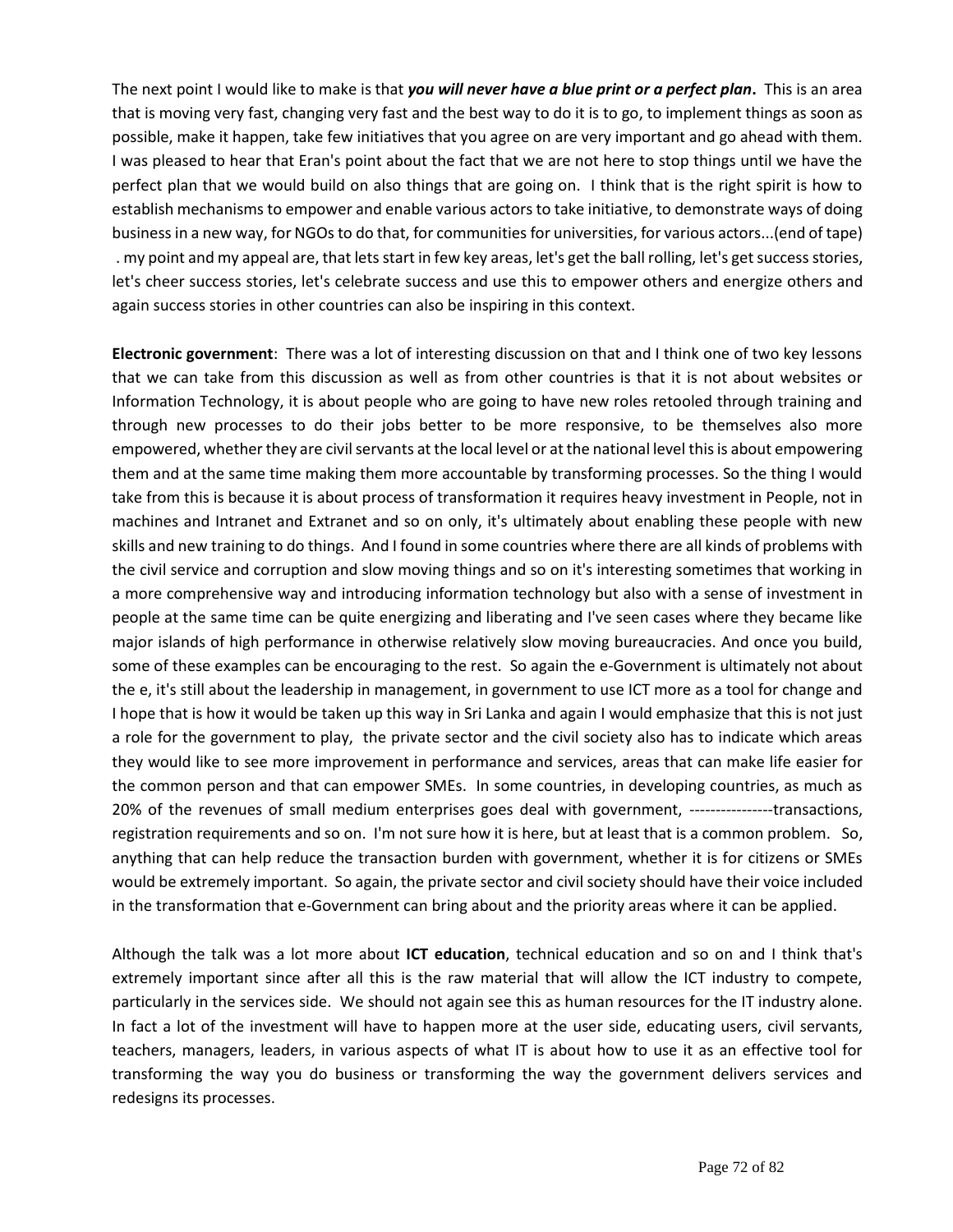So, from whatever I heard, I would like to see that in the plan we put a lot of emphasis on again investing not only in IT education but also in the user side of IT including civil service and incentives also for the private sector in this area. And that's where also it would be very useful that the regulations that may be inhibiting either the public sector universities or private institutes be examined so that educational institutions both in the public and private sector are given enough leeway and dynamism to be able to adjust to a very fast changing climate, fast changing needs.

Again, the **role of the private sector** particularly industry, in providing an input to universities about what are their, the curriculum about perhaps contributing to the teaching, perhaps encouraging students to go for some of their training while they're still studying and so on is extremely important to make education in IT most relevant to them.

Another point that we touched on, particularly in the debate on Telecom and later in issues of access under e-Government, is rural access. Sri Lanka has a lot of tradition of being, has more equitable society, a society that has invested heavily in human resources, it's one of the best in South Asia indicators in social indicators, and I'm sure that will be reflected in the issues of an Information Society. So questions related to access of information to the rural areas to empower rural communities, tele-centers, to empower NGOs, to build capacities in the rural areas, using also the traditional media also radio and TV is extremely important and perhaps we did not put as much attention to that because this is not just about, again, the IT industry, it is also about developing and creating an Information Society using whatever forms of media and it's about having relevant content that is needed for a small entrepreneurs, for farmers, for all other stakeholders. So, all means that can be thought of to achieve more universal access and so on would be extremely important.

That brings me to an earlier topic we have talked about **Telecommunication**. The only thing I could say on that is that this has to be very much on the front burner of the national strategy for ICT because from whatever we have heard today as well as our earlier discussions and interviews with various stakeholders there is a concern that telecommunication today is a barrier or a serious constraint particularly in terms of affordability both for the business community but even more importantly for schools and civil servants and that I think is quite important that we, and here I mean collectively we, because it is essentially you, to the extent that the donor community could help, obviously that is also important, but it is really ultimately that Telecom reform is due and Telecom should become an enabler rather than a barrier to your vision. Finally, the legal and regulatory reform, I think what we heard today is encouraging particularly that it is not being seen as an end in itself but is being seen as an enabler. There is no intention or tendency to over regulation and I would repeat the earlier comment I made about going ahead with implementation I would say the same thing here, don't wait for the perfect draft law these get revised over times, practice sometimes, I saw for example a lot of eProcurement introduced in developing countries before you were able to get eSignature and all the other enabling things and then through practice they were able to broaden that with a more of a formal e-Laws of some sort or another or e-Government laws or eCommerce or payment laws and so on. So again, it's a lengthy process, the sooner you start on it the better and the laws should not be seen as a panacea, you can have them all on the books but if you don't have practice they don't go very far.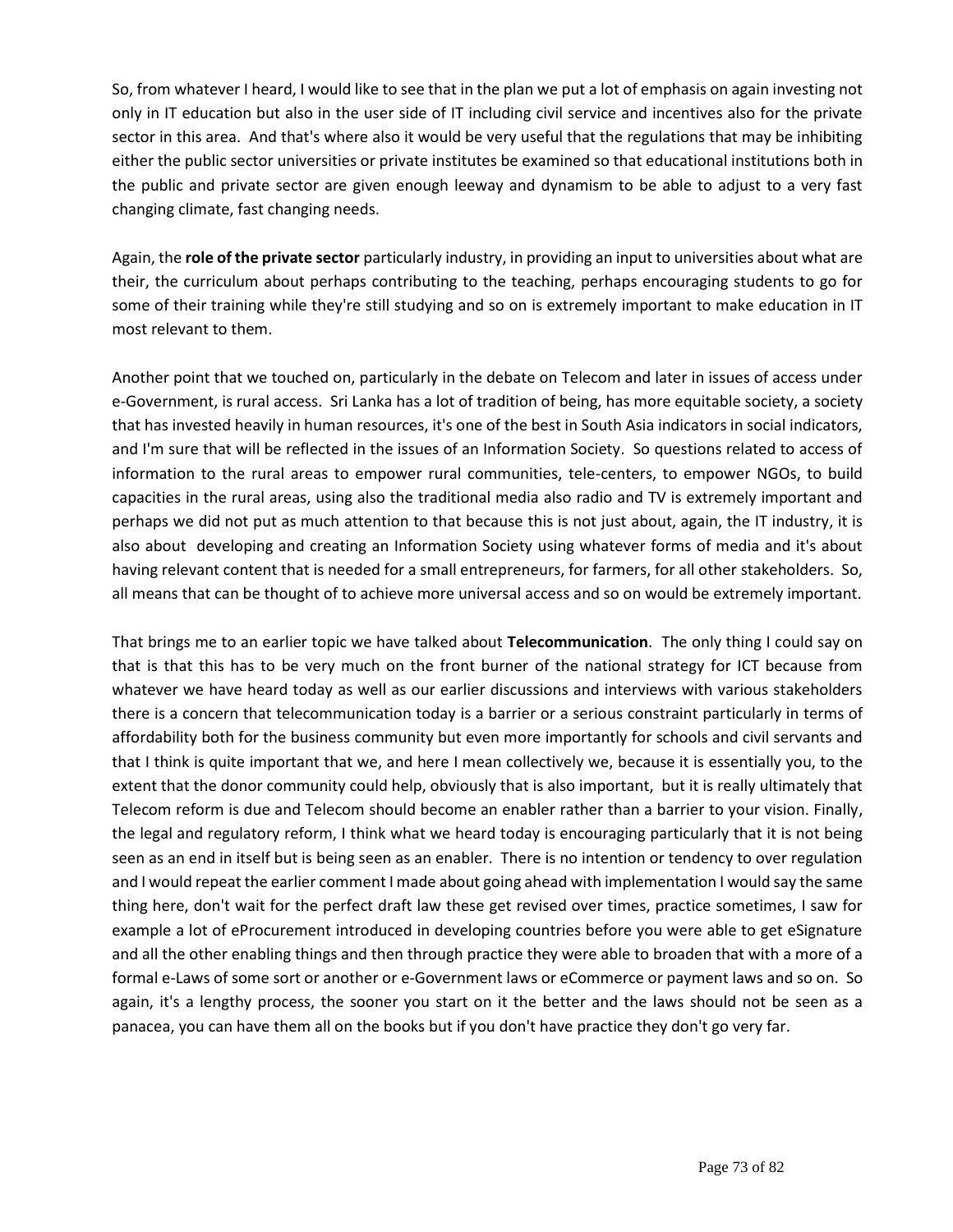It's better to start and demonstrate that it can make a difference and then look for the enabling laws that can further you along with the process. I will end by saying that this was an excellent workshop and perhaps a good demonstration of the need for bringing together government, private sector and civil society to help share a vision, to help set priorities and to help improve practice. We're delighted to be here with you today and we wish you the best of luck.

Thank you very much Mr. Nagy Hanna for that very precise summation and I should like to thank all the members of the World bank team for participating,

## **Hon. Minister of Economic Reforms, Science and Technology:**

Gentlemen, I deliberately asked them to place me at the end of the discussion because I would like to start with some symbolic gesture in that regard. Very frankly, I don't think politicians can drive this process on their own. In fact, when -------- was appointed IT Minister and Communications Minister in India many wondered, -few years ago by the BJP government that was the first time an IT Ministry was set up, - many wondered whether it was a good thing or a bad thing. The Indian IT industry had done quite well without having an IT Minister. In Sri Lanka, especially in the last 6 months what I have found out is that government has been more of a barrier to moving this process forward than a facilitator and catalyst and to some extent what I see my role is one of being more a catalyst. As the champion to push the process forward is concerned, the Prime Minister himself has undertaken to do that. In fact when we construct new architecture, the structure for this sector we will ensure that the Prime Minister's Office will play a lead role in it because it is very important if you look at countries that have succeeded the Chief Executive himself or herself has taken the lead, so I see my role as being one of a catalyst with the Prime Minister pushing the process forward.

But having said that, my 6 months in government has been frustrating when it comes to getting things done, I have to admit, and therefore I am convinced that the less government has to do with this the better it is. If I were to look at priorities I think my first priority would be to find out how we get out of many areas and allow people with a passion, with a vision and a sense of direction, all of which many governments and governments by nature don't have, to go ahead. You discussed I believe, I was not here, about the telecom sector. Both the Prime Minister, the Minister for Telecommunications and myself, we have spent a lot of time on this, and I think in the coming months you will see some major deregulation efforts. In fact, I myself have had some discussions with NTT, with some of the other players here, the Prime Minister has had, and I think you will see a difference. Now whether that will translate itself into cheaper prices, costs, telecom costs, well we've got to push that because a strong regulatory network is required, equally when you look at countries like Malaysia, they did actually subsidize telecom in many ways as far as Internet access is concerned but unfortunately we may not have the resources to do it in that very form. And so there are challenges in that regard but you will probably see in the coming months a focus on some major deregulation efforts in Telecom and an effort also to bring in a strong regulator where there will be an effort to try to look after the consumer interests more and the interests of the IT sector more because in the Prime Minister's view and mine and the Telecom Minister's view this sector is the priority because as I think many of you had mentioned earlier in the morning also I'm told that Telecom is a critical bottleneck and we accept that so we hope that can be moved ahead with.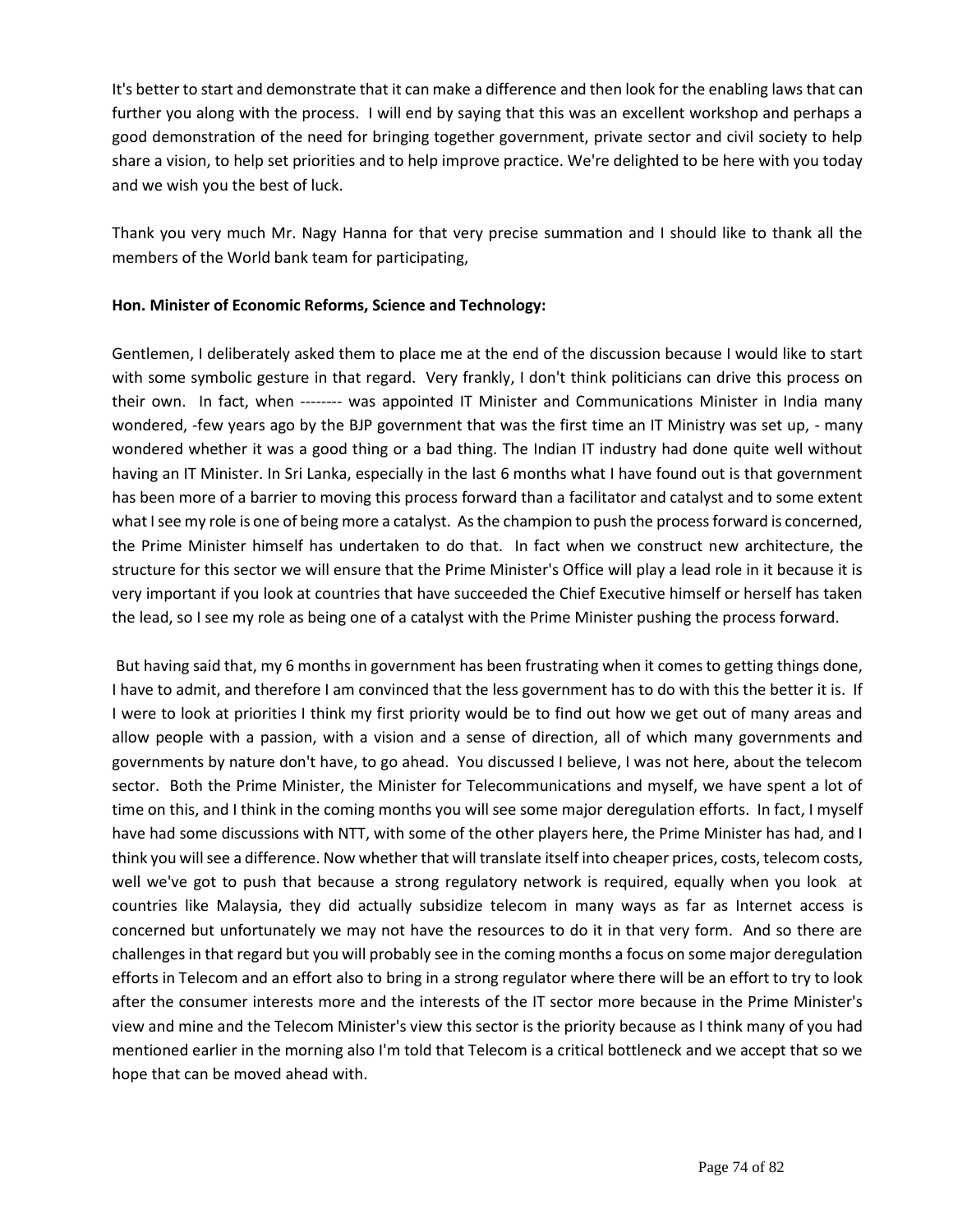In addition, I invited actually when I met Mr. Wolfensen the World Bank President, I was very keen that we try to do something with the World Bank in this sector. Mr. Mohamed Muhsin as you know the Vice President in charge of IT at the Bank is a Sri Lankan as well, so Sri Lankans seem to do very well everywhere they go but here it seems in many ways, I think we need to get them back in some way, I know many of you here are interested in making a difference and putting your energy and passion and skills into this. I see our role as empowering you to get ahead that is what I think we need to do and I think some of your comments that were made are valid because I don't see our Ministry as trying to control things, I think that's where we make the, because many of us like control and that is not how in my understanding at least information technology should work.

We should empower and we should act as a catalyst and that's the role I see us doing and us trying to do that to the best of our ability. Within government the constraints generally tend to be the bureaucracy itself. I mean if you look at our, my secretary always comes and tells me, he will be amused, but on every issue the number of bureaucratic hurdles one has to run. The other day I went and complained to the Prime Minister that at this rate I can't do anything, then he said look at the ARs and FRs and tell me how to revise them. So that challenge I took and I actually intend to look at that because unless we really look at these bureaucratic impediments we can't get ahead. I mean you complain, now for example, if you look at in the public sector the procurement procedure, I think the World Bank gentlemen will tell you in Sri Lanka here our procurement process takes as long as the project life itself. It is actually a documented fact, it is a complaint that has been made by the donor community.

We go abroad and ask for foreign investment, but we have billions of dollars of unutilized, foreign aid rather, billions of dollars of unutilized aid stuck owing to bureaucratic bottlenecks or procedural bottlenecks. So the issue is very much here at home, we have to change our mindset, the way we look at it. We have made matter worse by politicizing everything. Each government that comes in spends half its time trying to find fault with the previous one and so on and so on and that's how it moves forward. What does that really mean? The bureaucracy is frightened to take decisions because they know that OK a few months down the road if I'm chucked out the new man who comes in will maybe start setting up Commissions and finding out what went wrong. So therefore, the bureaucracy's main priority, understandably, is basically a sense of inaction. So again, when I complained about this matter, PM said fine, you find out what are the impediments, let us remove them. So, these are some of the things we are looking at, I mean how do we try to, it is starting from scratch to build institutions, to create a culture, to create a mindset. Now that on one side is a threat, but in my view, it is also an opportunity because in the world, in the new world, the new economy, sometimes it is easier to build with nothing there than to inherit legacies. I think those of you who know the business know that. So therefore, I would like us to see it as an opportunity, but equally realize that we as a government cannot do it alone, there is no way. It has to be a community effort, it has to be a national effort. So therefore if we can work together and we can empower as many people as possible to contribute to this process, we will make mistakes, we have to make mistakes, that is I think the way we have to move forward, and if you are wanting a vision I think that is how we should go and that's how I see our role in this context. Actually, I was in India with the PM the last week or so. I went ahead of him and when I went there, one of the places I visited on the way for another purpose was the Police Training Academy, the IPS Police Training Academy at Hyderabad. I was really impressed. This is the Indian Police Service, the National Police Service. Their classrooms are all fully IT orientated, they've got their big screen there, they've got their GIS systems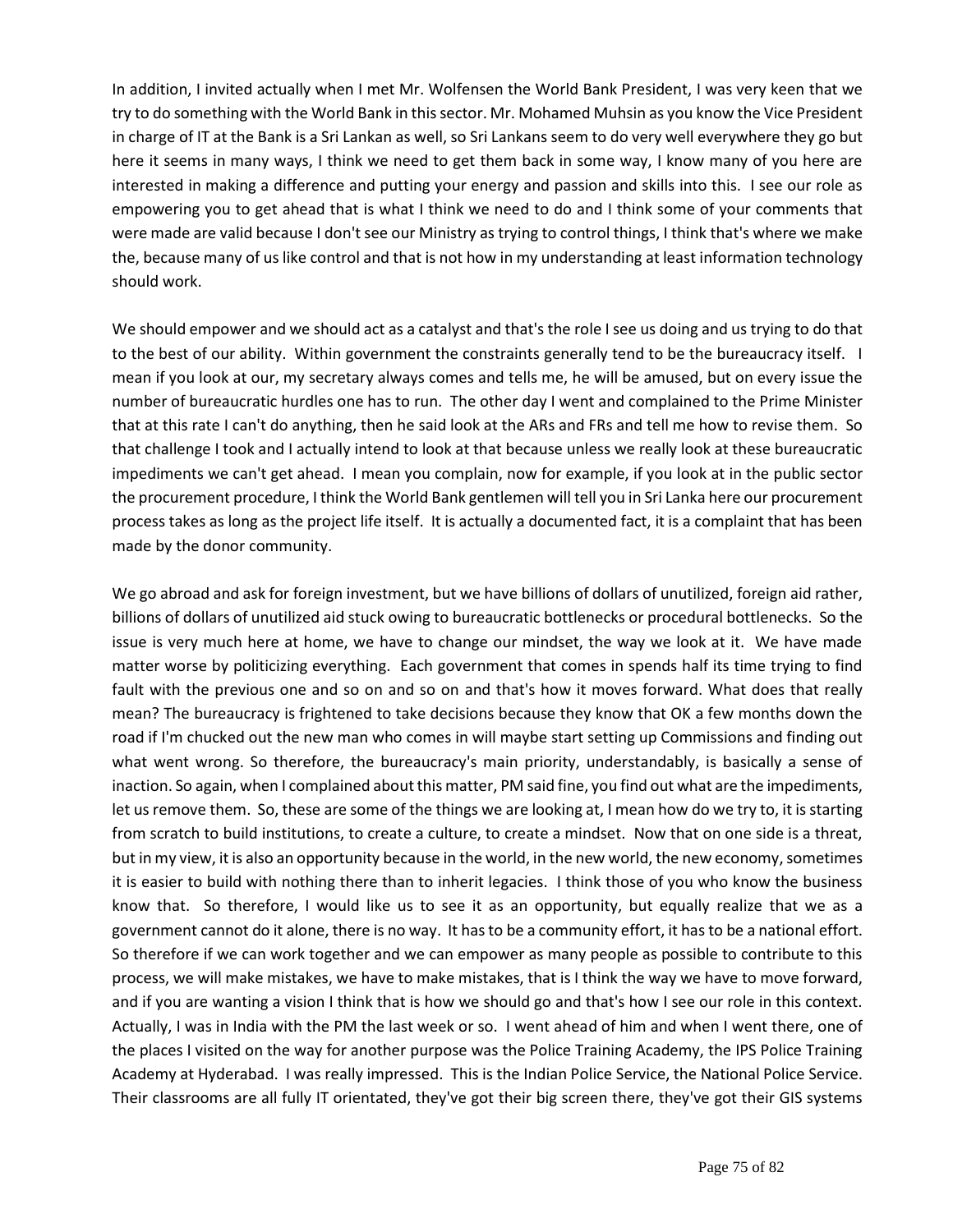connected and each student has his little terminal there, and each police officer in India, IPS Officer, has an email account and an email address, and you go into the website you can basically get a list of who graduated when, what happened, what he's doing now, if there are problems you can come back to the Academy via email to solve them and to me I thought it was amazing and in fact something that we're trying to do, again it's part of institution building I would think, is in future ASPs who are taken into the Officer cadre in the Police we will send them for training there the same course that is done, it's an 11 month program at the Academy so that at least we will try to make use of a facility like that the Indian government has agreed to do that.

Similarly, I visited another agency which is called the Cyber Security Agency which looks at some of the issues we were talking about, hacking for example and techniques. And here we have it in our neighborhood also. And India, the other thing I find about India is the access, I mean somebody talked of Internet penetration here, in India even any little business has an email address, it is quite amazing. Cyber cafes have proliferated, I mean people are, email has become part of one's life. The new economy has really entered the bloodstream of India. Of course, there's a long way to go in a way because of the size of the country. And I was, I got there the new Nasscom McKynsey report and in that they have focused on what they would be looking to the future and this I think is one thing I find useful in the Indian context is the partnership that exists between industry and the government itself. I know here you have built, there are institutions that have been created, but I feel more needs to be done in that regard because if you look at this report I think 90% of it is what the private sector will be doing and then the back you have what the government needs to do, in Sri Lanka this would probably be in reverse. So, in a way it is quite interesting because right at the end in the government, they're still talking I mean they are quite candid they say what has been done, what needs to be done and they have, I mean I can read just for your information:

The Minister reads from the report.

What I find each time I see this report is there is a review, there is a process, there is a consultation, so I think we need to build a process like that. Not a bureaucratic process, but a dialogue and every year I mean I don't think we'll be able to get to this level in a hurry but every year if we can do that, see where we are headed, where we are going, measure the performance, be self-critical I think that we should not be worried about criticizing ourselves also, any way I won't speak longer I would yet again thank the WB Team for coming and I think next week, hopefully by the end of next week you'll have an idea as to what you would be looking at.

The last point I would like to make is that the most important feature ultimately is we have to ensure that the average Sri Lankan can feel and touch ICT. I have visited Andhra Pradesh many times and I've been extremely impressed with how that has happened, where even the farmer in the paddy field gets a sense that IT can benefit him. Similarly, in a different way with far more resources at his control, Mahathir Mohamed has achieved a similar dream, but of course those kinds of resources we will not have, he has the resources to do it. But I think in Andhra Pradesh which I have seen with less resources that happen. Now we need to do that very quickly because there is an additional social responsibility we have and that is the fact that unless our population, out young population, see hope somewhere we are going to be on the verge of another revolution in this country. And taking IT to the village is not a political matter, I don't want to start using it as a political tool it has to be the way, it is the only way, it is the only choice and I think all of you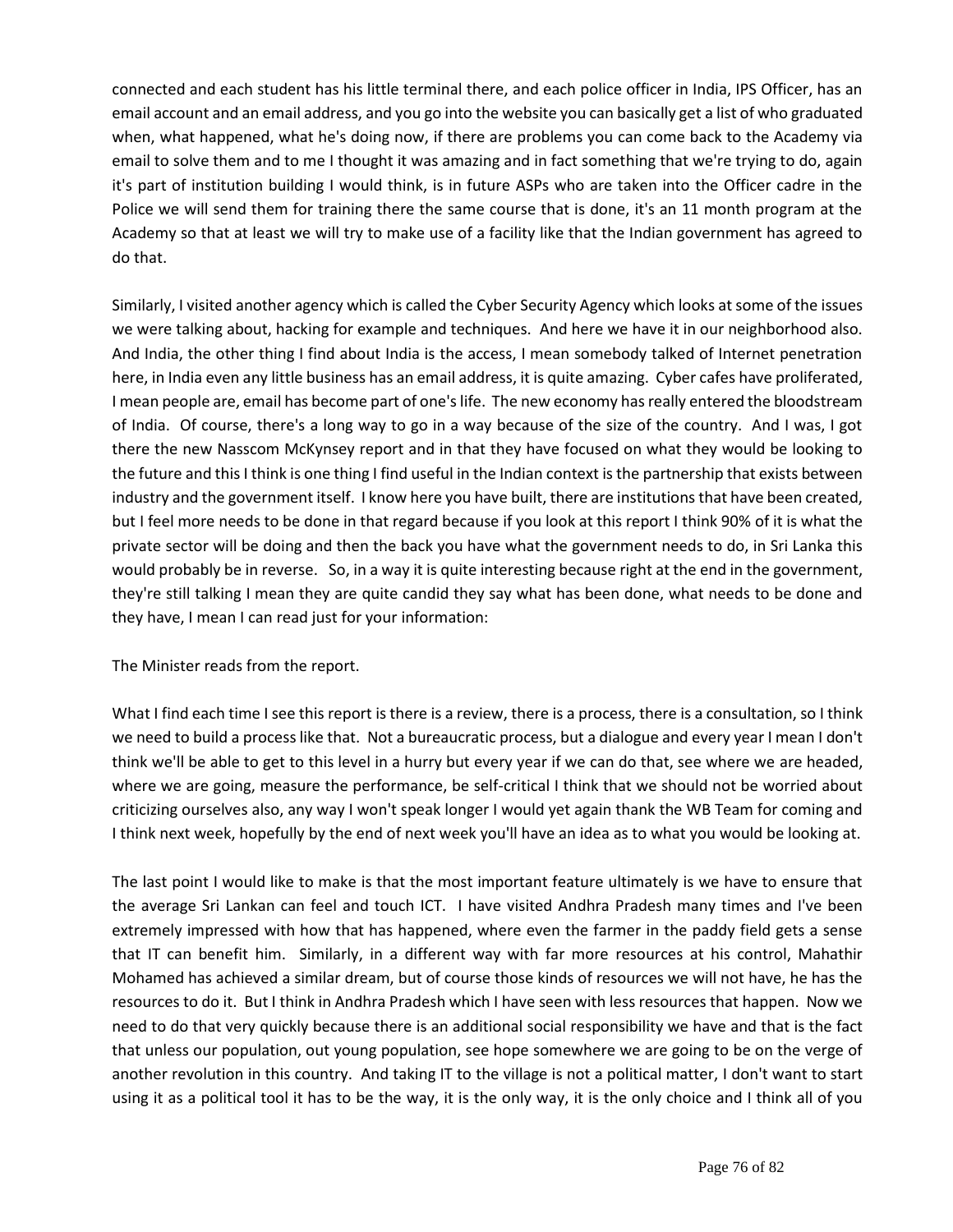should think about that, I noticed that some of you made comments about this could be done but let us try practically to move forward, so let us also try to get down to doing something practical. Well, I have attended seminar after seminar in the past 6 months and again action is in short supply. I think many of you must have done the same. So I've been reluctant to come to too many workshops because I would like to see something happening And I would like to end on that note, let us think that there is a larger mission which is that we have to offer some hope for our youth in this country and along with it let us get into action. Anyway I'm available for any questions. Thank you.

Q: Yasa Karunaratne: Hon Minister Moragoda, in the morning there was a presentation made on the policy issues and that was mainly a result of the work done by the National Chamber of Commerce with the relevant parties for the last one year or so, Mr. Chandra Embuldeniya, and finally compiled by Manju Haththotuwa. Anyway, with that document we have given some action plans that could be achieved within the next few months or year or so which government can play a role.

I think it's good if we can look at some of those and whatever can be done where the government has a role to play can be implemented because we have been having meetings on policies for maybe the last 10 to 15 years but there has been less action on those recommendations after those policies have been prepared.

Now you mentioned that in the bureaucracy it is inactive and it is distressing and disappointing but I want to quote some situations where we have on one side we have failed on one side we have achieved, for example to get a driving license in Sri Lanka when you go for a test, it takes about 6 months for you to get the driving license actual license whereas in the United States, after the driving test you get the license on the same day. So that way we are very slow, they are very efficient. There's another department we are the fastest in the world, even in America they cannot achieve this. This shows that if there's a will it can be achieved, that is in America if you want to get a passport it will take 2 weeks, but in Sri Lanka it takes only a few hours. You apply for a passport at ten o'clock in the morning and you can get it at 5 o'clock in the evening and nowhere in the world can you get a passport in such a fast fashion Why did that happen, there was a need, there was authority and it was done. Therefore, if you want to implement some of these things, I think you are very close to the PM and you have all the authority. The Prime Minister is interested he worked with us in the early 90s he was very keen on IT and new technologies. He worked with Mr. Charitha Ratwatte with us on those committees and if we can just take few points out of the report where we may have recommended 10 or 15 items but at least 3 or 4 items to start with, see what role you can play and if we can implement and see one by one we are achieving and you can easily identify one or two very important things and in the morning I mentioned that the telecommunication problem, as you know you have been in the States many times in the last 6 months. In a city, all local calls are not billed, so if you use Internet 24 hours a day it is free, for a whole month it will cost only about USD10 and I mentioned this in the morning I want to just repeat it.

In Sri Lanka at home if you use Internet 24 hours a day for 30 days your bill will be about 70,000 or 80,000 rupees at the end of the month. So, I have proposed that within the exchange area, this was there in Sri Lanka long ago, within your own town telephone calls are not billed, it's free, I think some of you who have lived at that time of my age would know that because in 50s, 60s all local calls were free. If you can allow that and have a system where local calls are free Internet can be used by students, children, house, everybody for a very nominal rate. I hope I will receive some good response form you Sir.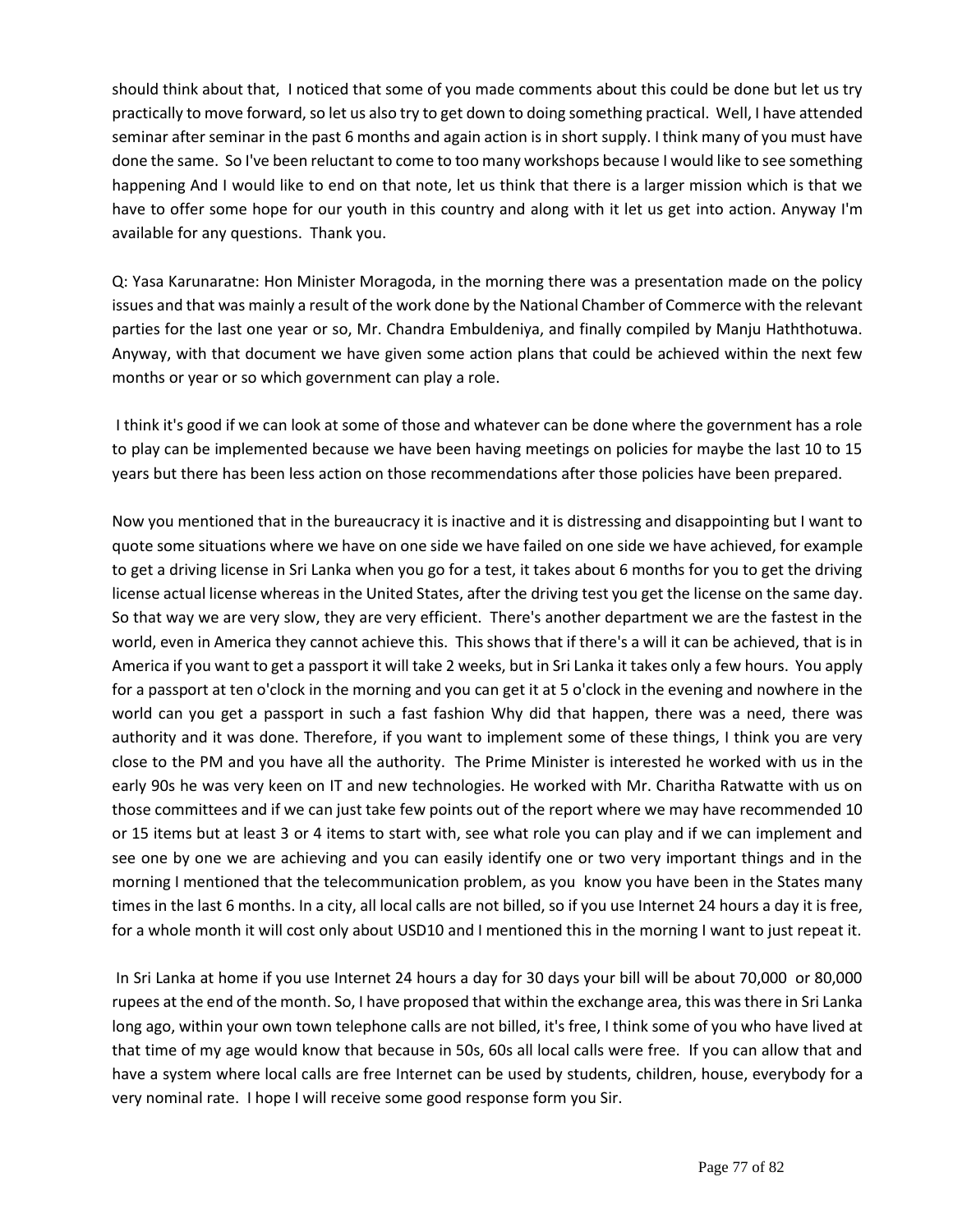A: I think your comments your proposal, your presentation you made it to me also and what I have asked Eran Wickramaratne to do is, there were various proposals put to us now I have to collect those and discuss it with the World Bank team also because I hope the WB will put some money somewhere into the process for we have no money to put, so that's one of our expectations. Equally, I think they rightly said government can't solve all the problems. If the government can be the catalyst and facilitate, but what I've said is prioritize, come to some clear road map and that is what I hope to get off the ground in the coming weeks. Your ideas will obviously be incorporated into it. Let's make it a practical journey, let us begin implementation let us monitor it so that we know where we are headed because I didn't want to just have a series of talk shops and not get anywhere. So I hope by the time you gentlemen and ladies all leave, hopefully we will have an idea of where (end of Tape 6)

....... there they have deliberately subsidized the process so that was a decision taken by Mahathir that you have to make Internet access cheap in order to increase Internet penetration. On the other hand, countries like Korea, what they have achieved. As you know Korea has come out of recession using IT as really the driver and there again your point, when there is a need when there is leadership, when there is a crisis people find a way out. I think Korea is a classic case of that where IT has really proliferated because of a crisis. So maybe we have many lessons to learn from but now let's do it ourselves and that's where we are failing.

......... arising from the report that will be presented to you plus listening to what we discussed here today generating business in IT in Sri Lanka is one of the important areas so in that issue we have the IT Parks before us, I think to get the proper connections to the IT Parks and then to facilitate the implementation faster would generate a lot of business in Sri Lanka, I think that's one area where you can move fast, Malabe is just waiting and we have been waiting for the last 4 years and there at Malabe we want to set up a campus and also the IT Park to house about 50 companies so why not facilitate that faster?

The second thing is about e-Governance, the point was made, let's educate our government officials from top to bottom, let's give them a little awareness and training. I think you can outsource that to the private sector and let then handle it, you will get very good results in a short time and that wouldn't cost very much. The third point I want to make is about taking education, IT to the rural areas. I think private sector can play a role in that as well. I think lot of the companies are doing voluntary little things in the schools in the rural areas, so I propose to you, consider that also quickly.

On the Malabe Park I have asked Mr. Paskaralingam actually to look into it and he gave me an interim report on it what needs to be done to get it going because I think there are some infrastructural issues there which need to be overcome, but I think we can move on that and the BOI is also taking some interest. The matter of IT, the public service education of public servants, the PM himself considers that a priority in the context of education in e-Governance. In fact, the WB has helped us to set up a multimedia facility in the Public Service at SLIDA which I think we need as a distance learning facility we need to make good use of that. That process, I mean there are a lot of plans in this country, the implementation is what we need to do. That's where we need to keep pushing. I think the PM himself has sat through a lot of the plans trying to put it together now and to begin implementation. Also monitoring is required otherwise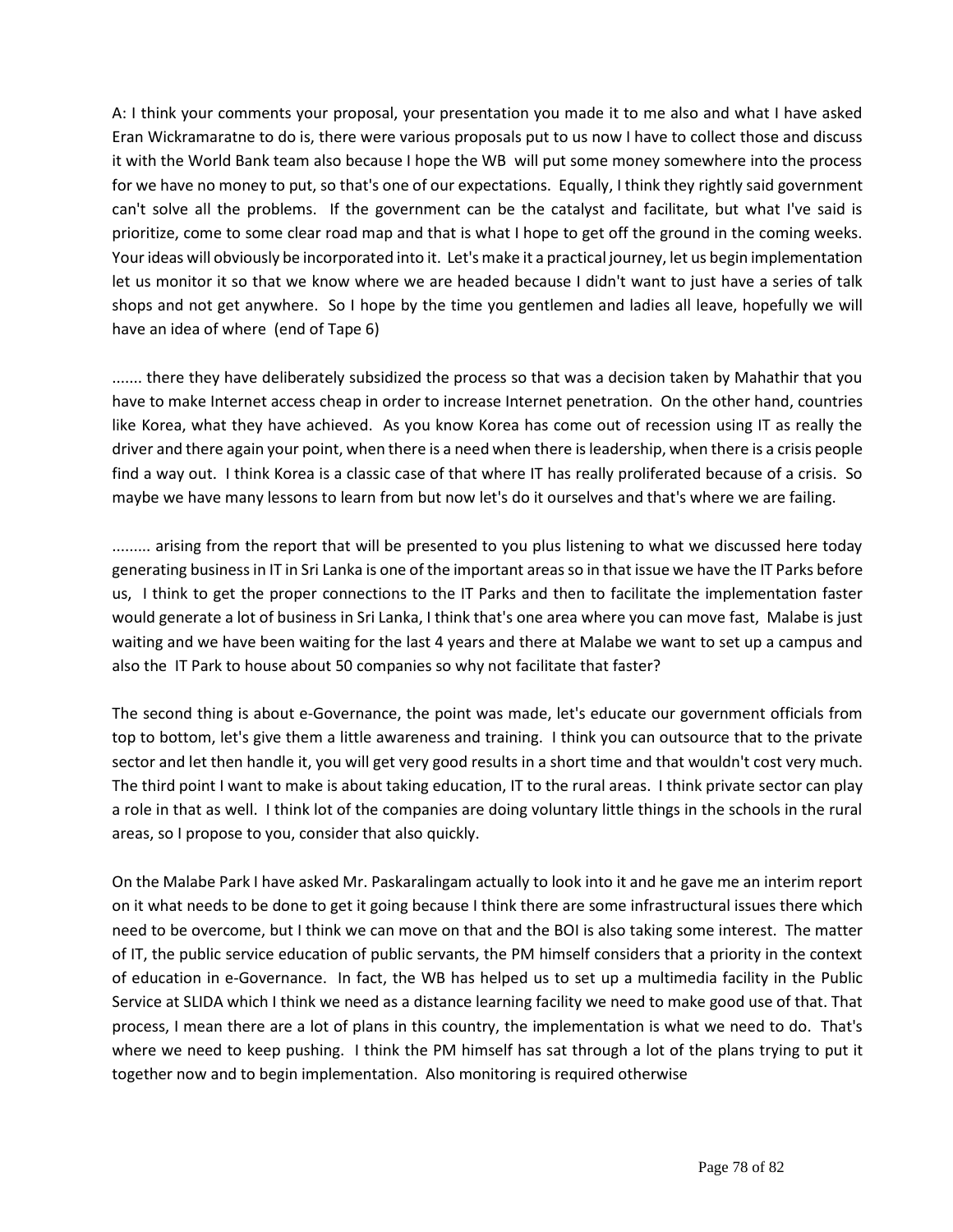As far as the school system is concerned in fact something that I am trying to do as an experiment I hope I am successful in getting the resources for it I'm working on it at the moment, is to take a 100 schools in the urban area first because it's easier to manage, some less privileged schools and see if one can introduce some kind of IT training to these.

I've been working on it during the previous two months and I hope I can see some, - now if you look at Andhra Pradesh and Tamil Nadu I think you have given out to the private sector thousand schools in each or Tamil Nadu has thousand you have contracted to the private sector to provide 2 IT periods a week or whatever it is and the infrastructure is also brought in by the private sector but the government has to find the money for it. So that kind of model should be usable in our context also because India is going ahead with that

Any other questions?

E-Governance, I think you had a whole period on it and definitely it has to be the key and that the PM will push himself. Otherwise if I go to do e-Governance my colleagues will be on my head so I discussed it with him and I suggested that the IT drive one of the contributions I hope to make is to try to bring that focal point to the Chief Executive's Office. I will help him to do because under the Policy Development Ministry he's the Minister, I'm the deputy minister so I can help him to do it. In fact when I was in Malaysia we looked at the whole system, the people who worked out some of those models will be helping us in fact the very project management system that has been set up by PM Mahathir we are trying and Hans Wijesuriya we are trying to see if we can implement it here so I think we will be moving I mean procurement for example you mentioned that one might be able to go ahead on the procurement side that's something we were also thinking so that there's more transparency in this country all these arguments on tenders maybe one could try to reduce that if a lot of the procurement is done on some kind of transparent basis. So that is something we will be working on

..... why not retrain about 5000 of these graduates to become IT competent and also you can outsource that because apparently from the comments we had in the morning the government spends in excess of a hundred thousand rupees on each undergraduate so I think you can very well do the outsourcing with the private sector.

One of the Prime Minister's main programs is what is called the Youth Service Corps which was part of our campaign platform where what we are working on are young people between 18 and 25. They could be university graduates, may not be (we have graduates who have never worked who are 30 now! That is the nature of our problem in this country)

They will be entitled to join this for let's say 12 to 14 months and they will be and part of the training there will include IT and English. Now the IT component of that we would like to see how we can get the private sector involved in that. Again it's resources, our budget this year we only budgeted one million for Yovun,,, whereas we need maybe 5, 6 million which we don't have so we are trying to go for various types of resources to do it but on the million we have we are going to start this program towards the end of this year. It includes a residential component building some kind of social discipline and so on and so forth and more than social discipline some kind of social responsibilities.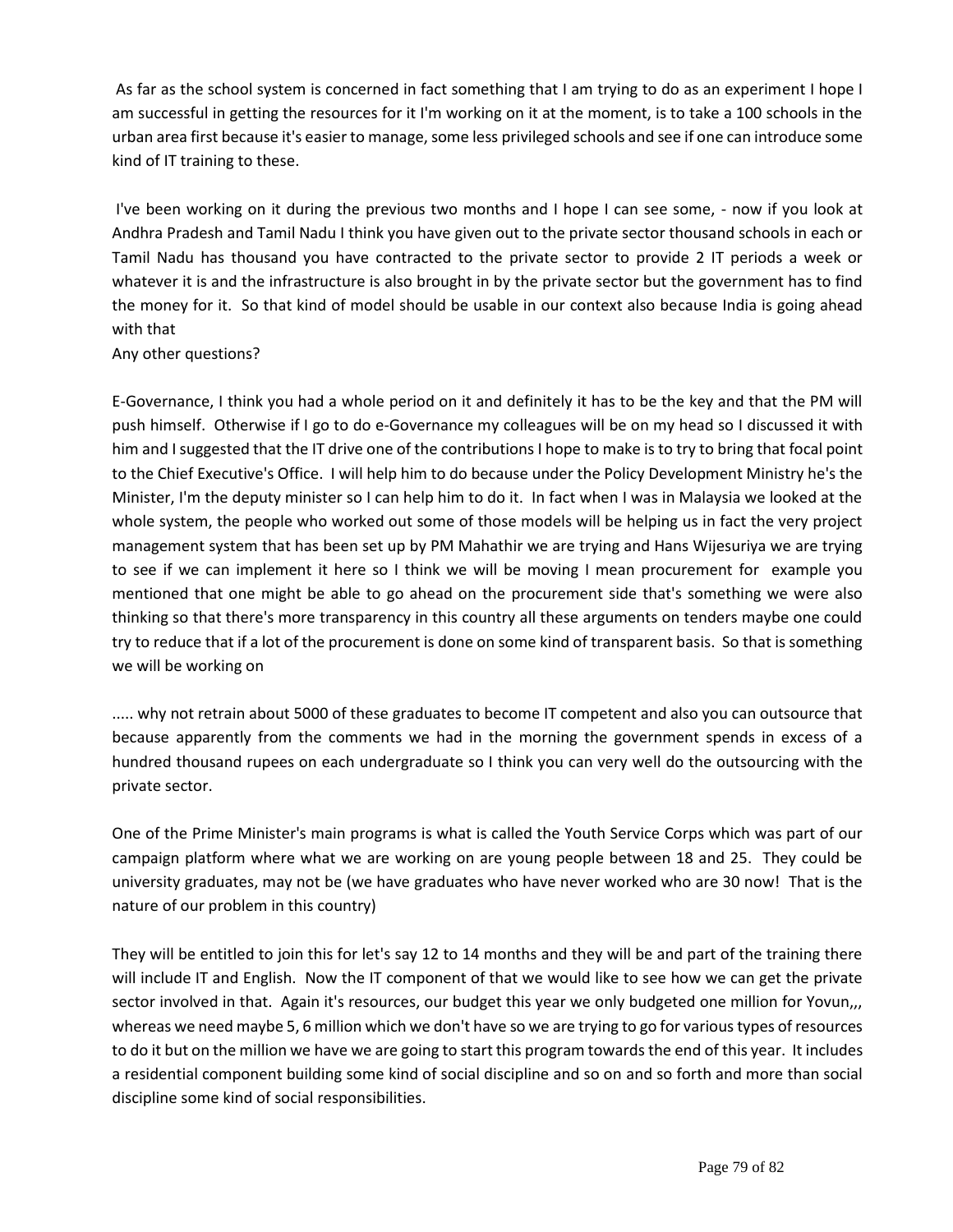But IT and English will be the backbone of this program and I think in that context what you are saying would be included we have looked at the previous experiences of … Aruna ... and other placement programs that have been there and we are trying to see how we can design something

I'd like to make really a request, I hope I'm not out of order in this respect. I'm sure there has been a confluence of many factors that have brought us together like this with such diverse skills and people from different environments and so on, but one of the factors I would venture to say is the climate of peace that has been brought back to this country after so many long years of war and the chasms that have existed between the communities. I would like to see in the policy type of initiative, statements that are explicitly made where ICT can be used as a means, an enabler to bring our communities together just as much as the Internet has totally revolutionized the way in which our business is done throughout the world. I think ICT, just the exchange of electronic messaging, access to the Internet, exchange of ideas and so on between the communities in this country can create a totally different type of environment for not only commercial activity but also personal interactivity and can create a totally different environment altogether for our future. So, I would request that something be explicitly mentioned regarding that as an objective that the ICT initiative can achieve. thank you

A: Definitely. As you probably know I spend a better part of my time on the peace process so I feel for what you are saying and I think a lot of misunderstandings in our society. I have traveled most of the North and the East and what I say is the aspirations and expectations people have in those areas are no different to the people in the rest of the country but there is a huge divide and I think technology can help to bridge that divide there's no doubt about it. In fact I'm amazed at the number of emails I get from the East and the North and sometimes you could never imagine that there are so many people on the Internet in those areas because I get a large number, some encouraging, some critical, yes and so, one needs and in fact I just got a report from the Director of the Competitiveness Initiative of USAID sponsored project who had been to Jaffna and one of the comments he has made is the need to look at the ICT sector and see how investments can be made there. So, I think even in the context of your project it would be something worthwhile looking at.

Q: Hon Minister, please excuse me for explaining myself. My name is Abdul Careem Nandasena my parents are from the South I embraced the faith of Islam about 16 years ago, family in Singapore Malaysia and India I like to join with this gentleman's idea. If you can give some idea of a communal harmony, I'm talking about culture and religion both, sometime back I was with our Hon Secretary Kumar Abeysinghe when we were doing a ---------- for Maestro Amaradeva. Through Internet we have no barriers Ramachandran, Ramaswamy, Sellamuttu, Jothipala, Milton, everybody; I think that the Net, if you can create it, it will take some time, say 10 to 15 years, but if you can create that ICT, or IT community, I think you can get more power to the country and you can make it a paradise. Because when you think about Malaysia, Singapore and compare Sri Lanka it's a beautiful country, the resources the only thing moving with people. When I opened by first account at MERC Bank, I had a problem with giving my name. The late Deshamanaya, N U Jayawardena came to rescue me because he was from the South and I am also from the South we have some sort of connection there. But I'm asking what do you want to do look at the world, look at the scene. For the last 20 years we're having terrorism, but still there is Indo-Ceylon cafe surviving, the Lodge ------ Who's participating? So that's the thing I'm asking people. I'm trying to bring an Andhra Pradesh gentleman here, to do something here,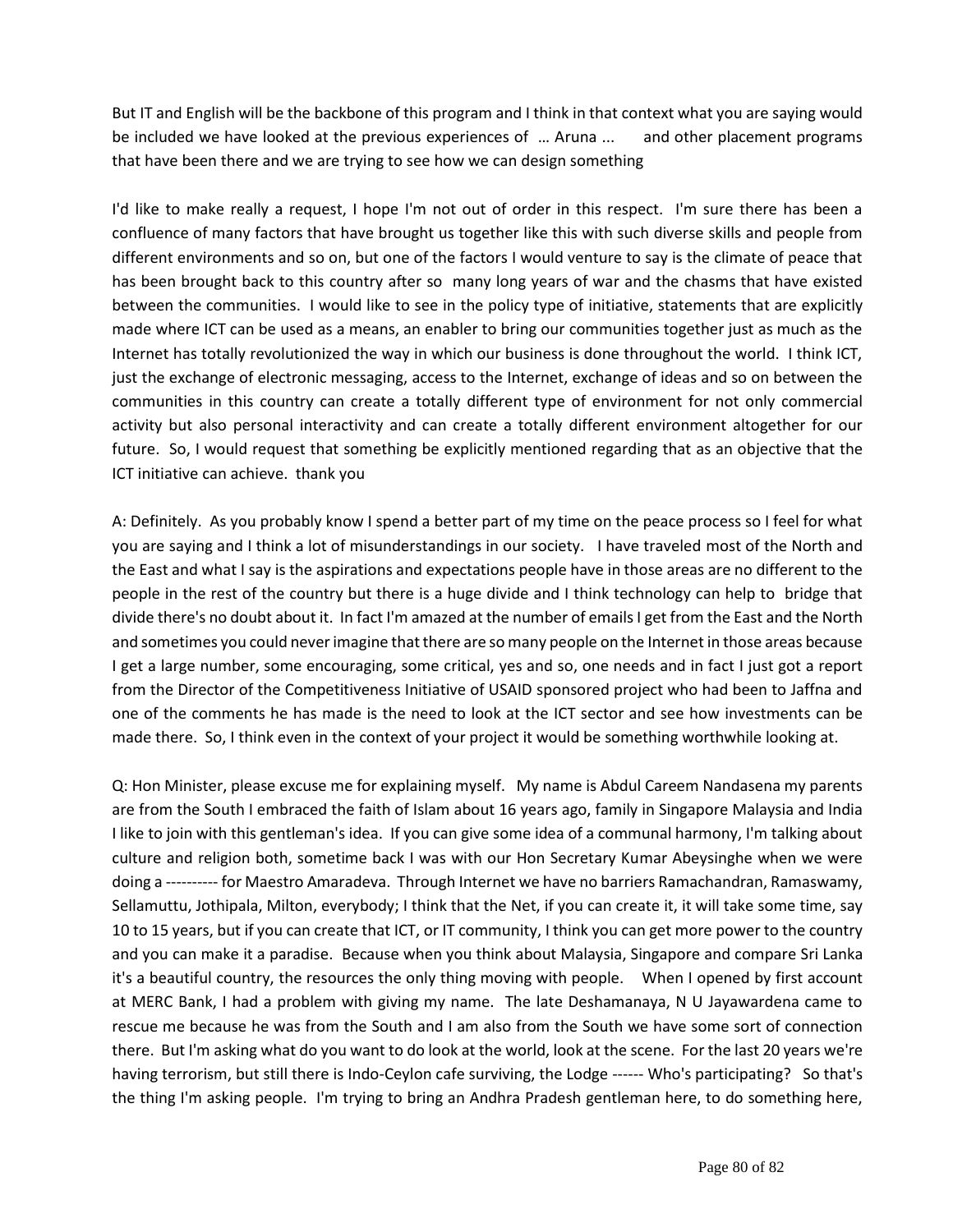start a cable TV, to have triple ----- TRC, Post and Telecommunication Ministry and then our gentleman who was here in the morning, Santusht, we were having a lot of trouble.

A: What you're saying I think, is correct I think more or less amplification of an earlier point also, as far as technology probably can help in breaking cultural and other barriers and we need to do that but I think we need to improve the penetration, that's a key issue we have to work on, not necessarily that everybody has to have a computer at home but other methods we have to find. On your regulatory issues I think the Chairman of the TRC is here so afterwards you can. But what I want to request from our Communication Minister if you can do something till the ICT comes to the scene through media as the lady this morning explained. Radio can be used.

We are looking at that actually, on the radio we will be trying to do something. thank you. Any other points? I will take 2 more if you don't mind let me start there and then you can come

Actually, I want to comment on what Ponnambalam was talking about. I represent the Ministry of Education as a consultant. At the same time there's a World Bank project called World Link. So this World Link program and the USAID with the WORLDVIEW we have proposed a program called ePeacebridge where school labs because according to the statistics we are getting from ADB, hundred schools computers that means 10 to 20 computers per school and from WB GP2 project we will receive 400 schools 10 computers each so what we propose is to set up community resource centers and have the Internet connections so that we can link people from Jaffna and other areas with the South. So, I think Jamal also can comment on that, it's been basically accepted, right?

Q: I'm Jamal. Apart from my role as the coordinator for the ICT cluster I also worked closely with USAID Washington in putting in a proposal where a concept called ePeacebridge using ICT to connect youth from the North and North East with the South. Yesterday I was told that the proposal has been accepted. It has now been put to the World Bank through USAID for assistance. It's about 1.5 to 2 million dollars, so just to answer that gentleman we are on the road for that one. Thank you

A: Whatever we can do to help facilitate, that was one reason why I appointed Eran, we will do that because there's a word I learnt in the context of the new economy, this word passion is what drives a lot of things and individually people being passionate about things pushing things forward, that's what we must create.

In a way all of us here are privileged compared to the people in the rest of this country, and I think with the privilege we have to move there's a sense of responsibility that comes, I think and that has to be part of our passion besides doing well in whatever we do in our careers in our other objectives material or otherwise I think that is there and whatever I can do to help drive that process, my time is limited, but I will always have time to push, to remove bureaucratic impediments ----------- whatever you need done and Eran is available and there will be others also who will be involved in this process because the more people who are involved the better it is.